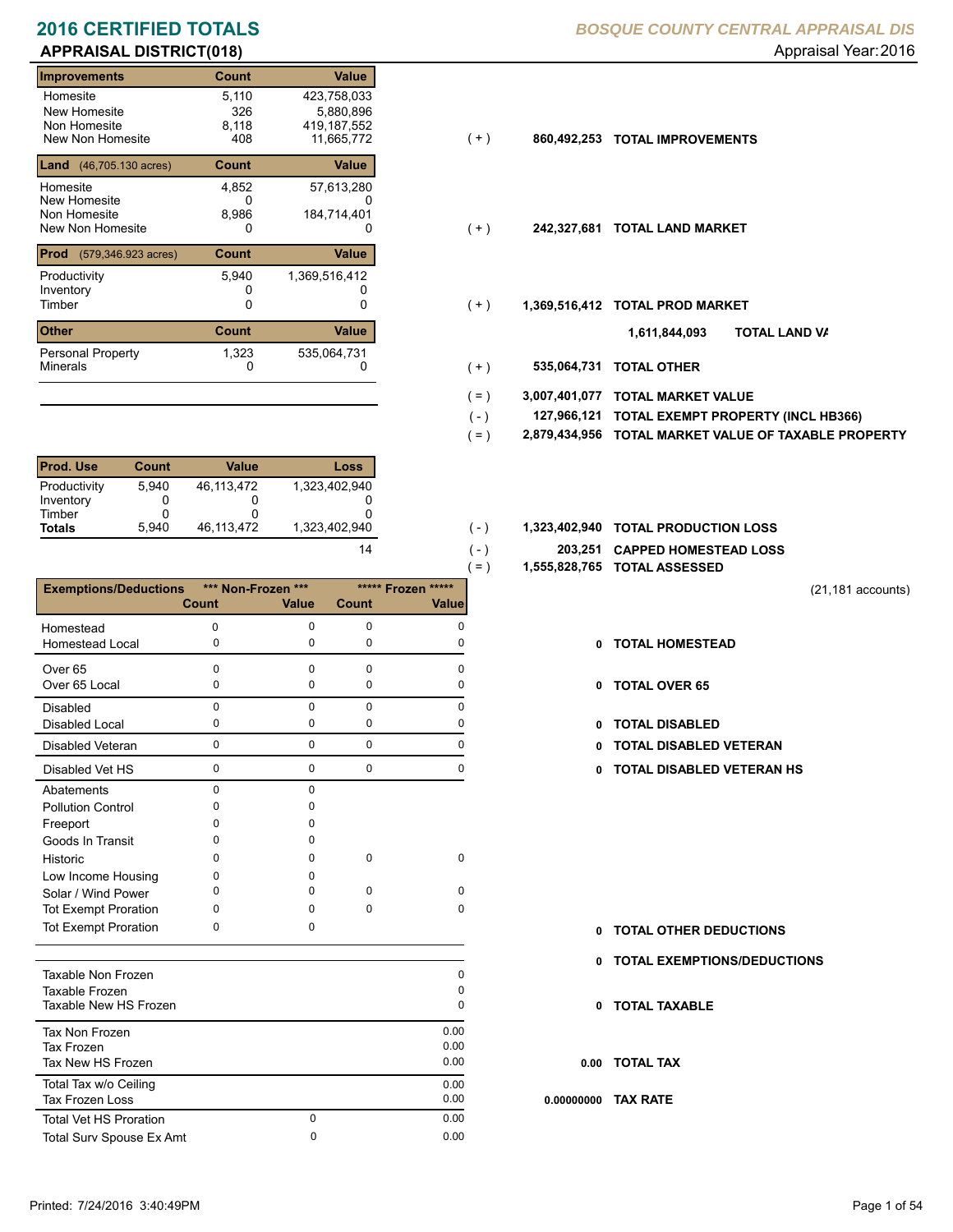| <b>APPRAISAL DISTRICT(018)</b>   |              |                                   |               |             |             |               |             | Appraisal Year: 2016 |               |
|----------------------------------|--------------|-----------------------------------|---------------|-------------|-------------|---------------|-------------|----------------------|---------------|
|                                  | Count        | <b>Market</b>                     | Land          | Prod        | Improvement | New Hs        | Personal    | <b>Mineral</b>       | Exempt        |
| A1 - REAL, RES, SINGLE FAMILY    | 4,613        | 356,326,672                       | 61,909,653    | $\mathbf 0$ | 294,416,519 | 1,031,763     | 500         | 0                    | 415,306       |
| A2 - REAL, RES, MOBILE HOME      | 583          | 17,491,698                        | 7,327,008     | $\mathbf 0$ | 10,164,690  | 104,258       | $\Omega$    | 0                    | $\mathbf 0$   |
| A3 - MISC IMPR ON C CODED LOTS   | 496          | 3,461,914                         | 99,482        | 0           | 3,362,432   | 6,140         | 0           | 0                    | 53,138        |
| <b>TOTAL</b>                     | 5,692        | 377,280,284                       | 69,336,143    | $\mathbf 0$ | 307,943,641 | 1,142,161     | 500         | $\mathbf 0$          | 468,444       |
| В                                | Count        | <b>Market</b>                     | Land          | Prod        | Improvement | New Hs        | Personal    | <b>Mineral</b>       | Exempt        |
| B1 - REAL, MULTI FAMILY RES, APT | 7            | 668,800                           | 94,639        | 0           | 574,161     | $\mathbf 0$   | 0           | $\mathbf 0$          | 0             |
| B <sub>2</sub> - DUPLEX          | 31           | 2,245,986                         | 261,870       | 0           | 1,984,116   | 0             |             | 0                    | 0             |
| <b>B3 - TRIPLEX</b>              | $\mathbf{2}$ | 229,081                           | 12,602        | 0           | 216,479     | $\Omega$      | 0           | 0                    | 0             |
| <b>B4 - FOURPLEX</b>             | 11           | 1,304,782                         | 147,370       | 0           | 1,157,412   | $\mathbf 0$   | 0           | 0                    | 0             |
| <b>TOTAL</b>                     | 51           | 4,448,649                         | 516,481       | $\mathbf 0$ | 3,932,168   | $\mathbf 0$   | 0           | $\mathbf 0$          | $\mathbf 0$   |
| C                                | Count        | <b>Market</b>                     | Land          | Prod        | Improvement | <b>New Hs</b> | Personal    | <b>Mineral</b>       | <b>Exempt</b> |
| C1 - VACANT URBAN RES LTS/TRA(   | 699          | 4,525,016                         | 4,434,739     | $\mathbf 0$ | 90,277      | 3,762         | 0           | 0                    | 40,474        |
| C2 - VACANT COMM LTS/TRS/PARC    | 51           | 832,902                           | 832,902       | $\Omega$    | $\mathbf 0$ | 0             | 0           | 0                    | 8,800         |
| C3 - VACANT RURAL LOT/TR IN LAK  | 1,206        | 10,878,212                        | 10,788,560    | 0           | 89,652      | 0             | 0           | 0                    | 13,510        |
| C4 - VACANT RURAL TRACTS/LOTS    | 415          | 9,516,861                         | 9,023,318     | 0           | 493,543     | 255,221       | 0           | 0                    | 0             |
| <b>TOTAL</b>                     | 2,371        | 25,752,991                        | 25,079,519    | $\mathbf 0$ | 673,472     | 258,983       | $\mathbf 0$ | $\mathbf 0$          | 62,784        |
| D                                | Count        | <b>Market</b>                     | Land          | Prod        | Improvement | New Hs        | Personal    | <b>Mineral</b>       | Exempt        |
| D1 - QUALIFIED AG LAND           |              | 5,950 1,371,206,426 1,369,784,363 |               | 46,100,923  | 1,422,063   | 311,697       | 0           | $\mathbf 0$          | 0             |
| D2 - FARM/RANCH IMPR ON QUAL /   | 1,498        | 22, 117, 225                      | 464,871       | 11,762      | 21,652,354  | 6,339         | 0           | 0                    | 0             |
| <b>TOTAL</b>                     |              | <b>7,448</b> 1,393,323,651        | 1,370,249,234 | 46,112,685  | 23,074,417  | 318,036       | $\mathbf 0$ | $\mathbf 0$          | $\Omega$      |
| Е                                | Count        | <b>Market</b>                     | Land          | Prod        | Improvement | New Hs        | Personal    | <b>Mineral</b>       | Exempt        |
| E1 - RES IMPR ON ACREAGE         | 3,058        | 398,924,901                       | 28,932,671    | $\mathbf 0$ | 369,992,230 | 3,786,961     | 0           | 0                    | 628,519       |
| E2 - MOBILE HOME ON ACREAGE      | 394          | 12,269,638                        | 4,630,028     | $\mathbf 0$ | 7,639,610   | 196,820       | 0           | 0                    | 20,775        |
| E3 - OTHER/MISC IMPR ON ACREA    | 323          | 5,608,595                         | 171,790       | 0           | 5,436,805   | 82,831        | O           | 0                    | 194,089       |
| E4 - NON-QUALIFIED AG LAND       | 1,129        | 45,006,451                        | 44,551,280    | 787         | 455,171     | 62,601        | 0           | 0                    | 26,319        |
| <b>TOTAL</b>                     | 4,904        | 461,809,585                       | 78,285,769    | 787         | 383,523,816 | 4,129,213     | $\mathbf 0$ | $\mathbf 0$          | 869,702       |
| F                                | Count        | Market                            | Land          | Prod        | Improvement | New Hs        | Personal    | <b>Mineral</b>       | Exempt        |
| F1 - REAL, COMM/RETAIL & SVC BU  | 563          | 53,988,818                        | 12,086,864    | 0           | 41,901,954  | 0             | 0           | 0                    | 727,574       |
| F2 - REAL, IND MFG & PROC BUS PI | 42           | 13,007,041                        | 3,394,617     | 0           | 9,612,424   | 0             |             | 0                    | 0             |
| <b>TOTAL</b>                     | 605          | 66,995,859                        | 15,481,481    | $\mathbf 0$ | 51,514,378  | $\mathbf 0$   | 0           | 0                    | 727,574       |
| J                                | Count        | <b>Market</b>                     | Land          | Prod        | Improvement | New Hs        | Personal    | <b>Mineral</b>       | Exempt        |
| J1 - WATER SYSTEMS, REAL & PP    | 34           | 1,881,913                         | 148,884       | $\mathbf 0$ | 48,529      | 0             | 1,684,500   | 0                    | 17,118        |
| J2 - GAS DIST SYSTEM, REAL & PP  | 21           | 1,840,561                         | 54,886        | 0           | 328,995     | 0             | 1,456,680   | 0                    | 0             |
| J3 - ELECTRIC CO, REAL & PP      | 82           | 125,295,001                       | 607,703       | 0           | 877,508     | 0             | 123,809,790 | 0                    | $\mathbf 0$   |
| J4 - TELEPHONE CO, REAL & PP     | 82           | 10,671,673                        | 243,517       | $\Omega$    | 414,856     | 0             | 10,013,300  | 0                    | 550           |
| J5 - RAILROADS, REAL & PP        | 19           | 37,378,411                        | 189,184       | $\Omega$    | 295         | 0             | 37,188,932  | 0                    | 0             |
| J6 - PIPELINES, REAL & PP        | 40           | 16,522,680                        | 121,363       | 0           | 9,017       | 0             | 16,392,300  | 0                    | 0             |
| J7 - CABLE TV, REAL & PP         | 30           | 604,522                           | 17,477        | 0           | 2,605       | 0             | 584,440     | 0                    | 0             |
| <b>TOTAL</b>                     | 308          | 194, 194, 761                     | 1,383,014     | $\mathbf 0$ | 1,681,805   | $\mathbf 0$   | 191,129,942 | 0                    | 17,668        |
| г                                | Count        | <b>Market</b>                     | Land          | Prod        | Improvement | New Hs        | Personal    | <b>Mineral</b>       | Exempt        |
| L1 - PERSONAL, COMM/RETAIL BUS   | 955          | 36,667,142                        | $\mathbf 0$   | $\mathbf 0$ | $\mathbf 0$ | 0             | 36,667,142  | 0                    | 127           |
| L2 - PERSONAL, IND/MFG BUS PRC   | 47           | 306,209,301                       | 0             | 0           | $\pmb{0}$   | 0             | 306,209,301 | 0                    | 0             |
| <b>TOTAL</b>                     | 1,002        | 342,876,443                       | $\mathsf 0$   | $\mathbf 0$ | $\mathbf 0$ | $\Omega$      | 342,876,443 | $\mathbf 0$          | 127           |
| M                                | Count        | Market                            | Land          | Prod        | Improvement | New Hs        | Personal    | <b>Mineral</b>       | Exempt        |
| M1 - MOBILE HOME (ON NON-OWN     | 840          | 12,565,664                        | 0             | 0           | 12,565,664  | 32,503        | 0           | 0                    | 4,686         |
| <b>TOTAL</b>                     | 840          | 12,565,664                        | $\pmb{0}$     | $\mathbf 0$ | 12,565,664  | 32,503        | $\mathbf 0$ | 0                    | 4,686         |
| O                                | Count        | Market                            | Land          | Prod        | Improvement | New Hs        | Personal    | <b>Mineral</b>       | Exempt        |
| 01 - REAL, IMPRV SFR INVENTORY   | 1            | 13,810                            | 13,426        | 0           | 384         | 0             | 0           | 0                    | 0             |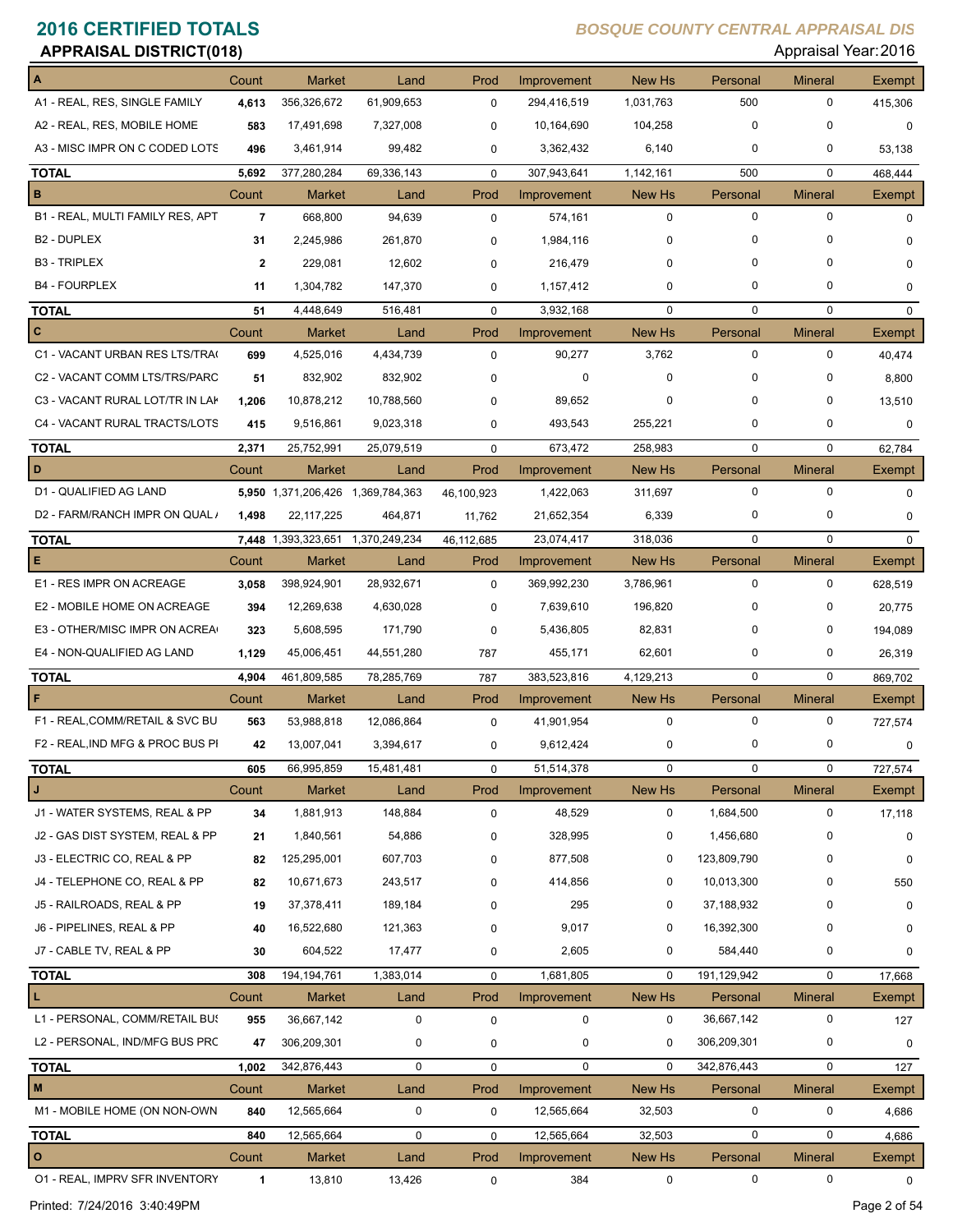| <b>APPRAISAL DISTRICT(018)</b>   |              |                      |               |            |             |             |             |                | Appraisal Year: 2016 |
|----------------------------------|--------------|----------------------|---------------|------------|-------------|-------------|-------------|----------------|----------------------|
| 03 - REAL, VACANT LOTS (INV FOR  | 117          | 1,481,200            | 1,481,200     | 0          | $\mathbf 0$ | 0           | 0           | 0              | $\Omega$             |
| <b>TOTAL</b>                     | 118          | 1,495,010            | 1,494,626     | 0          | 384         | $\mathbf 0$ | 0           | 0              | $\Omega$             |
| <b>S</b>                         | Count        | <b>Market</b>        | Land          | Prod       | Improvement | New Hs      | Personal    | <b>Mineral</b> | <b>Exempt</b>        |
| S - SPECIAL INVENTORY            | 8            | 747,394              | $\mathbf 0$   | 0          | $\mathbf 0$ | 0           | 747,394     | $\mathbf 0$    | 0                    |
| <b>TOTAL</b>                     | 8            | 747,394              | $\mathbf 0$   | $\Omega$   | 0           | 0           | 747,394     | $\Omega$       | 0                    |
| $\mathbf{x}$                     | Count        | <b>Market</b>        | Land          | Prod       | Improvement | New Hs      | Personal    | <b>Mineral</b> | <b>Exempt</b>        |
| X2 - RELIGIOUS ORGANIZATION      | 1            | 39,409               | $\Omega$      | $\Omega$   | 39,409      | $\Omega$    | 0           | 0              | 43,784               |
| X4 - CHARITABLE ORGANIZATIONS    | 1            | 58,064               | 0             | $\Omega$   | 58,064      | 0           | 0           | 0              | 65,264               |
| XB - BPP UNDER \$500 [11.145]    | 99           | 23,452               | $\Omega$      | $\Omega$   | $\Omega$    | $\Omega$    | 23,452      | 0              | 21,448               |
| XE - CHAR HOUS DVLP ORG [11.18]  | 14           | 3,351,521            | 191,872       | $\Omega$   | 3,159,649   | 0           | 0           | 0              | 3,351,521            |
| XG - PRIMARILY CHARITABLE [11.18 | 1            | 197,242              | 4,025         | 0          | 193,217     | 0           | 0           | 0              | 197,242              |
| XI - YOUTH DEVELOPMENT [11.19]   | 5            | 4,522,195            | 560,653       | 0          | 3,961,542   | 0           | 0           | 0              | 4,522,195            |
| XL - ECONOMIC DEVELOPMENT [11    | $\mathbf{2}$ | 207,741              | 145,213       | 0          | 62,528      | 0           | 0           | 0              | 207,741              |
| XR - NONPROFIT WATER [11.30]     | 36           | 794,182              | 231,726       | 0          | 275,456     | 0           | 287,000     | 0              | 794,182              |
| <b>XV - OTHER EXEMPTIONS</b>     | 576          | 116,579,804          | 48,747,161    | 0          | 67,832,643  | 0           | 0           | 0              | 116,611,759          |
| <b>TOTAL</b>                     | 735          | 125,773,610          | 49,880,650    | 0          | 75,582,508  | 0           | 310,452     | 0              | 125,815,136          |
| <b>ALL PTD TOTAL</b>             |              | 21,181 3,007,401,077 | 1,611,844,093 | 46,113,472 | 860,492,253 | 5,880,896   | 535,064,731 | 0              | 127,966,121          |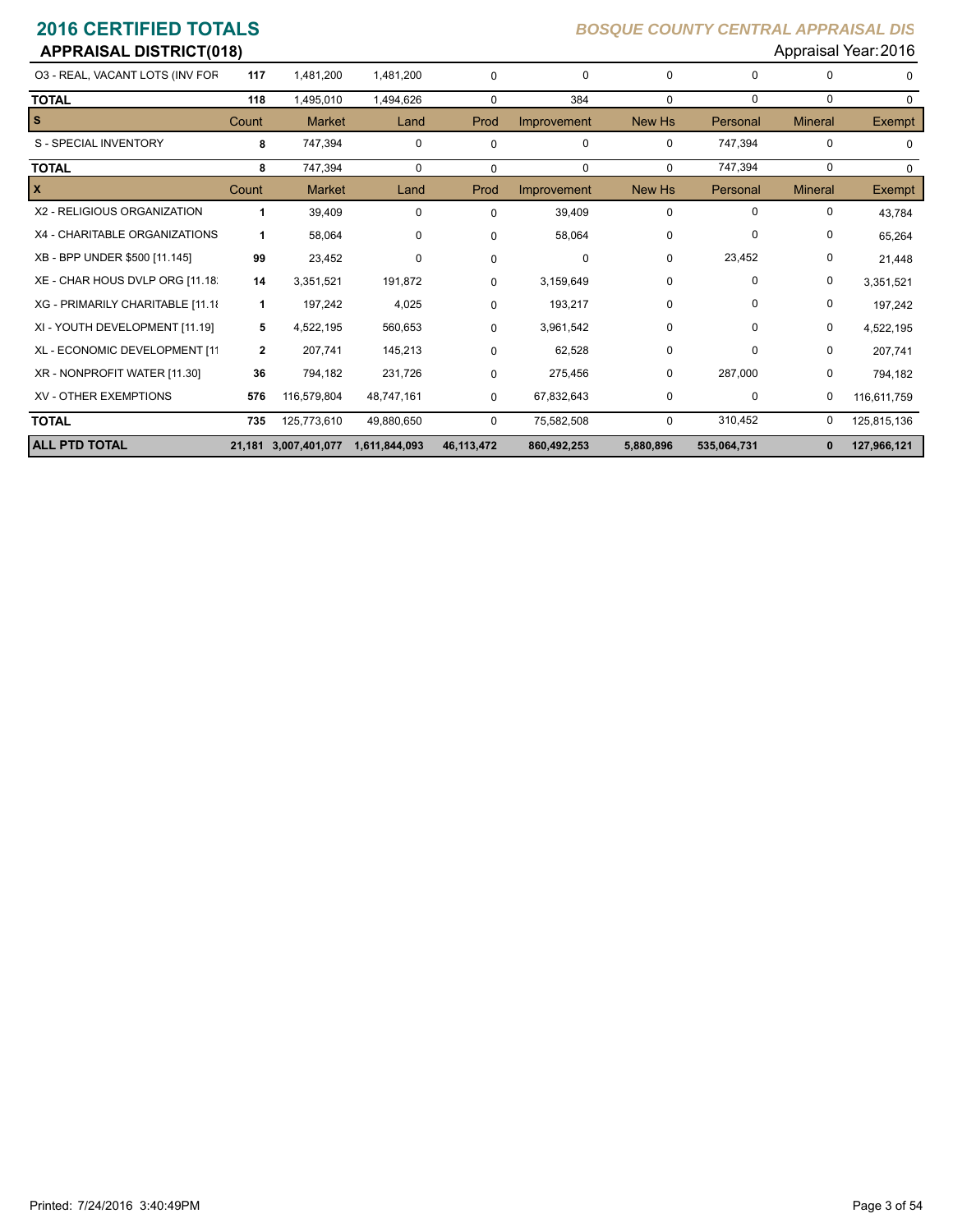# **BOSQUE COUNTY(GBQ) BOSQUE COUNTY(GBQ) Appraisal Year: 2016**

| <b>Improvements</b>            | <b>Count</b> | Value         |       |               |                           |
|--------------------------------|--------------|---------------|-------|---------------|---------------------------|
| Homesite                       | 5,110        | 423,758,033   |       |               |                           |
| New Homesite                   | 326          | 5,880,896     |       |               |                           |
| Non Homesite                   | 8.118        | 419, 187, 552 |       |               |                           |
| New Non Homesite               | 408          | 11,665,772    | $(+)$ | 860,492,253   | <b>TOTAL IMPROVEMENTS</b> |
| <b>Land</b> (46,705.130 acres) | <b>Count</b> | Value         |       |               |                           |
| Homesite                       | 4,852        | 57,613,280    |       |               |                           |
| New Homesite                   | 0            | O             |       |               |                           |
| Non Homesite                   | 8,986        | 184,714,401   |       |               |                           |
| New Non Homesite               | 0            | 0             | $(+)$ | 242,327,681   | <b>TOTAL LAND MARKET</b>  |
| Prod<br>(579,346.923 acres)    | <b>Count</b> | Value         |       |               |                           |
| Productivity                   | 5,940        | 1,369,516,412 |       |               |                           |
| Inventory                      |              |               |       |               |                           |
| Timber                         | 0            | 0             | $(+)$ | 1,369,516,412 | <b>TOTAL PROD MARKET</b>  |
| <b>Other</b>                   | <b>Count</b> | Value         |       |               | 1,611,844,093             |
| <b>Personal Property</b>       | 1,323        | 535,064,731   |       |               |                           |
| <b>Minerals</b>                | 0            | 0             | $(+)$ | 535,064,731   | <b>TOTAL OTHER</b>        |

| <b>Prod. Use</b> | <b>Count</b> | Value      | Loss          |
|------------------|--------------|------------|---------------|
| Productivity     | 5.940        | 46.113.472 | 1,323,402,940 |
| Inventory        |              |            |               |
| Timber           |              |            |               |
| <b>Totals</b>    | 5.940        | 46.113.472 | 1.323.402.940 |

|                              |              |                    |              | $=$ )              |            | 1,555,842,582 TOTAL ASSESSED  |
|------------------------------|--------------|--------------------|--------------|--------------------|------------|-------------------------------|
| <b>Exemptions/Deductions</b> |              | *** Non-Frozen *** |              | ***** Frozen ***** |            |                               |
|                              | <b>Count</b> | <b>Value</b>       | <b>Count</b> | <b>Value</b>       |            |                               |
| Homestead                    | 0            | $\Omega$           | $\Omega$     | $\Omega$           |            |                               |
| <b>Homestead Local</b>       | 0            | 0                  | 0            | 0                  | 0          | <b>TOTAL HOMESTEAD</b>        |
| Over <sub>65</sub>           | 0            | $\Omega$           | $\Omega$     | U                  |            |                               |
| Over 65 Local                | 0            | 0                  | 0            | <sup>0</sup>       | 0          | <b>TOTAL OVER 65</b>          |
| <b>Disabled</b>              | 0            | $\Omega$           | $\Omega$     | <sup>n</sup>       |            |                               |
| Disabled Local               | 0            | 0                  | 0            | o                  | 0          | <b>TOTAL DISABLED</b>         |
| Disabled Veteran             | 112          | 916,830            | 96           | 991,516            | 1,908,346  | <b>TOTAL DISABLED VETERAN</b> |
| Disabled Vet HS              | 24           | 2,160,577          | 65           | 6,923,586          | 9,084,163  | <b>TOTAL DISABLED VETERAN</b> |
| Abatements                   | 0            | $\Omega$           |              |                    |            |                               |
| <b>Pollution Control</b>     | 5            | 33,615,370         |              |                    |            |                               |
| Freeport                     | 4            | 1,946,977          |              |                    |            |                               |
| Goods In Transit             | 0            | 0                  |              |                    |            |                               |
| Historic                     | 0            | <sup>0</sup>       | $\Omega$     | $\Omega$           |            |                               |
| Low Income Housing           | 0            | 0                  |              |                    |            |                               |
| Solar / Wind Power           | 0            | 0                  | $\Omega$     | $\Omega$           |            |                               |
| <b>Tot Exempt Proration</b>  | 0            | 0                  | $\Omega$     | $\Omega$           |            |                               |
| <b>Tot Exempt Proration</b>  | 0            | 0                  |              |                    | 35,562,347 | <b>TOTAL OTHER DEDUCTIONS</b> |
|                              |              |                    |              |                    | 46,554,856 | <b>TOTAL EXEMPTIONS/DEDUC</b> |
| <b>Taxable Non Frozen</b>    |              |                    |              | 1,287,837,075      |            |                               |
| Taxable Frozen               |              |                    |              | 220,846,703        |            |                               |

| Taxable Frozen<br>Taxable New HS Frozen           |                | 220,846,703<br>603.948                 |
|---------------------------------------------------|----------------|----------------------------------------|
| Tax Non Frozen<br>Tax Frozen<br>Tax New HS Frozen |                | 6,116,128.92<br>840,740.05<br>2.868.80 |
| Total Tax w/o Ceiling<br>Tax Frozen Loss          |                | 7,167,874.81<br>208,137.04             |
| Total Vet HS Proration                            | $\overline{2}$ | 575.73                                 |
| Total Surv Spouse Ex Amt                          | 0              | 0.00                                   |
|                                                   |                |                                        |

## **2016 CERTIFIED TOTALS** *BOSQUE COUNTY CENTRAL APPRAISAL DIS*

- $(+)$
- $(+)$
- $(+)$ 
	- **TOTAL LAND VA 1,611,844,093**
- 0 0 **535,064,731 TOTAL OTHER**  $(+)$

 $( - )$  $( - )$ 

14

- **3,007,401,077 TOTAL MARKET VALUE**  $( = )$
- **TOTAL EXEMPT PROPERTY (INCL HB366) 127,952,304**  $( - )$
- **2,879,448,773 TOTAL MARKET VALUE OF TAXABLE PROPERTY**  $( = )$
- 1,323,402,940 **1,323,402,940 <b>10TAL PRODUCTION LOSS** 
	- **203,251 CAPPED HOMESTEAD LOSS**
	- **1,555,842,582 TOTAL ASSESSED**
- (21,181 accounts)
- **TOTAL HOMESTEAD**
- 0 TOTAL OVER 65
- 0 TOTAL DISABLED
- 
- 24 65 2,160,577 6,923,586 **9,084,163 TOTAL DISABLED VETERAN HS**

- **TOTAL OTHER DEDUCTIONS 35,562,347**
- **46,554,856 TOTAL EXEMPTIONS/DEDUCTIONS**
- **1,509,287,726 TOTAL TAXABLE**
- **6,959,737.77 TOTAL TAX**
- **0.00475000 TAX RATE**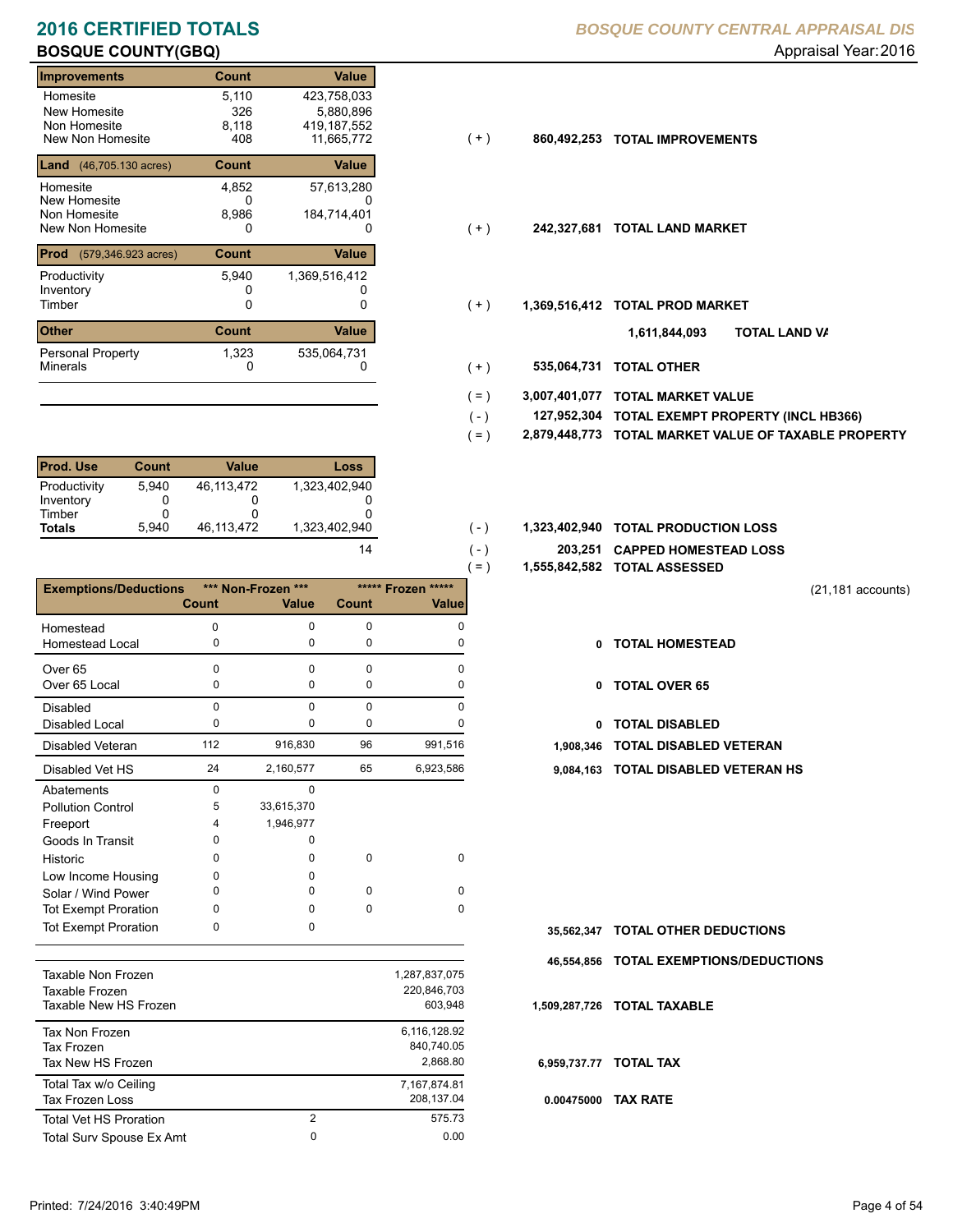| <b>BOSQUE COUNTY(GBQ)</b>        |                |                                   |                    |             |                           |               |             | Appraisal Year: 2016 |               |
|----------------------------------|----------------|-----------------------------------|--------------------|-------------|---------------------------|---------------|-------------|----------------------|---------------|
|                                  | Count          | <b>Market</b>                     | Land               | Prod        | Improvement               | <b>New Hs</b> | Personal    | <b>Mineral</b>       | <b>Exempt</b> |
| A1 - REAL, RES, SINGLE FAMILY    | 4,613          | 356,326,672                       | 61,909,653         | 0           | 294,416,519               | 1,031,763     | 500         | 0                    | 415,306       |
| A2 - REAL, RES, MOBILE HOME      | 583            | 17,491,698                        | 7,327,008          | $\mathbf 0$ | 10,164,690                | 104,258       | 0           | 0                    | $\mathbf 0$   |
| A3 - MISC IMPR ON C CODED LOTS   | 496            | 3,461,914                         | 99,482             | 0           | 3,362,432                 | 6,140         | 0           | 0                    | 53,138        |
| <b>TOTAL</b>                     | 5,692          | 377,280,284                       | 69,336,143         | $\mathbf 0$ | 307,943,641               | 1,142,161     | 500         | 0                    | 468,444       |
| в                                | Count          | <b>Market</b>                     | Land               | Prod        | Improvement               | New Hs        | Personal    | <b>Mineral</b>       | <b>Exempt</b> |
| B1 - REAL, MULTI FAMILY RES, APT | $\overline{7}$ | 668,800                           | 94,639             | $\mathbf 0$ | 574,161                   | 0             | $\mathbf 0$ | $\mathbf 0$          | $\mathbf 0$   |
| B <sub>2</sub> - DUPLEX          | 31             | 2,245,986                         | 261,870            | 0           | 1,984,116                 | 0             | 0           | 0                    | 0             |
| <b>B3 - TRIPLEX</b>              | 2              | 229,081                           | 12,602             | 0           | 216,479                   | $\Omega$      | 0           | $\Omega$             | $\mathbf 0$   |
| <b>B4 - FOURPLEX</b>             | 11             | 1,304,782                         | 147,370            | 0           | 1,157,412                 | $\mathbf 0$   | 0           | 0                    | $\mathbf 0$   |
| <b>TOTAL</b>                     | 51             | 4,448,649                         | 516,481            | $\mathbf 0$ | 3,932,168                 | $\mathbf 0$   | 0           | 0                    | $\mathbf 0$   |
| C                                | Count          | <b>Market</b>                     | Land               | Prod        | Improvement               | <b>New Hs</b> | Personal    | <b>Mineral</b>       | <b>Exempt</b> |
| C1 - VACANT URBAN RES LTS/TRA(   | 699            | 4,525,016                         | 4,434,739          | $\mathbf 0$ | 90,277                    | 3,762         | 0           | 0                    | 40,474        |
| C2 - VACANT COMM LTS/TRS/PARC    | 51             | 832,902                           | 832,902            | $\Omega$    | 0                         | $\mathbf 0$   | 0           | 0                    | 8,800         |
| C3 - VACANT RURAL LOT/TR IN LAP  | 1,206          | 10,878,212                        | 10,788,560         | 0           | 89,652                    | 0             | 0           | 0                    | 13,510        |
| C4 - VACANT RURAL TRACTS/LOTS    | 415            | 9,516,861                         | 9,023,318          | 0           | 493,543                   | 255,221       | 0           | 0                    | 0             |
| <b>TOTAL</b>                     | 2,371          | 25,752,991                        | 25,079,519         | $\mathbf 0$ | 673,472                   | 258,983       | $\mathbf 0$ | $\mathbf 0$          | 62,784        |
| D                                | Count          | <b>Market</b>                     | Land               | Prod        | Improvement               | <b>New Hs</b> | Personal    | <b>Mineral</b>       | Exempt        |
| D1 - QUALIFIED AG LAND           |                | 5,950 1,371,206,426 1,369,784,363 |                    | 46,100,923  | 1,422,063                 | 311,697       | $\pmb{0}$   | 0                    | 0             |
| D2 - FARM/RANCH IMPR ON QUAL /   | 1,498          | 22, 117, 225                      | 464,871            | 11,762      | 21,652,354                | 6,339         | 0           | 0                    | $\mathbf 0$   |
| <b>TOTAL</b>                     |                | 7,448 1,393,323,651               | 1,370,249,234      | 46,112,685  | 23,074,417                | 318,036       | $\mathbf 0$ | 0                    | $\Omega$      |
| Е                                | Count          | <b>Market</b>                     | Land               | Prod        | Improvement               | New Hs        | Personal    | <b>Mineral</b>       | Exempt        |
| E1 - RES IMPR ON ACREAGE         | 3,058          | 398,924,901                       | 28,932,671         | $\mathbf 0$ | 369,992,230               | 3,786,961     | 0           | 0                    | 628,519       |
| E2 - MOBILE HOME ON ACREAGE      | 394            | 12,269,638                        | 4,630,028          | 0           | 7,639,610                 | 196,820       | 0           | 0                    | 20,775        |
| E3 - OTHER/MISC IMPR ON ACREA    | 323            | 5,608,595                         | 171,790            | 0           | 5,436,805                 | 82,831        | 0           | 0                    | 194,089       |
| E4 - NON-QUALIFIED AG LAND       |                | 45,006,451                        | 44,551,280         |             | 455,171                   | 62,601        | 0           | 0                    |               |
|                                  | 1,129          |                                   |                    | 787         |                           |               | 0           | 0                    | 26,319        |
| <b>TOTAL</b><br>F                | 4,904          | 461,809,585                       | 78,285,769         | 787<br>Prod | 383,523,816               | 4,129,213     | Personal    | <b>Mineral</b>       | 869,702       |
| F1 - REAL, COMM/RETAIL & SVC BU  | Count<br>563   | Market<br>53,988,818              | Land<br>12,086,864 |             | Improvement<br>41,901,954 | New Hs<br>0   | 0           | 0                    | Exempt        |
|                                  |                |                                   |                    | $\mathbf 0$ |                           |               |             |                      | 727,574       |
| F2 - REAL, IND MFG & PROC BUS PI | 42             | 13,007,041                        | 3,394,617          | 0           | 9,612,424                 |               | 0           |                      | U             |
| <b>TOTAL</b>                     | 605            | 66,995,859                        | 15,481,481         | $\mathbf 0$ | 51,514,378                | $\mathbf 0$   | 0           | 0                    | 727,574       |
| J                                | Count          | <b>Market</b>                     | Land               | Prod        | Improvement               | New Hs        | Personal    | <b>Mineral</b>       | Exempt        |
| J1 - WATER SYSTEMS, REAL & PP    | 34             | 1,881,913                         | 148,884            | 0           | 48,529                    | 0             | 1,684,500   | 0                    | 17,118        |
| J2 - GAS DIST SYSTEM, REAL & PP  | 21             | 1,840,561                         | 54,886             | 0           | 328,995                   | 0             | 1,456,680   | 0                    | 0             |
| J3 - ELECTRIC CO, REAL & PP      | 82             | 125,295,001                       | 607,703            | 0           | 877,508                   | 0             | 123,809,790 | 0                    | 0             |
| J4 - TELEPHONE CO, REAL & PP     | 82             | 10,671,673                        | 243,517            | 0           | 414,856                   | 0             | 10,013,300  | 0                    | 0             |
| J5 - RAILROADS, REAL & PP        | 19             | 37,378,411                        | 189,184            | 0           | 295                       | 0             | 37,188,932  | 0                    | 0             |
| J6 - PIPELINES, REAL & PP        | 40             | 16,522,680                        | 121,363            | 0           | 9,017                     | 0             | 16,392,300  | 0                    | 0             |
| J7 - CABLE TV, REAL & PP         | 30             | 604,522                           | 17,477             | 0           | 2,605                     | 0             | 584,440     | 0                    | 0             |
| <b>TOTAL</b>                     | 308            | 194, 194, 761                     | 1,383,014          | $\pmb{0}$   | 1,681,805                 | $\mathbf 0$   | 191,129,942 | 0                    | 17,118        |
| L                                | Count          | <b>Market</b>                     | Land               | Prod        | Improvement               | New Hs        | Personal    | <b>Mineral</b>       | Exempt        |
| L1 - PERSONAL, COMM/RETAIL BUS   | 955            | 36,667,142                        | 0                  | $\mathbf 0$ | 0                         | 0             | 36,667,142  | 0                    | 0             |
| L2 - PERSONAL, IND/MFG BUS PRC   | 47             | 306,209,301                       | 0                  | 0           | 0                         | 0             | 306,209,301 | 0                    | 0             |
| <b>TOTAL</b>                     | 1,002          | 342,876,443                       | 0                  | $\mathbf 0$ | $\mathbf 0$               | $\Omega$      | 342,876,443 | 0                    | $\mathbf 0$   |
| M                                | Count          | <b>Market</b>                     | Land               | Prod        | Improvement               | New Hs        | Personal    | <b>Mineral</b>       | <b>Exempt</b> |
| M1 - MOBILE HOME (ON NON-OWN     | 840            | 12,565,664                        | 0                  | $\mathbf 0$ | 12,565,664                | 32,503        | 0           | 0                    | 4,686         |
| <b>TOTAL</b>                     | 840            | 12,565,664                        | $\pmb{0}$          | $\mathbf 0$ | 12,565,664                | 32,503        | $\mathbf 0$ | 0                    | 4,686         |
| $\circ$                          | Count          | Market                            | Land               | Prod        | Improvement               | New Hs        | Personal    | <b>Mineral</b>       | Exempt        |
| 01 - REAL, IMPRV SFR INVENTORY   | 1              | 13,810                            | 13,426             | $\mathbf 0$ | 384                       | 0             | $\pmb{0}$   | 0                    | 0             |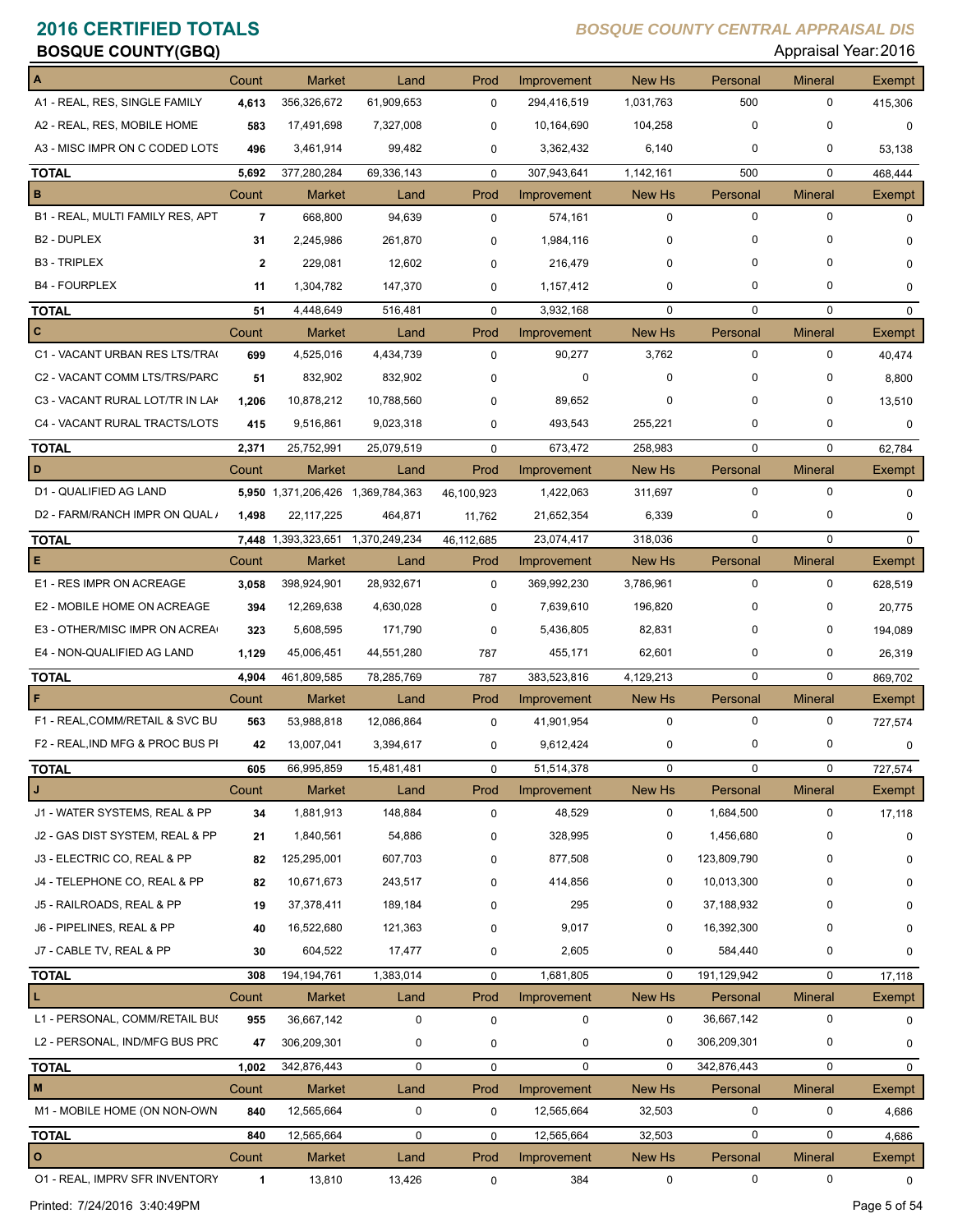| <b>BOSQUE COUNTY(GBQ)</b>        |              |                      |               |              |             |             |             |                | Appraisal Year: 2016 |
|----------------------------------|--------------|----------------------|---------------|--------------|-------------|-------------|-------------|----------------|----------------------|
| 03 - REAL, VACANT LOTS (INV FOR  | 117          | 1,481,200            | 1,481,200     | 0            | $\mathbf 0$ | 0           | $\Omega$    | 0              | $\Omega$             |
| <b>TOTAL</b>                     | 118          | 1,495,010            | 1,494,626     | $\Omega$     | 384         | $\mathbf 0$ | $\mathbf 0$ | 0              | $\Omega$             |
| <b>S</b>                         | Count        | <b>Market</b>        | Land          | Prod         | Improvement | New Hs      | Personal    | <b>Mineral</b> | <b>Exempt</b>        |
| S - SPECIAL INVENTORY            | 8            | 747,394              | $\mathbf 0$   | 0            | $\mathbf 0$ | 0           | 747,394     | 0              | $\Omega$             |
| <b>TOTAL</b>                     | 8            | 747,394              | $\Omega$      | $\Omega$     | $\Omega$    | $\Omega$    | 747,394     | 0              | $\Omega$             |
| $\mathbf{x}$                     | Count        | <b>Market</b>        | Land          | Prod         | Improvement | New Hs      | Personal    | <b>Mineral</b> | <b>Exempt</b>        |
| X2 - RELIGIOUS ORGANIZATION      | 1            | 39,409               | $\mathbf 0$   | $\Omega$     | 39,409      | 0           | 0           | 0              | 43,784               |
| X4 - CHARITABLE ORGANIZATIONS    | 1            | 58,064               | 0             | $\Omega$     | 58,064      | 0           | 0           | 0              | 65,264               |
| XB - BPP UNDER \$500 [11.145]    | 99           | 23,452               | $\Omega$      | $\Omega$     | $\Omega$    | $\Omega$    | 23,452      | 0              | 8,308                |
| XE - CHAR HOUS DVLP ORG [11.18]  | 14           | 3,351,521            | 191,872       | 0            | 3,159,649   | 0           | 0           | 0              | 3,351,521            |
| XG - PRIMARILY CHARITABLE [11.18 | 1            | 197,242              | 4,025         | 0            | 193,217     | 0           | 0           | 0              | 197,242              |
| XI - YOUTH DEVELOPMENT [11.19]   | 5            | 4,522,195            | 560,653       | 0            | 3,961,542   | 0           | 0           | 0              | 4,522,195            |
| XL - ECONOMIC DEVELOPMENT [11    | $\mathbf{2}$ | 207,741              | 145,213       | 0            | 62,528      | 0           | 0           | 0              | 207,741              |
| XR - NONPROFIT WATER [11.30]     | 36           | 794,182              | 231,726       | 0            | 275,456     | 0           | 287,000     | 0              | 794,182              |
| <b>XV - OTHER EXEMPTIONS</b>     | 576          | 116,579,804          | 48,747,161    | 0            | 67,832,643  | 0           | 0           | 0              | 116,611,759          |
| <b>TOTAL</b>                     | 735          | 125,773,610          | 49,880,650    | $\Omega$     | 75,582,508  | 0           | 310,452     | 0              | 125,801,996          |
| <b>ALL PTD TOTAL</b>             |              | 21,181 3,007,401,077 | 1,611,844,093 | 46, 113, 472 | 860,492,253 | 5,880,896   | 535,064,731 | 0              | 127,952,304          |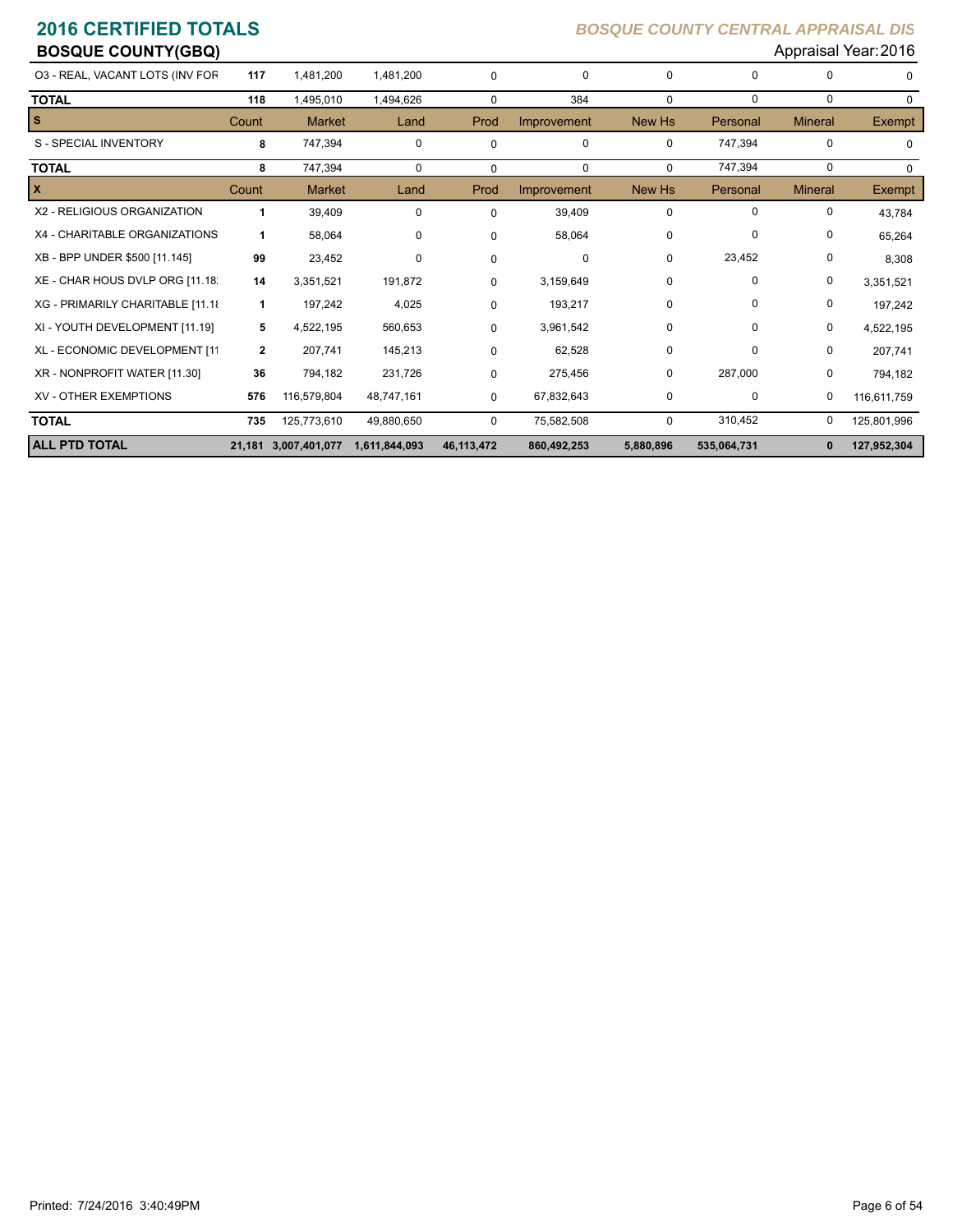### **Improvements Count Value** Homesite New Homesite Non Homesite<br>New Non Homesite New Non Homesite 1 153 (+) **14,252,185 TOTAL IMPROVEMENTS** 130 10,822,383  $\frac{5}{104}$ 0 14 3,189,971<br>153 **Land** (831.854 acres) **Count Value** Homesite New Homesite Non Homesite<br>New Non Homesite New Non Homesite **TOTAL LAND MARKET** 0 0 **5,118,607** 118 2,532,716 0 239,678 113 2,585,891 **Prod** (2,629.914 acres) **Count Value** Productivity  $48$  6,620,243<br>Inventory 0 Inventory<br>Timber 0 0 0 Timber 0 **TOTAL PROD MARKET 6,620,243 Other Count** Count Value Minerals Personal Property 48 9 311,809

| <b>Prod. Use</b> | Count | Value   | Loss      |
|------------------|-------|---------|-----------|
| Productivity     | 48    | 228.638 | 6,391,605 |
| Inventory        |       |         |           |
| Timber           |       |         |           |
| <b>Totals</b>    | 48    | 228,638 | 6,391,605 |

|                              |              |                    |             |                    | $( = )$    | 19,873,599 TOTAL ASSESSED |
|------------------------------|--------------|--------------------|-------------|--------------------|------------|---------------------------|
| <b>Exemptions/Deductions</b> |              | *** Non-Frozen *** |             | ***** Frozen ***** |            |                           |
|                              | <b>Count</b> | <b>Value</b>       | Count       | <b>Value</b>       |            |                           |
| Homestead                    | 83           | 1,941,592          | 36          | 786,431            |            |                           |
| <b>Homestead Local</b>       | $\mathbf 0$  | 0                  | $\mathbf 0$ | 0                  |            | 2,728,023 TOTAL HOMESTEAD |
| Over <sub>65</sub>           | 9            | 69,901             | 27          | 217,475            |            |                           |
| Over 65 Local                | 0            | 0                  | 0           | 0                  |            | 287,376 TOTAL OVER 65     |
| <b>Disabled</b>              | $\Omega$     | $\Omega$           | 6           | 60,000             |            |                           |
| Disabled Local               | 0            | 0                  | 0           | 0                  | 60,000     | <b>TOTAL DISABLED</b>     |
| Disabled Veteran             | 5            | 31,895             | $\mathbf 0$ | $\Omega$           | 31.895     | <b>TOTAL DISABLED VI</b>  |
| Disabled Vet HS              | 1            | 102,396            | 2           | 171,211            | 273,607    | <b>TOTAL DISABLED VI</b>  |
| Abatements                   | $\mathbf 0$  | $\mathbf 0$        |             |                    |            |                           |
| <b>Pollution Control</b>     | 0            | 0                  |             |                    |            |                           |
| Freeport                     | 0            | 0                  |             |                    |            |                           |
| Goods In Transit             | O            | <sup>0</sup>       |             |                    |            |                           |
| Historic                     | 0            | 0                  | $\mathbf 0$ | $\mathbf 0$        |            |                           |
| Low Income Housing           | 0            | 0                  |             |                    |            |                           |
| Solar / Wind Power           | O            | $\Omega$           | $\mathbf 0$ | $\Omega$           |            |                           |
| <b>Tot Exempt Proration</b>  | <sup>0</sup> | $\Omega$           | $\mathbf 0$ | $\Omega$           |            |                           |
| <b>Tot Exempt Proration</b>  | 0            | 0                  |             |                    |            | 0 TOTAL OTHER DEDU        |
|                              |              |                    |             |                    | 3,380,901  | <b>TOTAL EXEMPTIONS</b>   |
| Taxable Non Frozen           |              |                    |             | 15,004,817         |            |                           |
| Taxable Frozen               |              |                    |             | 1,487,881          |            |                           |
| Taxable New HS Frozen        |              |                    |             | $\Omega$           |            | 16,492,698 TOTAL TAXABLE  |
| <b>Tax Non Frozen</b>        |              |                    |             | 227,483.26         |            |                           |
| <b>Tax Frozen</b>            |              |                    |             | 18,106.15          |            |                           |
| Tax New HS Frozen            |              |                    |             | 0.00               | 245,589.41 | <b>TOTAL TAX</b>          |
| Total Tax w/o Ceiling        |              |                    |             | 250.040.56         |            |                           |

Tax Frozen Loss 4,451.15

Total Surv Spouse Ex Amt 0.00

0

Total Vet HS Proration

## **2016 CERTIFIED TOTALS** *BOSQUE COUNTY CENTRAL APPRAISAL DIS*

- $(+)$
- $(+)$
- $(+)$ 
	- **TOTAL LAND VA 11,738,850**
- 0 0 **311,809 TOTAL OTHER**  $( + )$

 $( - )$  $( = )$ 

 $( - )$  $( - )$ 

0

0 0.00

- **26,302,844 TOTAL MARKET VALUE**  $( = )$ 
	- **TOTAL EXEMPT PROPERTY (INCL HB366) 37,640**
	- **26,265,204 TOTAL MARKET VALUE OF TAXABLE PROPERTY**
- **TOTAL PRODUCTION LOSS** 6,391,605 **6,391,605**
	- **0 CAPPED HOMESTEAD LOSS**
	- **19,873,599 TOTAL ASSESSED**

(309 accounts)

- 
- 
- Disabled Local **TOTAL DISABLED**
- 31,895 TOTAL DISABLED VETERAN
- 273,607 TOTAL DISABLED VETERAN HS

| 0 TOTAL OTHER DEDUCTIONS              |
|---------------------------------------|
| 3,380,901 TOTAL EXEMPTIONS/DEDUCTIONS |
| 16.492.698 TOTAL TAXABLE              |
| 245.589.41 TOTAL TAX                  |
| 0.01516068 TAX RATE                   |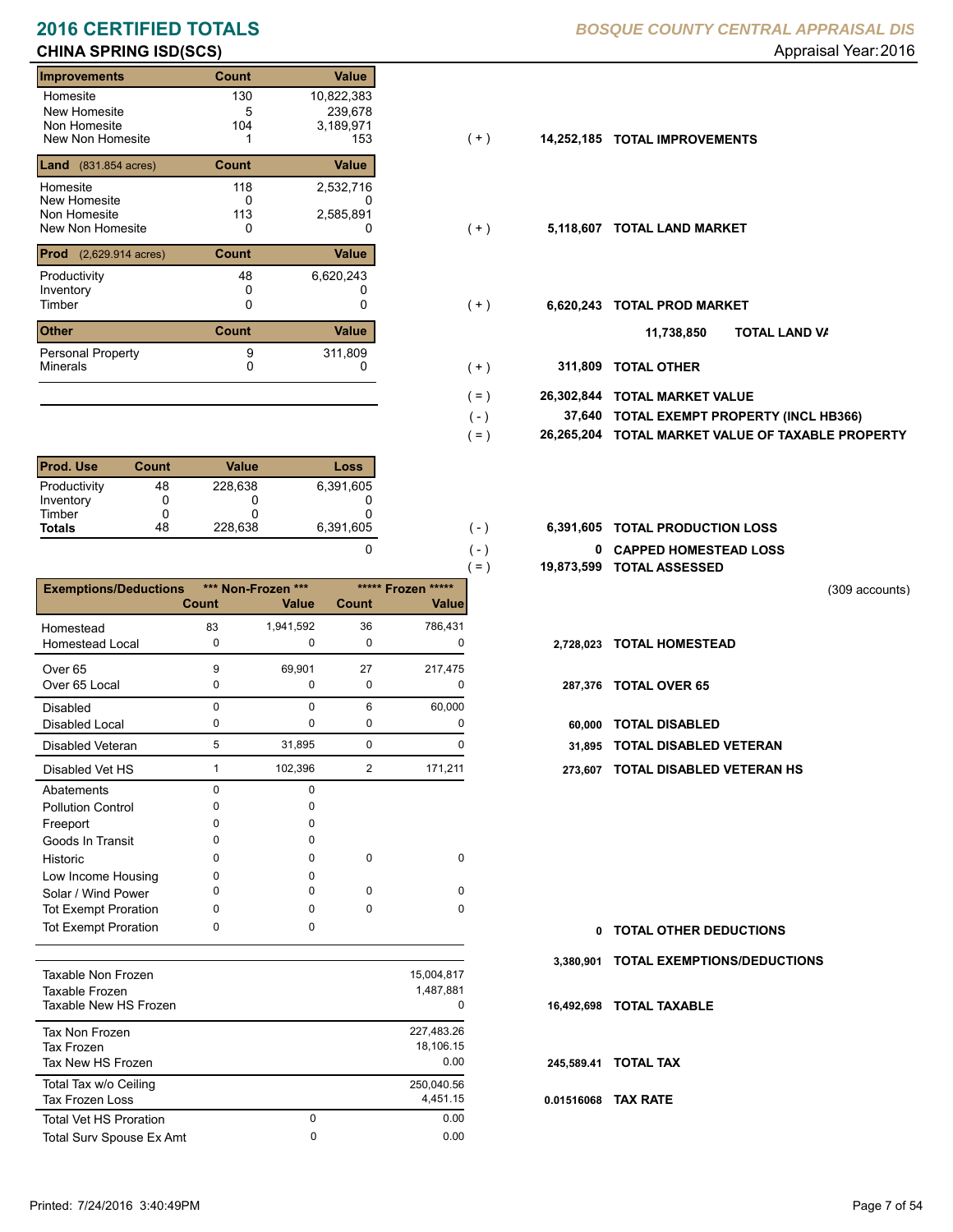| Appraisal Year: 2016<br><b>CHINA SPRING ISD(SCS)</b> |              |               |            |             |             |             |             |                |               |  |
|------------------------------------------------------|--------------|---------------|------------|-------------|-------------|-------------|-------------|----------------|---------------|--|
|                                                      | Count        | <b>Market</b> | Land       | Prod        | Improvement | New Hs      | Personal    | <b>Mineral</b> | <b>Exempt</b> |  |
| A1 - REAL, RES, SINGLE FAMILY                        | 76           | 9,048,110     | 2,017,602  | $\mathbf 0$ | 7,030,508   | 14,373      | $\mathbf 0$ | 0              | $\mathbf 0$   |  |
| A2 - REAL, RES, MOBILE HOME                          | 39           | 1,821,008     | 916,683    | $\Omega$    | 904,325     | $\Omega$    | $\Omega$    | $\Omega$       | $\mathbf 0$   |  |
| A3 - MISC IMPR ON C CODED LOTS                       | 20           | 348,050       | 0          | 0           | 348,050     | 0           | 0           | 0              | 0             |  |
| <b>TOTAL</b>                                         | 135          | 11,217,168    | 2,934,285  | $\mathbf 0$ | 8,282,883   | 14,373      | $\mathbf 0$ | 0              | $\mathbf 0$   |  |
| C                                                    | Count        | <b>Market</b> | Land       | Prod        | Improvement | New Hs      | Personal    | Mineral        | <b>Exempt</b> |  |
| C4 - VACANT RURAL TRACTS/LOTS                        | 54           | 1,505,443     | 1,323,136  | $\mathbf 0$ | 182,307     | 182,307     | 0           | 0              | $\mathbf 0$   |  |
| <b>TOTAL</b>                                         | 54           | 1,505,443     | 1,323,136  | 0           | 182,307     | 182,307     | $\mathbf 0$ | $\mathbf 0$    | $\mathbf 0$   |  |
| D                                                    | Count        | <b>Market</b> | Land       | Prod        | Improvement | New Hs      | Personal    | <b>Mineral</b> | Exempt        |  |
| D1 - QUALIFIED AG LAND                               | 48           | 6,620,243     | 6,620,243  | 228,638     | $\mathbf 0$ | 0           | $\mathbf 0$ | $\mathbf 0$    | $\mathbf 0$   |  |
| D2 - FARM/RANCH IMPR ON QUAL /                       | 10           | 54,307        | 0          | 0           | 54,307      | 0           | 0           | 0              | 0             |  |
| <b>TOTAL</b>                                         | 58           | 6,674,550     | 6,620,243  | 228,638     | 54,307      | $\mathbf 0$ | $\mathbf 0$ | $\mathbf 0$    | $\mathbf 0$   |  |
| Е                                                    | Count        | <b>Market</b> | Land       | Prod        | Improvement | New Hs      | Personal    | <b>Mineral</b> | Exempt        |  |
| E1 - RES IMPR ON ACREAGE                             | 39           | 5,441,161     | 355,816    | 0           | 5,085,345   | 12,035      | $\mathbf 0$ | $\mathbf 0$    | $\mathbf 0$   |  |
| E2 - MOBILE HOME ON ACREAGE                          | 6            | 96,760        | 57,009     | 0           | 39,751      | 30,963      | 0           | O              | 0             |  |
| E3 - OTHER/MISC IMPR ON ACREA                        | 1            | 1,206         | 0          | $\Omega$    | 1,206       | 0           | 0           | 0              | 0             |  |
| E4 - NON-QUALIFIED AG LAND                           | 11           | 376,439       | 376,439    | 0           | 0           | 0           | 0           | 0              | $\mathbf 0$   |  |
| <b>TOTAL</b>                                         | 57           | 5,915,566     | 789,264    | $\mathbf 0$ | 5,126,302   | 42,998      | 0           | $\mathbf 0$    | $\mathbf 0$   |  |
|                                                      | Count        | <b>Market</b> | Land       | Prod        | Improvement | New Hs      | Personal    | <b>Mineral</b> | <b>Exempt</b> |  |
| J3 - ELECTRIC CO, REAL & PP                          | 1            | 128,700       | 0          | $\mathbf 0$ | 0           | 0           | 128,700     | 0              | $\mathbf 0$   |  |
| J4 - TELEPHONE CO, REAL & PP                         | $\mathbf{2}$ | 119,595       | 49,803     | 0           | 4,162       | 0           | 65,630      | 0              | $\mathbf 0$   |  |
| J7 - CABLE TV, REAL & PP                             | 1            | 620           | 0          | 0           | 0           | 0           | 620         | 0              | 0             |  |
| <b>TOTAL</b>                                         | 4            | 248,915       | 49,803     | $\mathbf 0$ | 4,162       | $\Omega$    | 194,950     | 0              | $\mathbf 0$   |  |
| L                                                    | Count        | <b>Market</b> | Land       | Prod        | Improvement | New Hs      | Personal    | <b>Mineral</b> | Exempt        |  |
| L1 - PERSONAL, COMM/RETAIL BUS                       | 3            | 14,544        | 0          | $\mathbf 0$ | 0           | 0           | 14,544      | $\mathbf 0$    | $\mathbf 0$   |  |
| L2 - PERSONAL, IND/MFG BUS PRC                       | 1            | 101,840       | 0          | 0           | 0           | 0           | 101,840     | 0              | 0             |  |
| <b>TOTAL</b>                                         | 4            | 116,384       | 0          | $\mathbf 0$ | 0           | $\mathbf 0$ | 116,384     | 0              | $\mathbf{0}$  |  |
| М                                                    | Count        | <b>Market</b> | Land       | Prod        | Improvement | New Hs      | Personal    | Mineral        | Exempt        |  |
| M1 - MOBILE HOME (ON NON-OWN                         | 29           | 587,178       | 0          | 0           | 587,178     | 0           | $\mathbf 0$ | 0              | 0             |  |
| <b>TOTAL</b>                                         | 29           | 587,178       | $\pmb{0}$  | $\mathbf 0$ | 587,178     | 0           | $\mathbf 0$ | 0              | 0             |  |
| X                                                    | Count        | Market        | Land       | Prod        | Improvement | New Hs      | Personal    | <b>Mineral</b> | Exempt        |  |
| XB - BPP UNDER \$500 [11.145]                        | $\mathbf 2$  | 475           | $\pmb{0}$  | $\mathbf 0$ | 0           | 0           | 475         | 0              | 475           |  |
| XR - NONPROFIT WATER [11.30]                         | $\mathbf{2}$ | 37,165        | 22,119     | 0           | 15,046      | 0           | 0           | 0              | 37,165        |  |
| <b>TOTAL</b>                                         | 4            | 37,640        | 22,119     | 0           | 15,046      | 0           | 475         | 0              | 37,640        |  |
| <b>ALL PTD TOTAL</b>                                 | 309          | 26,302,844    | 11,738,850 | 228,638     | 14,252,185  | 239,678     | 311,809     | $\bf{0}$       | 37,640        |  |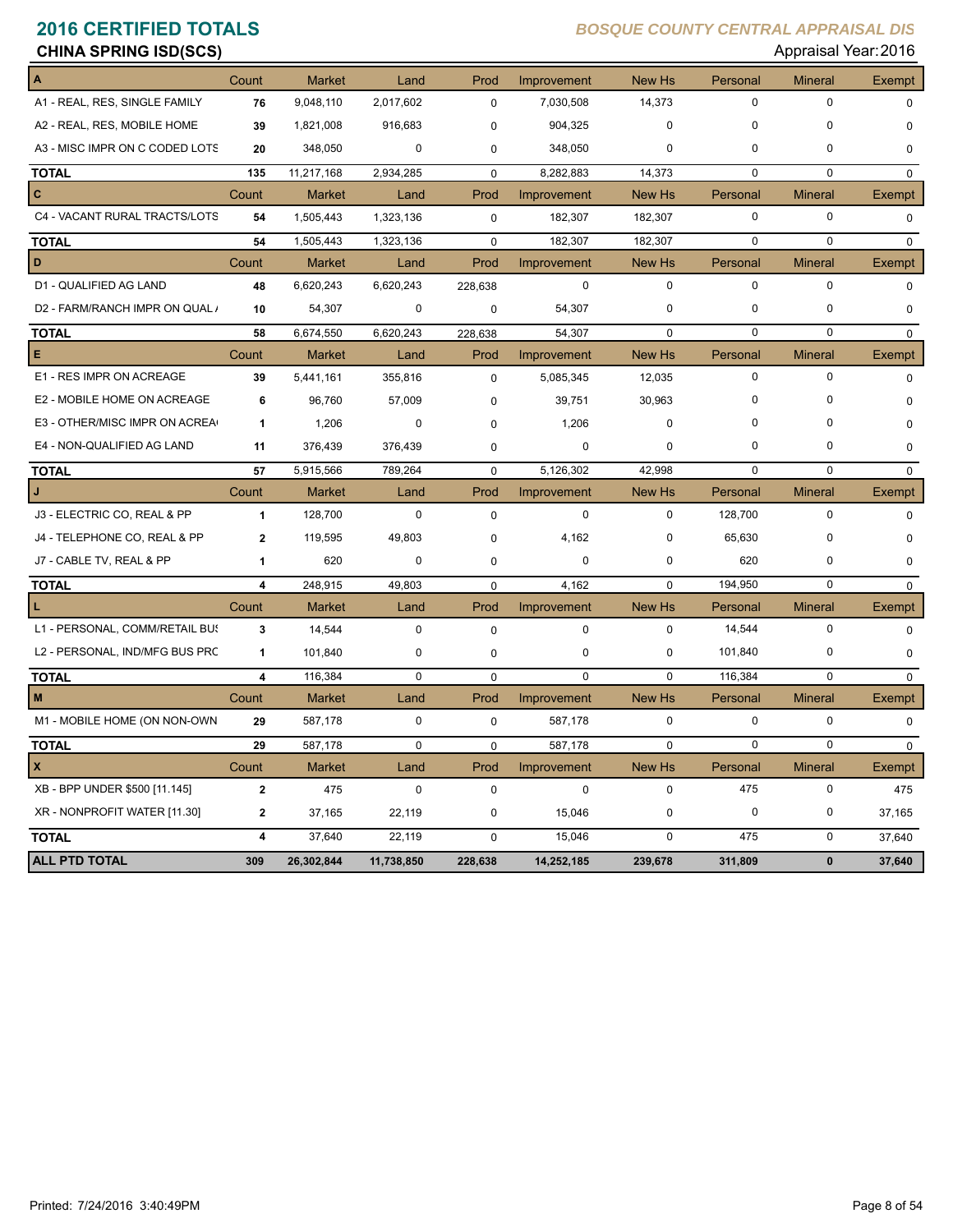# **CLIFTON CITY(CCL)** Appraisal Year: 2016

### **Improvements Count Value** Homesite New Homesite Non Homesite<br>New Non Homesite New Non Homesite 40 352,545 (+) **135,519,275 TOTAL IMPROVEMENTS** 795 59,723,936 54<br>762 0 762 75,111,121<br>40 352,545 **Land** (561.209 acres) **Count Count Value** Homesite New Homesite **Non Homesite**<br>New Non Homesite New Non Homesite **TOTAL LAND MARKET** 0 0 **20,796,649** 788 7,281,759  $0$ <br>872 331,673 13,514,890 **Prod** (53.436 acres) **Count Value** Productivity 18 177,160 Inventory<br>Timber 0 0 0 Timber 0 **TOTAL PROD MARKET 177,160 Other Count** Count Value Minerals Personal Property 18 308 24,691,825

| Prod. Use     | <b>Count</b> | Value | Loss    |
|---------------|--------------|-------|---------|
| Productivity  | 18           | 5.641 | 171,519 |
| Inventory     |              |       |         |
| Timber        |              |       |         |
| <b>Totals</b> | 18           | 5.641 | 171,519 |

|                                                |                |                    |              | $=$ )                 |              | 141,324,527 TOTAL ASSESSED    |
|------------------------------------------------|----------------|--------------------|--------------|-----------------------|--------------|-------------------------------|
| <b>Exemptions/Deductions</b>                   |                | *** Non-Frozen *** |              | *****<br>***** Frozen |              |                               |
|                                                | <b>Count</b>   | <b>Value</b>       | <b>Count</b> | <b>Value</b>          |              |                               |
| Homestead                                      | 0              | $\Omega$           | $\mathbf 0$  | $\Omega$              |              |                               |
| <b>Homestead Local</b>                         | 0              | $\mathbf 0$        | 0            | 0                     | 0            | <b>TOTAL HOMESTEAD</b>        |
| Over <sub>65</sub>                             | 0              | $\mathbf 0$        | $\mathbf 0$  | $\Omega$              |              |                               |
| Over 65 Local                                  | 0              | $\Omega$           | 0            | 0                     | $\mathbf{0}$ | <b>TOTAL OVER 65</b>          |
| Disabled                                       | 0              | $\Omega$           | $\mathbf 0$  | $\Omega$              |              |                               |
| Disabled Local                                 | 0              | $\mathbf 0$        | $\mathbf 0$  | 0                     | $\mathbf{0}$ | <b>TOTAL DISABLED</b>         |
| <b>Disabled Veteran</b>                        | $\overline{7}$ | 56,500             | 15           | 172,000               | 228,500      | <b>TOTAL DISABLED VETERAN</b> |
| Disabled Vet HS                                | 1              | 88,656             | 12           | 1,160,706             | 1.249.362    | <b>TOTAL DISABLED VETERAN</b> |
| Abatements                                     | $\mathbf 0$    | $\Omega$           |              |                       |              |                               |
| <b>Pollution Control</b>                       | 1              | 230,010            |              |                       |              |                               |
| Freeport                                       | 1              | 1,209,643          |              |                       |              |                               |
| Goods In Transit                               | $\Omega$       | $\Omega$           |              |                       |              |                               |
| Historic                                       | 1              | 17,849             | $\mathbf 0$  | $\mathbf 0$           |              |                               |
| Low Income Housing                             | 0              | $\Omega$           |              |                       |              |                               |
| Solar / Wind Power                             | 0              | $\Omega$           | $\mathbf 0$  | $\Omega$              |              |                               |
| <b>Tot Exempt Proration</b>                    | 0              | $\Omega$           | $\mathbf 0$  | $\Omega$              |              |                               |
| <b>Tot Exempt Proration</b>                    | 0              | $\Omega$           |              |                       | 1,457,502    | <b>TOTAL OTHER DEDUCTIONS</b> |
|                                                |                |                    |              |                       | 2,935,364    | <b>TOTAL EXEMPTIONS/DEDUC</b> |
| <b>Taxable Non Frozen</b>                      |                |                    |              | 106,271,893           |              |                               |
| <b>Taxable Frozen</b><br>Taxable New HS Frozen |                |                    |              | 32,077,166<br>40,104  | 138,389,163  | <b>TOTAL TAXABLE</b>          |
| <b>Tax Non Frozen</b>                          |                |                    |              | 528,277.59            |              |                               |
| <b>Tax Frozen</b>                              |                |                    |              | 119,586.50            |              |                               |
| Tax New HS Frozen                              |                |                    |              | 199.36                | 648.063.45   | <b>TOTAL TAX</b>              |

Total Tax w/o Ceiling 687,932.62

Tax Frozen Loss 39,869.17

Total Surv Spouse Ex Amt 0.00

0

Total Vet HS Proration

## **2016 CERTIFIED TOTALS** *BOSQUE COUNTY CENTRAL APPRAISAL DIS*

- $(+)$
- $(+)$
- $(+)$ 
	- **TOTAL LAND VA 20,973,809**
- 0 0 **24,691,825 TOTAL OTHER**  $(+)$

 $( - )$ 

 $( - )$  $( - )$ 

1

0 0.00

- **181,184,909 TOTAL MARKET VALUE**  $( = )$ 
	- **TOTAL EXEMPT PROPERTY (INCL HB366) 39,676,056**
- **141,508,853 TOTAL MARKET VALUE OF TAXABLE PROPERTY**  $( = )$
- 171,519 **171,519 TOTAL PRODUCTION LOSS** 
	- **12,807 CAPPED HOMESTEAD LOSS**
	- **141,324,527 TOTAL ASSESSED**
- (2,025 accounts)
- **TOTAL HOMESTEAD**
- 0 TOTAL OVER 65
- 0 TOTAL DISABLED
- 
- 1 12 88,656 1,160,706 **1,249,362 TOTAL DISABLED VETERAN HS**

- 1,457,502 TOTAL OTHER DEDUCTIONS
- **2,935,364 TOTAL EXEMPTIONS/DEDUCTIONS**
- **138,389,163 TOTAL TAXABLE**
- **648,063.45 TOTAL TAX**
- **0.00497100 TAX RATE**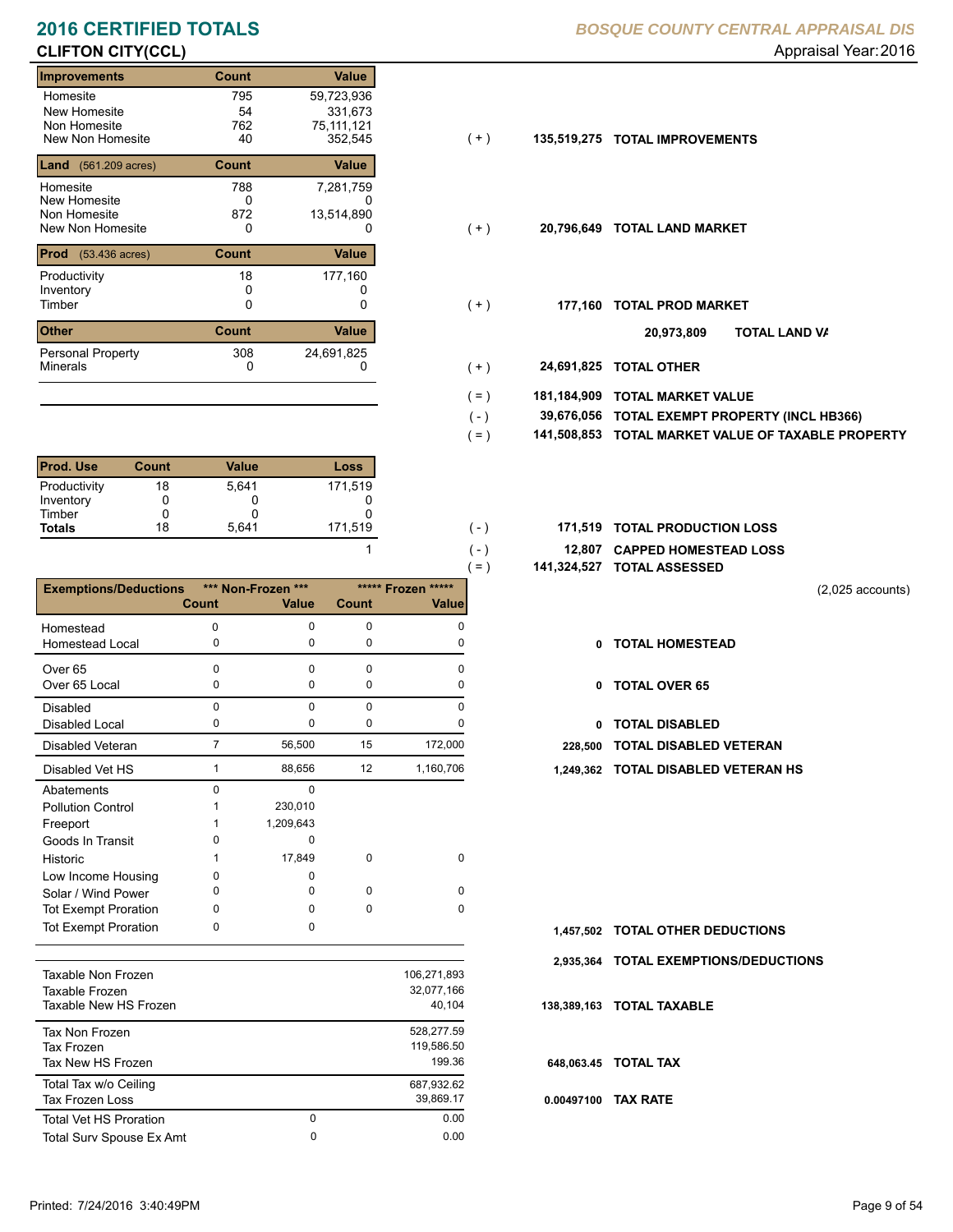| <b>CLIFTON CITY(CCL)</b>         |                |               |             |             |             |               |             | Appraisal Year: 2016 |               |
|----------------------------------|----------------|---------------|-------------|-------------|-------------|---------------|-------------|----------------------|---------------|
| A                                | Count          | <b>Market</b> | Land        | Prod        | Improvement | New Hs        | Personal    | <b>Mineral</b>       | <b>Exempt</b> |
| A1 - REAL, RES, SINGLE FAMILY    | 1,190          | 88,576,369    | 10,773,727  | $\mathbf 0$ | 77,802,642  | 331,673       | 0           | 0                    | 203,474       |
| A2 - REAL, RES, MOBILE HOME      | 9              | 92,124        | 51,548      | $\Omega$    | 40,576      | 0             | 0           | 0                    | 0             |
| A3 - MISC IMPR ON C CODED LOTS   | 12             | 48,184        | 9,480       | 0           | 38,704      | 0             | 0           | 0                    | 0             |
| <b>TOTAL</b>                     | 1,211          | 88,716,677    | 10,834,755  | 0           | 77,881,922  | 331,673       | $\mathbf 0$ | 0                    | 203,474       |
| B                                | Count          | <b>Market</b> | Land        | Prod        | Improvement | New Hs        | Personal    | <b>Mineral</b>       | Exempt        |
| B1 - REAL, MULTI FAMILY RES, APT | $\mathbf{2}$   | 205,192       | 37,060      | $\mathbf 0$ | 168,132     | 0             | $\mathbf 0$ | $\mathbf 0$          | 0             |
| B <sub>2</sub> - DUPLEX          | 14             | 1,111,475     | 130,810     | 0           | 980,665     | 0             | 0           | $\Omega$             | 0             |
| <b>B3 - TRIPLEX</b>              | $\mathbf 1$    | 156,153       | 7,652       | 0           | 148,501     | 0             | 0           | 0                    | 0             |
| <b>B4 - FOURPLEX</b>             | 6              | 690,287       | 96,890      | 0           | 593,397     | 0             | 0           | 0                    | 0             |
| <b>TOTAL</b>                     | 23             | 2,163,107     | 272,412     | $\mathbf 0$ | 1,890,695   | 0             | $\mathbf 0$ | 0                    | $\mathbf 0$   |
| c                                | Count          | Market        | Land        | Prod        | Improvement | New Hs        | Personal    | <b>Mineral</b>       | Exempt        |
| C1 - VACANT URBAN RES LTS/TRA(   | 117            | 1,207,042     | 1,207,042   | $\mathbf 0$ | 0           | 0             | $\mathbf 0$ | $\mathbf 0$          | 7,204         |
| C2 - VACANT COMM LTS/TRS/PARC    | 10             | 242,587       | 242,587     | 0           | 0           | 0             | 0           | 0                    | 0             |
| <b>TOTAL</b>                     | 127            | 1,449,629     | 1,449,629   | $\mathbf 0$ | $\mathbf 0$ | $\mathbf 0$   | $\Omega$    | 0                    | 7,204         |
| D                                | Count          | Market        | Land        | Prod        | Improvement | <b>New Hs</b> | Personal    | <b>Mineral</b>       | Exempt        |
| D1 - QUALIFIED AG LAND           | 18             | 177,160       | 177,160     | 5,641       | 0           | 0             | $\mathbf 0$ | 0                    | 0             |
| <b>TOTAL</b>                     | 18             | 177,160       | 177,160     | 5,641       | 0           | $\mathbf 0$   | $\mathbf 0$ | $\mathbf 0$          | 0             |
| Е                                | Count          | <b>Market</b> | Land        | Prod        | Improvement | New Hs        | Personal    | <b>Mineral</b>       | <b>Exempt</b> |
| E1 - RES IMPR ON ACREAGE         | $\mathbf{1}$   | 19,125        | 5,000       | 0           | 14,125      | $\mathbf 0$   | $\mathbf 0$ | 0                    | $\mathbf 0$   |
| <b>TOTAL</b>                     | $\mathbf{1}$   | 19,125        | 5,000       | $\mathbf 0$ | 14,125      | $\mathbf 0$   | $\Omega$    | $\Omega$             | $\mathbf 0$   |
| F                                | Count          | Market        | Land        | Prod        | Improvement | New Hs        | Personal    | Mineral              | Exempt        |
| F1 - REAL, COMM/RETAIL & SVC BU  | 171            | 21,299,257    | 4,272,715   | $\mathbf 0$ | 17,026,542  | 0             | 0           | 0                    | 589,790       |
| F2 - REAL, IND MFG & PROC BUS PI | 6              | 2,337,178     | 436,688     | 0           | 1,900,490   | 0             | 0           | 0                    | 0             |
| <b>TOTAL</b>                     | 177            | 23,636,435    | 4,709,403   | $\mathbf 0$ | 18,927,032  | $\mathbf 0$   | $\mathbf 0$ | 0                    | 589,790       |
|                                  | Count          | <b>Market</b> | Land        | Prod        | Improvement | <b>New Hs</b> | Personal    | <b>Mineral</b>       | Exempt        |
| J2 - GAS DIST SYSTEM, REAL & PP  | 3              | 514,906       | 17,782      | 0           | 2,474       | 0             | 494,650     | 0                    | 0             |
| J3 - ELECTRIC CO, REAL & PP      | 4              | 5,575,465     | 148,080     | 0           | 740,755     | 0             | 4,686,630   | 0                    | 0             |
| J4 - TELEPHONE CO, REAL & PP     | $\overline{7}$ | 1,001,619     | 13,200      | 0           | 159,109     | 0             | 829,310     | 0                    | 0             |
| J5 - RAILROADS, REAL & PP        | 2              | 1,278,215     | 10,325      | 0           | 0           | 0             | 1,267,890   | 0                    | $\pmb{0}$     |
| J6 - PIPELINES, REAL & PP        | $\mathbf{2}$   | 102,340       | $\mathbf 0$ | 0           | 0           | 0             | 102,340     |                      | 0             |
| J7 - CABLE TV, REAL & PP         | 5              | 200,442       | 17,477      | 0           | 2,605       | 0             | 180,360     | 0                    | 0             |
| <b>TOTAL</b>                     | 23             | 8,672,987     | 206,864     | 0           | 904,943     | 0             | 7,561,180   | 0                    | 0             |
| L                                | Count          | <b>Market</b> | Land        | Prod        | Improvement | New Hs        | Personal    | <b>Mineral</b>       | Exempt        |
| L1 - PERSONAL, COMM/RETAIL BUS   | 266            | 10,570,761    | $\pmb{0}$   | $\pmb{0}$   | 0           | 0             | 10,570,761  | 0                    | $\mathbf 0$   |
| L2 - PERSONAL, IND/MFG BUS PRC   | 5              | 5,859,569     | 0           | 0           | 0           | 0             | 5,859,569   | 0                    | 0             |
| <b>TOTAL</b>                     | 271            | 16,430,330    | $\pmb{0}$   | 0           | 0           | $\mathbf 0$   | 16,430,330  | 0                    | $\mathbf 0$   |
| M                                | Count          | <b>Market</b> | Land        | Prod        | Improvement | New Hs        | Personal    | <b>Mineral</b>       | Exempt        |
| M1 - MOBILE HOME (ON NON-OWN     | 45             | 347,516       | 0           | 0           | 347,516     | 0             | $\mathbf 0$ | 0                    | $\mathbf 0$   |
| <b>TOTAL</b>                     | 45             | 347,516       | 0           | 0           | 347,516     | 0             | 0           | 0                    | 0             |
| s                                | Count          | <b>Market</b> | Land        | Prod        | Improvement | New Hs        | Personal    | <b>Mineral</b>       | <b>Exempt</b> |
| S - SPECIAL INVENTORY            | 5              | 696,223       | 0           | 0           | 0           | 0             | 696,223     | 0                    | 0             |
| <b>TOTAL</b>                     | 5              | 696,223       | 0           | 0           | 0           | 0             | 696,223     | 0                    | 0             |
| x                                | Count          | Market        | Land        | Prod        | Improvement | New Hs        | Personal    | <b>Mineral</b>       | <b>Exempt</b> |
| X4 - CHARITABLE ORGANIZATIONS    | 1              | 58,064        | 0           | 0           | 58,064      | 0             | 0           | 0                    | 65,264        |
| XB - BPP UNDER \$500 [11.145]    | 17             | 4,092         | 0           | 0           | 0           | 0             | 4,092       | 0                    | 3,960         |
| XE - CHAR HOUS DVLP ORG [11.18]  | 6              | 1,973,650     | 95,690      | 0           | 1,877,960   | 0             | 0           | 0                    | 1,973,650     |
| XG - PRIMARILY CHARITABLE [11.18 | 1              | 197,242       | 4,025       | 0           | 193,217     | 0             | 0           | 0                    | 197,242       |
| XI - YOUTH DEVELOPMENT [11.19]   | 1              | 545,653       | 50,653      | 0           | 495,000     | 0             | 0           | 0                    | 545,653       |

Printed: 7/24/2016 3:40:49PM Page 10 of 54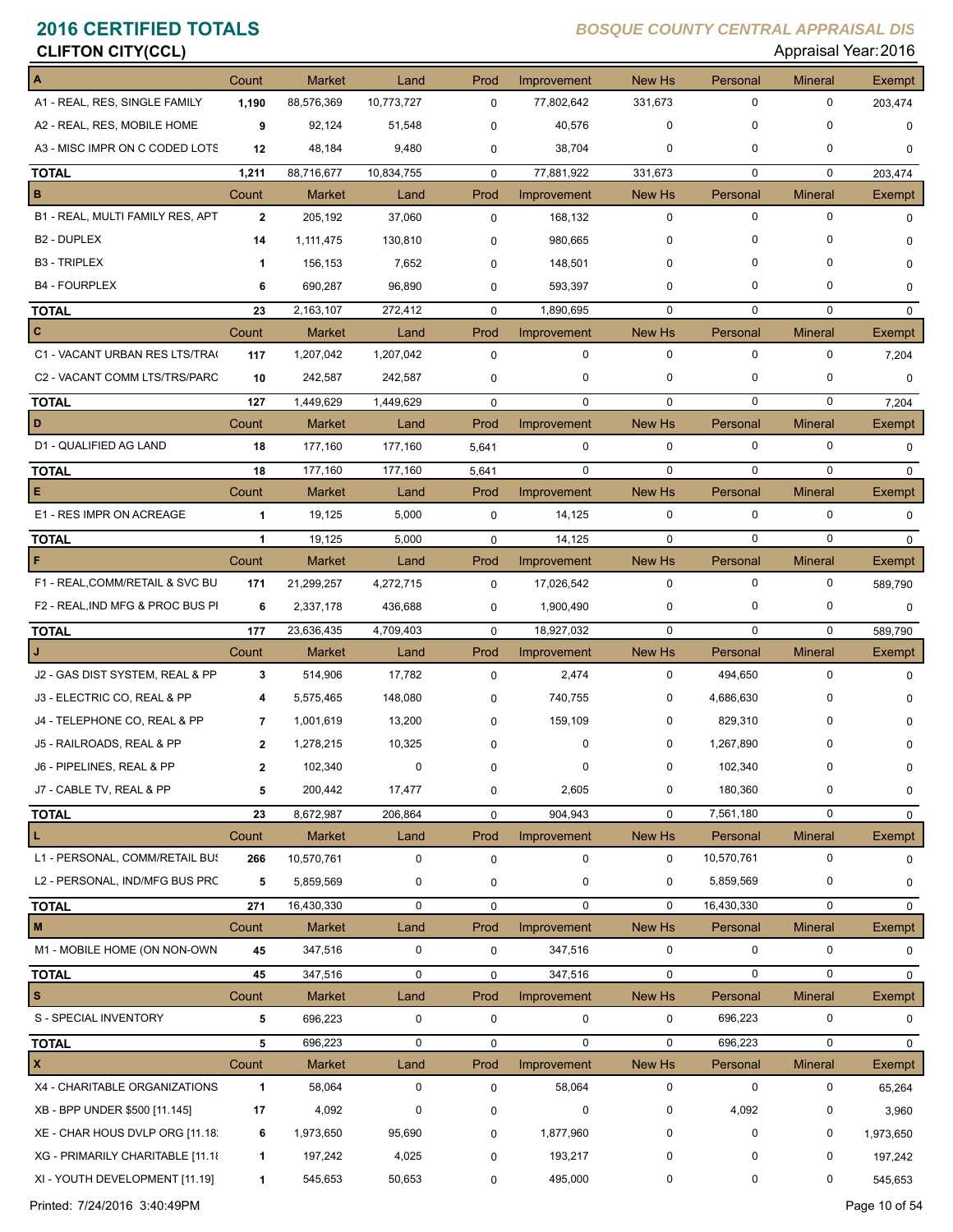| Appraisal Year: 2016<br><b>CLIFTON CITY(CCL)</b> |       |             |            |       |             |         |            |   |            |
|--------------------------------------------------|-------|-------------|------------|-------|-------------|---------|------------|---|------------|
| XL - ECONOMIC DEVELOPMENT [11                    |       | 69.568      | 7.040      |       | 62.528      |         | 0          | 0 | 69.568     |
| XV - OTHER EXEMPTIONS                            | 111   | 36.027.451  | 3.161.178  |       | 32,866,273  |         | 0          | 0 | 36,020,251 |
| <b>TOTAL</b>                                     | 138   | 38.875.720  | 3.318.586  | U     | 35,553,042  |         | 4,092      | 0 | 38,875,588 |
| <b>ALL PTD TOTAL</b>                             | 2.025 | 181,184,909 | 20,973,809 | 5,641 | 135.519.275 | 331,673 | 24,691,825 | 0 | 39,676,056 |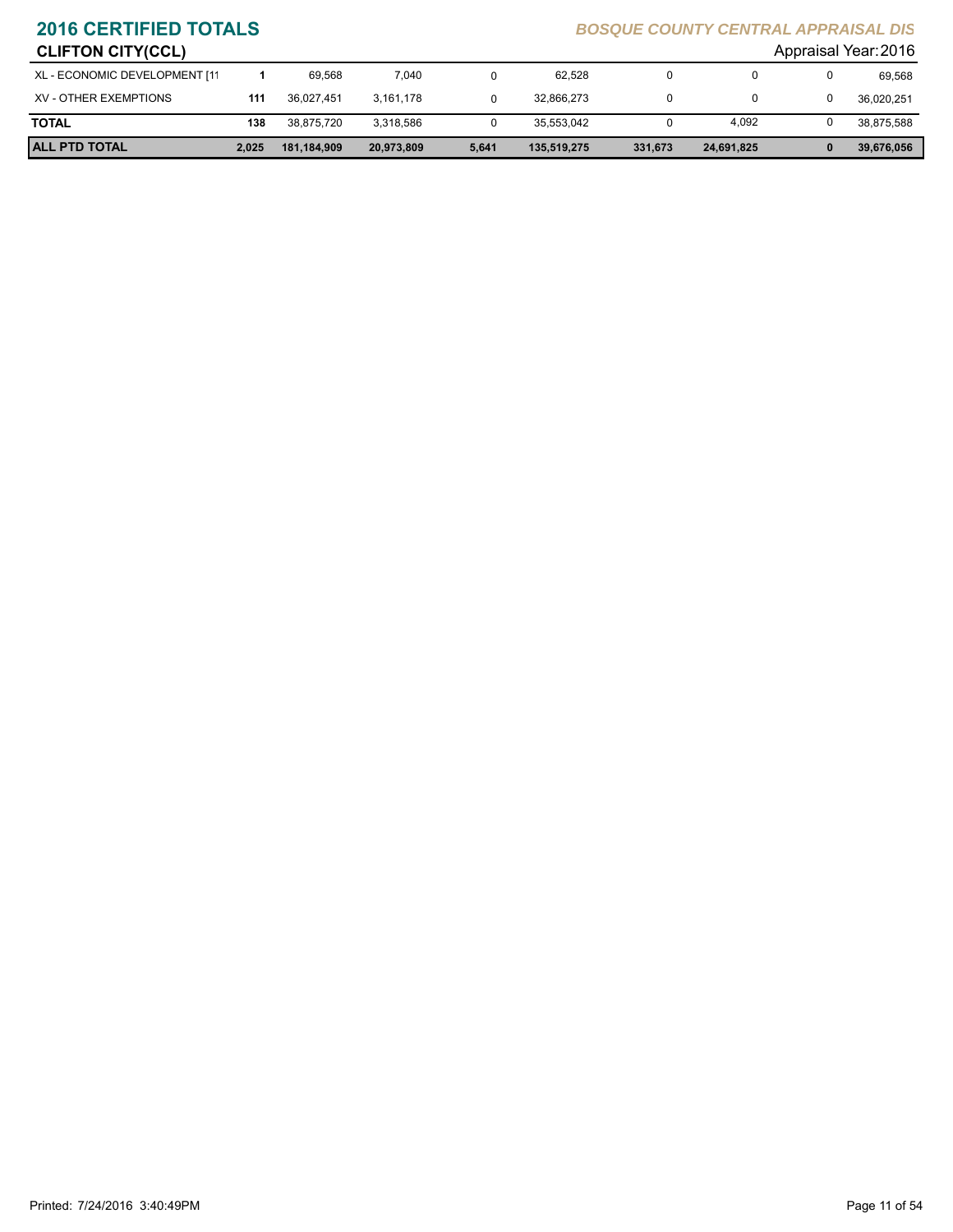# **CLIFTON ISD(SCL)** Appraisal Year: 2016

### **Improvements Count Value** Homesite New Homesite Non Homesite<br>New Non Homesite New Non Homesite **TOTAL IMPROVEMENTS** 200 4,444,609 **319,505,513** 1,908 167,044,552 180<br>2.557 0 2,557 146,244,923 **Land** (8,029.292 acres) **Count Value** Homesite New Homesite Non Homesite<br>New Non Homesite New Non Homesite **TOTAL LAND MARKET** 0 0 **72,973,205** 1,853 23,831,357 0 1,771,429 2,821 49,141,848 **Prod** (118,566.487 acres) **Count Value** Productivity 1,366 275,811,372 Inventory<br>Timber 0 0 0 Timber 0 **TOTAL PROD MARKET 275,811,372 Other Count** Count Value Minerals Personal Property 1,366 515 336,930,133

| <b>Prod. Use</b> | Count | Value     | Loss        |
|------------------|-------|-----------|-------------|
| Productivity     | 1,366 | 9.850.519 | 265.960.853 |
| Inventory        |       |           |             |
| Timber           |       |           |             |
| <b>Totals</b>    | 1.366 | 9,850,519 | 265,960,853 |

| ***** Frozen *****<br><b>Exemptions/Deductions</b><br>*** Non-Frozen ***<br><b>Value</b><br><b>Count</b><br><b>Count</b><br>Value<br>942<br>22,743,301<br>17,700,367<br>730<br>Homestead<br><b>Homestead Local</b><br>0<br>0<br>0<br><b>TOTAL HOMESTEAD</b><br>0<br>40,443,668<br>509,160<br>8,122,665<br>54<br>840<br>Over <sub>65</sub><br>Over 65 Local<br>$\mathbf 0$<br>0<br>0<br><b>TOTAL OVER 65</b><br>0<br>8,631,825<br>41,488<br>424,683<br>Disabled<br>5<br>48<br>0<br>0<br>Disabled Local<br>0<br><b>TOTAL DISABLED</b><br>0<br>466.171<br>33<br>307,416<br>39<br>Disabled Veteran<br>415,145<br>722,561<br>6<br>518,946<br>2,654,262<br>Disabled Vet HS<br>27<br>3,173,208<br>Abatements<br>$\Omega$<br>0<br>26,658,960<br>3<br><b>Pollution Control</b><br>0<br>Freeport<br>0<br>Goods In Transit<br>0<br>0<br>0<br>0<br>Historic<br>0<br>0<br>0<br>0<br>Low Income Housing<br>$\Omega$<br>$\Omega$<br>0<br>0<br>Solar / Wind Power<br><b>Tot Exempt Proration</b><br>$\Omega$<br>0<br>$\Omega$<br>0<br><b>Tot Exempt Proration</b><br>0<br>0<br>26,658,960<br>80.096.393 |  |  | $=$ ) | 689,936,485 TOTAL ASSESSED    |
|-----------------------------------------------------------------------------------------------------------------------------------------------------------------------------------------------------------------------------------------------------------------------------------------------------------------------------------------------------------------------------------------------------------------------------------------------------------------------------------------------------------------------------------------------------------------------------------------------------------------------------------------------------------------------------------------------------------------------------------------------------------------------------------------------------------------------------------------------------------------------------------------------------------------------------------------------------------------------------------------------------------------------------------------------------------------------------------------|--|--|-------|-------------------------------|
|                                                                                                                                                                                                                                                                                                                                                                                                                                                                                                                                                                                                                                                                                                                                                                                                                                                                                                                                                                                                                                                                                         |  |  |       |                               |
|                                                                                                                                                                                                                                                                                                                                                                                                                                                                                                                                                                                                                                                                                                                                                                                                                                                                                                                                                                                                                                                                                         |  |  |       |                               |
|                                                                                                                                                                                                                                                                                                                                                                                                                                                                                                                                                                                                                                                                                                                                                                                                                                                                                                                                                                                                                                                                                         |  |  |       |                               |
|                                                                                                                                                                                                                                                                                                                                                                                                                                                                                                                                                                                                                                                                                                                                                                                                                                                                                                                                                                                                                                                                                         |  |  |       |                               |
|                                                                                                                                                                                                                                                                                                                                                                                                                                                                                                                                                                                                                                                                                                                                                                                                                                                                                                                                                                                                                                                                                         |  |  |       |                               |
|                                                                                                                                                                                                                                                                                                                                                                                                                                                                                                                                                                                                                                                                                                                                                                                                                                                                                                                                                                                                                                                                                         |  |  |       |                               |
|                                                                                                                                                                                                                                                                                                                                                                                                                                                                                                                                                                                                                                                                                                                                                                                                                                                                                                                                                                                                                                                                                         |  |  |       |                               |
|                                                                                                                                                                                                                                                                                                                                                                                                                                                                                                                                                                                                                                                                                                                                                                                                                                                                                                                                                                                                                                                                                         |  |  |       |                               |
|                                                                                                                                                                                                                                                                                                                                                                                                                                                                                                                                                                                                                                                                                                                                                                                                                                                                                                                                                                                                                                                                                         |  |  |       | <b>TOTAL DISABLED VETERAN</b> |
|                                                                                                                                                                                                                                                                                                                                                                                                                                                                                                                                                                                                                                                                                                                                                                                                                                                                                                                                                                                                                                                                                         |  |  |       | <b>TOTAL DISABLED VETERAN</b> |
|                                                                                                                                                                                                                                                                                                                                                                                                                                                                                                                                                                                                                                                                                                                                                                                                                                                                                                                                                                                                                                                                                         |  |  |       |                               |
|                                                                                                                                                                                                                                                                                                                                                                                                                                                                                                                                                                                                                                                                                                                                                                                                                                                                                                                                                                                                                                                                                         |  |  |       |                               |
|                                                                                                                                                                                                                                                                                                                                                                                                                                                                                                                                                                                                                                                                                                                                                                                                                                                                                                                                                                                                                                                                                         |  |  |       |                               |
|                                                                                                                                                                                                                                                                                                                                                                                                                                                                                                                                                                                                                                                                                                                                                                                                                                                                                                                                                                                                                                                                                         |  |  |       |                               |
|                                                                                                                                                                                                                                                                                                                                                                                                                                                                                                                                                                                                                                                                                                                                                                                                                                                                                                                                                                                                                                                                                         |  |  |       |                               |
|                                                                                                                                                                                                                                                                                                                                                                                                                                                                                                                                                                                                                                                                                                                                                                                                                                                                                                                                                                                                                                                                                         |  |  |       |                               |
|                                                                                                                                                                                                                                                                                                                                                                                                                                                                                                                                                                                                                                                                                                                                                                                                                                                                                                                                                                                                                                                                                         |  |  |       |                               |
|                                                                                                                                                                                                                                                                                                                                                                                                                                                                                                                                                                                                                                                                                                                                                                                                                                                                                                                                                                                                                                                                                         |  |  |       |                               |
|                                                                                                                                                                                                                                                                                                                                                                                                                                                                                                                                                                                                                                                                                                                                                                                                                                                                                                                                                                                                                                                                                         |  |  |       | <b>TOTAL OTHER DEDUCTIONS</b> |
| 544 237 367<br>Tovoblo Non Erozon                                                                                                                                                                                                                                                                                                                                                                                                                                                                                                                                                                                                                                                                                                                                                                                                                                                                                                                                                                                                                                                       |  |  |       | <b>TOTAL EXEMPTIONS/DEDUC</b> |

| Taxable Non Frozen<br>Taxable Frozen<br>Taxable New HS Frozen |   | 544,237,367<br>65,012,458<br>590,267   |
|---------------------------------------------------------------|---|----------------------------------------|
| Tax Non Frozen<br>Tax Frozen<br>Tax New HS Frozen             |   | 6,164,900.79<br>563,818.88<br>6.551.47 |
| Total Tax w/o Ceiling<br>Tax Frozen Loss                      |   | 6,907,980.21<br>172,709.07             |
| Total Vet HS Proration                                        | 1 | 68.22                                  |
| Total Surv Spouse Ex Amt                                      | 0 | 0.00                                   |

- $(+)$
- $(+)$
- $(+)$ 
	- **TOTAL LAND VA 348,784,577**
- 0 0 **336,930,133 TOTAL OTHER**  $(+)$

 $( - )$  $( - )$ 

4

- **1,005,220,223 TOTAL MARKET VALUE**  $( = )$
- **TOTAL EXEMPT PROPERTY (INCL HB366) 49,282,501**  $( - )$
- **955,937,722 TOTAL MARKET VALUE OF TAXABLE PROPERTY**  $( = )$
- **TOTAL PRODUCTION LOSS** 265,960,853 **265,960,853**
	- **40,384 CAPPED HOMESTEAD LOSS**
	- **689,936,485 TOTAL ASSESSED**

(6,607 accounts)

- 
- -
- 
- 6 27 518,946 2,654,262 **3,173,208 TOTAL DISABLED VETERAN HS**

- **TOTAL OTHER DEDUCTIONS 26,658,960**
- **80,096,393 TOTAL EXEMPTIONS/DEDUCTIONS**

**609,840,092 TOTAL TAXABLE**

### **6,735,271.14 TOTAL TAX**

**0.01132800 TAX RATE**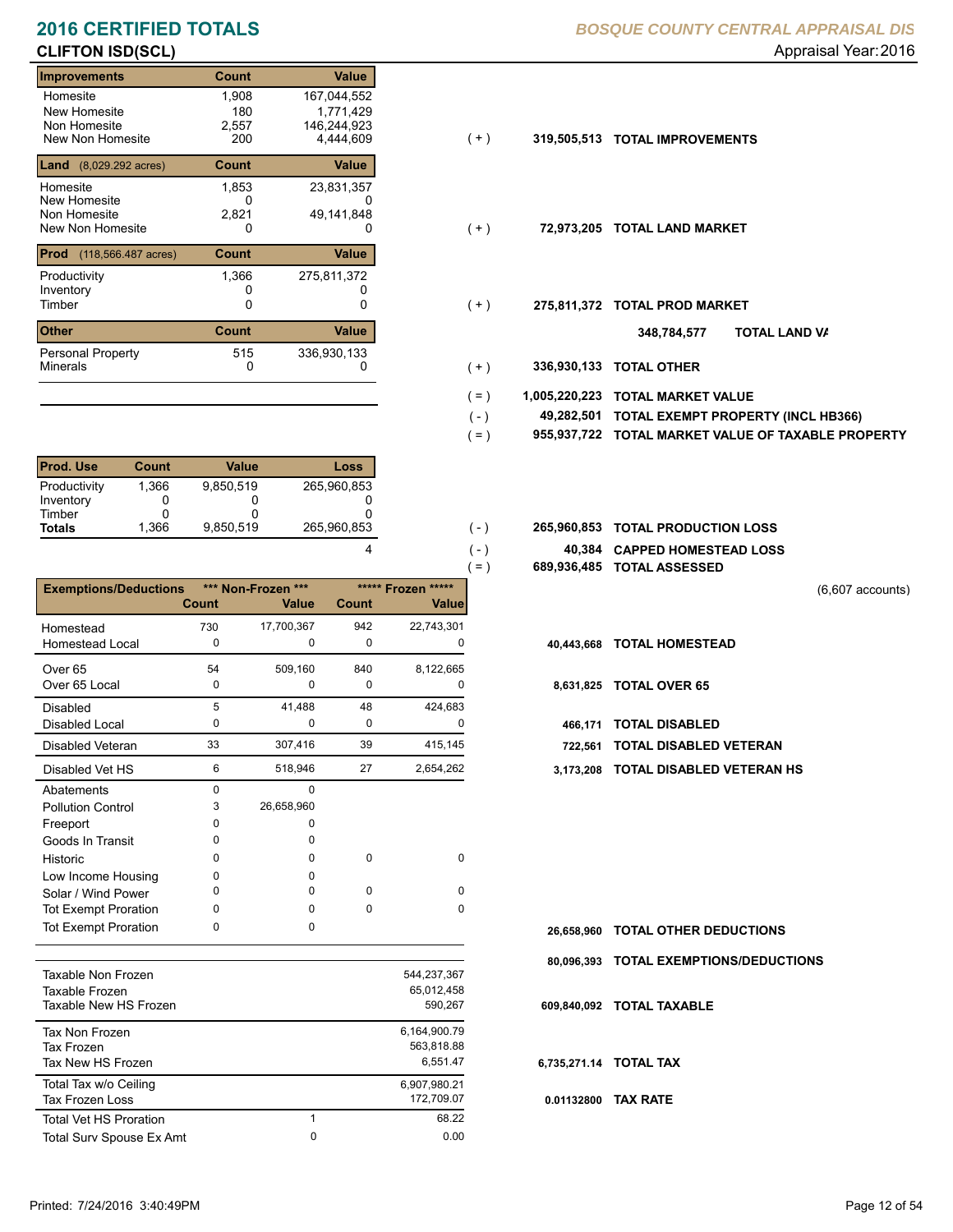| <b>CLIFTON ISD(SCL)</b>          |              |               |              |             |               |               |             | Appraisal Year: 2016 |                  |
|----------------------------------|--------------|---------------|--------------|-------------|---------------|---------------|-------------|----------------------|------------------|
|                                  | Count        | <b>Market</b> | Land         | Prod        | Improvement   | <b>New Hs</b> | Personal    | <b>Mineral</b>       | Exempt           |
| A1 - REAL, RES, SINGLE FAMILY    | 2,050        | 169,760,782   | 29, 153, 163 | $\mathbf 0$ | 140,607,619   | 761,239       | 0           | 0                    | 203,474          |
| A2 - REAL, RES, MOBILE HOME      | 168          | 3,988,092     | 1,759,052    | $\mathbf 0$ | 2,229,040     | 55,461        | 0           | $\Omega$             | $\mathbf 0$      |
| A3 - MISC IMPR ON C CODED LOTS   | 161          | 1,309,376     | 44,609       | 0           | 1,264,767     | 0             | 0           | 0                    | $\mathbf 0$      |
| <b>TOTAL</b>                     | 2,379        | 175,058,250   | 30,956,824   | $\mathbf 0$ | 144, 101, 426 | 816,700       | $\mathbf 0$ | 0                    | 203,474          |
| в                                | Count        | <b>Market</b> | Land         | Prod        | Improvement   | New Hs        | Personal    | <b>Mineral</b>       | <b>Exempt</b>    |
| B1 - REAL, MULTI FAMILY RES, APT | $\mathbf{2}$ | 205,192       | 37,060       | 0           | 168,132       | 0             | $\mathbf 0$ | $\mathbf 0$          | $\mathbf 0$      |
| B <sub>2</sub> - DUPLEX          | 16           | 1,279,285     | 144,246      | 0           | 1,135,039     | 0             | 0           | O                    | 0                |
| <b>B3 - TRIPLEX</b>              | 1            | 156,153       | 7,652        | $\Omega$    | 148,501       | $\Omega$      | 0           | $\Omega$             | $\Omega$         |
| <b>B4 - FOURPLEX</b>             | 6            | 690,287       | 96,890       | 0           | 593,397       | $\mathbf 0$   | 0           | 0                    | $\mathbf 0$      |
| <b>TOTAL</b>                     | 25           | 2,330,917     | 285,848      | $\mathbf 0$ | 2,045,069     | $\mathbf 0$   | 0           | 0                    | $\mathbf 0$      |
| C                                | Count        | <b>Market</b> | Land         | Prod        | Improvement   | New Hs        | Personal    | <b>Mineral</b>       | <b>Exempt</b>    |
| C1 - VACANT URBAN RES LTS/TRA(   | 121          | 1,238,475     | 1,238,475    | $\mathbf 0$ | 0             | 0             | 0           | 0                    | 7,204            |
| C2 - VACANT COMM LTS/TRS/PARC    | 15           | 401,277       | 401,277      | $\Omega$    | 0             | 0             | 0           | 0                    | 0                |
| C3 - VACANT RURAL LOT/TR IN LAK  | 540          | 4,146,997     | 4,065,512    | 0           | 81,485        | 0             | 0           | 0                    | 6,280            |
| C4 - VACANT RURAL TRACTS/LOTS    | 54           | 962,330       | 826,257      | 0           | 136,073       | $\mathbf 0$   | 0           | 0                    | $\mathbf 0$      |
|                                  |              | 6,749,079     | 6,531,521    | $\mathbf 0$ | 217,558       | $\mathbf 0$   | $\mathbf 0$ | $\mathbf 0$          |                  |
| <b>TOTAL</b><br>D                | 730<br>Count | <b>Market</b> | Land         | Prod        | Improvement   | New Hs        | Personal    | <b>Mineral</b>       | 13,484<br>Exempt |
| D1 - QUALIFIED AG LAND           | 1,367        | 276,341,367   | 275,816,498  | 9,849,018   | 524,869       | $\mathbf 0$   | $\pmb{0}$   | 0                    | 0                |
| D2 - FARM/RANCH IMPR ON QUAL /   |              |               |              |             |               |               | 0           | 0                    |                  |
|                                  | 383          | 4,524,944     | 68,961       | 1,501       | 4,455,983     | 6,339         |             |                      | $\mathbf 0$      |
| <b>TOTAL</b>                     | 1,750        | 280,866,311   | 275,885,459  | 9,850,519   | 4,980,852     | 6,339         | $\Omega$    | 0                    | $\Omega$         |
| Е                                | Count        | <b>Market</b> | Land         | Prod        | Improvement   | New Hs        | Personal    | <b>Mineral</b>       | Exempt           |
| E1 - RES IMPR ON ACREAGE         | 824          | 104,542,868   | 8,449,914    | $\mathbf 0$ | 96,092,954    | 877,201       | $\mathbf 0$ | 0                    | 83,050           |
| E2 - MOBILE HOME ON ACREAGE      | 79           | 2,249,682     | 892,575      | 0           | 1,357,107     | 6,684         | 0           | 0                    | $\mathbf 0$      |
| E3 - OTHER/MISC IMPR ON ACREA    | 68           | 652,423       | 0            | 0           | 652,423       | 0             | 0           | 0                    | $\mathbf 0$      |
| E4 - NON-QUALIFIED AG LAND       | 217          | 7,676,777     | 7,602,443    | $\mathbf 0$ | 74,334        | 61,891        | 0           | 0                    | 3,489            |
| <b>TOTAL</b>                     | 1,188        | 115, 121, 750 | 16,944,932   | $\mathbf 0$ | 98,176,818    | 945,776       | $\mathbf 0$ | 0                    | 86,539           |
| F                                | Count        | <b>Market</b> | Land         | Prod        | Improvement   | New Hs        | Personal    | <b>Mineral</b>       | Exempt           |
| F1 - REAL, COMM/RETAIL & SVC BU  | 263          | 30,536,791    | 7,140,418    | $\mathbf 0$ | 23,396,373    | 0             | $\mathbf 0$ | 0                    | 589,790          |
| F2 - REAL, IND MFG & PROC BUS PI | 16           | 5,091,683     | 1,344,139    | 0           | 3,747,544     |               | 0           |                      | U                |
| <b>TOTAL</b>                     | 279          | 35,628,474    | 8,484,557    | $\mathbf 0$ | 27, 143, 917  | $\mathbf 0$   | 0           | 0                    | 589,790          |
| J                                | Count        | <b>Market</b> | Land         | Prod        | Improvement   | New Hs        | Personal    | <b>Mineral</b>       | Exempt           |
| J1 - WATER SYSTEMS, REAL & PP    | 17           | 1,117,744     | 72,970       | 0           | 33,774        | 0             | 1,011,000   | 0                    | 17,118           |
| J2 - GAS DIST SYSTEM, REAL & PP  | 4            | 522,916       | 17,782       | 0           | 2,474         | 0             | 502,660     | 0                    | 0                |
| J3 - ELECTRIC CO, REAL & PP      | 25           | 51,505,211    | 419,756      | 0           | 742,795       | 0             | 50,342,660  | 0                    | 0                |
| J4 - TELEPHONE CO, REAL & PP     | 17           | 2,484,650     | 69,079       | $\Omega$    | 198,361       | 0             | 2,217,210   | 0                    | 80               |
| J5 - RAILROADS, REAL & PP        | 4            | 8,263,649     | 17,039       | 0           | 0             | 0             | 8,246,610   | 0                    | 0                |
| J6 - PIPELINES, REAL & PP        | 6            | 1,379,410     | 0            | $\Omega$    | 0             | 0             | 1,379,410   | 0                    | 0                |
| J7 - CABLE TV, REAL & PP         | 8            | 370,012       | 17,477       | 0           | 2,605         | 0             | 349,930     | 0                    | 0                |
| <b>TOTAL</b>                     | 81           | 65,643,592    | 614,103      | $\pmb{0}$   | 980,009       | $\mathbf 0$   | 64,049,480  | 0                    | 17,198           |
| L                                | Count        | <b>Market</b> | Land         | Prod        | Improvement   | New Hs        | Personal    | <b>Mineral</b>       | Exempt           |
| L1 - PERSONAL, COMM/RETAIL BUS   | 424          | 16,204,575    | 0            | $\mathbf 0$ | 0             | 0             | 16,204,575  | 0                    | 0                |
| L2 - PERSONAL, IND/MFG BUS PRC   | 15           | 255,944,810   | 0            | 0           | 0             | 0             | 255,944,810 | 0                    | 0                |
| <b>TOTAL</b>                     | 439          | 272,149,385   | 0            | $\mathbf 0$ | $\mathbf 0$   | $\Omega$      | 272,149,385 | 0                    | $\mathbf 0$      |
| M                                | Count        | Market        | Land         | Prod        | Improvement   | New Hs        | Personal    | <b>Mineral</b>       | Exempt           |
| M1 - MOBILE HOME (ON NON-OWN     | 183          | 2,528,172     | 0            | $\mathbf 0$ | 2,528,172     | 2,614         | 0           | 0                    | $\mathbf 0$      |
| <b>TOTAL</b>                     | 183          | 2,528,172     | $\pmb{0}$    | $\mathbf 0$ | 2,528,172     | 2,614         | $\mathbf 0$ | 0                    | $\mathbf 0$      |
| $\circ$                          | Count        | Market        | Land         | Prod        | Improvement   | New Hs        | Personal    | <b>Mineral</b>       | <b>Exempt</b>    |
| 03 - REAL, VACANT LOTS (INV FOR  | $\mathbf{1}$ | 25,143        | 25,143       | $\mathbf 0$ | 0             | 0             | $\pmb{0}$   | 0                    | $\mathbf 0$      |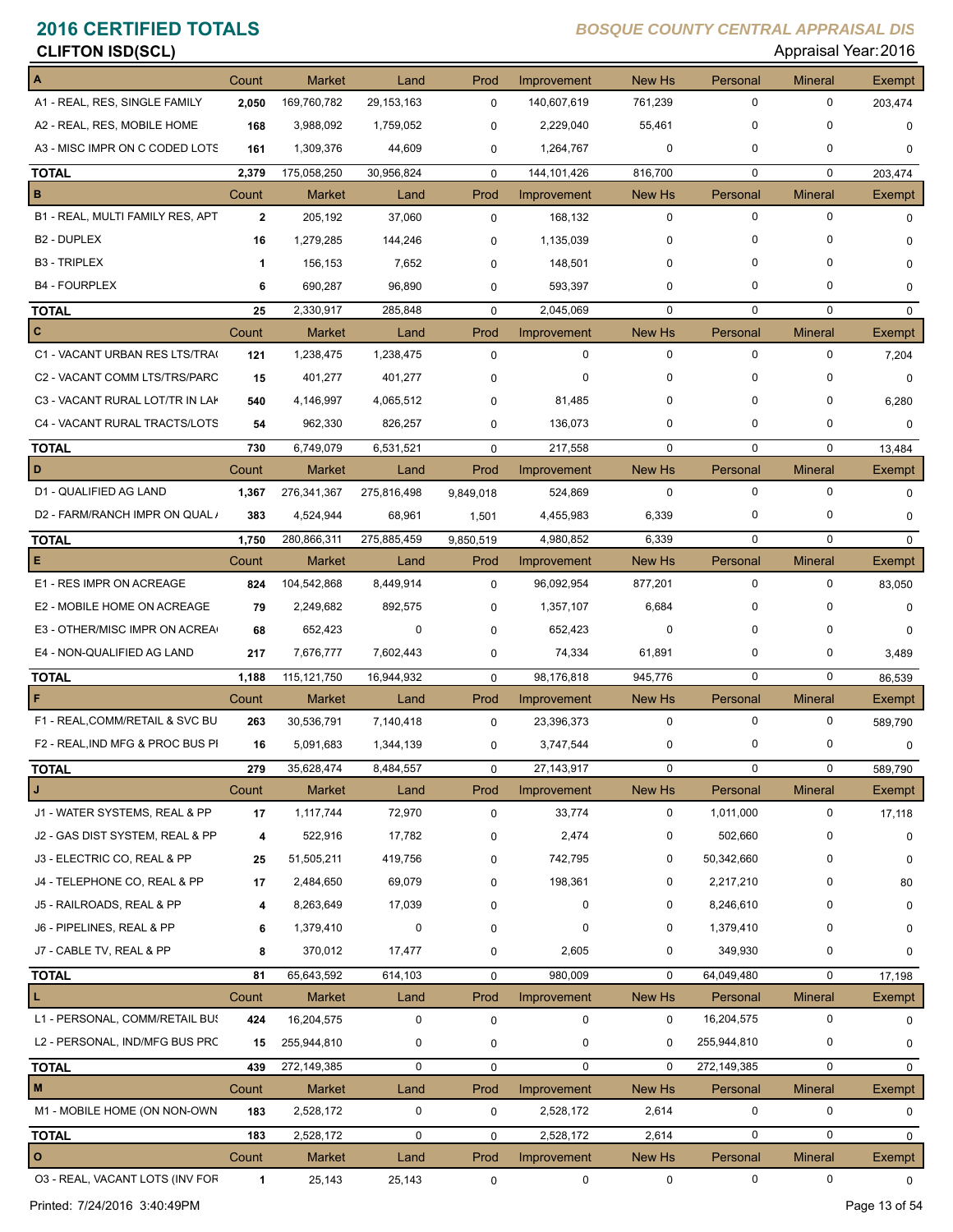### **CLIFTON ISD(SCL)** Appraisal Year: 2016

| <b>TOTAL</b>                      |                | 25,143        | 25,143      | $\Omega$    | 0           | $\Omega$  | 0           | 0              | 0             |
|-----------------------------------|----------------|---------------|-------------|-------------|-------------|-----------|-------------|----------------|---------------|
| s                                 | Count          | <b>Market</b> | Land        | Prod        | Improvement | New Hs    | Personal    | <b>Mineral</b> | <b>Exempt</b> |
| S - SPECIAL INVENTORY             | $\overline{7}$ | 724,735       | 0           | $\Omega$    | 0           | 0         | 724,735     | 0              | $\Omega$      |
| <b>TOTAL</b>                      | 7              | 724,735       | 0           | $\Omega$    | 0           | $\Omega$  | 724,735     | 0              | $\Omega$      |
| x                                 | Count          | <b>Market</b> | Land        | Prod        | Improvement | New Hs    | Personal    | <b>Mineral</b> | <b>Exempt</b> |
| X4 - CHARITABLE ORGANIZATIONS     | 1              | 58,064        | 0           | $\Omega$    | 58,064      | $\Omega$  | $\Omega$    | 0              | 65,264        |
| XB - BPP UNDER \$500 [11.145]     | 26             | 6,533         | 0           | $\Omega$    | 0           | 0         | 6,533       | 0              | 3,933         |
| XE - CHAR HOUS DVLP ORG [11.18.   | 6              | 1,973,650     | 95,690      | $\Omega$    | 1,877,960   | 0         | $\Omega$    | 0              | 1,973,650     |
| XG - PRIMARILY CHARITABLE [11.18] | $\mathbf{1}$   | 197,242       | 4,025       | $\mathbf 0$ | 193,217     | 0         | 0           | 0              | 197,242       |
| XI - YOUTH DEVELOPMENT [11.19]    | $\mathbf{2}$   | 552,760       | 57,760      | $\Omega$    | 495,000     | 0         | $\Omega$    | 0              | 552,760       |
| XL - ECONOMIC DEVELOPMENT [11     | 1              | 69,568        | 7,040       | $\Omega$    | 62,528      | 0         | $\Omega$    | 0              | 69,568        |
| XR - NONPROFIT WATER [11.30]      | 9              | 189,254       | 51,141      | 0           | 138,113     | $\Omega$  | $\Omega$    | 0              | 189,254       |
| <b>XV - OTHER EXEMPTIONS</b>      | 194            | 45,327,545    | 8,820,735   | 0           | 36,506,810  | 0         | 0           | 0              | 45,320,345    |
| <b>TOTAL</b>                      | 240            | 48,374,616    | 9,036,391   | $\Omega$    | 39,331,692  | $\Omega$  | 6,533       | 0              | 48,372,016    |
| <b>ALL PTD TOTAL</b>              | 6.607          | 1,005,220,223 | 348,784,577 | 9,850,519   | 319,505,513 | 1,771,429 | 336,930,133 | 0              | 49,282,501    |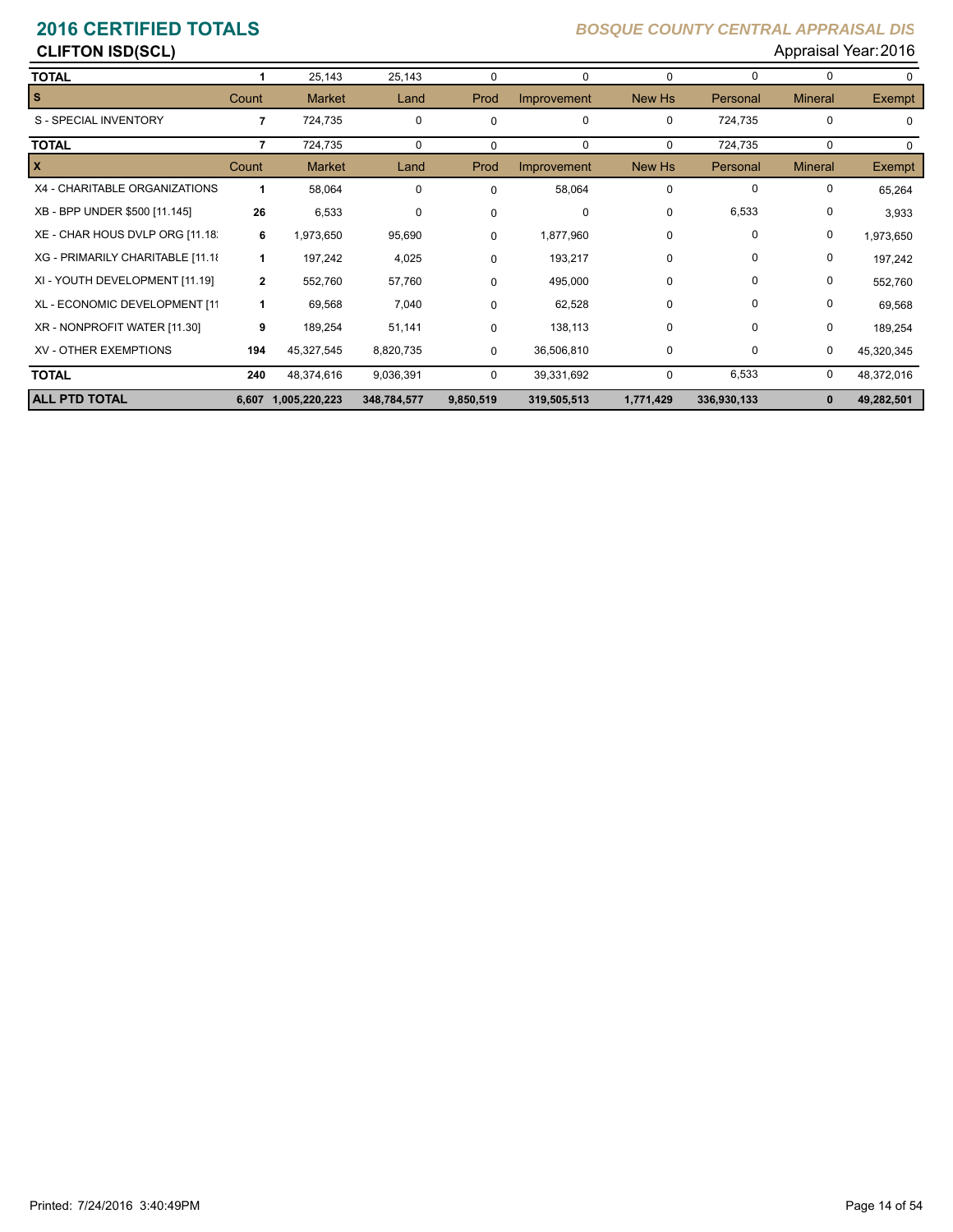# **CONS GROUNDWATER(WMTG) CONS GROUNDWATER(WMTG) Appraisal Year: 2016**

| <b>Improvements</b>                           | Count        | Value         |       |               |                           |
|-----------------------------------------------|--------------|---------------|-------|---------------|---------------------------|
| Homesite                                      | 5,110        | 423,758,033   |       |               |                           |
| New Homesite                                  | 326          | 5,880,896     |       |               |                           |
| Non Homesite                                  | 8,118        | 419, 187, 552 |       |               |                           |
| New Non Homesite                              | 408          | 11,665,772    | ( + ) | 860,492,253   | <b>TOTAL IMPROVEMENTS</b> |
| <b>Land</b> $(46, 705.130 \text{ acres})$     | <b>Count</b> | Value         |       |               |                           |
| Homesite                                      | 4,852        | 57,613,280    |       |               |                           |
| New Homesite                                  | 0            |               |       |               |                           |
| Non Homesite                                  | 8,986        | 184,714,401   |       |               |                           |
| New Non Homesite                              | 0            | 0             | (+)   | 242,327,681   | <b>TOTAL LAND MARKET</b>  |
| <b>Prod</b><br>$(579, 346.923 \text{ acres})$ | <b>Count</b> | Value         |       |               |                           |
| Productivity                                  | 5,940        | 1,369,516,412 |       |               |                           |
| Inventory                                     |              |               |       |               |                           |
| Timber                                        | 0            | 0             | $(+)$ | 1,369,516,412 | <b>TOTAL PROD MARKET</b>  |
| <b>Other</b>                                  | <b>Count</b> | Value         |       |               | 1,611,844,093             |
| Personal Property                             | 1,322        | 525,311,299   |       |               |                           |
| <b>Minerals</b>                               | 0            | 0             | $(+)$ | 525,311,299   | <b>TOTAL OTHER</b>        |

| <b>Prod. Use</b> | <b>Count</b> | Value      | Loss          |
|------------------|--------------|------------|---------------|
| Productivity     | 5.940        | 46.113.472 | 1.323.402.940 |
| Inventory        |              |            |               |
| Timber           |              |            |               |
| <b>Totals</b>    | 5.940        | 46,113,472 | 1,323,402,940 |

|                              |              |                    |             | $=$ )              |            | 1,546,089,150 TOTAL ASSESSED             |
|------------------------------|--------------|--------------------|-------------|--------------------|------------|------------------------------------------|
| <b>Exemptions/Deductions</b> |              | *** Non-Frozen *** |             | ***** Frozen ***** |            |                                          |
|                              | <b>Count</b> | <b>Value</b>       | Count       | <b>Value</b>       |            |                                          |
| Homestead                    | $\Omega$     | $\Omega$           | 0           | 0                  |            |                                          |
| Homestead Local              | 0            | 0                  | 0           | 0                  | 0          | <b>TOTAL HOMESTEAD</b>                   |
| Over <sub>65</sub>           | 0            | $\Omega$           | $\Omega$    | U                  |            |                                          |
| Over 65 Local                | 0            | 0                  | 0           |                    | 0          | <b>TOTAL OVER 65</b>                     |
| <b>Disabled</b>              | $\mathbf 0$  | $\Omega$           | $\Omega$    | $\Omega$           |            |                                          |
| <b>Disabled Local</b>        | 0            | 0                  | 0           | 0                  | 0          | <b>TOTAL DISABLED</b>                    |
| <b>Disabled Veteran</b>      | 197          | 1,908,346          | $\mathbf 0$ | 0                  | 1,908,346  | <b>TOTAL DISABLED VETERAN</b>            |
| Disabled Vet HS              | 89           | 9,084,163          | 0           | <sup>0</sup>       | 9,084,163  | <b>TOTAL DISABLED VETERAN</b>            |
| Abatements                   | $\Omega$     | $\Omega$           |             |                    |            |                                          |
| <b>Pollution Control</b>     | 5            | 33,615,370         |             |                    |            |                                          |
| Freeport                     | 0            | 0                  |             |                    |            |                                          |
| Goods In Transit             | 0            | 0                  |             |                    |            |                                          |
| Historic                     | 0            | <sup>0</sup>       | 0           | 0                  |            |                                          |
| Low Income Housing           | 0            | 0                  |             |                    |            |                                          |
| Solar / Wind Power           | 0            | 0                  | 0           | $\Omega$           |            |                                          |
| <b>Tot Exempt Proration</b>  | 0            | <sup>0</sup>       | $\Omega$    | $\Omega$           |            |                                          |
| <b>Tot Exempt Proration</b>  | 0            | 0                  |             |                    | 33,615,370 | <b>TOTAL OTHER DEDUCTIONS</b>            |
|                              |              |                    |             |                    |            | <b>44 607 879 TOTAL EVEMBTIONS/DEDUC</b> |

| Taxable Non Frozen<br>Taxable Frozen<br>Taxable New HS Frozen |                | 1,501,481,271<br>0<br>0    |
|---------------------------------------------------------------|----------------|----------------------------|
| Tax Non Frozen<br>Tax Frozen<br>Tax New HS Frozen             |                | 172,639.86<br>0.00<br>0.00 |
| Total Tax w/o Ceiling<br><b>Tax Frozen Loss</b>               |                | 172.639.86<br>0.00         |
| <b>Total Vet HS Proration</b>                                 | $\overline{2}$ | 13.94                      |
| Total Surv Spouse Ex Amt                                      | 0              | 0.00                       |

- $(+)$
- $(+)$
- $(+)$ 
	- **TOTAL LAND VA 1,611,844,093**
- 0 0 **525,311,299 TOTAL OTHER**  $(+)$

 $( - )$  $( - )$ 

14

- **2,997,647,645 TOTAL MARKET VALUE**  $( = )$
- **TOTAL EXEMPT PROPERTY (INCL HB366) 127,952,304**  $( - )$
- **2,869,695,341 TOTAL MARKET VALUE OF TAXABLE PROPERTY**  $( = )$
- 1,323,402,940 **1,323,402,940 <b>10TAL PRODUCTION LOSS** 
	- **203,251 CAPPED HOMESTEAD LOSS**
	- **1,546,089,150 TOTAL ASSESSED**
- (21,180 accounts)
- **TOTAL HOMESTEAD**
- 0 TOTAL OVER 65
- 0 TOTAL DISABLED
- 
- 89 0 9,084,163 0 **9,084,163 TOTAL DISABLED VETERAN HS**

- **TOTAL OTHER DEDUCTIONS 33,615,370**
- **44,607,879 TOTAL EXEMPTIONS/DEDUCTIONS**
- **1,501,481,271 TOTAL TAXABLE**
	- **172,639.86 TOTAL TAX**
- **0.00011500 TAX RATE**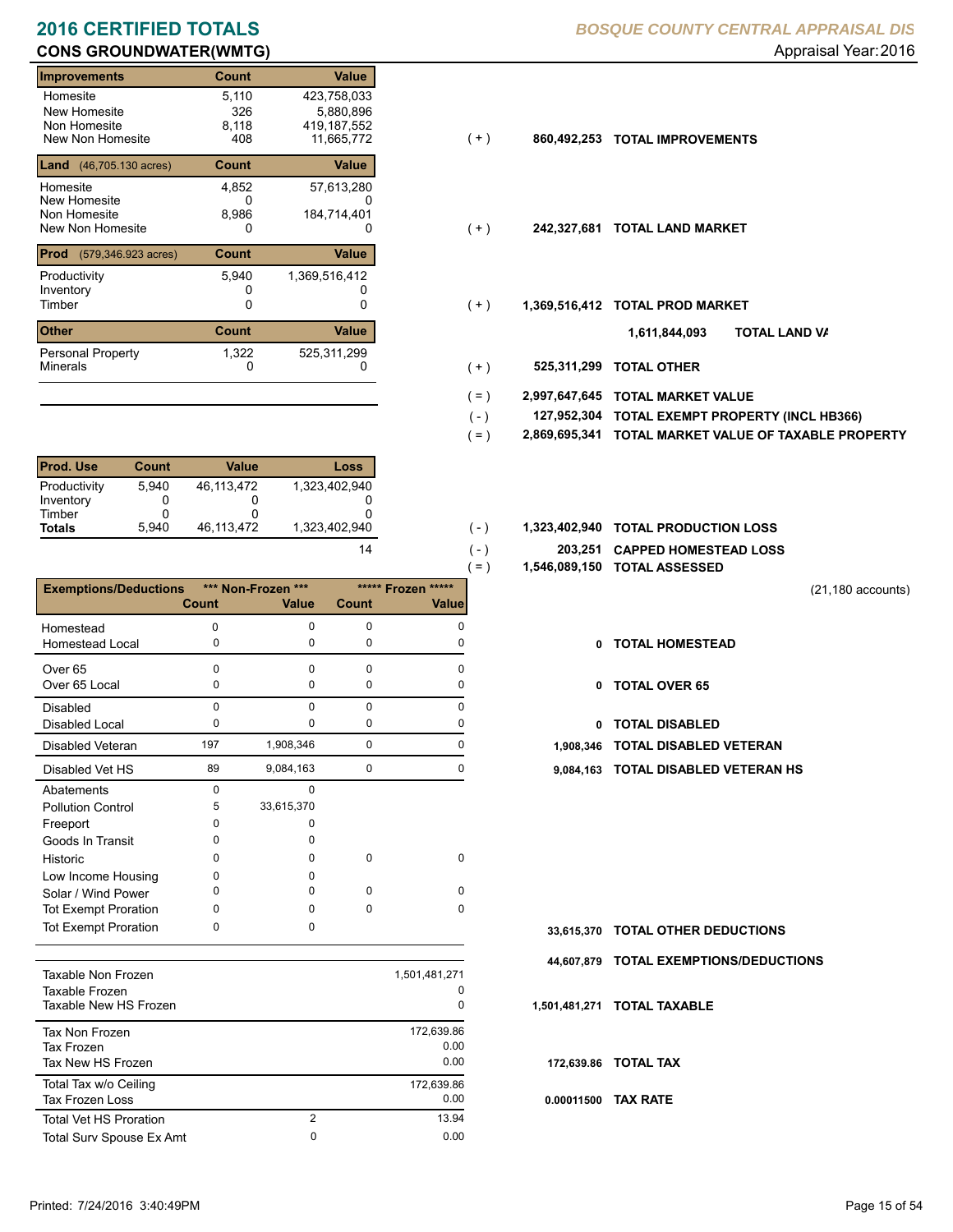| <b>CONS GROUNDWATER(WMTG)</b>    |                |                                   |               |             |             |             |             |                | Appraisal Year: 2016 |
|----------------------------------|----------------|-----------------------------------|---------------|-------------|-------------|-------------|-------------|----------------|----------------------|
|                                  | Count          | <b>Market</b>                     | Land          | Prod        | Improvement | New Hs      | Personal    | <b>Mineral</b> | Exempt               |
| A1 - REAL, RES, SINGLE FAMILY    | 4,613          | 356,326,672                       | 61,909,653    | $\mathbf 0$ | 294,416,519 | 1,031,763   | 500         | 0              | 415,306              |
| A2 - REAL, RES, MOBILE HOME      | 583            | 17,491,698                        | 7,327,008     | 0           | 10,164,690  | 104,258     | $\mathbf 0$ | 0              | 0                    |
| A3 - MISC IMPR ON C CODED LOTS   | 496            | 3,461,914                         | 99,482        | 0           | 3,362,432   | 6,140       | 0           | 0              | 53,138               |
| <b>TOTAL</b>                     | 5,692          | 377,280,284                       | 69,336,143    | $\mathbf 0$ | 307,943,641 | 1,142,161   | 500         | $\mathbf 0$    | 468,444              |
| В                                | Count          | <b>Market</b>                     | Land          | Prod        | Improvement | New Hs      | Personal    | <b>Mineral</b> | Exempt               |
| B1 - REAL, MULTI FAMILY RES, APT | $\overline{7}$ | 668,800                           | 94,639        | 0           | 574,161     | $\mathbf 0$ | $\pmb{0}$   | 0              | $\Omega$             |
| <b>B2 - DUPLEX</b>               | 31             | 2,245,986                         | 261,870       | 0           | 1,984,116   | 0           | 0           | 0              | 0                    |
| <b>B3 - TRIPLEX</b>              | $\mathbf{2}$   | 229,081                           | 12,602        | $\Omega$    | 216,479     | 0           | $\Omega$    | 0              | 0                    |
| <b>B4 - FOURPLEX</b>             | 11             | 1,304,782                         | 147,370       | 0           | 1,157,412   | 0           | 0           | 0              | 0                    |
| <b>TOTAL</b>                     | 51             | 4,448,649                         | 516,481       | $\mathbf 0$ | 3,932,168   | 0           | $\mathbf 0$ | 0              | 0                    |
| C                                | Count          | <b>Market</b>                     | Land          | Prod        | Improvement | New Hs      | Personal    | <b>Mineral</b> | Exempt               |
| C1 - VACANT URBAN RES LTS/TRA(   | 699            | 4,525,016                         | 4,434,739     | $\mathbf 0$ | 90,277      | 3,762       | $\mathbf 0$ | 0              | 40,474               |
| C2 - VACANT COMM LTS/TRS/PARC    | 51             | 832,902                           | 832,902       | 0           | 0           | 0           | $\Omega$    | 0              | 8,800                |
| C3 - VACANT RURAL LOT/TR IN LAK  | 1,206          | 10,878,212                        | 10,788,560    | 0           | 89,652      | 0           | 0           | 0              | 13,510               |
| C4 - VACANT RURAL TRACTS/LOTS    | 415            | 9,516,861                         | 9,023,318     | 0           | 493,543     | 255,221     | 0           | 0              | 0                    |
| <b>TOTAL</b>                     | 2,371          | 25,752,991                        | 25,079,519    | $\mathbf 0$ | 673,472     | 258,983     | $\mathbf 0$ | $\mathbf 0$    | 62,784               |
| D                                | Count          | <b>Market</b>                     | Land          | Prod        | Improvement | New Hs      | Personal    | <b>Mineral</b> | Exempt               |
| D1 - QUALIFIED AG LAND           |                | 5,950 1,371,206,426 1,369,784,363 |               | 46,100,923  | 1,422,063   | 311,697     | $\pmb{0}$   | 0              | $\mathbf 0$          |
| D2 - FARM/RANCH IMPR ON QUAL /   | 1,498          | 22, 117, 225                      | 464,871       | 11,762      | 21,652,354  | 6,339       | 0           | 0              | $\mathbf 0$          |
| <b>TOTAL</b>                     |                | 7,448 1,393,323,651               | 1,370,249,234 | 46,112,685  | 23,074,417  | 318,036     | $\mathbf 0$ | 0              | $\Omega$             |
| Е                                | Count          | <b>Market</b>                     | Land          | Prod        | Improvement | New Hs      | Personal    | <b>Mineral</b> | Exempt               |
| E1 - RES IMPR ON ACREAGE         | 3,058          | 398,924,901                       | 28,932,671    | $\mathbf 0$ | 369,992,230 | 3,786,961   | $\mathbf 0$ | 0              | 628,519              |
| E2 - MOBILE HOME ON ACREAGE      | 394            | 12,269,638                        | 4,630,028     | 0           | 7,639,610   | 196,820     | $\mathbf 0$ | 0              | 20,775               |
| E3 - OTHER/MISC IMPR ON ACREA    | 323            | 5,608,595                         | 171,790       | 0           | 5,436,805   | 82,831      | 0           | 0              | 194,089              |
| E4 - NON-QUALIFIED AG LAND       | 1,129          | 45,006,451                        | 44,551,280    | 787         | 455,171     | 62,601      | 0           | 0              | 26,319               |
| <b>TOTAL</b>                     | 4,904          | 461,809,585                       | 78,285,769    | 787         | 383,523,816 | 4,129,213   | $\mathbf 0$ | $\mathbf 0$    | 869,702              |
| F                                | Count          | <b>Market</b>                     | Land          | Prod        | Improvement | New Hs      | Personal    | <b>Mineral</b> | Exempt               |
| F1 - REAL, COMM/RETAIL & SVC BU  | 563            | 53,988,818                        | 12,086,864    | 0           | 41,901,954  | $\mathbf 0$ | $\mathbf 0$ | 0              | 727,574              |
| F2 - REAL, IND MFG & PROC BUS PI | 42             | 13,007,041                        | 3,394,617     | 0           | 9,612,424   | 0           |             | 0              | 0                    |
| <b>TOTAL</b>                     | 605            | 66,995,859                        | 15,481,481    | 0           | 51,514,378  | $\mathbf 0$ | $\mathbf 0$ | 0              | 727,574              |
| J                                | Count          | Market                            | Land          | Prod        | Improvement | New Hs      | Personal    | <b>Mineral</b> | Exempt               |
| J1 - WATER SYSTEMS, REAL & PP    | 34             | 1,881,913                         | 148,884       | $\mathbf 0$ | 48,529      | 0           | 1,684,500   | 0              | 17,118               |
| J2 - GAS DIST SYSTEM, REAL & PP  | 21             | 1,840,561                         | 54,886        | 0           | 328,995     | 0           | 1,456,680   | 0              | $\mathbf 0$          |
| J3 - ELECTRIC CO, REAL & PP      | 82             | 125,295,001                       | 607,703       | 0           | 877,508     | 0           | 123,809,790 | 0              | $\mathbf 0$          |
| J4 - TELEPHONE CO, REAL & PP     | 82             | 10,671,673                        | 243,517       | 0           | 414,856     | 0           | 10,013,300  | 0              | 0                    |
| J5 - RAILROADS, REAL & PP        | 18             | 27,624,979                        | 189,184       | 0           | 295         | 0           | 27,435,500  | 0              | 0                    |
| J6 - PIPELINES, REAL & PP        | 40             | 16,522,680                        | 121,363       | 0           | 9,017       | 0           | 16,392,300  | 0              | 0                    |
| J7 - CABLE TV, REAL & PP         | 30             | 604,522                           | 17,477        | 0           | 2,605       | 0           | 584,440     | 0              | 0                    |
| <b>TOTAL</b>                     | 307            | 184,441,329                       | 1,383,014     | $\mathbf 0$ | 1,681,805   | $\mathbf 0$ | 181,376,510 | 0              | 17,118               |
| L                                | Count          | <b>Market</b>                     | Land          | Prod        | Improvement | New Hs      | Personal    | <b>Mineral</b> | Exempt               |
| L1 - PERSONAL, COMM/RETAIL BUS   | 955            | 36,667,142                        | $\mathbf 0$   | $\pmb{0}$   | $\mathbf 0$ | 0           | 36,667,142  | 0              | 0                    |
| L2 - PERSONAL, IND/MFG BUS PRC   | 47             | 306,209,301                       | 0             | 0           | 0           | 0           | 306,209,301 | 0              | 0                    |
| <b>TOTAL</b>                     | 1,002          | 342,876,443                       | 0             | $\mathbf 0$ | $\mathbf 0$ | 0           | 342,876,443 | 0              | $\mathbf 0$          |
| M                                | Count          | Market                            | Land          | Prod        | Improvement | New Hs      | Personal    | <b>Mineral</b> | Exempt               |
| M1 - MOBILE HOME (ON NON-OWN     | 840            | 12,565,664                        | 0             | 0           | 12,565,664  | 32,503      | 0           | 0              | 4,686                |
| <b>TOTAL</b>                     | 840            | 12,565,664                        | 0             | $\mathbf 0$ | 12,565,664  | 32,503      | $\mathbf 0$ | 0              | 4,686                |
| O                                | Count          | Market                            | Land          | Prod        | Improvement | New Hs      | Personal    | Mineral        | Exempt               |
| 01 - REAL, IMPRV SFR INVENTORY   | 1              | 13,810                            | 13,426        | 0           | 384         | 0           | 0           | 0              | 0                    |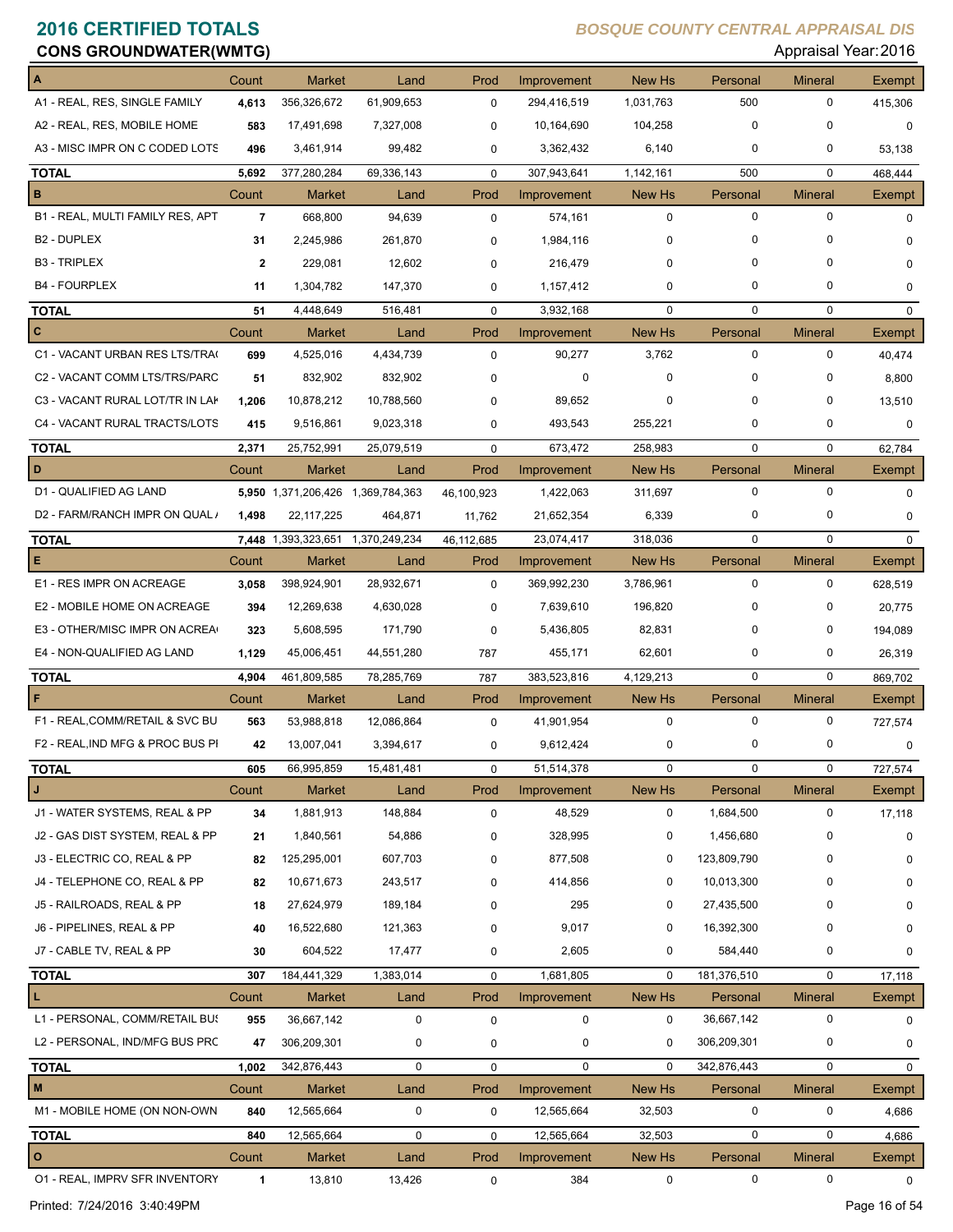| <b>CONS GROUNDWATER(WMTG)</b>    |              |                      |               |            |             |             |             |                | Appraisal Year: 2016 |
|----------------------------------|--------------|----------------------|---------------|------------|-------------|-------------|-------------|----------------|----------------------|
| 03 - REAL, VACANT LOTS (INV FOR  | 117          | 1,481,200            | 1.481.200     | 0          | 0           | 0           | 0           | <sup>0</sup>   | $\Omega$             |
| <b>TOTAL</b>                     | 118          | 1,495,010            | 1,494,626     | $\Omega$   | 384         | $\mathbf 0$ | $\mathbf 0$ | $\mathbf 0$    | $\Omega$             |
| $\vert s$                        | Count        | <b>Market</b>        | Land          | Prod       | Improvement | New Hs      | Personal    | <b>Mineral</b> | <b>Exempt</b>        |
| S - SPECIAL INVENTORY            | 8            | 747,394              | 0             | 0          | 0           | 0           | 747,394     | $\Omega$       | $\Omega$             |
| <b>TOTAL</b>                     | 8            | 747,394              | 0             | 0          | $\mathbf 0$ | 0           | 747,394     | 0              | $\Omega$             |
| $\mathbf{x}$                     | Count        | <b>Market</b>        | Land          | Prod       | Improvement | New Hs      | Personal    | <b>Mineral</b> | <b>Exempt</b>        |
| X2 - RELIGIOUS ORGANIZATION      | 1            | 39,409               | 0             | $\Omega$   | 39,409      | 0           | $\Omega$    | 0              | 43,784               |
| X4 - CHARITABLE ORGANIZATIONS    | 1            | 58,064               | 0             | $\Omega$   | 58,064      | 0           | 0           | 0              | 65,264               |
| XB - BPP UNDER \$500 [11.145]    | 99           | 23,452               | 0             | $\Omega$   | 0           | 0           | 23,452      | 0              | 8,308                |
| XE - CHAR HOUS DVLP ORG [11.18]  | 14           | 3,351,521            | 191,872       | 0          | 3,159,649   | 0           | 0           | 0              | 3,351,521            |
| XG - PRIMARILY CHARITABLE [11.18 | 1            | 197,242              | 4,025         | 0          | 193,217     | 0           | $\Omega$    | 0              | 197,242              |
| XI - YOUTH DEVELOPMENT [11.19]   | 5            | 4,522,195            | 560,653       | 0          | 3,961,542   | 0           | $\Omega$    | 0              | 4,522,195            |
| XL - ECONOMIC DEVELOPMENT [11    | $\mathbf{2}$ | 207,741              | 145,213       | 0          | 62,528      | 0           | 0           | 0              | 207,741              |
| XR - NONPROFIT WATER [11.30]     | 36           | 794,182              | 231,726       | 0          | 275,456     | 0           | 287,000     | 0              | 794,182              |
| <b>XV - OTHER EXEMPTIONS</b>     | 576          | 116,579,804          | 48,747,161    | 0          | 67,832,643  | 0           | 0           | 0              | 116,611,759          |
| <b>TOTAL</b>                     | 735          | 125,773,610          | 49,880,650    | 0          | 75,582,508  | $\mathbf 0$ | 310,452     | 0              | 125,801,996          |
| <b>ALL PTD TOTAL</b>             |              | 21,180 2,997,647,645 | 1,611,844,093 | 46,113,472 | 860,492,253 | 5,880,896   | 525,311,299 |                | 127,952,304          |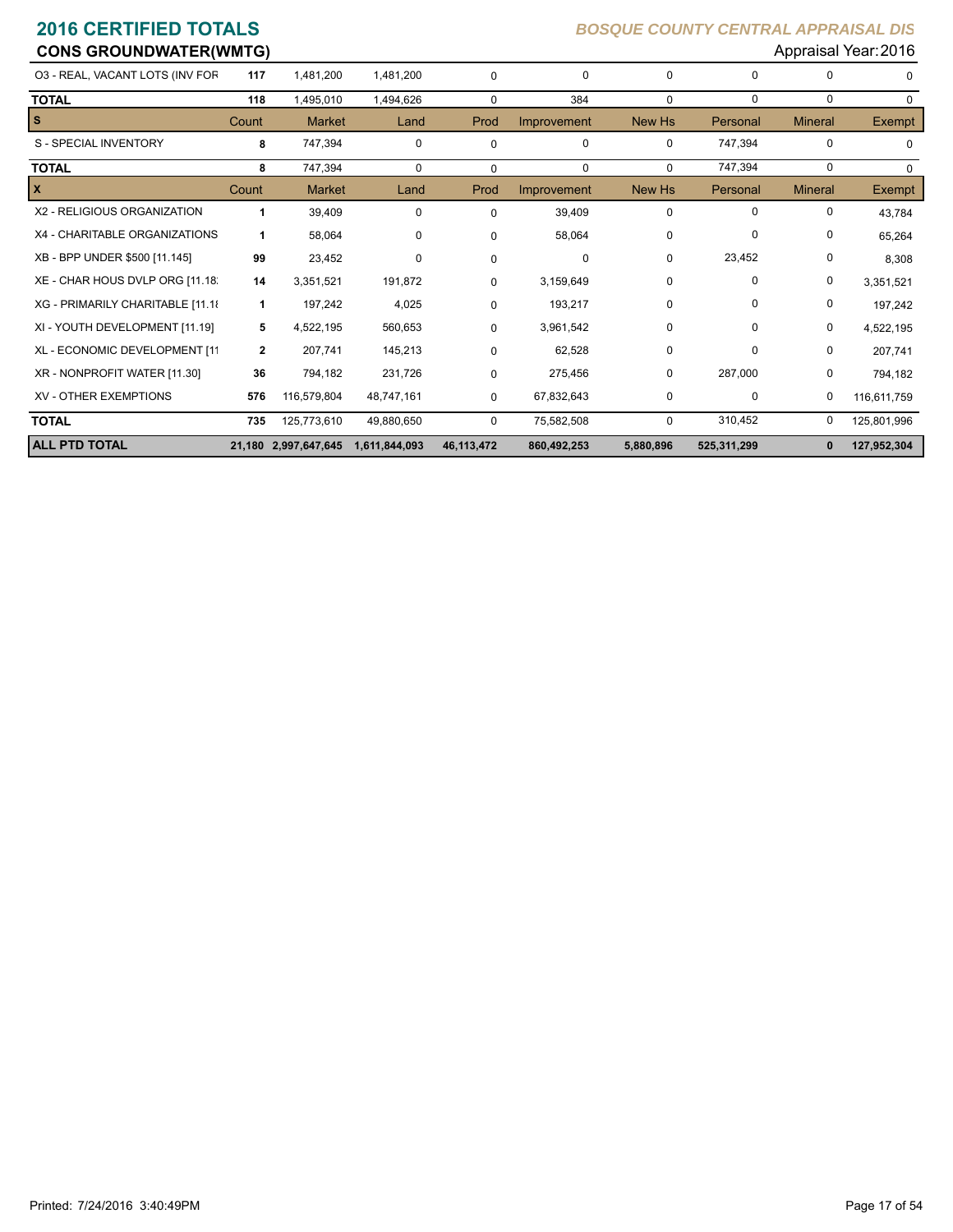# **CRANFILLS GAP CITY(CCG) CRANFILLS GAP CITY(CCG) Appraisal Year: 2016**

| Improvements                         | Count        | <b>Value</b> |       |           |                           |
|--------------------------------------|--------------|--------------|-------|-----------|---------------------------|
| Homesite                             | 75           | 3,345,721    |       |           |                           |
| New Homesite                         | 0            |              |       |           |                           |
| Non Homesite                         | 108          | 5,545,750    |       |           |                           |
| New Non Homesite                     | 3            | 21,731       | ( + ) | 8,913,202 | <b>TOTAL IMPROVEMENTS</b> |
| <b>Land</b> $(51.770 \text{ acres})$ | <b>Count</b> | Value        |       |           |                           |
| Homesite                             | 71           | 413,349      |       |           |                           |
| New Homesite                         | 0            | 0            |       |           |                           |
| Non Homesite                         | 140          | 860,881      |       |           |                           |
| New Non Homesite                     | 0            | 0            | (+)   | 1,274,230 | <b>TOTAL LAND MARKET</b>  |
| <b>Prod</b> (205.114 acres)          | <b>Count</b> | Value        |       |           |                           |
| Productivity                         | 17           | 590,704      |       |           |                           |
| Inventory                            |              |              |       |           |                           |
| Timber                               | 0            | 0            | (+)   | 590,704   | <b>TOTAL PROD MARKET</b>  |
| <b>Other</b>                         | <b>Count</b> | Value        |       |           | וסד<br>1,864,934          |
| <b>Personal Property</b>             | 37           | 2,115,436    |       |           |                           |
| <b>Minerals</b>                      | 0            | 0            | $+ )$ | 2,115,436 | <b>TOTAL OTHER</b>        |

| <b>Prod. Use</b> | Count | Value  | Loss    |
|------------------|-------|--------|---------|
| Productivity     | 17    | 16.517 | 574,187 |
| Inventory        |       |        |         |
| Timber           |       | O      |         |
| <b>Totals</b>    | 17    | 16,517 | 574,187 |

|                              |                |                    |              |                    | 9,513,633<br>$( = )$ |
|------------------------------|----------------|--------------------|--------------|--------------------|----------------------|
| <b>Exemptions/Deductions</b> |                | *** Non-Frozen *** |              | ***** Frozen ***** |                      |
|                              | <b>Count</b>   | <b>Value</b>       | <b>Count</b> | <b>Value</b>       |                      |
| Homestead                    | $\mathbf 0$    | $\mathbf 0$        | $\mathbf 0$  | $\Omega$           |                      |
| <b>Homestead Local</b>       | 0              | 0                  | $\mathbf 0$  | 0                  | 0                    |
| Over <sub>65</sub>           | 0              | $\Omega$           | $\Omega$     | $\Omega$           |                      |
| Over 65 Local                | 0              | $\mathbf 0$        | $\mathbf 0$  | 0                  | 0                    |
| Disabled                     | 0              | $\Omega$           | $\mathbf 0$  | $\Omega$           |                      |
| <b>Disabled Local</b>        | 0              | 0                  | $\mathbf 0$  | 0                  | 0                    |
| <b>Disabled Veteran</b>      | $\overline{2}$ | 13,942             | 5            | 58,058             | 72,000               |
| Disabled Vet HS              | 0              | $\mathbf 0$        | $\mathbf 0$  | $\mathbf 0$        | 0                    |
| Abatements                   | 0              | $\mathbf 0$        |              |                    |                      |
| <b>Pollution Control</b>     | 0              | O                  |              |                    |                      |
| Freeport                     | 0              | 0                  |              |                    |                      |
| Goods In Transit             | 0              | $\Omega$           |              |                    |                      |
| Historic                     | 0              | <sup>0</sup>       | $\mathbf 0$  | $\mathbf 0$        |                      |
| Low Income Housing           | 0              | O                  |              |                    |                      |
| Solar / Wind Power           | 0              | <sup>0</sup>       | $\Omega$     | $\Omega$           |                      |
| <b>Tot Exempt Proration</b>  | 0              | $\Omega$           | 0            | $\Omega$           |                      |
| <b>Tot Exempt Proration</b>  | 0              | 0                  |              |                    | 0                    |
|                              |                |                    |              |                    | 72,000               |
| Taxable Non Frozen           |                |                    |              | 7,072,168          |                      |
| Taxable Frozen               |                |                    |              | 2,369,465          |                      |
| Taxable New HS Frozen        |                |                    |              | 0                  | 9,441,633            |
| <b>Tax Non Frozen</b>        |                |                    |              | 20,976.05          |                      |
| <b>Tax Frozen</b>            |                |                    |              | 6,865.95           |                      |
| Tax New HS Frozen            |                |                    |              | 0.00               | 27,842.00            |
| Total Tax w/o Ceiling        |                |                    |              | 28,003.90          |                      |
| <b>Tax Frozen Loss</b>       |                |                    |              | 161.90             | 0.00296600           |

Total Surv Spouse Ex Amt 0.00

0

Total Vet HS Proration

### **2016 CERTIFIED TOTALS** *BOSQUE COUNTY CENTRAL APPRAISAL DIS*

- $( + )$
- $(+)$
- $(+)$ 
	- **TOTAL LAND VA 1,864,934**
- 0 0 **2,115,436 TOTAL OTHER**  $(+)$

 $( - )$  $( = )$ 

 $( - )$  $( - )$ 

0

0 0.00

- **12,893,572 TOTAL MARKET VALUE**  $( = )$ 
	- **TOTAL EXEMPT PROPERTY (INCL HB366) 2,805,752**
	- **10,087,820 TOTAL MARKET VALUE OF TAXABLE PROPERTY**
- **TOTAL PRODUCTION LOSS** 574,187 **574,187**
	- **0 CAPPED HOMESTEAD LOSS**
	- **9,513,633 TOTAL ASSESSED**
- (264 accounts)
- **TOTAL HOMESTEAD**
- 0 TOTAL OVER 65
- 0 TOTAL DISABLED
- **72,000 TOTAL DISABLED VETERAN** 
	- 0 0 0 0 **0 TOTAL DISABLED VETERAN HS**

- **TOTAL OTHER DEDUCTIONS 0**
- **72,000 TOTAL EXEMPTIONS/DEDUCTIONS**
- **9,441,633 TOTAL TAXABLE**
- **27,842.00 TOTAL TAX**
- **0.00296600 TAX RATE**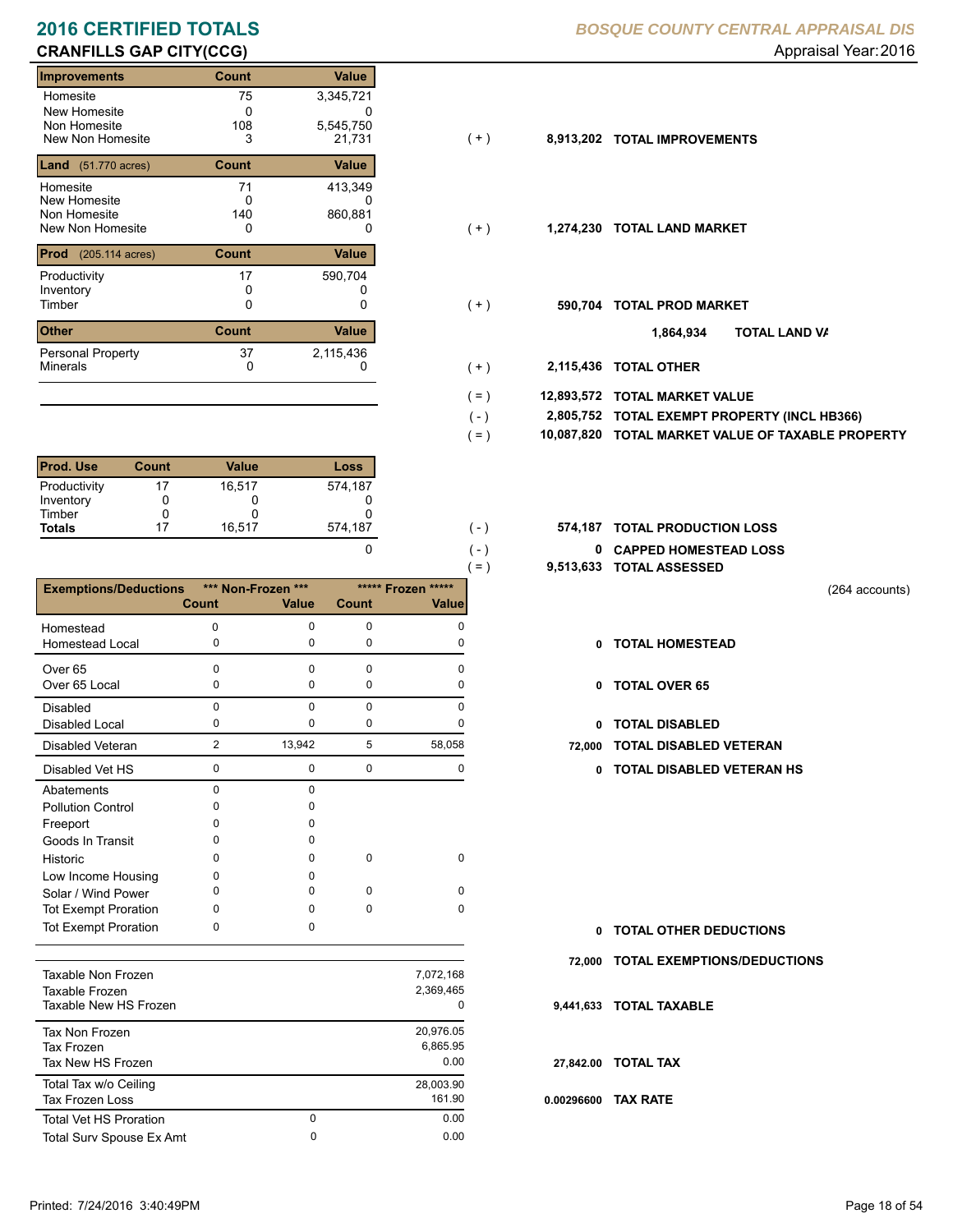| <b>CRANFILLS GAP CITY(CCG)</b>   |              |               |           |             |             |             |             | Appraisal Year: 2016 |               |
|----------------------------------|--------------|---------------|-----------|-------------|-------------|-------------|-------------|----------------------|---------------|
| A                                | Count        | <b>Market</b> | Land      | Prod        | Improvement | New Hs      | Personal    | <b>Mineral</b>       | Exempt        |
| A1 - REAL, RES, SINGLE FAMILY    | 115          | 5,379,053     | 665,500   | $\mathbf 0$ | 4,713,553   | $\mathbf 0$ | $\mathbf 0$ | 0                    | $\mathbf 0$   |
| A2 - REAL, RES, MOBILE HOME      | 9            | 101,983       | 51,500    | $\mathbf 0$ | 50,483      | $\mathbf 0$ | $\mathbf 0$ | 0                    | $\mathbf 0$   |
| A3 - MISC IMPR ON C CODED LOTS   | 7            | 24,128        | 0         | $\mathbf 0$ | 24,128      | $\mathbf 0$ | 0           | 0                    | $\mathbf 0$   |
| <b>TOTAL</b>                     | 131          | 5,505,164     | 717,000   | $\mathbf 0$ | 4,788,164   | $\mathbf 0$ | $\mathbf 0$ | $\mathbf 0$          | $\mathbf 0$   |
| в                                | Count        | <b>Market</b> | Land      | Prod        | Improvement | New Hs      | Personal    | <b>Mineral</b>       | <b>Exempt</b> |
| B1 - REAL, MULTI FAMILY RES, APT | $\mathbf{2}$ | 14,000        | 14,000    | 0           | 0           | $\mathbf 0$ | $\mathbf 0$ | $\mathbf 0$          | 0             |
| B <sub>2</sub> - DUPLEX          | 3            | 29,530        | 29,530    | $\mathbf 0$ | 0           | $\mathbf 0$ | $\mathbf 0$ | 0                    | 0             |
| <b>TOTAL</b>                     | 5            | 43,530        | 43,530    | $\mathbf 0$ | 0           | $\mathbf 0$ | $\mathbf 0$ | 0                    | $\mathbf 0$   |
| $\mathbf{C}$                     | Count        | <b>Market</b> | Land      | Prod        | Improvement | New Hs      | Personal    | <b>Mineral</b>       | Exempt        |
| C1 - VACANT URBAN RES LTS/TRA(   | 31           | 150,981       | 150,981   | $\mathbf 0$ | 0           | $\mathbf 0$ | $\mathbf 0$ | 0                    | $\mathbf 0$   |
| C2 - VACANT COMM LTS/TRS/PARC    | 6            | 30,608        | 30,608    | $\mathbf 0$ | 0           | 0           | 0           | 0                    | 2,200         |
| <b>TOTAL</b>                     | 37           | 181,589       | 181,589   | $\mathbf 0$ | $\mathbf 0$ | $\mathbf 0$ | $\mathbf 0$ | 0                    | 2,200         |
| D                                | Count        | <b>Market</b> | Land      | Prod        | Improvement | New Hs      | Personal    | <b>Mineral</b>       | Exempt        |
| D1 - QUALIFIED AG LAND           | 17           | 590,704       | 590,704   | 16,517      | 0           | 0           | $\mathbf 0$ | 0                    | $\mathbf 0$   |
| D2 - FARM/RANCH IMPR ON QUAL /   | 3            | 8,128         | 0         | $\mathbf 0$ | 8,128       | 0           | 0           | 0                    | $\mathbf 0$   |
| <b>TOTAL</b>                     | 20           | 598,832       | 590,704   | 16,517      | 8,128       | $\Omega$    | $\Omega$    | 0                    | $\Omega$      |
| E                                | Count        | <b>Market</b> | Land      | Prod        | Improvement | New Hs      | Personal    | <b>Mineral</b>       | Exempt        |
| E1 - RES IMPR ON ACREAGE         | 4            | 325,221       | 16,710    | $\pmb{0}$   | 308,511     | $\mathbf 0$ | $\mathbf 0$ | $\mathbf 0$          | $\mathbf 0$   |
| E4 - NON-QUALIFIED AG LAND       | $\mathbf 1$  | 28,923        | 28,923    | $\mathbf 0$ | 0           | $\mathbf 0$ | 0           | 0                    | $\mathbf 0$   |
| <b>TOTAL</b>                     | 5            | 354,144       | 45,633    | $\mathbf 0$ | 308,511     | $\Omega$    | $\Omega$    | $\mathbf 0$          | $\mathbf 0$   |
| F                                | Count        | <b>Market</b> | Land      | Prod        | Improvement | New Hs      | Personal    | <b>Mineral</b>       | Exempt        |
| F1 - REAL, COMM/RETAIL & SVC BU  | 21           | 1,151,438     | 131,623   | 0           | 1,019,815   | 0           | $\mathbf 0$ | 0                    | $\mathbf 0$   |
| <b>TOTAL</b>                     | 21           | 1,151,438     | 131,623   | $\mathbf 0$ | 1,019,815   | $\mathbf 0$ | $\Omega$    | 0                    | $\mathbf 0$   |
| J                                | Count        | <b>Market</b> | Land      | Prod        | Improvement | New Hs      | Personal    | <b>Mineral</b>       | Exempt        |
| J3 - ELECTRIC CO, REAL & PP      | $\mathbf{1}$ | 173,200       | 0         | $\mathbf 0$ | $\mathbf 0$ | 0           | 173,200     | 0                    | $\mathbf 0$   |
| J4 - TELEPHONE CO, REAL & PP     | 5            | 166,149       | 9,830     | $\mathbf 0$ | 36,419      | 0           | 119,900     | 0                    | 0             |
| J7 - CABLE TV, REAL & PP         | 3            | 12,220        | 0         | $\mathbf 0$ | 0           | 0           | 12,220      | 0                    | 0             |
| <b>TOTAL</b>                     | 9            | 351,569       | 9,830     | $\mathbf 0$ | 36,419      | $\mathbf 0$ | 305,320     | $\mathbf 0$          | $\mathbf 0$   |
| L                                | Count        | Market        | Land      | Prod        | Improvement | New Hs      | Personal    | <b>Mineral</b>       | Exempt        |
| L1 - PERSONAL, COMM/RETAIL BUS   | 25           | 1,808,751     | $\pmb{0}$ | $\pmb{0}$   | 0           | $\pmb{0}$   | 1,808,751   | 0                    | 0             |
| L2 - PERSONAL, IND/MFG BUS PRC   | 1            | 950           | 0         | 0           | 0           | 0           | 950         | 0                    | 0             |
| <b>TOTAL</b>                     | 26           | 1,809,701     | 0         | $\pmb{0}$   | 0           | 0           | 1,809,701   | 0                    | $\mathbf 0$   |
| $\mathsf{M}\xspace$              | Count        | <b>Market</b> | Land      | Prod        | Improvement | New Hs      | Personal    | <b>Mineral</b>       | Exempt        |
| M1 - MOBILE HOME (ON NON-OWN     | 5            | 137,583       | $\pmb{0}$ | $\pmb{0}$   | 137,583     | 0           | $\pmb{0}$   | 0                    | 0             |
| <b>TOTAL</b>                     | 5            | 137,583       | 0         | $\pmb{0}$   | 137,583     | $\pmb{0}$   | 0           | $\mathbf 0$          | 0             |
| X                                | Count        | <b>Market</b> | Land      | Prod        | Improvement | New Hs      | Personal    | <b>Mineral</b>       | <b>Exempt</b> |
| XB - BPP UNDER \$500 [11.145]    | 4            | 415           | 0         | 0           | 0           | 0           | 415         | 0                    | 415           |
| XV - OTHER EXEMPTIONS            | 17           | 2,759,607     | 145,025   | 0           | 2,614,582   | 0           | 0           | 0                    | 2,803,137     |
| <b>TOTAL</b>                     | 21           | 2,760,022     | 145,025   | 0           | 2,614,582   | 0           | 415         | 0                    | 2,803,552     |
| <b>ALL PTD TOTAL</b>             | 264          | 12,893,572    | 1,864,934 | 16,517      | 8,913,202   | $\pmb{0}$   | 2,115,436   | $\mathbf 0$          | 2,805,752     |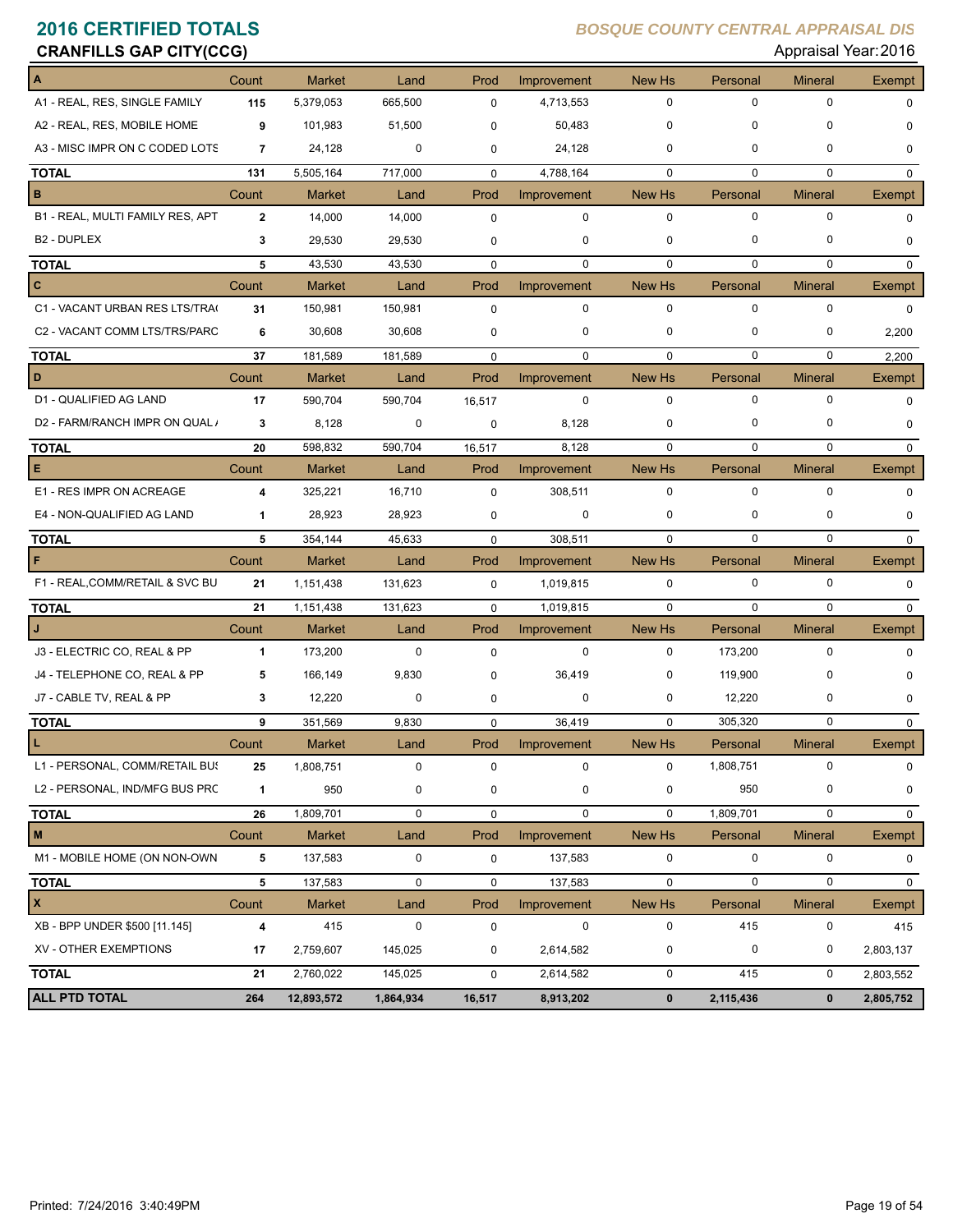# **CRANFILLS GAP ISD(SCG) CRANFILLS GAP ISD(SCG) Appraisal Year: 2016**

| <b>Improvements</b><br><b>Value</b><br>Count                         |
|----------------------------------------------------------------------|
| 22,835,797<br>242<br>Homesite                                        |
| New Homesite<br>3<br>1,197,392                                       |
| Non Homesite<br>569<br>26,932,069                                    |
| New Non Homesite<br>12<br>501,530<br>$(+)$<br>51,466,788             |
| <b>Land</b> (2,281.827 acres)<br>Value<br>Count                      |
| 228<br>1,604,755<br>Homesite                                         |
| New Homesite<br>0<br>0                                               |
| Non Homesite<br>438<br>6,906,733                                     |
| New Non Homesite<br>8,511,488<br>0<br>0<br>$(+)$                     |
| Prod<br><b>Value</b><br><b>Count</b><br>$(56,601.673 \text{ acres})$ |
| 650<br>139,153,570<br>Productivity                                   |
| Inventory<br>0                                                       |
| Timber<br>0<br>139,153,570<br>0<br>$(+)$                             |
| <b>Other</b><br><b>Count</b><br><b>Value</b>                         |
| 61<br><b>Personal Property</b><br>9,187,821                          |
| <b>Minerals</b><br>9,187,821<br>0<br>0<br>$(+)$                      |

| <b>Prod. Use</b> | <b>Count</b> | Value     | Loss        |
|------------------|--------------|-----------|-------------|
| Productivity     | 650          | 4.392.220 | 134,761,350 |
| Inventory        |              |           |             |
| Timber           |              |           |             |
| <b>Totals</b>    | 650          | 4.392.220 | 134,761,350 |

|                              |                |                             |             |                                    | $=$ )        | 70,368,007 TOTAL ASSESSED     |
|------------------------------|----------------|-----------------------------|-------------|------------------------------------|--------------|-------------------------------|
| <b>Exemptions/Deductions</b> | <b>Count</b>   | *** Non-Frozen ***<br>Value | Count       | ***** Frozen *****<br><b>Value</b> |              |                               |
| Homestead                    | 90             | 2,100,152                   | 127         | 2,977,250                          |              |                               |
| <b>Homestead Local</b>       | 0              | 0                           | 0           | 0                                  |              | 5,077,402 TOTAL HOMESTEAD     |
| Over <sub>65</sub>           | 10             | 92,248                      | 110         | 1,033,764                          |              |                               |
| Over 65 Local                | 0              | 0                           | 0           | 0                                  |              | 1,126,012 TOTAL OVER 65       |
| <b>Disabled</b>              | $\mathbf{1}$   | 10,000                      | 5           | 40,000                             |              |                               |
| <b>Disabled Local</b>        | 0              | $\Omega$                    | 0           | 0                                  | 50,000       | <b>TOTAL DISABLED</b>         |
| <b>Disabled Veteran</b>      | $\overline{7}$ | 48,314                      | 9           | 94,544                             | 142,858      | <b>TOTAL DISABLED VETERAN</b> |
| Disabled Vet HS              | 0              | 0                           | $\mathbf 0$ | 0                                  | $\mathbf{0}$ | <b>TOTAL DISABLED VETERAN</b> |
| Abatements                   | 0              | $\Omega$                    |             |                                    |              |                               |
| <b>Pollution Control</b>     | 0              | 0                           |             |                                    |              |                               |
| Freeport                     | 0              | $\Omega$                    |             |                                    |              |                               |
| Goods In Transit             | 0              | <sup>0</sup>                |             |                                    |              |                               |
| Historic                     | O              | $\Omega$                    | 0           | 0                                  |              |                               |
| Low Income Housing           | 0              | 0                           |             |                                    |              |                               |
| Solar / Wind Power           | 0              | $\Omega$                    | $\Omega$    | $\Omega$                           |              |                               |
| <b>Tot Exempt Proration</b>  | $\Omega$       | 0                           | $\Omega$    | $\Omega$                           |              |                               |
| <b>Tot Exempt Proration</b>  | 0              | 0                           |             |                                    | $\mathbf{0}$ | <b>TOTAL OTHER DEDUCTIONS</b> |
|                              |                |                             |             |                                    | 6,396,272    | <b>TOTAL EXEMPTIONS/DEDUC</b> |
| <b>Taxable Non Frozen</b>    |                |                             |             | 54,915,548                         |              |                               |
| Taxable Frozen               |                |                             |             | 9,004,241                          |              |                               |
| Taxable New HS Frozen        |                |                             |             | 51,946                             |              | 63,971,735 TOTAL TAXABLE      |
| <b>Tax Non Frozen</b>        |                |                             |             | 571,121.65                         |              |                               |
| <b>Tax Frozen</b>            |                |                             |             | 74,030.43                          |              |                               |
| Tax New HS Frozen            |                |                             |             | 316.69                             |              | 645,468.77 TOTAL TAX          |

Total Tax w/o Ceiling 665,305.99

Tax Frozen Loss 19,837.22

Total Surv Spouse Ex Amt 0.00

0

Total Vet HS Proration

- $( + )$
- $(+)$
- $(+)$ 
	- **TOTAL LAND VA 147,665,058**
- 0 0 **9,187,821 TOTAL OTHER**  $(+)$
- **208,319,667 TOTAL MARKET VALUE**  $( = )$
- **TOTAL EXEMPT PROPERTY (INCL HB366) 3,142,749**  $( - )$
- **205,176,918 TOTAL MARKET VALUE OF TAXABLE PROPERTY**  $( = )$
- **TOTAL PRODUCTION LOSS** 134,761,350 **134,761,350**
	- **47,561 CAPPED HOMESTEAD LOSS**
	- **70,368,007 TOTAL ASSESSED**
- (1,389 accounts)
- 
- - Disabled Local **TOTAL DISABLED**
- - 0 0 0 0 **0 TOTAL DISABLED VETERAN HS**

- **TOTAL OTHER DEDUCTIONS 0 6,396,272 TOTAL EXEMPTIONS/DEDUCTIONS 63,971,735 TOTAL TAXABLE 645,468.77 TOTAL TAX**
- 
- **0.01040000 TAX RATE**

 $( - )$  $( = )$ 

2

0 0.00

 $( - )$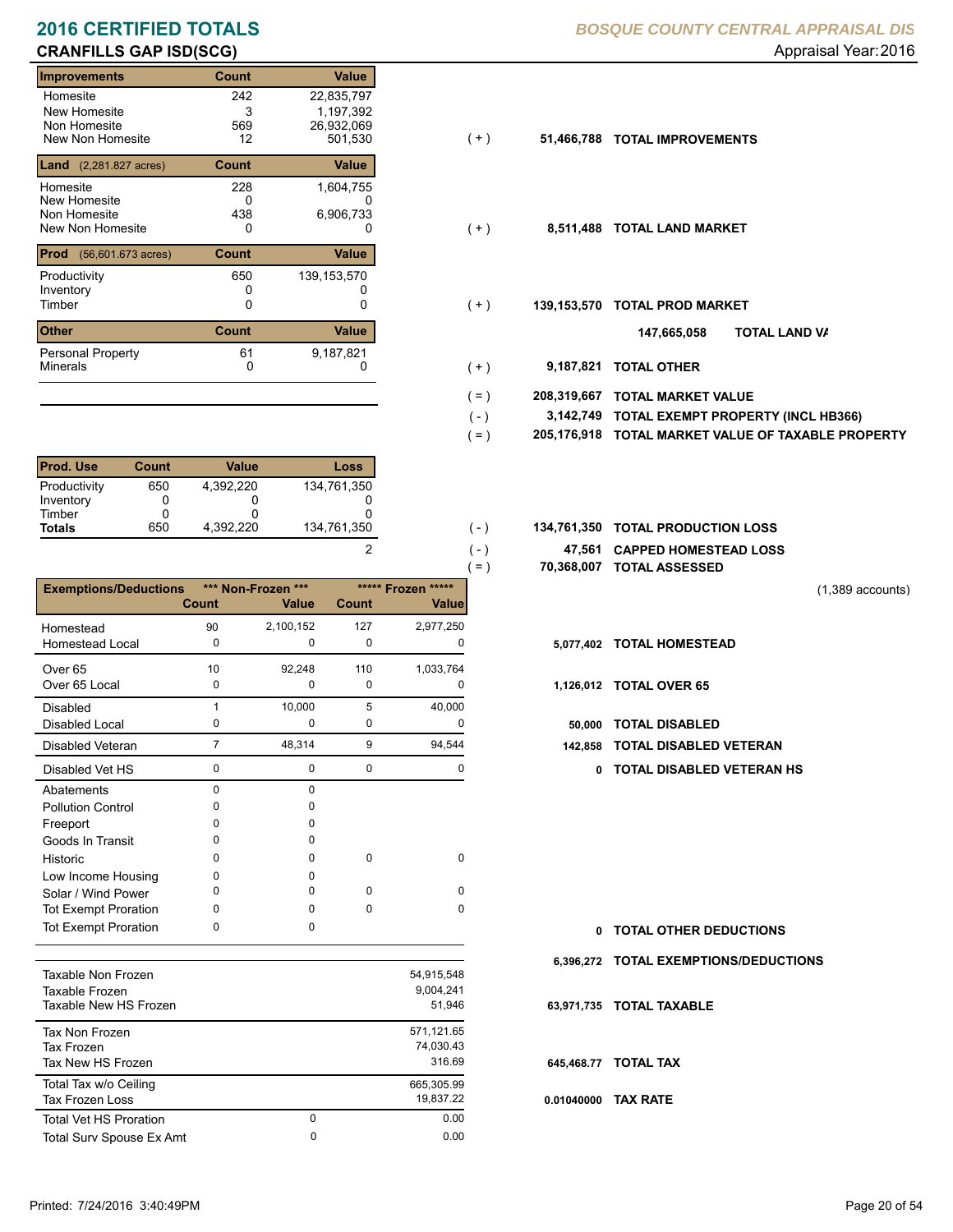| <b>CRANFILLS GAP ISD(SCG)</b>    |                |               |             |             |             |             |             | Appraisal Year: 2016 |               |
|----------------------------------|----------------|---------------|-------------|-------------|-------------|-------------|-------------|----------------------|---------------|
|                                  | Count          | <b>Market</b> | Land        | Prod        | Improvement | New Hs      | Personal    | <b>Mineral</b>       | Exempt        |
| A1 - REAL, RES, SINGLE FAMILY    | 115            | 5,379,053     | 665,500     | $\mathbf 0$ | 4,713,553   | 0           | 0           | $\mathbf 0$          | $\mathbf 0$   |
| A2 - REAL, RES, MOBILE HOME      | 10             | 146,450       | 51,500      | $\Omega$    | 94,950      | 0           | 0           | $\Omega$             | 0             |
| A3 - MISC IMPR ON C CODED LOTS   | $\overline{7}$ | 24,128        | 0           | 0           | 24,128      | 0           | 0           | 0                    | 0             |
| <b>TOTAL</b>                     | 132            | 5,549,631     | 717,000     | $\mathbf 0$ | 4,832,631   | $\mathbf 0$ | $\mathbf 0$ | $\mathbf 0$          | $\mathbf 0$   |
| в                                | Count          | <b>Market</b> | Land        | Prod        | Improvement | New Hs      | Personal    | <b>Mineral</b>       | <b>Exempt</b> |
| B1 - REAL, MULTI FAMILY RES, APT | $\mathbf{2}$   | 14,000        | 14,000      | $\mathbf 0$ | 0           | $\mathbf 0$ | 0           | $\mathbf 0$          | 0             |
| <b>B2 - DUPLEX</b>               | 3              | 29,530        | 29,530      | 0           | 0           | 0           | 0           | $\mathbf 0$          | 0             |
| <b>TOTAL</b>                     | 5              | 43,530        | 43,530      | 0           | 0           | $\mathbf 0$ | 0           | $\mathbf 0$          | $\mathbf{0}$  |
| C                                | Count          | <b>Market</b> | Land        | Prod        | Improvement | New Hs      | Personal    | <b>Mineral</b>       | <b>Exempt</b> |
| C1 - VACANT URBAN RES LTS/TRA    | 31             | 150,981       | 150,981     | $\mathbf 0$ | $\mathbf 0$ | 0           | 0           | $\mathbf 0$          | $\mathbf 0$   |
| C2 - VACANT COMM LTS/TRS/PARC    | 6              | 30,608        | 30,608      | 0           | 0           | 0           | 0           | 0                    | 2,200         |
| C4 - VACANT RURAL TRACTS/LOTS    | $\mathbf{2}$   | 26,775        | 26,775      | 0           | 0           | 0           | 0           | 0                    | 0             |
| <b>TOTAL</b>                     | 39             | 208,364       | 208,364     | $\mathbf 0$ | 0           | $\mathbf 0$ | $\mathbf 0$ | $\mathbf 0$          | 2,200         |
| D                                | Count          | <b>Market</b> | Land        | Prod        | Improvement | New Hs      | Personal    | <b>Mineral</b>       | Exempt        |
| D1 - QUALIFIED AG LAND           | 652            | 139,661,303   | 139,438,357 | 4,391,667   | 222,946     | 0           | 0           | $\mathbf 0$          | 0             |
| D2 - FARM/RANCH IMPR ON QUAL /   | 194            | 2,908,562     | 44,313      | 553         | 2,864,249   | 0           | 0           | 0                    | 0             |
| <b>TOTAL</b>                     | 846            | 142,569,865   | 139,482,670 | 4,392,220   | 3,087,195   | $\mathbf 0$ | 0           | $\mathbf 0$          | $\mathbf{0}$  |
| Е                                | Count          | <b>Market</b> | Land        | Prod        | Improvement | New Hs      | Personal    | <b>Mineral</b>       | <b>Exempt</b> |
| E1 - RES IMPR ON ACREAGE         | 316            | 39,510,424    | 1,836,498   | $\Omega$    | 37,673,926  | 1,197,392   | 0           | $\mathbf 0$          | 0             |
| E2 - MOBILE HOME ON ACREAGE      | 39             | 750,793       | 313,386     | $\Omega$    | 437,407     | 0           | 0           | $\Omega$             | 0             |
| E3 - OTHER/MISC IMPR ON ACREA    | 32             | 369,856       | 0           | 0           | 369,856     | 0           | 0           | 0                    | 0             |
| E4 - NON-QUALIFIED AG LAND       | 85             | 4,530,171     | 4,524,160   | 0           | 6,011       | 0           | 0           | 0                    | 0             |
| <b>TOTAL</b>                     | 472            | 45, 161, 244  | 6,674,044   | $\mathbf 0$ | 38,487,200  | 1,197,392   | 0           | $\mathbf 0$          | $\mathbf 0$   |
| F                                | Count          | Market        | Land        | Prod        | Improvement | New Hs      | Personal    | <b>Mineral</b>       | Exempt        |
| F1 - REAL, COMM/RETAIL & SVC BU  | 28             | 1,810,020     | 166,405     | $\mathbf 0$ | 1,643,615   | 0           | 0           | $\mathbf 0$          | 0             |
| F2 - REAL, IND MFG & PROC BUS PI | 1              | 11,688        | 11,688      | 0           | 0           | $\mathbf 0$ | 0           | 0                    | 0             |
| <b>TOTAL</b>                     | 29             | 1,821,708     | 178,093     | $\mathbf 0$ | 1,643,615   | $\Omega$    | $\Omega$    | $\mathbf 0$          | 0             |
| J                                | Count          | <b>Market</b> | Land        | Prod        | Improvement | New Hs      | Personal    | <b>Mineral</b>       | Exempt        |
| J3 - ELECTRIC CO, REAL & PP      | 6              | 6,284,007     | 4,223       | 0           | 3,884       | 0           | 6,275,900   | $\mathbf 0$          | 0             |
| J4 - TELEPHONE CO, REAL & PP     | 7              | 247,069       | 9,830       |             | 36,419      | 0           | 200,820     | 0                    | 0             |
| J6 - PIPELINES, REAL & PP        | 1              | 205,610       | $\pmb{0}$   | 0           | 0           | 0           | 205,610     | 0                    | 0             |
| J7 - CABLE TV, REAL & PP         | 3              | 12,220        | 0           | 0           | 0           | 0           | 12,220      | 0                    | 0             |
| <b>TOTAL</b>                     | 17             | 6,748,906     | 14,053      | $\pmb{0}$   | 40,303      | $\mathbf 0$ | 6,694,550   | $\mathbf 0$          | 0             |
| L                                | Count          | Market        | Land        | Prod        | Improvement | New Hs      | Personal    | <b>Mineral</b>       | <b>Exempt</b> |
| L1 - PERSONAL, COMM/RETAIL BUS   | 37             | 2,332,700     | 0           | 0           | 0           | 0           | 2,332,700   | 0                    | 0             |
| L2 - PERSONAL, IND/MFG BUS PRC   | $\mathbf{2}$   | 159,421       | 0           | 0           | 0           | 0           | 159,421     | 0                    | 0             |
| <b>TOTAL</b>                     | 39             | 2,492,121     | $\pmb{0}$   | $\pmb{0}$   | 0           | 0           | 2,492,121   | $\mathbf 0$          | 0             |
| M                                | Count          | Market        | Land        | Prod        | Improvement | New Hs      | Personal    | <b>Mineral</b>       | Exempt        |
| M1 - MOBILE HOME (ON NON-OWN     | 32             | 627,019       | 0           | 0           | 627,019     | 0           | 0           | 0                    | 0             |
| <b>TOTAL</b>                     | 32             | 627,019       | 0           | $\mathbf 0$ | 627,019     | $\mathsf 0$ | $\mathbf 0$ | $\mathbf 0$          | $\mathbf 0$   |
| x                                | Count          | Market        | Land        | Prod        | Improvement | New Hs      | Personal    | <b>Mineral</b>       | Exempt        |
| XB - BPP UNDER \$500 [11.145]    | 8              | 1,150         | $\pmb{0}$   | $\pmb{0}$   | 0           | 0           | 1,150       | 0                    | 890           |
| XR - NONPROFIT WATER [11.30]     | $\mathbf{2}$   | 22,606        | 17,808      | 0           | 4,798       | 0           | $\pmb{0}$   | 0                    | 22,606        |
| XV - OTHER EXEMPTIONS            | 23             | 3,073,523     | 329,496     | 0           | 2,744,027   | 0           | 0           | 0                    | 3,117,053     |
| <b>TOTAL</b>                     | 33             | 3,097,279     | 347,304     | 0           | 2,748,825   | 0           | 1,150       | 0                    | 3,140,549     |
| ALL PTD TOTAL                    | 1,389          | 208,319,667   | 147,665,058 | 4,392,220   | 51,466,788  | 1,197,392   | 9,187,821   | $\mathbf 0$          | 3, 142, 749   |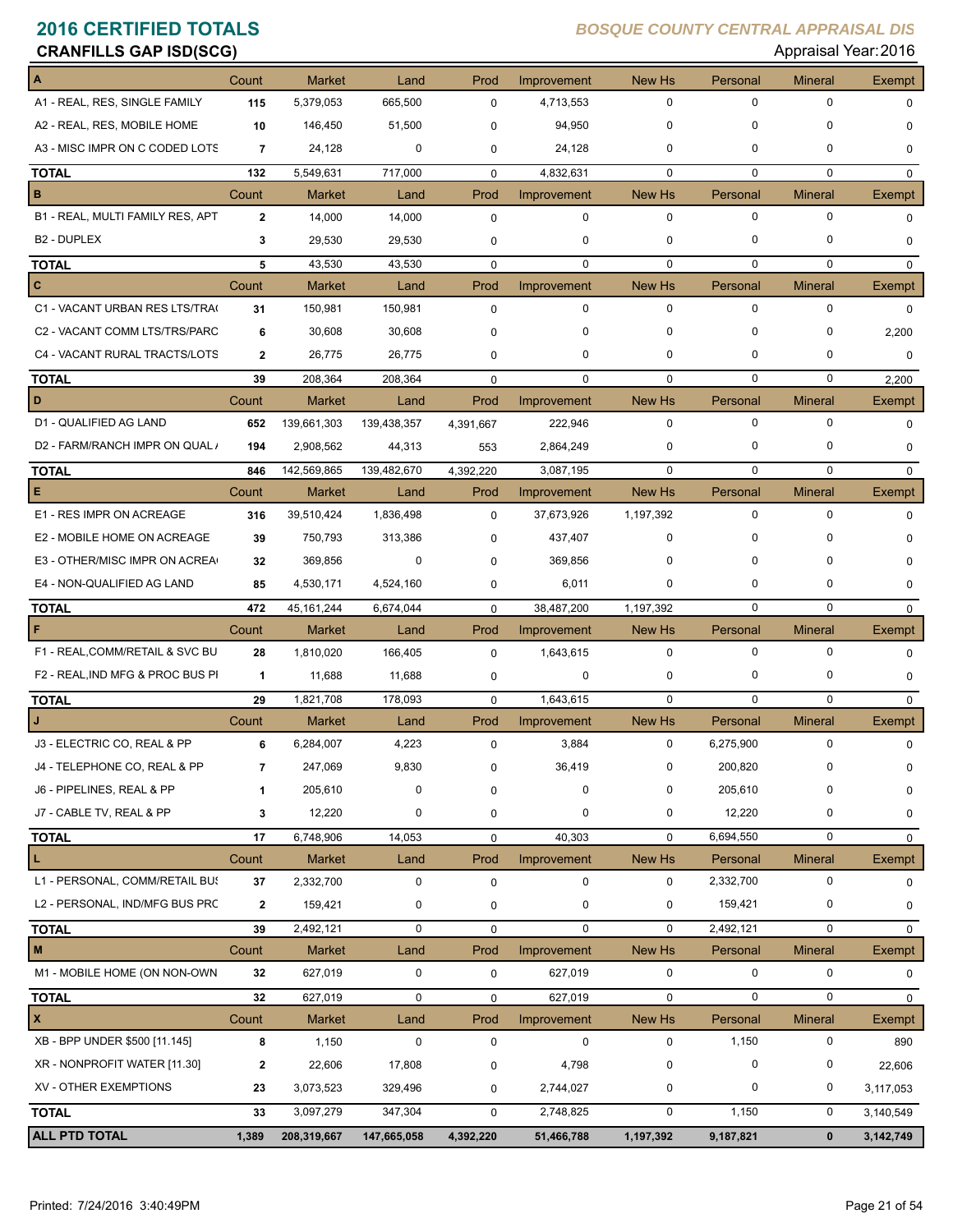# **ESD(ESD)** Appraisal Year: 2016

### **Improvements Count Value** Homesite New Homesite Non Homesite<br>New Non Homesite New Non Homesite 408 11,665,772 (+ ) **860,488,710 TOTAL IMPROVEMENTS** 5,110 423,758,033 326<br>8.117 0 117 419,184,009<br>11,665,772 408 **Land** (46,705.130 acres) **Count Value** Homesite New Homesite Non Homesite<br>New Non Homesite New Non Homesite **TOTAL LAND MARKET** 0 0 **242,327,681** 4,852 57,613,280 0<br>8,986 5,880,896 184,714,401 **Prod** (579,346.923 acres) **Count Value** Productivity 5,940 1,369,516,412 Inventory<br>Timber 0 0 0 Timber 0 **TOTAL PROD MARKET 1,369,516,412 Other Count** Count Value Minerals Personal Property 5,940 1,322 525,311,299

| <b>Prod. Use</b> | <b>Count</b> | Value      | Loss          |
|------------------|--------------|------------|---------------|
| Productivity     | 5.940        | 46.113.472 | 1.323.402.940 |
| Inventory        |              |            |               |
| Timber           | O            |            |               |
| <b>Totals</b>    | 5.940        | 46.113.472 | 1.323.402.940 |

|                              |          |                    |              | $=$ )              |              | 1,546,085,607 TOTAL ASSESSED  |
|------------------------------|----------|--------------------|--------------|--------------------|--------------|-------------------------------|
| <b>Exemptions/Deductions</b> |          | *** Non-Frozen *** |              | ***** Frozen ***** |              |                               |
|                              | Count    | <b>Value</b>       | <b>Count</b> | Valuel             |              |                               |
| Homestead                    | 0        | 0                  | $\Omega$     | <sup>0</sup>       |              |                               |
| Homestead Local              | 0        | 0                  | 0            | 0                  | 0            | <b>TOTAL HOMESTEAD</b>        |
| Over <sub>65</sub>           | $\Omega$ | $\Omega$           | $\Omega$     | $\Omega$           |              |                               |
| Over 65 Local                | 0        | 0                  | 0            | 0                  | $\mathbf{0}$ | <b>TOTAL OVER 65</b>          |
| Disabled                     | 0        | $\Omega$           | $\Omega$     | $\Omega$           |              |                               |
| <b>Disabled Local</b>        | 0        | 0                  | 0            | 0                  | 0            | <b>TOTAL DISABLED</b>         |
| Disabled Veteran             | 197      | 1,908,346          | 0            | 0                  | 1,908,346    | <b>TOTAL DISABLED VETERAN</b> |
| Disabled Vet HS              | 89       | 9,084,163          | 0            | 0                  | 9,084,163    | <b>TOTAL DISABLED VETERAN</b> |
| Abatements                   | $\Omega$ | $\Omega$           |              |                    |              |                               |
| <b>Pollution Control</b>     | 5        | 33,615,370         |              |                    |              |                               |
| Freeport                     | 0        | 0                  |              |                    |              |                               |
| Goods In Transit             | 0        | O                  |              |                    |              |                               |
| Historic                     | 0        | 0                  | 0            | 0                  |              |                               |
| Low Income Housing           | O        |                    |              |                    |              |                               |
| Solar / Wind Power           | 0        | 0                  | $\Omega$     | $\Omega$           |              |                               |
| <b>Tot Exempt Proration</b>  | 0        | 0                  | 0            | $\Omega$           |              |                               |
| <b>Tot Exempt Proration</b>  | 0        | 0                  |              |                    | 33,615,370   | <b>TOTAL OTHER DEDUCTIONS</b> |
|                              |          |                    |              |                    | 44,607,879   | <b>TOTAL EXEMPTIONS/DEDUC</b> |
| Taxable Non Frozen<br>.      |          |                    |              | 1,501,477,728      |              |                               |

| Taxable Non Frozen<br>Taxable Frozen<br>Taxable New HS Frozen |   | 1,501,477,728<br>0<br>0    |
|---------------------------------------------------------------|---|----------------------------|
| Tax Non Frozen<br>Tax Frozen<br>Tax New HS Frozen             |   | 713,077.98<br>0.00<br>0.00 |
| Total Tax w/o Ceiling<br>Tax Frozen Loss                      |   | 713,077.98<br>0.00         |
| <b>Total Vet HS Proration</b>                                 | 2 | 57.57                      |
| Total Surv Spouse Ex Amt                                      | 0 | 0.00                       |
|                                                               |   |                            |

- $(+)$
- $(+)$
- $(+)$ 
	- **TOTAL LAND VA 1,611,844,093**
- 0 0 **525,311,299 TOTAL OTHER**  $(+)$

 $( - )$  $( - )$ 

14

- **2,997,644,102 TOTAL MARKET VALUE**  $( = )$
- **TOTAL EXEMPT PROPERTY (INCL HB366) 127,952,304**  $( - )$
- **2,869,691,798 TOTAL MARKET VALUE OF TAXABLE PROPERTY**  $( = )$
- 1,323,402,940 **1,323,402,940 <b>10TAL PRODUCTION LOSS** 
	- **203,251 CAPPED HOMESTEAD LOSS**
	- **1,546,085,607 TOTAL ASSESSED**
- (21,179 accounts)
- **TOTAL HOMESTEAD**
- 0 TOTAL OVER 65
- 0 TOTAL DISABLED
- 
- 89 0 9,084,163 0 **9,084,163 TOTAL DISABLED VETERAN HS**

- **TOTAL OTHER DEDUCTIONS 33,615,370**
- **44,607,879 TOTAL EXEMPTIONS/DEDUCTIONS**
- **1,501,477,728 TOTAL TAXABLE**
	- **713,077.98 TOTAL TAX**
- **0.00047500 TAX RATE**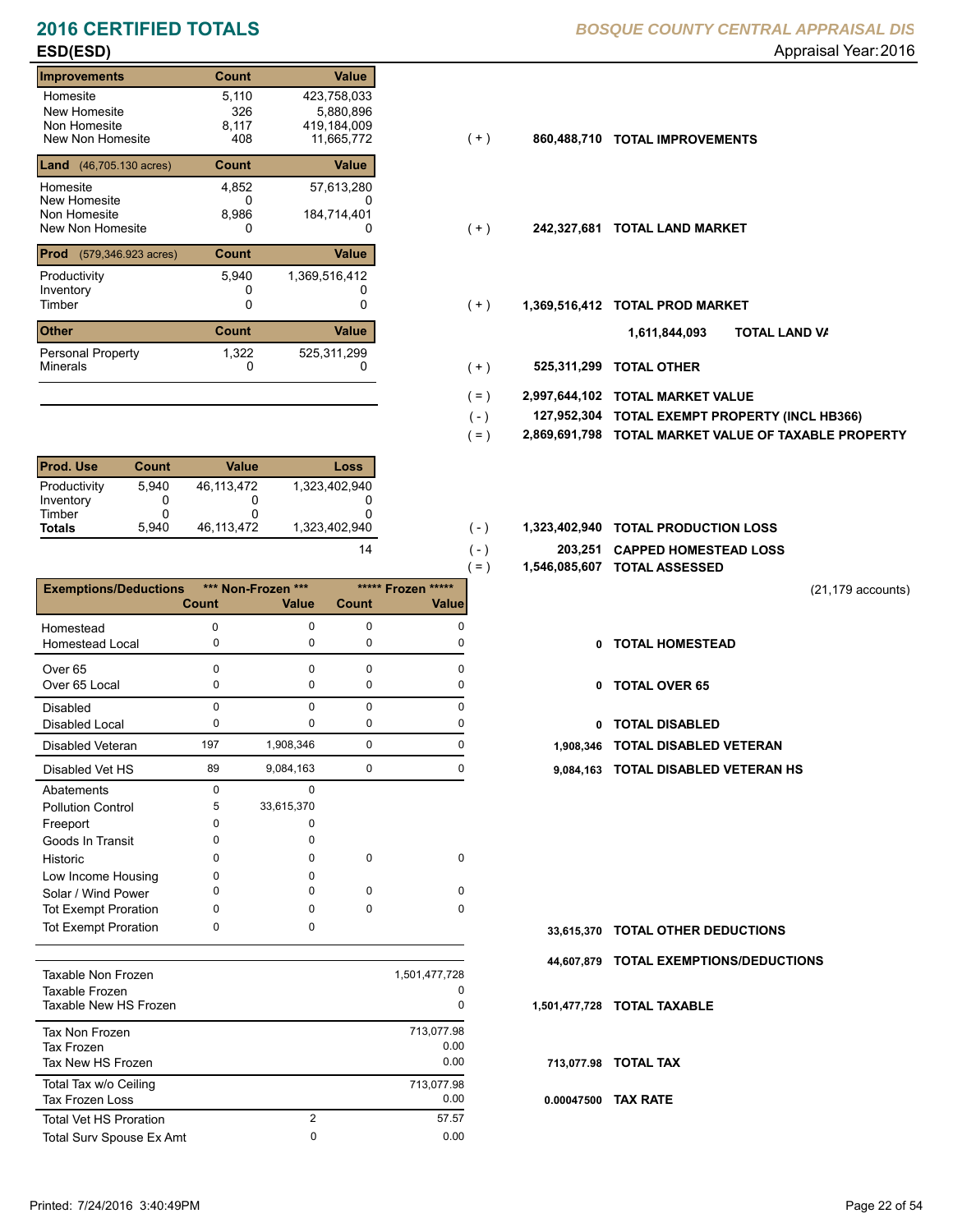| ESD(ESD)                                  |                |                              |                   |             |                          |               |               | Appraisal Year: 2016 |                  |
|-------------------------------------------|----------------|------------------------------|-------------------|-------------|--------------------------|---------------|---------------|----------------------|------------------|
|                                           | Count          | <b>Market</b>                | Land              | Prod        | Improvement              | New Hs        | Personal      | <b>Mineral</b>       | <b>Exempt</b>    |
| A1 - REAL, RES, SINGLE FAMILY             | 4,613          | 356,326,672                  | 61,909,653        | 0           | 294,416,519              | 1,031,763     | 500           | 0                    | 415,306          |
| A2 - REAL, RES, MOBILE HOME               | 583            | 17,491,698                   | 7,327,008         | 0           | 10,164,690               | 104,258       | 0             | 0                    | $\mathbf 0$      |
| A3 - MISC IMPR ON C CODED LOTS            | 496            | 3,461,914                    | 99,482            | 0           | 3,362,432                | 6,140         | 0             | 0                    | 53,138           |
| <b>TOTAL</b>                              | 5,692          | 377,280,284                  | 69,336,143        | $\mathbf 0$ | 307,943,641              | 1,142,161     | 500           | $\mathbf 0$          | 468,444          |
| В                                         | Count          | <b>Market</b>                | Land              | Prod        | Improvement              | New Hs        | Personal      | <b>Mineral</b>       | Exempt           |
| B1 - REAL, MULTI FAMILY RES, APT          | $\overline{7}$ | 668,800                      | 94,639            | 0           | 574,161                  | 0             | $\mathbf 0$   | $\mathbf 0$          | $\mathbf 0$      |
| <b>B2 - DUPLEX</b>                        | 31             | 2,245,986                    | 261,870           | 0           | 1,984,116                | 0             | 0             | 0                    | 0                |
| <b>B3 - TRIPLEX</b>                       | $\mathbf{2}$   | 229,081                      | 12,602            | $\Omega$    | 216,479                  | 0             | 0             | $\Omega$             | $\mathbf 0$      |
| <b>B4 - FOURPLEX</b>                      | 11             | 1,304,782                    | 147,370           | 0           | 1,157,412                | 0             | 0             | 0                    | 0                |
| <b>TOTAL</b>                              | 51             | 4,448,649                    | 516,481           | $\mathbf 0$ | 3,932,168                | 0             | $\mathbf 0$   | 0                    | $\mathbf 0$      |
| C                                         | Count          | <b>Market</b>                | Land              | Prod        | Improvement              | New Hs        | Personal      | <b>Mineral</b>       | <b>Exempt</b>    |
| C1 - VACANT URBAN RES LTS/TRA(            | 699            | 4,525,016                    | 4,434,739         | $\mathbf 0$ | 90,277                   | 3,762         | 0             | 0                    | 40,474           |
| C2 - VACANT COMM LTS/TRS/PARC             | 51             | 832,902                      | 832,902           | $\Omega$    | 0                        | 0             | 0             | 0                    | 8,800            |
| C3 - VACANT RURAL LOT/TR IN LAK           | 1,206          | 10,878,212                   | 10,788,560        | 0           | 89,652                   | 0             | 0             | 0                    | 13,510           |
| C4 - VACANT RURAL TRACTS/LOTS             | 415            | 9,516,861                    | 9,023,318         | 0           | 493,543                  | 255,221       | 0             | 0                    | 0                |
| <b>TOTAL</b>                              | 2,371          | 25,752,991                   | 25,079,519        | $\mathbf 0$ | 673,472                  | 258.983       | $\mathbf 0$   | $\mathbf 0$          | 62,784           |
| D                                         | Count          | <b>Market</b>                | Land              | Prod        | Improvement              | <b>New Hs</b> | Personal      | <b>Mineral</b>       | Exempt           |
| D1 - QUALIFIED AG LAND                    |                | 5,950 1,371,206,426          | 1,369,784,363     | 46,100,923  | 1,422,063                | 311,697       | $\mathsf 0$   | $\mathbf 0$          | $\mathbf 0$      |
| D2 - FARM/RANCH IMPR ON QUAL /            | 1,498          | 22, 117, 225                 | 464,871           | 11,762      | 21,652,354               | 6,339         | 0             | 0                    | $\mathbf 0$      |
| <b>TOTAL</b>                              |                | 7,448 1,393,323,651          | 1,370,249,234     | 46,112,685  | 23,074,417               | 318,036       | $\Omega$      | 0                    | $\Omega$         |
| Е                                         | Count          | <b>Market</b>                | Land              | Prod        | Improvement              | New Hs        | Personal      | <b>Mineral</b>       | Exempt           |
| E1 - RES IMPR ON ACREAGE                  | 3,058          | 398,924,901                  | 28,932,671        | $\mathbf 0$ | 369,992,230              | 3,786,961     | 0             | 0                    | 628,519          |
| E2 - MOBILE HOME ON ACREAGE               | 393            | 12,266,095                   | 4,630,028         | 0           | 7,636,067                | 196,820       | 0             | 0                    | 20,775           |
| E3 - OTHER/MISC IMPR ON ACREA             | 323            | 5,608,595                    | 171,790           | 0           | 5,436,805                | 82,831        | 0             | 0                    | 194,089          |
| E4 - NON-QUALIFIED AG LAND                | 1,129          | 45,006,451                   | 44,551,280        | 787         | 455,171                  | 62,601        | 0             | 0                    | 26,319           |
| <b>TOTAL</b>                              | 4,903          | 461,806,042                  | 78,285,769        | 787         | 383,520,273              | 4,129,213     | $\mathbf 0$   | $\mathbf 0$          | 869,702          |
| F                                         | Count          | <b>Market</b>                | Land              | Prod        | Improvement              | New Hs        | Personal      | <b>Mineral</b>       | Exempt           |
| F1 - REAL, COMM/RETAIL & SVC BU           | 563            | 53,988,818                   | 12,086,864        | 0           | 41,901,954               | 0             | $\mathbf 0$   | 0                    | 727,574          |
| F2 - REAL, IND MFG & PROC BUS PI          | 42             | 13,007,041                   | 3,394,617         | 0           | 9,612,424                |               | 0             |                      | U                |
| <b>TOTAL</b>                              | 605            | 66,995,859                   | 15,481,481        | $\mathbf 0$ | 51,514,378               | $\mathbf 0$   | 0             | 0                    | 727,574          |
| J                                         | Count          | Market                       | Land              | Prod        | Improvement              | New Hs        | Personal      | <b>Mineral</b>       | Exempt           |
| J1 - WATER SYSTEMS, REAL & PP             | 34             | 1,881,913                    | 148,884           | 0           | 48,529                   | 0             | 1,684,500     | 0                    | 17,118           |
| J2 - GAS DIST SYSTEM, REAL & PP           | 21             | 1,840,561                    | 54,886            | 0           | 328,995                  | 0             | 1,456,680     | 0                    | 0                |
| J3 - ELECTRIC CO, REAL & PP               | 82             | 125,295,001                  | 607,703           | 0           | 877,508                  | 0             | 123,809,790   | 0                    | 0                |
| J4 - TELEPHONE CO, REAL & PP              | 82             | 10,671,673                   | 243,517           | 0           | 414,856                  | 0             | 10,013,300    |                      | 0                |
| J5 - RAILROADS, REAL & PP                 | 18             | 27,624,979                   | 189,184           | O           | 295                      | 0             | 27,435,500    | 0                    | 0                |
| J6 - PIPELINES, REAL & PP                 | 40             | 16,522,680                   | 121,363           | 0           | 9,017                    | 0             | 16,392,300    | 0                    | 0                |
| J7 - CABLE TV, REAL & PP                  | 30             | 604,522                      | 17,477            | 0           | 2,605                    | 0             | 584,440       | 0                    | 0                |
|                                           |                |                              |                   |             |                          | $\mathbf 0$   | 181,376,510   | 0                    |                  |
| <b>TOTAL</b><br>L                         | 307<br>Count   | 184,441,329<br><b>Market</b> | 1,383,014<br>Land | 0<br>Prod   | 1,681,805<br>Improvement | New Hs        | Personal      | <b>Mineral</b>       | 17,118<br>Exempt |
| L1 - PERSONAL, COMM/RETAIL BUS            | 955            | 36,667,142                   | 0                 | 0           | 0                        | 0             | 36,667,142    | 0                    |                  |
| L2 - PERSONAL, IND/MFG BUS PRC            | 47             | 306,209,301                  | 0                 |             | 0                        | 0             | 306,209,301   | 0                    | 0                |
|                                           |                |                              |                   | 0           |                          |               |               |                      | 0                |
| <b>TOTAL</b><br>M                         | 1,002          | 342,876,443                  | 0                 | $\mathbf 0$ | 0                        | 0             | 342,876,443   | 0                    | $\mathbf 0$      |
| M1 - MOBILE HOME (ON NON-OWN              | Count          | Market                       | Land              | Prod        | Improvement              | New Hs        | Personal<br>0 | <b>Mineral</b><br>0  | Exempt           |
|                                           | 840            | 12,565,664                   | 0                 | 0           | 12,565,664               | 32,503        |               |                      | 4,686            |
| <b>TOTAL</b>                              | 840            | 12,565,664                   | $\mathbf 0$       | $\pmb{0}$   | 12,565,664               | 32,503        | $\mathbf 0$   | 0                    | 4,686            |
| $\circ$<br>01 - REAL, IMPRV SFR INVENTORY | Count<br>1     | Market<br>13,810             | Land<br>13,426    | Prod<br>0   | Improvement<br>384       | New Hs<br>0   | Personal<br>0 | <b>Mineral</b><br>0  | Exempt<br>0      |
|                                           |                |                              |                   |             |                          |               |               |                      |                  |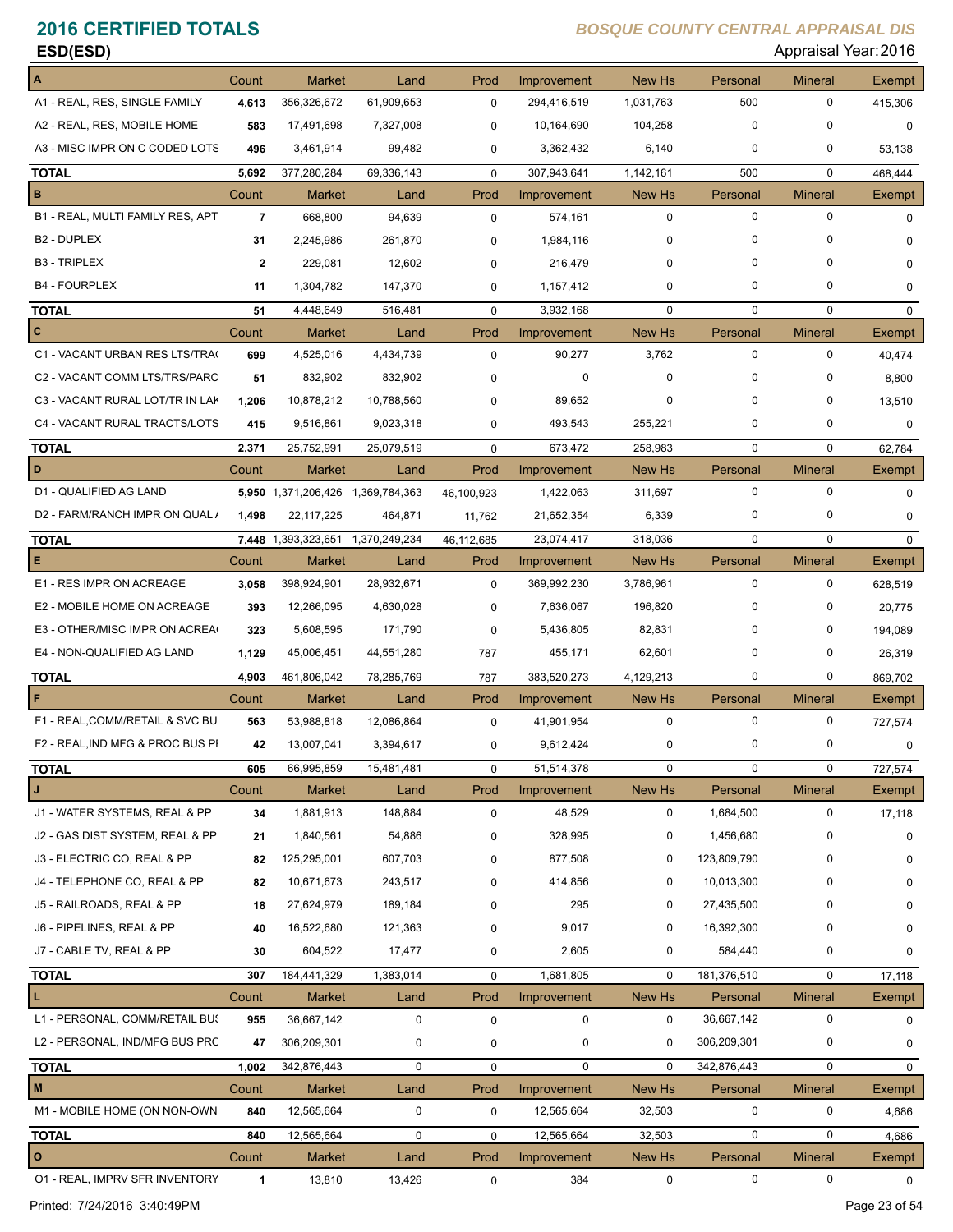| ESD(ESD)                         |              |                      |               |              |             |             |             |                | Appraisal Year: 2016 |
|----------------------------------|--------------|----------------------|---------------|--------------|-------------|-------------|-------------|----------------|----------------------|
| 03 - REAL, VACANT LOTS (INV FOR  | 117          | 1,481,200            | 1,481,200     | $\mathbf 0$  | 0           | 0           | 0           | $\Omega$       | 0                    |
| <b>TOTAL</b>                     | 118          | 1,495,010            | 1,494,626     | $\mathbf 0$  | 384         | $\mathbf 0$ | $\mathbf 0$ | $\mathbf 0$    | $\Omega$             |
| <b>S</b>                         | Count        | <b>Market</b>        | Land          | Prod         | Improvement | New Hs      | Personal    | <b>Mineral</b> | <b>Exempt</b>        |
| S - SPECIAL INVENTORY            | 8            | 747,394              | $\mathbf 0$   | $\mathbf 0$  | $\mathbf 0$ | 0           | 747,394     | $\mathbf 0$    | $\Omega$             |
| <b>TOTAL</b>                     | 8            | 747,394              | $\mathbf 0$   | $\Omega$     | $\Omega$    | $\Omega$    | 747,394     | 0              | $\Omega$             |
| $\mathbf{x}$                     | Count        | <b>Market</b>        | Land          | Prod         | Improvement | New Hs      | Personal    | <b>Mineral</b> | Exempt               |
| X2 - RELIGIOUS ORGANIZATION      | 1            | 39,409               | $\mathbf 0$   | $\Omega$     | 39,409      | 0           | 0           | $\mathbf 0$    | 43,784               |
| X4 - CHARITABLE ORGANIZATIONS    | 1            | 58,064               | $\mathbf 0$   | $\Omega$     | 58,064      | 0           | $\Omega$    | 0              | 65,264               |
| XB - BPP UNDER \$500 [11.145]    | 99           | 23,452               | 0             | 0            | 0           | 0           | 23,452      | 0              | 8,308                |
| XE - CHAR HOUS DVLP ORG [11.18]  | 14           | 3,351,521            | 191,872       | $\Omega$     | 3,159,649   | $\mathbf 0$ | 0           | 0              | 3,351,521            |
| XG - PRIMARILY CHARITABLE [11.18 | 1            | 197,242              | 4,025         | $\Omega$     | 193,217     | $\mathbf 0$ | 0           | 0              | 197,242              |
| XI - YOUTH DEVELOPMENT [11.19]   | 5            | 4,522,195            | 560,653       | $\Omega$     | 3,961,542   | 0           | $\Omega$    | $\Omega$       | 4,522,195            |
| XL - ECONOMIC DEVELOPMENT [11    | $\mathbf{2}$ | 207,741              | 145,213       | $\Omega$     | 62,528      | 0           | 0           | 0              | 207,741              |
| XR - NONPROFIT WATER [11.30]     | 36           | 794,182              | 231,726       | 0            | 275,456     | 0           | 287,000     | 0              | 794,182              |
| <b>XV - OTHER EXEMPTIONS</b>     | 576          | 116,579,804          | 48,747,161    | 0            | 67,832,643  | 0           | 0           | 0              | 116,611,759          |
| <b>TOTAL</b>                     | 735          | 125,773,610          | 49,880,650    | $\mathbf 0$  | 75,582,508  | $\mathbf 0$ | 310,452     | 0              | 125,801,996          |
| <b>ALL PTD TOTAL</b>             |              | 21,179 2,997,644,102 | 1,611,844,093 | 46, 113, 472 | 860,488,710 | 5,880,896   | 525,311,299 | $\bf{0}$       | 127,952,304          |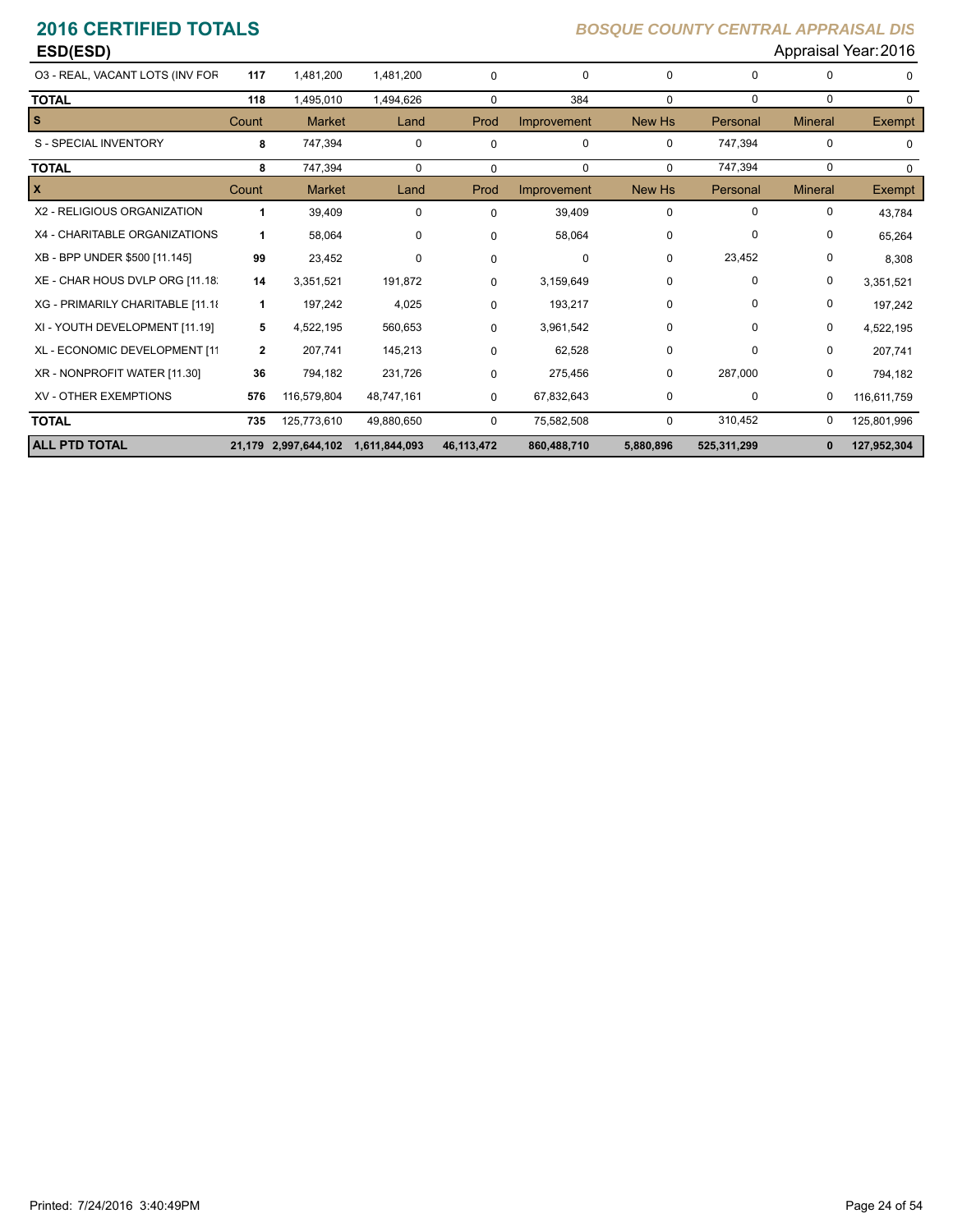### **HICO ISD(SHI)** Appraisal Year: 2016 **2016 CERTIFIED TOTALS**

### **Improvements Count Value** Homesite New Homesite Non Homesite<br>New Non Homesite New Non Homesite 3 196,427 (+) **3,549,280 TOTAL IMPROVEMENTS** 22 1,402,737  $0$ 0 69 1,950,116<br>3 196,427 **Land** (313.859 acres) **Count Value** Homesite New Homesite Non Homesite<br>New Non Homesite New Non Homesite **TOTAL LAND MARKET** 0 0 **1,177,608** 19 154,233  $\begin{array}{c} 0 \\ 51 \end{array}$ 0 51 1,023,375 **Prod** (5,266.307 acres) **Count Value** Productivity 57 13,889,759<br>
Inventory 0 0 Inventory<br>Timber 0 0 0 Timber 0 **TOTAL PROD MARKET 13,889,759 Other Count** Count Value Minerals Personal Property 57 6 2,885,700

| <b>Prod. Use</b> | Count | Value   | Loss       |
|------------------|-------|---------|------------|
| Productivity     | 57    | 415.686 | 13.474.073 |
| Inventory        |       |         |            |
| Timber           |       |         |            |
| <b>Totals</b>    | 57    | 415.686 | 13,474,073 |

|                              |              |                    |             |                    | $\left( = \right)$ | 8,020,628 TOTAL ASSESSED |
|------------------------------|--------------|--------------------|-------------|--------------------|--------------------|--------------------------|
| <b>Exemptions/Deductions</b> |              | *** Non-Frozen *** |             | ***** Frozen ***** |                    |                          |
|                              | <b>Count</b> | <b>Value</b>       | Count       | <b>Value</b>       |                    |                          |
| Homestead                    | 7            | 167,557            | 11          | 214,443            |                    |                          |
| <b>Homestead Local</b>       | 0            | 0                  | $\mathbf 0$ | O                  |                    | 382,000 TOTAL HOMESTEAD  |
| Over <sub>65</sub>           | 1            | 10,000             | 9           | 79,300             |                    |                          |
| Over 65 Local                | 0            | 0                  | 0           | 0                  |                    | 89,300 TOTAL OVER 65     |
| Disabled                     | $\mathbf 0$  | $\Omega$           | $\Omega$    | $\Omega$           |                    |                          |
| <b>Disabled Local</b>        | 0            | 0                  | 0           | 0                  | 0                  | <b>TOTAL DISABLED</b>    |
| Disabled Veteran             | $\mathbf 0$  | $\mathbf 0$        | $\mathbf 0$ | 0                  | 0                  | <b>TOTAL DISABLED VI</b> |
| Disabled Vet HS              | 0            | 0                  | $\mathbf 0$ | $\Omega$           | 0                  | <b>TOTAL DISABLED VI</b> |
| Abatements                   | $\mathbf 0$  | $\mathbf 0$        |             |                    |                    |                          |
| <b>Pollution Control</b>     | $\Omega$     | 0                  |             |                    |                    |                          |
| Freeport                     | 0            | 0                  |             |                    |                    |                          |
| Goods In Transit             | 0            | 0                  |             |                    |                    |                          |
| Historic                     | 0            | 0                  | 0           | $\mathbf 0$        |                    |                          |
| Low Income Housing           | 0            | 0                  |             |                    |                    |                          |
| Solar / Wind Power           | O            | <sup>0</sup>       | 0           | $\Omega$           |                    |                          |
| <b>Tot Exempt Proration</b>  | 0            | 0                  | $\Omega$    | 0                  |                    |                          |
| <b>Tot Exempt Proration</b>  | 0            | 0                  |             |                    | 0                  | <b>TOTAL OTHER DEDL</b>  |
|                              |              |                    |             |                    | 471,300            | <b>TOTAL EXEMPTIONS</b>  |
| Taxable Non Frozen           |              |                    |             | 7,002,478          |                    |                          |
| Taxable Frozen               |              |                    |             | 546,850            |                    |                          |
| Taxable New HS Frozen        |              |                    |             | <sup>0</sup>       |                    | 7,549,328 TOTAL TAXABLE  |
| <b>Tax Non Frozen</b>        |              |                    |             | 95,233.66          |                    |                          |
| <b>Tax Frozen</b>            |              |                    |             | 5,067.94           |                    |                          |
| Tax New HS Frozen            |              |                    |             | 0.00               |                    | 100,301.60 TOTAL TAX     |
| Total Tax w/o Ceiling        |              |                    |             | 102,670.83         |                    |                          |

Tax Frozen Loss 2,369.23

Total Surv Spouse Ex Amt 0.00

0

|  | BOSQUE COUNTY CENTRAL APPRAISAL DIS |  |
|--|-------------------------------------|--|
|  |                                     |  |

- $(+)$
- $(+)$
- $(+)$ 
	- **TOTAL LAND VA 15,067,367**
- 0 0 **2,885,700 TOTAL OTHER**  $( + )$

 $( - )$  $( = )$ 

 $( - )$  $( - )$ 

1

0 0.00

- **21,502,347 TOTAL MARKET VALUE**  $( = )$ 
	- **TOTAL EXEMPT PROPERTY (INCL HB366) 6,580**
	- **21,495,767 TOTAL MARKET VALUE OF TAXABLE PROPERTY**
- 13,474,073 **13,474,073 TOTAL PRODUCTION LOSS** 
	- **1,066 CAPPED HOMESTEAD LOSS**
	- **8,020,628 TOTAL ASSESSED**
- (138 accounts)
- 
- 89,300 TOTAL OVER 65
	- 0 TOTAL DISABLED
	- Disabled Veteran **TOTAL DISABLED VETERAN**
	- 0 0 0 0 **0 TOTAL DISABLED VETERAN HS**

| n. | <b>TOTAL OTHER DEDUCTIONS</b>       |
|----|-------------------------------------|
|    | 471,300 TOTAL EXEMPTIONS/DEDUCTIONS |
|    | 7,549,328 TOTAL TAXABLE             |
|    | 100,301.60 TOTAL TAX                |
|    | 0.01360000 TAX RATE                 |

Total Vet HS Proration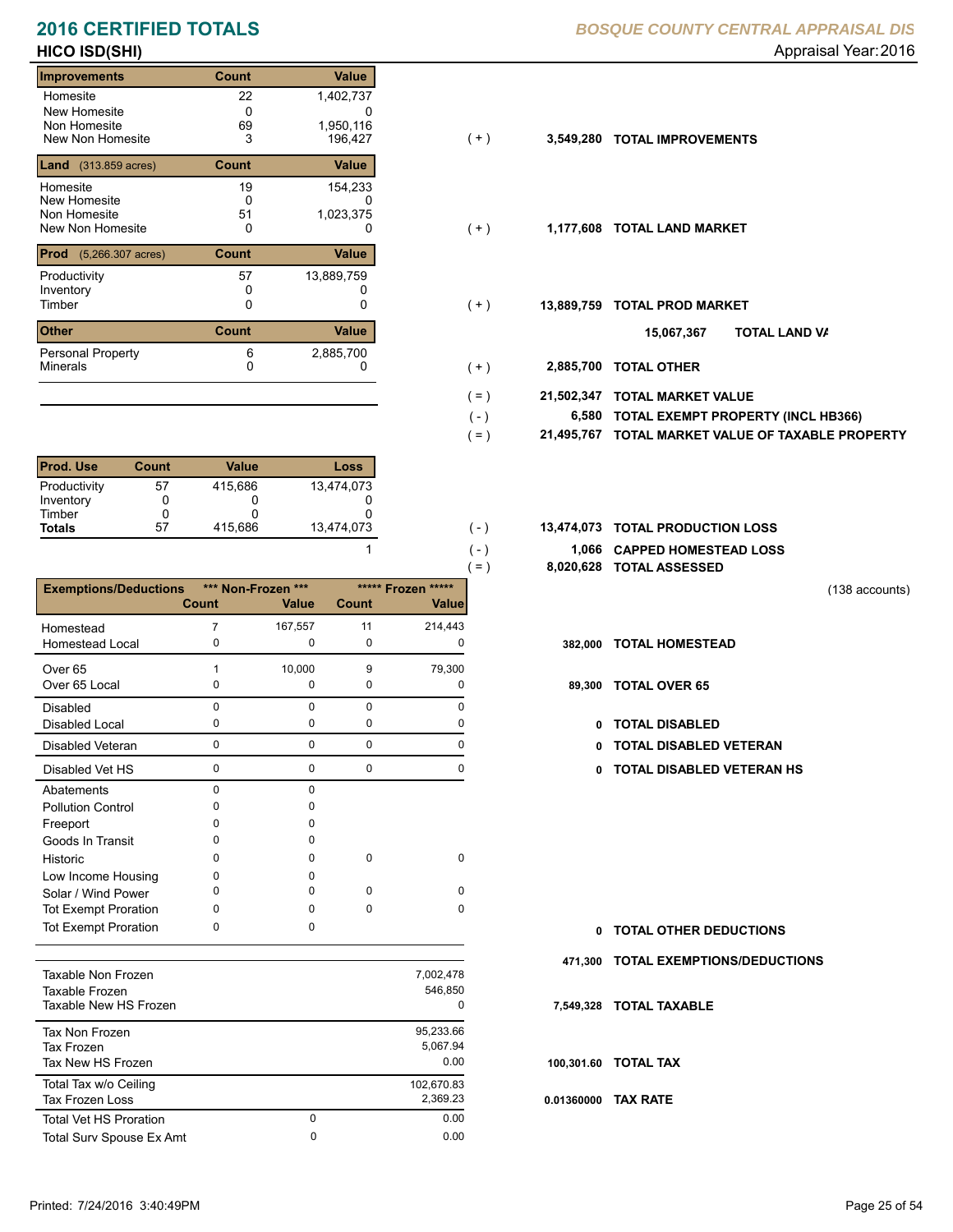| <b>HICO ISD(SHI)</b> | Appraisal Year: 2016 |
|----------------------|----------------------|
|----------------------|----------------------|

| D                              | Count        | <b>Market</b> | Land        | Prod        | Improvement | New Hs        | Personal    | <b>Mineral</b> | <b>Exempt</b> |
|--------------------------------|--------------|---------------|-------------|-------------|-------------|---------------|-------------|----------------|---------------|
| D1 - QUALIFIED AG LAND         | 57           | 13,896,902    | 13,889,759  | 415,686     | 7.143       | $\mathbf 0$   | $\mathbf 0$ | $\Omega$       | $\Omega$      |
| D2 - FARM/RANCH IMPR ON QUAL / | 19           | 222,230       | 0           | $\mathbf 0$ | 222,230     | $\mathbf 0$   | $\mathbf 0$ | 0              | $\Omega$      |
| <b>TOTAL</b>                   | 76           | 14, 119, 132  | 13,889,759  | 415,686     | 229,373     | $\Omega$      | $\Omega$    | $\Omega$       | $\Omega$      |
| Е                              | Count        | Market        | Land        | Prod        | Improvement | New Hs        | Personal    | <b>Mineral</b> | Exempt        |
| E1 - RES IMPR ON ACREAGE       | 31           | 3,110,009     | 213,896     | $\Omega$    | 2,896,113   | $\Omega$      | $\Omega$    | $\Omega$       | $\Omega$      |
| E2 - MOBILE HOME ON ACREAGE    | 14           | 265,793       | 110,372     | 0           | 155,421     | 0             | $\Omega$    | $\Omega$       | $\Omega$      |
| E3 - OTHER/MISC IMPR ON ACREA  | 16           | 140,311       | $\mathbf 0$ | $\Omega$    | 140,311     | $\Omega$      | $\Omega$    | 0              | U             |
| E4 - NON-QUALIFIED AG LAND     | 24           | 846,760       | 846,760     | $\Omega$    | $\mathbf 0$ | 0             | 0           | 0              | $\Omega$      |
| <b>TOTAL</b>                   | 85           | 4,362,873     | 1,171,028   | $\mathbf 0$ | 3,191,845   | $\Omega$      | $\Omega$    | $\Omega$       | $\Omega$      |
|                                | Count        | Market        | Land        | Prod        | Improvement | <b>New Hs</b> | Personal    | <b>Mineral</b> | Exempt        |
| J3 - ELECTRIC CO, REAL & PP    | 3            | 2,832,190     | $\mathbf 0$ | $\Omega$    | $\mathbf 0$ | $\Omega$      | 2,832,190   | $\Omega$       | $\Omega$      |
| J4 - TELEPHONE CO, REAL & PP   | 1            | 37,980        | 0           | $\Omega$    | 0           | 0             | 37,980      | 0              | $\Omega$      |
| J7 - CABLE TV, REAL & PP       | 1            | 530           | 0           | $\Omega$    | 0           | 0             | 530         | 0              | $\Omega$      |
| <b>TOTAL</b>                   | 5            | 2,870,700     | $\mathbf 0$ | $\Omega$    | $\mathbf 0$ | $\Omega$      | 2,870,700   | $\Omega$       | $\Omega$      |
|                                | Count        | <b>Market</b> | Land        | Prod        | Improvement | New Hs        | Personal    | <b>Mineral</b> | Exempt        |
| L1 - PERSONAL, COMM/RETAIL BUS | 1            | 15,000        | $\mathbf 0$ | 0           | $\mathbf 0$ | $\Omega$      | 15,000      | $\mathbf 0$    | $\Omega$      |
| <b>TOTAL</b>                   | 1            | 15,000        | $\mathbf 0$ | $\mathbf 0$ | $\mathbf 0$ | $\Omega$      | 15,000      | $\Omega$       | $\Omega$      |
| M                              | Count        | <b>Market</b> | Land        | Prod        | Improvement | New Hs        | Personal    | <b>Mineral</b> | <b>Exempt</b> |
| M1 - MOBILE HOME (ON NON-OWN   | 8            | 128,062       | $\mathbf 0$ | $\mathbf 0$ | 128,062     | $\Omega$      | $\Omega$    | $\Omega$       | $\Omega$      |
| <b>TOTAL</b>                   | 8            | 128.062       | $\Omega$    | $\Omega$    | 128.062     | $\Omega$      | $\mathbf 0$ | $\Omega$       | $\Omega$      |
| X                              | Count        | <b>Market</b> | Land        | Prod        | Improvement | New Hs        | Personal    | <b>Mineral</b> | <b>Exempt</b> |
| XV - OTHER EXEMPTIONS          | 1            | 6,580         | 6,580       | 0           | 0           | $\mathbf 0$   | $\mathbf 0$ | 0              | 6,580         |
| <b>TOTAL</b>                   | $\mathbf{1}$ | 6,580         | 6,580       | $\Omega$    | $\Omega$    | $\Omega$      | $\Omega$    | $\Omega$       | 6,580         |
| <b>ALL PTD TOTAL</b>           | 138          | 21,502,347    | 15,067,367  | 415,686     | 3,549,280   | $\bf{0}$      | 2,885,700   | $\mathbf{0}$   | 6,580         |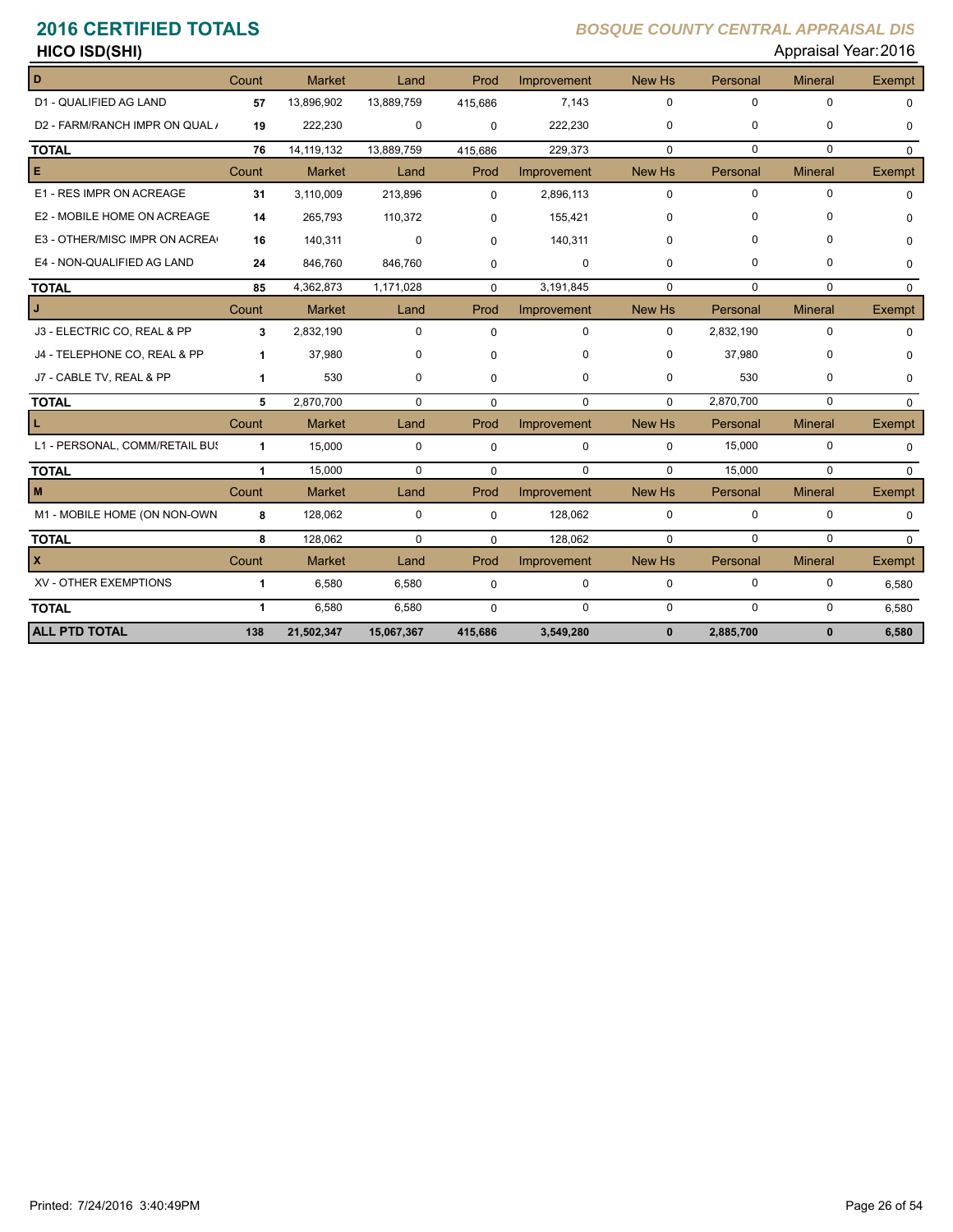# **IREDELL CITY(CIR)** Appraisal Year: 2016

### **Improvements Count Value** Homesite New Homesite Non Homesite<br>New Non Homesite New Non Homesite **TOTAL IMPROVEMENTS** 3 15,671 **10,140,289** 98 5,231,840 1<br>144 0 14<br>15,671<br>15,671 **Land** (101.550 acres) **Count Count Value** Homesite New Homesite Non Homesite<br>New Non Homesite New Non Homesite **TOTAL LAND MARKET** 0 0 **1,760,121** 91 566,103  $\begin{array}{c} 0 \\ 212 \end{array}$ 647 1,194,018 **Prod** (42.852 acres) **Count Value** Productivity 11 145,572 Inventory<br>Timber 0 0 0 Timber 0 **TOTAL PROD MARKET 145,572 Other Count** Count Value Minerals Personal Property 11 28 1,305,765

| <b>Prod. Use</b> | Count | Value | Loss    |
|------------------|-------|-------|---------|
| Productivity     | 11    | 4.233 | 141,339 |
| Inventory        |       |       |         |
| Timber           |       |       |         |
| <b>Totals</b>    | 11    | 4.233 | 141,339 |

|                              |              |                    |              | $=$ )                  | 10,611,246 |
|------------------------------|--------------|--------------------|--------------|------------------------|------------|
| <b>Exemptions/Deductions</b> |              | *** Non-Frozen *** |              | ***** Frozen<br>$****$ |            |
|                              | <b>Count</b> | <b>Value</b>       | <b>Count</b> | Value                  |            |
| Homestead                    | 0            | $\Omega$           | 0            | $\Omega$               |            |
| Homestead Local              | 0            | 0                  | 0            | 0                      | 0          |
| Over <sub>65</sub>           | $\Omega$     | $\Omega$           | $\Omega$     | <sup>0</sup>           |            |
| Over 65 Local                | 0            | 0                  | 0            | $\Omega$               | 0          |
| <b>Disabled</b>              | $\Omega$     | $\Omega$           | $\Omega$     | 0                      |            |
| <b>Disabled Local</b>        | 0            | 0                  | $\mathbf 0$  | 0                      | 0          |
| <b>Disabled Veteran</b>      | 5            | 58,000             | $\mathbf 0$  | $\Omega$               | 58,000     |
| Disabled Vet HS              | 3            | 148,086            | $\mathbf 0$  | 0                      | 148,086    |
| Abatements                   | $\Omega$     | $\Omega$           |              |                        |            |
| <b>Pollution Control</b>     | 0            | 0                  |              |                        |            |
| Freeport                     | o            | n                  |              |                        |            |
| Goods In Transit             | o            | 0                  |              |                        |            |
| Historic                     | 0            | 0                  | $\Omega$     | $\Omega$               |            |
| Low Income Housing           | 0            | o                  |              |                        |            |
| Solar / Wind Power           | 0            | O                  | $\Omega$     | $\Omega$               |            |
| <b>Tot Exempt Proration</b>  | 0            | <sup>0</sup>       | 0            | 0                      |            |
| <b>Tot Exempt Proration</b>  | 0            | 0                  |              |                        | 0          |
|                              |              |                    |              |                        | 206,086    |
| <b>Taxable Non Frozen</b>    |              |                    |              | 10,405,160             |            |
| Taxable Frozen               |              |                    |              | 0                      |            |
| Taxable New HS Frozen        |              |                    |              | o                      | 10,405,160 |
| Toy Non Erozon               |              |                    |              | 31 NRN 20              |            |

| Tax Non Frozen                |   | 31,080.29 |
|-------------------------------|---|-----------|
| Tax Frozen                    |   | 0.00      |
| Tax New HS Frozen             |   | 0.00      |
| Total Tax w/o Ceiling         |   | 31,080.29 |
| Tax Frozen Loss               |   | 0.00      |
| <b>Total Vet HS Proration</b> | 0 | 0.00      |
| Total Surv Spouse Ex Amt      | 0 | 0.00      |

### **2016 CERTIFIED TOTALS** *BOSQUE COUNTY CENTRAL APPRAISAL DIS*

- $(+)$
- $(+)$
- $(+)$ 
	- **TOTAL LAND VA 1,905,693**
- 0 0 **1,305,765 TOTAL OTHER**  $( + )$

 $( - )$ 

 $( - )$  $( - )$ 

1

- **13,351,747 TOTAL MARKET VALUE**  $( = )$ 
	- **TOTAL EXEMPT PROPERTY (INCL HB366) 2,589,684**
- **10,762,063 TOTAL MARKET VALUE OF TAXABLE PROPERTY**  $( = )$
- **TOTAL PRODUCTION LOSS** (-) **141,339 TOTAL PRODUCTION LOSS** 
	- **9,478 CAPPED HOMESTEAD LOSS**
	- **10,611,246 TOTAL ASSESSED**
- (345 accounts)
- **TOTAL HOMESTEAD**
- 0 TOTAL OVER 65
- 0 TOTAL DISABLED
- **58,000 TOTAL DISABLED VETERAN**
- 3 0 148,086 0 **148,086 TOTAL DISABLED VETERAN HS**

- **TOTAL OTHER DEDUCTIONS 0**
- **206,086 TOTAL EXEMPTIONS/DEDUCTIONS**
- **10,405,160 TOTAL TAXABLE**
- **31,080.29 TOTAL TAX**
- **0.00298700 TAX RATE**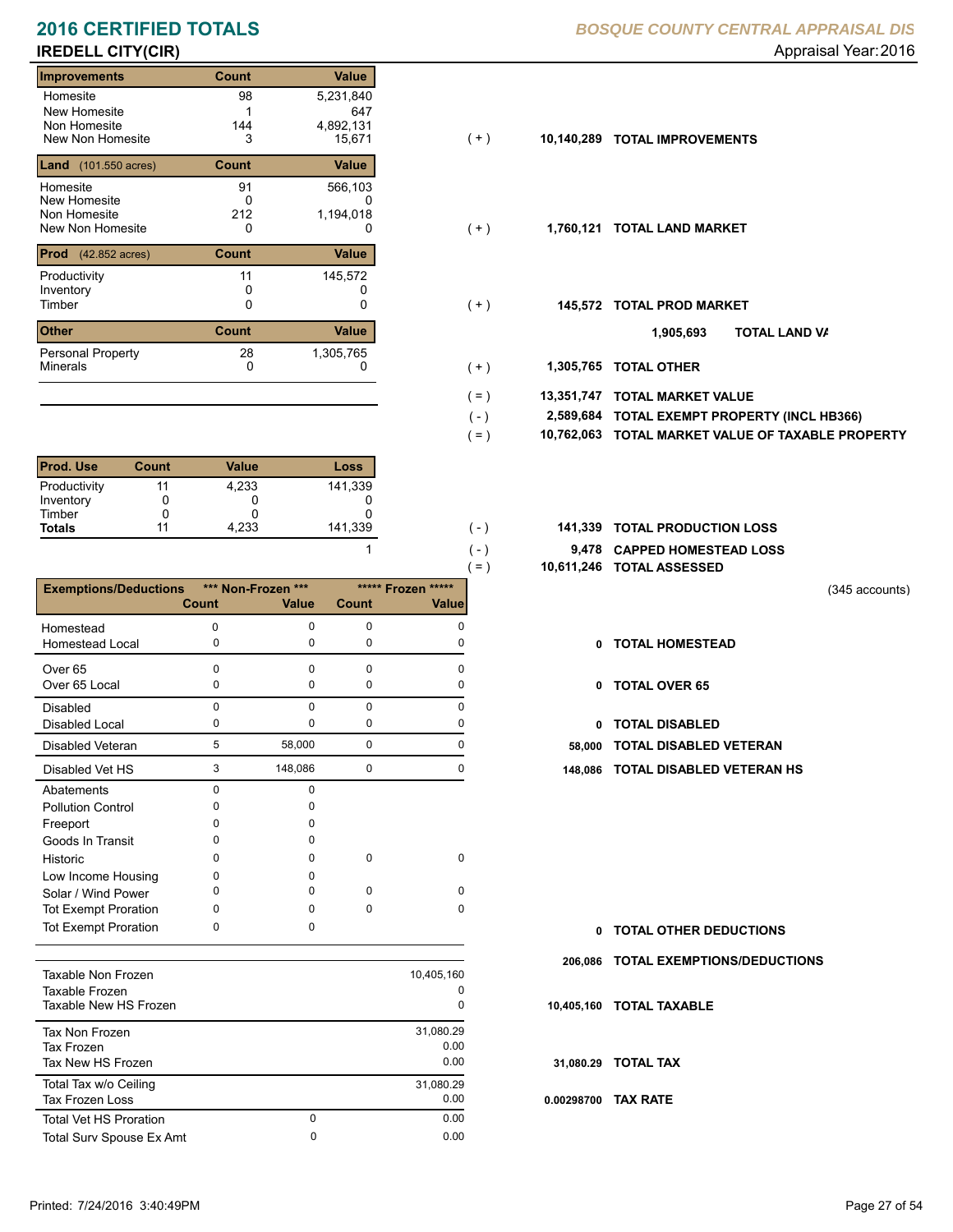| <b>IREDELL CITY(CIR)</b>        |              |               |           |             |             |             |             | Appraisal Year: 2016 |               |
|---------------------------------|--------------|---------------|-----------|-------------|-------------|-------------|-------------|----------------------|---------------|
|                                 | Count        | <b>Market</b> | Land      | Prod        | Improvement | New Hs      | Personal    | <b>Mineral</b>       | <b>Exempt</b> |
| A1 - REAL, RES, SINGLE FAMILY   | 142          | 7,301,835     | 813,873   | 0           | 6,487,962   | $\mathbf 0$ | 0           | 0                    | 0             |
| A2 - REAL, RES, MOBILE HOME     | 20           | 558,408       | 214,360   | $\Omega$    | 344,048     | 647         | 0           | 0                    | 0             |
| A3 - MISC IMPR ON C CODED LOTS  | 12           | 50,511        | 2,625     | 0           | 47,886      | 0           | 0           | 0                    | 0             |
| <b>TOTAL</b>                    | 174          | 7,910,754     | 1,030,858 | 0           | 6,879,896   | 647         | 0           | $\mathbf 0$          | $\mathbf 0$   |
| c                               | Count        | <b>Market</b> | Land      | Prod        | Improvement | New Hs      | Personal    | <b>Mineral</b>       | Exempt        |
| C1 - VACANT URBAN RES LTS/TRA(  | 65           | 332,917       | 316,477   | $\mathbf 0$ | 16,440      | 0           | 0           | 0                    | 875           |
| C2 - VACANT COMM LTS/TRS/PARC   | $\mathbf{1}$ | 5,625         | 5,625     | 0           | 0           | 0           | 0           | 0                    | 0             |
| <b>TOTAL</b>                    | 66           | 338,542       | 322,102   | $\mathbf 0$ | 16,440      | $\mathbf 0$ | $\mathbf 0$ | $\mathbf 0$          | 875           |
| D                               | Count        | <b>Market</b> | Land      | Prod        | Improvement | New Hs      | Personal    | <b>Mineral</b>       | <b>Exempt</b> |
| D1 - QUALIFIED AG LAND          | 11           | 145,572       | 145,572   | 4,233       | 0           | 0           | 0           | 0                    | 0             |
| D2 - FARM/RANCH IMPR ON QUAL /  | $\mathbf{1}$ | 1,043         | 0         | $\mathbf 0$ | 1,043       | $\mathbf 0$ | 0           | 0                    | 0             |
| <b>TOTAL</b>                    | 12           | 146,615       | 145,572   | 4,233       | 1,043       | $\mathbf 0$ | $\mathbf 0$ | $\mathbf 0$          | $\mathbf 0$   |
| Е                               | Count        | <b>Market</b> | Land      | Prod        | Improvement | New Hs      | Personal    | <b>Mineral</b>       | <b>Exempt</b> |
| E1 - RES IMPR ON ACREAGE        | 4            | 214,142       | 12,143    | 0           | 201,999     | 0           | 0           | 0                    | 0             |
| E4 - NON-QUALIFIED AG LAND      | $\mathbf{2}$ | 30,562        | 30,562    | 0           | 0           | 0           | 0           | 0                    | 0             |
| <b>TOTAL</b>                    | 6            | 244,704       | 42,705    | 0           | 201,999     | $\mathbf 0$ | $\mathbf 0$ | $\mathbf 0$          | $\mathbf{0}$  |
| F                               | Count        | <b>Market</b> | Land      | Prod        | Improvement | New Hs      | Personal    | <b>Mineral</b>       | Exempt        |
| F1 - REAL, COMM/RETAIL & SVC BU | 28           | 593,119       | 91,073    | 0           | 502,046     | 0           | 0           | 0                    | 11,273        |
| <b>TOTAL</b>                    | 28           | 593,119       | 91,073    | $\mathbf 0$ | 502,046     | $\mathbf 0$ | 0           | $\mathbf 0$          | 11,273        |
| J                               | Count        | Market        | Land      | Prod        | Improvement | New Hs      | Personal    | <b>Mineral</b>       | Exempt        |
| J2 - GAS DIST SYSTEM, REAL & PP | $\mathbf{2}$ | 72,045        | 1,125     | 0           | 0           | 0           | 70,920      | 0                    | 0             |
| J3 - ELECTRIC CO, REAL & PP     | $\mathbf{2}$ | 313,690       | 1,750     | 0           | 2,890       | 0           | 309,050     | $\Omega$             | 0             |
| J4 - TELEPHONE CO, REAL & PP    | $\mathbf{2}$ | 660,612       | 10,930    | $\Omega$    | 9,792       | 0           | 639,890     | 0                    | 0             |
| J7 - CABLE TV, REAL & PP        | 3            | 19,050        | 0         | 0           | 0           | 0           | 19,050      | 0                    | 0             |
| <b>TOTAL</b>                    | 9            | 1,065,397     | 13,805    | $\mathbf 0$ | 12,682      | $\mathbf 0$ | 1,038,910   | $\mathbf 0$          | $\mathbf{0}$  |
|                                 | Count        | Market        | Land      | Prod        | Improvement | New Hs      | Personal    | <b>Mineral</b>       | <b>Exempt</b> |
| L1 - PERSONAL, COMM/RETAIL BUS  | 16           | 263,651       | 0         | $\mathbf 0$ | 0           | 0           | 263,651     | 0                    | 0             |
| L2 - PERSONAL, IND/MFG BUS PRC  | 1            | 2,470         | 0         | 0           | 0           | 0           | 2,470       | 0                    | 0             |
| <b>TOTAL</b>                    | 17           | 266,121       |           | 0           | U           |             | 266,121     |                      |               |
| M                               | Count        | <b>Market</b> | Land      | Prod        | Improvement | New Hs      | Personal    | <b>Mineral</b>       | Exempt        |
| M1 - MOBILE HOME (ON NON-OWN    | 11           | 208,959       | 0         | $\pmb{0}$   | 208,959     | 0           | 0           | 0                    | 0             |
| <b>TOTAL</b>                    | 11           | 208,959       | $\pmb{0}$ | 0           | 208,959     | $\pmb{0}$   | 0           | $\mathbf 0$          | $\mathbf 0$   |
| <b>X</b>                        | Count        | Market        | Land      | Prod        | Improvement | New Hs      | Personal    | <b>Mineral</b>       | Exempt        |
| XB - BPP UNDER \$500 [11.145]   | 5            | 734           | 0         | 0           | 0           | 0           | 734         | 0                    | 734           |
| XV - OTHER EXEMPTIONS           | 34           | 2,576,802     | 259,578   | 0           | 2,317,224   | 0           | 0           | 0                    | 2,576,802     |
| <b>TOTAL</b>                    | 39           | 2,577,536     | 259,578   | 0           | 2,317,224   | 0           | 734         | 0                    | 2,577,536     |
| ALL PTD TOTAL                   | 345          | 13,351,747    | 1,905,693 | 4,233       | 10,140,289  | 647         | 1,305,765   | $\mathbf 0$          | 2,589,684     |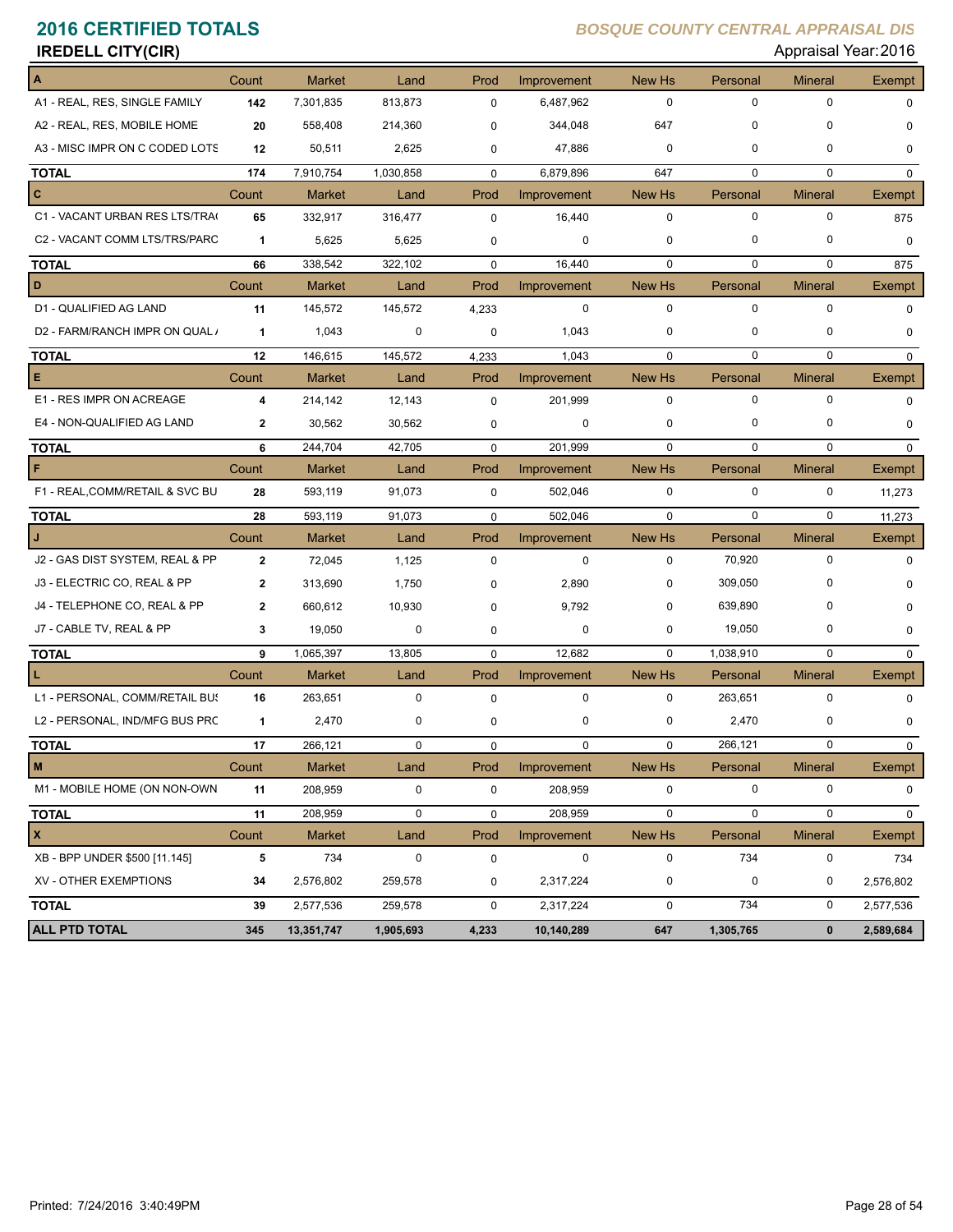# **IREDELL ISD(SIR)** Appraisal Year: 2016

### **Improvements Count Value** Homesite New Homesite Non Homesite<br>New Non Homesite New Non Homesite 14 222,897 (+ ) **48,808,793 TOTAL IMPROVEMENTS** 304 22,546,387  $8\n643$ 0 43 25,704,282<br>14 222,897 **Land** (2,944.221 acres) **Count Value** Homesite New Homesite Non Homesite<br>New Non Homesite New Non Homesite **TOTAL LAND MARKET** 0 0 **14,374,774** 276 2,360,622 0<br>588 335,227 12,014,152 **Prod** (79,424.765 acres) **Count Value** Productivity 244 197,993,257 Inventory<br>Timber 0 0 0 Timber 0 **TOTAL PROD MARKET 197,993,257 Other Count** Count Value Minerals Personal Property 744 63 39,233,736

| <b>Prod. Use</b> | Count | Value     | Loss        |
|------------------|-------|-----------|-------------|
| Productivity     | 744   | 6.256.428 | 191,736,829 |
| Inventory        |       |           |             |
| Timber           |       |           |             |
| <b>Totals</b>    | 744   | 6.256.428 | 191,736,829 |

|                              |          |                    |          |                    | $=$ )        | 105,710,628 TOTAL ASSESSED    |
|------------------------------|----------|--------------------|----------|--------------------|--------------|-------------------------------|
| <b>Exemptions/Deductions</b> |          | *** Non-Frozen *** |          | ***** Frozen ***** |              |                               |
|                              | Count    | Value              | Count    | Value              |              |                               |
| Homestead                    | 134      | 3,149,879          | 132      | 3,071,528          |              |                               |
| <b>Homestead Local</b>       | 0        | $\Omega$           | 0        | <sup>0</sup>       | 6,221,407    | <b>TOTAL HOMESTEAD</b>        |
| Over <sub>65</sub>           | 14       | 130,169            | 118      | 1,097,801          |              |                               |
| Over 65 Local                | 0        | 0                  | 0        | 0                  | 1,227,970    | <b>TOTAL OVER 65</b>          |
| <b>Disabled</b>              | 3        | 28,500             | 3        | 21,500             |              |                               |
| Disabled Local               | 0        | 0                  | 0        | 0                  | 50,000       | <b>TOTAL DISABLED</b>         |
| <b>Disabled Veteran</b>      | 12       | 84,561             | 5        | 43,990             | 128,551      | <b>TOTAL DISABLED VETERAN</b> |
| Disabled Vet HS              | 2        | 247,919            | 6        | 373,192            | 621,111      | <b>TOTAL DISABLED VETERAN</b> |
| Abatements                   | 0        | 0                  |          |                    |              |                               |
| <b>Pollution Control</b>     | 0        | 0                  |          |                    |              |                               |
| Freeport                     | 0        | 0                  |          |                    |              |                               |
| Goods In Transit             | 0        | 0                  |          |                    |              |                               |
| Historic                     | $\Omega$ | 0                  | 0        | 0                  |              |                               |
| Low Income Housing           | 0        | 0                  |          |                    |              |                               |
| Solar / Wind Power           | $\Omega$ | 0                  | $\Omega$ | $\Omega$           |              |                               |
| <b>Tot Exempt Proration</b>  | 0        | 0                  | 0        | $\Omega$           |              |                               |
| <b>Tot Exempt Proration</b>  | 0        | 0                  |          |                    | $\mathbf{0}$ | <b>TOTAL OTHER DEDUCTIONS</b> |
|                              |          |                    |          |                    |              |                               |
| Taxable Non Frozen           |          |                    |          | 91,500,862         | 8,249,039    | <b>TOTAL EXEMPTIONS/DEDUC</b> |
| Taxable Frozen               |          |                    |          | 5,960,727          |              |                               |
| Taxable New HS Frozen        |          |                    |          | $\Omega$           | 97,461,589   | <b>TOTAL TAXABLE</b>          |

| Tax Non Frozen                |   | 1,005,682.32 |
|-------------------------------|---|--------------|
| <b>Tax Frozen</b>             |   | 44,211.15    |
| Tax New HS Frozen             |   | 0.00         |
| Total Tax w/o Ceiling         |   | 1,071,256.33 |
| Tax Frozen Loss               |   | 21.362.86    |
| <b>Total Vet HS Proration</b> | 1 | 918.72       |
| Total Surv Spouse Ex Amt      | 0 | 0.00         |
|                               |   |              |

- $(+)$
- $(+)$
- $(+)$ 
	- **TOTAL LAND VA 212,368,031**
- 0 0 **39,233,736 TOTAL OTHER**  $(+)$

 $( - )$  $( - )$ 

1

- **300,410,560 TOTAL MARKET VALUE**  $( = )$
- **TOTAL EXEMPT PROPERTY (INCL HB366) 2,953,625**  $( - )$
- **297,456,935 TOTAL MARKET VALUE OF TAXABLE PROPERTY**  $( = )$
- **TOTAL PRODUCTION LOSS** 191,736,829 **191,736,829**
	- **9,478 CAPPED HOMESTEAD LOSS**
	- **105,710,628 TOTAL ASSESSED**

(1,688 accounts)

- 
- - Disabled Local **TOTAL DISABLED**
- 
- 621,111 TOTAL DISABLED VETERAN HS

- **TOTAL OTHER DEDUCTIONS 0**
- **8,249,039 TOTAL EXEMPTIONS/DEDUCTIONS**
- **97,461,589 TOTAL TAXABLE**
- **1,049,893.47 TOTAL TAX**
- **0.01100100 TAX RATE**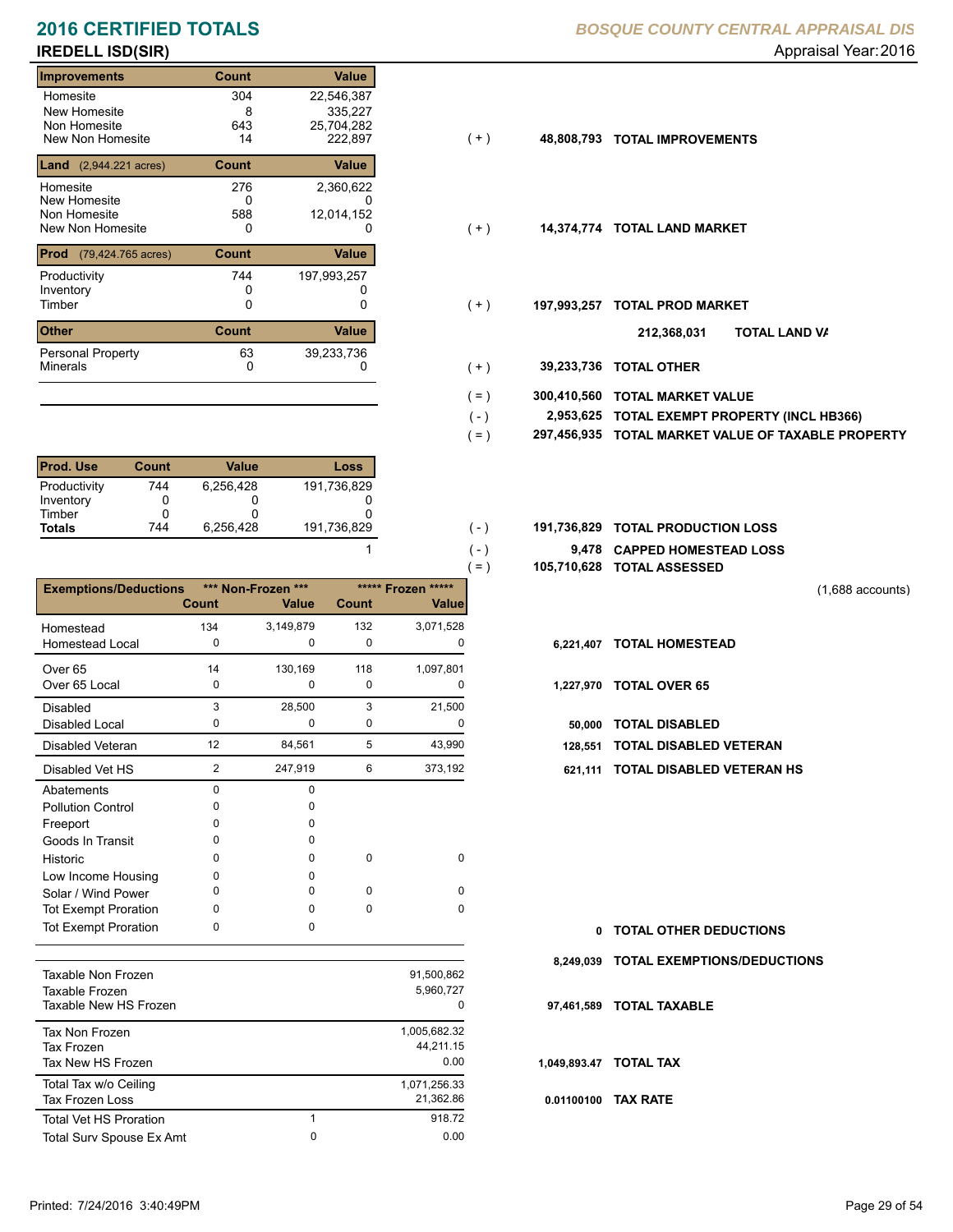| <b>IREDELL ISD(SIR)</b>         |                         |               |             |             |                    |             |             | Appraisal Year: 2016 |               |
|---------------------------------|-------------------------|---------------|-------------|-------------|--------------------|-------------|-------------|----------------------|---------------|
|                                 | Count                   | <b>Market</b> | Land        | Prod        | Improvement        | New Hs      | Personal    | <b>Mineral</b>       | <b>Exempt</b> |
| A1 - REAL, RES, SINGLE FAMILY   | 157                     | 9,259,929     | 1,106,977   | 0           | 8,152,952          | 6,137       | 0           | $\mathbf 0$          | $\mathbf 0$   |
| A2 - REAL, RES, MOBILE HOME     | 26                      | 785,326       | 317,666     | 0           | 467,660            | 647         | 0           | 0                    | 0             |
| A3 - MISC IMPR ON C CODED LOTS  | 19                      | 108,841       | 2,625       | 0           | 106,216            | 0           | 0           | 0                    | $\mathbf 0$   |
| <b>TOTAL</b>                    | 202                     | 10,154,096    | 1,427,268   | $\mathbf 0$ | 8,726,828          | 6,784       | $\mathbf 0$ | $\mathbf 0$          | $\mathbf{0}$  |
| c                               | Count                   | <b>Market</b> | Land        | Prod        | Improvement        | New Hs      | Personal    | <b>Mineral</b>       | <b>Exempt</b> |
| C1 - VACANT URBAN RES LTS/TRA(  | 68                      | 347,139       | 330,699     | 0           | 16,440             | 0           | 0           | 0                    | 875           |
| C2 - VACANT COMM LTS/TRS/PARC   | 2                       | 51,372        | 51,372      | 0           | 0                  | $\mathbf 0$ | 0           | 0                    | $\Omega$      |
| C3 - VACANT RURAL LOT/TR IN LAP | $\mathbf{2}$            | 108,971       | 108,971     | 0           | 0                  | $\mathbf 0$ | 0           | 0                    | 0             |
| C4 - VACANT RURAL TRACTS/LOTS   | 57                      | 3,569,566     | 3,569,566   | 0           | 0                  | $\mathbf 0$ | 0           | 0                    | 0             |
| TOTAL                           | 129                     | 4,077,048     | 4,060,608   | $\mathbf 0$ | 16,440             | $\mathbf 0$ | $\mathbf 0$ | $\mathbf 0$          | 875           |
| D                               | Count                   | <b>Market</b> | Land        | Prod        | Improvement        | New Hs      | Personal    | <b>Mineral</b>       | <b>Exempt</b> |
| D1 - QUALIFIED AG LAND          | 745                     | 198,091,976   | 197,993,257 | 6,256,428   | 98,719             | $\mathbf 0$ | 0           | $\mathbf 0$          | $\mathbf 0$   |
| D2 - FARM/RANCH IMPR ON QUAL /  | 219                     | 3,345,214     | 0           | 0           | 3,345,214          | 0           | 0           | 0                    | 0             |
| TOTAL                           | 964                     | 201,437,190   | 197,993,257 | 6,256,428   | 3,443,933          | $\mathbf 0$ | 0           | 0                    | $\mathbf{0}$  |
| Е                               | Count                   | <b>Market</b> | Land        | Prod        | Improvement        | New Hs      | Personal    | <b>Mineral</b>       | Exempt        |
| E1 - RES IMPR ON ACREAGE        | 306                     | 33,892,222    | 2,378,343   | $\mathbf 0$ | 31,513,879         | 188,921     | 0           | $\mathbf 0$          | $\mathbf 0$   |
| E2 - MOBILE HOME ON ACREAGE     | 52                      | 1,351,726     | 445,224     | 0           | 906,502            | 139,522     | 0           | 0                    | 0             |
| E3 - OTHER/MISC IMPR ON ACREA   | 34                      | 344,415       | 110,399     | 0           | 234,016            | $\mathbf 0$ | 0           | 0                    | 0             |
| E4 - NON-QUALIFIED AG LAND      | 102                     | 5,223,201     | 5,220,846   | 0           | 2,355              | 0           | 0           | 0                    | 0             |
| TOTAL                           | 494                     | 40,811,564    | 8,154,812   | $\mathbf 0$ | 32,656,752         | 328,443     | $\mathbf 0$ | $\mathbf 0$          | $\mathbf 0$   |
|                                 | Count                   | <b>Market</b> | Land        | Prod        | Improvement        | New Hs      | Personal    | <b>Mineral</b>       | Exempt        |
| F1 - REAL, COMM/RETAIL & SVC BU | 31                      | 841,469       | 172,671     | 0           | 668,798            | 0           | 0           | 0                    | 11,273        |
| TOTAL                           | 31                      | 841,469       | 172,671     | $\mathbf 0$ | 668,798            | $\mathbf 0$ | 0           | 0                    | 11,273        |
|                                 | Count                   | <b>Market</b> | Land        | Prod        | Improvement        | New Hs      | Personal    | <b>Mineral</b>       | Exempt        |
| J2 - GAS DIST SYSTEM, REAL & PP | 4                       | 81,825        | 5,145       | 0           | 3,400              | 0           | 73,280      | 0                    | $\mathbf 0$   |
| J3 - ELECTRIC CO, REAL & PP     | 6                       | 34,774,973    | 11,113      | 0           | 6,690              | 0           | 34,757,170  | 0                    | $\mathbf 0$   |
| J4 - TELEPHONE CO, REAL & PP    | $\overline{7}$          | 1,082,702     | 10,930      | 0           | 9,792              | $\mathbf 0$ | 1,061,980   | 0                    | 270           |
| J6 - PIPELINES, REAL & PP       | 4                       | 2,637,300     | 0           | 0           | 0                  | $\mathbf 0$ | 2,637,300   | 0                    | $\mathbf 0$   |
| J7 - CABLE TV, REAL & PP        | 3                       | 19,050        | 0           | 0           | 0                  | 0           | 19,050      | 0                    | 0             |
| TOTAL                           | 24                      | 38,595,850    | 27,188      | 0           | 19,882             | $\mathbf 0$ | 38,548,780  | 0                    | 270           |
| L.                              | Count                   | <b>Market</b> | Land        | Prod        | <b>Improvement</b> | New Hs      | Personal    | <b>Mineral</b>       | Exempt        |
| L1 - PERSONAL, COMM/RETAIL BU!  | 35                      | 598,284       | 0           | 0           | 0                  | 0           | 598,284     | 0                    | 0             |
| L2 - PERSONAL, IND/MFG BUS PRC  | $\mathbf{2}$            | 85,570        | 0           | 0           | 0                  | 0           | 85,570      | 0                    | 0             |
| TOTAL                           | 37                      | 683,854       | 0           | 0           | 0                  | 0           | 683,854     | 0                    | 0             |
| M                               | Count                   | <b>Market</b> | Land        | Prod        | Improvement        | New Hs      | Personal    | <b>Mineral</b>       | Exempt        |
| M1 - MOBILE HOME (ON NON-OWN    | 55                      | 861,475       | 0           | 0           | 861,475            | $\mathbf 0$ | 0           | 0                    | $\mathbf 0$   |
| <b>TOTAL</b>                    | 55                      | 861,475       | 0           | 0           | 861,475            | $\mathbf 0$ | $\mathbf 0$ | 0                    | $\mathbf{0}$  |
| X                               | Count                   | <b>Market</b> | Land        | Prod        | <b>Improvement</b> | New Hs      | Personal    | <b>Mineral</b>       | <b>Exempt</b> |
| XB - BPP UNDER \$500 [11.145]   | $\overline{\mathbf{r}}$ | 1,102         | $\pmb{0}$   | 0           | 0                  | 0           | 1,102       | 0                    | 425           |
| XR - NONPROFIT WATER [11.30]    | 1                       | 12,604        | 6,683       | 0           | 5,921              | 0           | $\pmb{0}$   | 0                    | 12,604        |
| XV - OTHER EXEMPTIONS           | 44                      | 2,928,178     | 519,414     | 0           | 2,408,764          | 0           | 0           | 0                    | 2,928,178     |
| TOTAL                           | 52                      | 2,941,884     | 526,097     | $\mathbf 0$ | 2,414,685          | $\mathbf 0$ | 1,102       | 0                    | 2,941,207     |
| <b>ALL PTD TOTAL</b>            | 1,688                   | 300,410,560   | 212,368,031 | 6,256,428   | 48,808,793         | 335,227     | 39,233,736  | $\pmb{0}$            | 2,953,625     |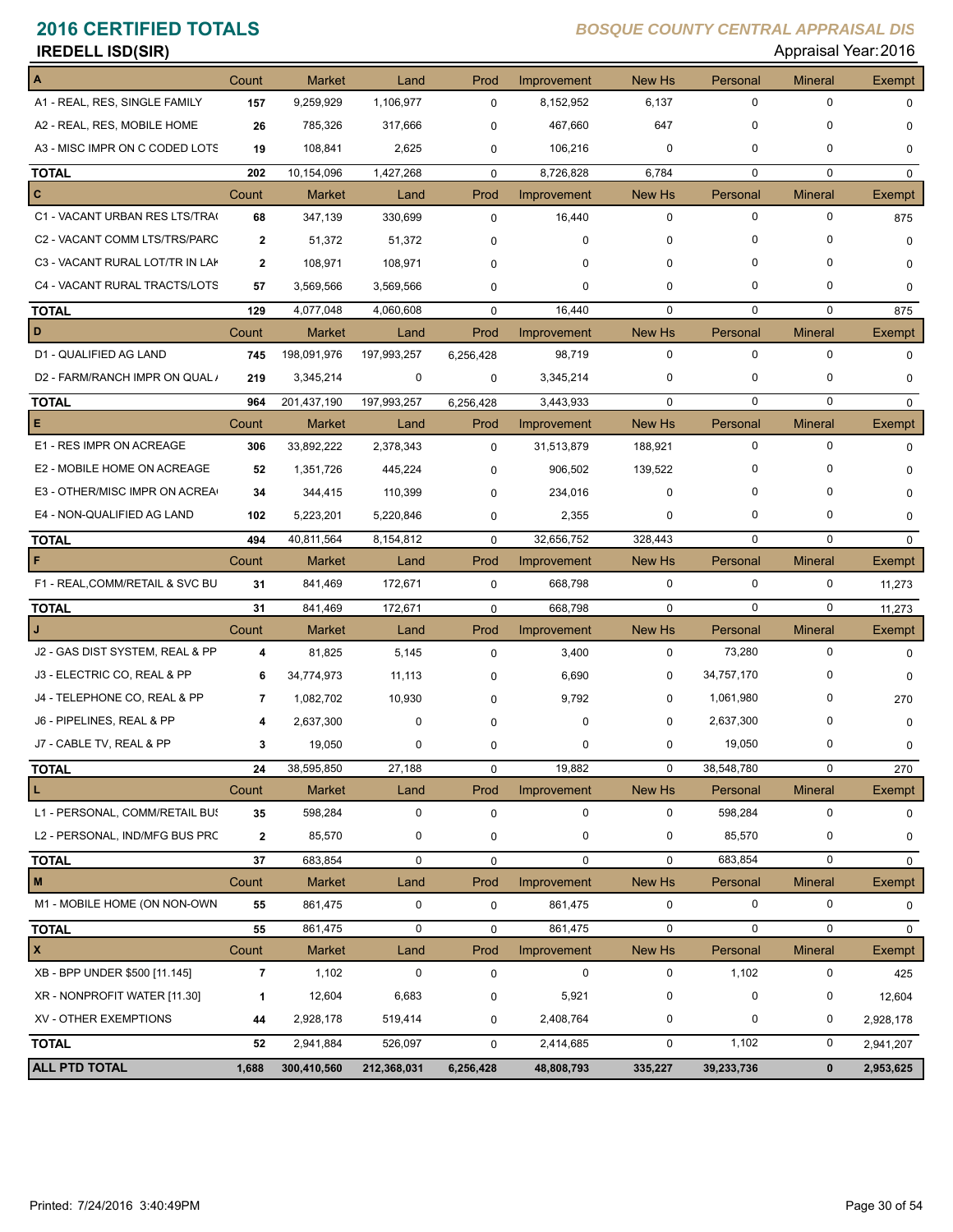### **Improvements Count Value** Homesite New Homesite Non Homesite<br>New Non Homesite New Non Homesite **TOTAL IMPROVEMENTS** 0 0 **565,191** 5 407,895 0 0 5 157,296 **Land** (5.000 acres) **Count Value** Homesite New Homesite Non Homesite<br>New Non Homesite New Non Homesite **TOTAL LAND MARKET** 0 0 **13,838** 3 6,510  $\frac{0}{2}$ 0 2 7,328 **Prod** (1,047.390 acres) **Count Value** Productivity 2,185,369 Inventory<br>Timber 0 0 0 Timber 0 **TOTAL PROD MARKET 2,185,369 Other Count** Count Value Minerals Personal Property 12  $\begin{array}{ccc} 1 & 41,024 \\ 0 & 0 \end{array}$

| <b>Prod. Use</b> | <b>Count</b> | Value  | Loss      |
|------------------|--------------|--------|-----------|
| Productivity     | 12           | 77.927 | 2.107.442 |
| Inventory        |              |        |           |
| Timber           |              |        |           |
| <b>Totals</b>    | 12           | 77.927 | 2,107,442 |

|                              |              |                    |              |                    | $( = )$ | 697,980  |
|------------------------------|--------------|--------------------|--------------|--------------------|---------|----------|
| <b>Exemptions/Deductions</b> |              | *** Non-Frozen *** |              | ***** Frozen ***** |         |          |
|                              | <b>Count</b> | <b>Value</b>       | Count        | <b>Value</b>       |         |          |
| Homestead                    | 1            | 25,000             | $\mathbf{1}$ | 16,750             |         |          |
| <b>Homestead Local</b>       | 0            | $\mathbf 0$        | $\mathbf 0$  | $\mathbf 0$        |         | 41,750   |
| Over <sub>65</sub>           | $\Omega$     | $\Omega$           | $\mathbf{1}$ | 6,700              |         |          |
| Over 65 Local                | 0            | $\mathbf 0$        | $\mathbf 0$  | 0                  |         | 6,700    |
| Disabled                     | 0            | $\Omega$           | $\mathbf 0$  | $\Omega$           |         |          |
| <b>Disabled Local</b>        | 0            | 0                  | $\mathbf 0$  | 0                  |         | 0        |
| <b>Disabled Veteran</b>      | $\mathbf 0$  | $\mathbf 0$        | $\mathbf 0$  | 0                  |         | 0        |
| Disabled Vet HS              | 0            | $\mathbf 0$        | $\mathbf 0$  | 0                  |         | 0        |
| Abatements                   | 0            | $\mathbf 0$        |              |                    |         |          |
| <b>Pollution Control</b>     | 0            | $\Omega$           |              |                    |         |          |
| Freeport                     | 0            | 0                  |              |                    |         |          |
| Goods In Transit             | 0            | 0                  |              |                    |         |          |
| Historic                     | 0            | 0                  | $\mathbf 0$  | $\mathbf 0$        |         |          |
| Low Income Housing           | 0            | <sup>0</sup>       |              |                    |         |          |
| Solar / Wind Power           | 0            | <sup>0</sup>       | $\mathbf 0$  | $\mathbf 0$        |         |          |
| <b>Tot Exempt Proration</b>  | 0            | 0                  | $\Omega$     | 0                  |         |          |
| <b>Tot Exempt Proration</b>  | 0            | 0                  |              |                    |         | 0        |
|                              |              |                    |              |                    |         | 48,450   |
| Taxable Non Frozen           |              |                    |              | 600,193            |         |          |
| Taxable Frozen               |              |                    |              | 49,337             |         |          |
| Taxable New HS Frozen        |              |                    |              | 0                  |         | 649,530  |
| Tax Non Frozen               |              |                    |              | 7,479.06           |         |          |
| <b>Tax Frozen</b>            |              |                    |              | 614.79             |         |          |
| Tax New HS Frozen            |              |                    |              | 0.00               |         | 8,093.85 |
| Total Tax w/o Ceiling        |              |                    |              | 8,093.85           |         |          |

Tax Frozen Loss 0.00

Total Surv Spouse Ex Amt 0.00

0

### **2016 CERTIFIED TOTALS** *BOSQUE COUNTY CENTRAL APPRAISAL DIS*

### **JONESBORO ISD(SJO)** Appraisal Year: 2016

 $(+)$ 

 $(+)$ 

 $(+)$ 

 $( - )$  $( = )$ 

 $( - )$  $( - )$ 

0

0 0.00

- 
- $( + )$ 
	- **TOTAL LAND VA 2,199,207**
	- 0 0 **41,024 TOTAL OTHER**
- **2,805,422 TOTAL MARKET VALUE**  $( = )$ 
	- **TOTAL EXEMPT PROPERTY (INCL HB366) 0**
	- **2,805,422 TOTAL MARKET VALUE OF TAXABLE PROPERTY**
- **TOTAL PRODUCTION LOSS** 2,107,442 **2,107,442**
	- **0 CAPPED HOMESTEAD LOSS**
	- **697,980 TOTAL ASSESSED**
- (18 accounts)
- **41,750 TOTAL HOMESTEAD**
- 6,700 TOTAL OVER 65
	- 0 TOTAL DISABLED
	- Disabled Veteran **TOTAL DISABLED VETERAN**
	- 0 0 0 0 **0 TOTAL DISABLED VETERAN HS**

- **TOTAL OTHER DEDUCTIONS 0**
- **48,450 TOTAL EXEMPTIONS/DEDUCTIONS**
- **649,530 TOTAL TAXABLE**

### **8,093.85 TOTAL TAX**

**0.01246110 TAX RATE**

Total Vet HS Proration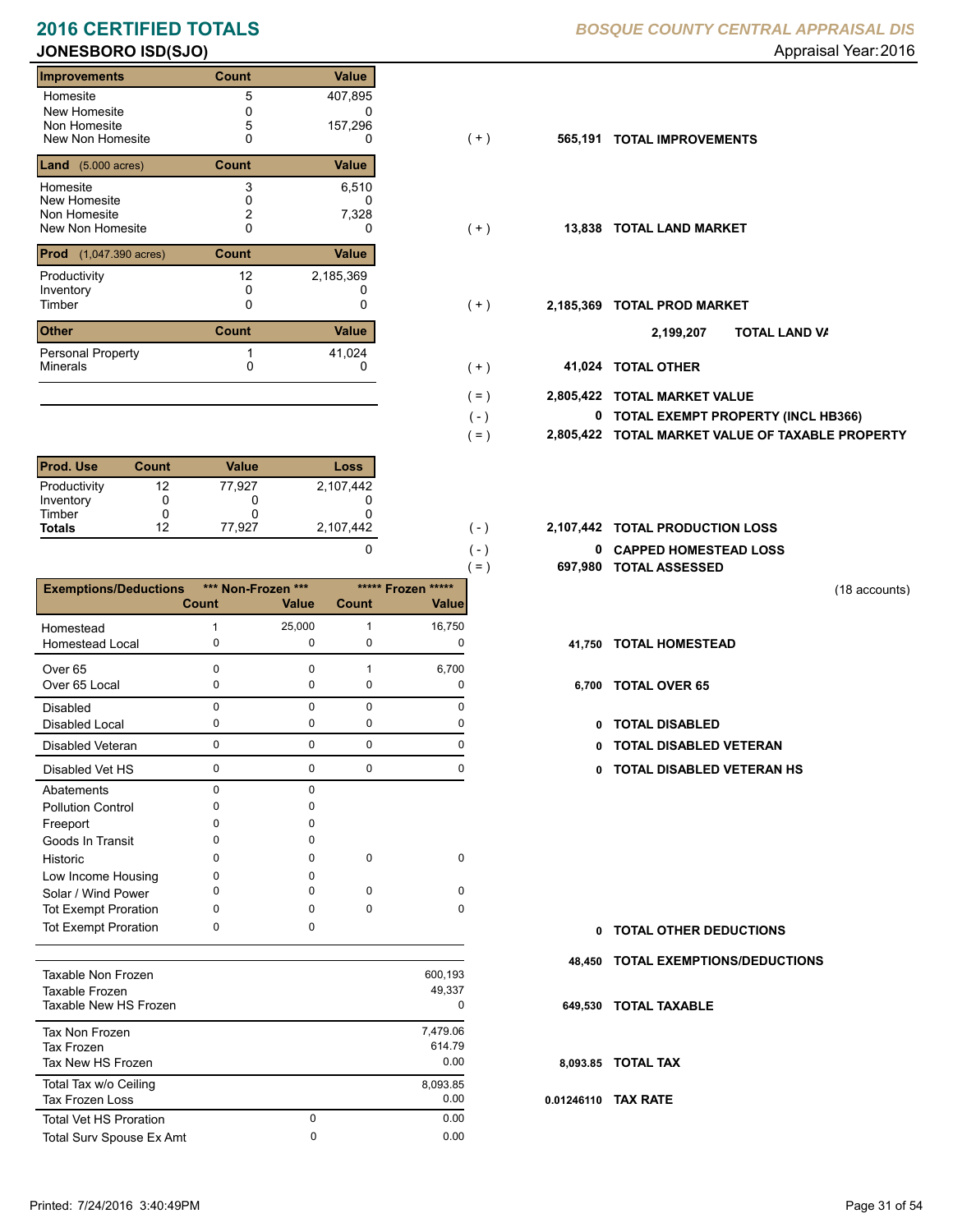| <b>JONESBORO ISD(SJO)</b>      |       |               |           |          |             |             |             | Appraisal Year: 2016 |             |
|--------------------------------|-------|---------------|-----------|----------|-------------|-------------|-------------|----------------------|-------------|
| D                              | Count | <b>Market</b> | Land      | Prod     | Improvement | New Hs      | Personal    | <b>Mineral</b>       | Exempt      |
| D1 - QUALIFIED AG LAND         | 12    | 2,185,369     | 2,185,369 | 77,927   | 0           | 0           | 0           | 0                    | $\mathbf 0$ |
| D2 - FARM/RANCH IMPR ON QUAL / | 5     | 134,168       | 0         | $\Omega$ | 134,168     | $\mathbf 0$ | 0           | 0                    | $\mathbf 0$ |
| <b>TOTAL</b>                   | 17    | 2,319,537     | 2,185,369 | 77,927   | 134,168     | $\Omega$    | $\Omega$    | 0                    | 0           |
| Е                              | Count | <b>Market</b> | Land      | Prod     | Improvement | New Hs      | Personal    | <b>Mineral</b>       | Exempt      |
| E1 - RES IMPR ON ACREAGE       | 5     | 444,861       | 13,838    | $\Omega$ | 431,023     | 0           | $\mathbf 0$ | 0                    | $\Omega$    |
| <b>TOTAL</b>                   | 5     | 444,861       | 13,838    |          | 431,023     | $\Omega$    | $\Omega$    | 0                    | 0           |
| L                              | Count | <b>Market</b> | Land      | Prod     | Improvement | New Hs      | Personal    | <b>Mineral</b>       | Exempt      |
| L1 - PERSONAL, COMM/RETAIL BU! |       | 41,024        | 0         | $\Omega$ | 0           | 0           | 41,024      | 0                    | $\Omega$    |
| <b>TOTAL</b>                   |       | 41,024        | 0         | $\Omega$ | 0           | $\Omega$    | 41,024      | 0                    | $\Omega$    |
| <b>ALL PTD TOTAL</b>           | 18    | 2,805,422     | 2,199,207 | 77,927   | 565,191     | $\bf{0}$    | 41,024      | 0                    | $\bf{0}$    |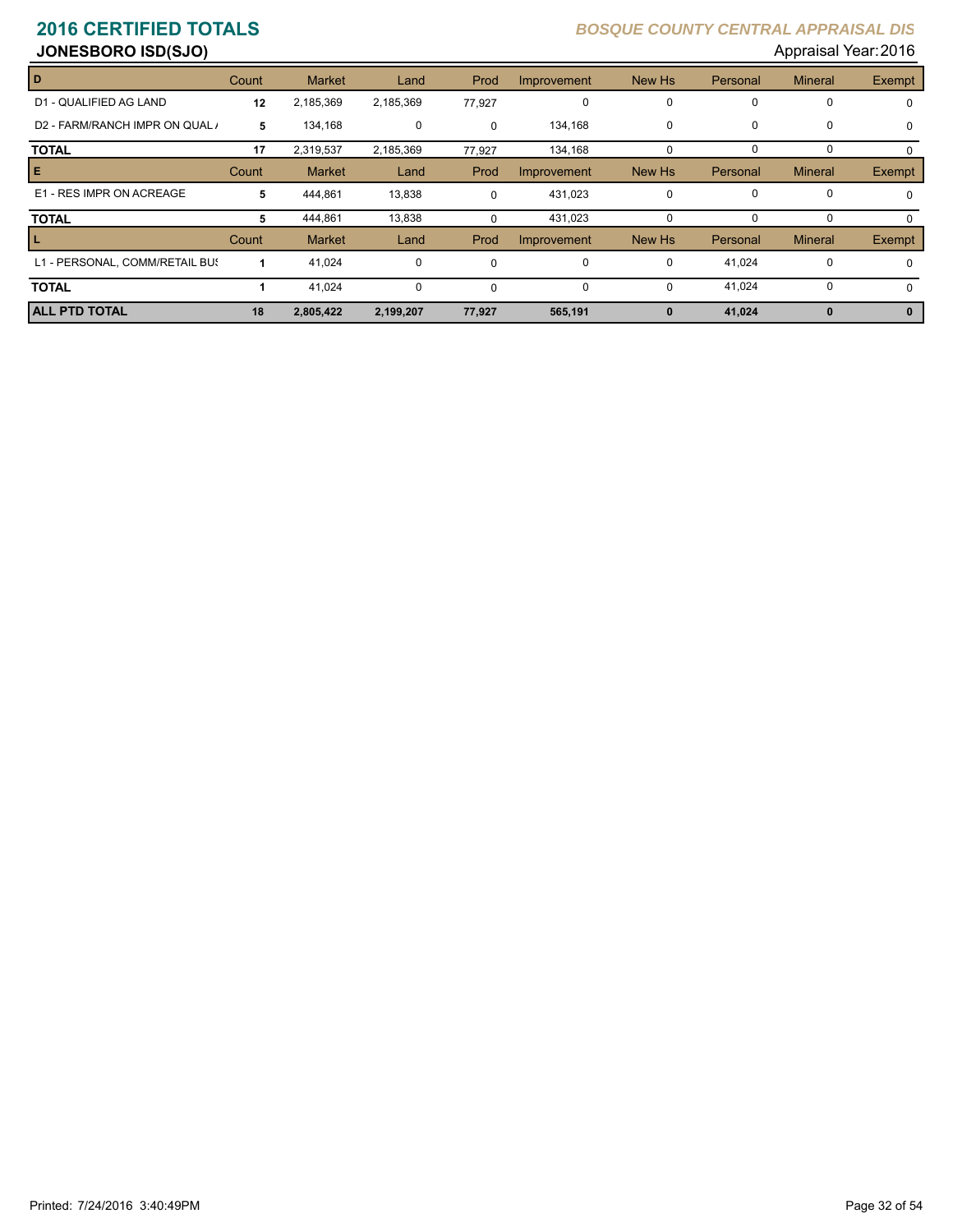# **KOPPERL ISD(SKO)** Appraisal Year: 2016

### **Improvements Count Value** Homesite New Homesite Non Homesite<br>New Non Homesite New Non Homesite 23 2,337,969 (+ ) **81,817,874 TOTAL IMPROVEMENTS** 642 41,415,750  $11$ <br>931 0 931 37,989,359<br>23 2,337,969 **Land** (12,888.628 acres) **Count Value** Homesite New Homesite Non Homesite<br>New Non Homesite New Non Homesite **TOTAL LAND MARKET** 0 0 **46,882,059** 588 7,730,720 0<br>1,187 74,796 39,151,339 **Prod** (52,682.559 acres) **Count Value** Productivity 125,652,004 Inventory<br>Timber 0 0 0 Timber 0 **TOTAL PROD MARKET 125,652,004 Other Count** Count Value Minerals Personal Property 452 87 18,525,642

| <b>Prod. Use</b> | <b>Count</b> | Value     | Loss        |
|------------------|--------------|-----------|-------------|
| Productivity     | 452          | 4.223.603 | 121,428,401 |
| Inventory        |              |           |             |
| Timber           |              |           |             |
| <b>Totals</b>    | 452          | 4.223.603 | 121,428,401 |

|                              |          |                    |              |                    | $=$ )       | 129,984,082 TOTAL ASSESSED    |
|------------------------------|----------|--------------------|--------------|--------------------|-------------|-------------------------------|
| <b>Exemptions/Deductions</b> |          | *** Non-Frozen *** |              | ***** Frozen ***** |             |                               |
|                              | Count    | <b>Value</b>       | <b>Count</b> | Valuel             |             |                               |
| Homestead                    | 268      | 5,918,555          | 328          | 7,476,184          |             |                               |
| <b>Homestead Local</b>       | 0        | $\Omega$           | 0            | 0                  | 13,394,739  | <b>TOTAL HOMESTEAD</b>        |
| Over <sub>65</sub>           | 16       | 144,307            | 264          | 2,423,421          |             |                               |
| Over 65 Local                | 0        | 0                  | 0            | 0                  | 2,567,728   | <b>TOTAL OVER 65</b>          |
| Disabled                     | 1        | 10,000             | 26           | 191,081            |             |                               |
| <b>Disabled Local</b>        | 0        | 0                  | 0            | 0                  | 201.081     | <b>TOTAL DISABLED</b>         |
| <b>Disabled Veteran</b>      | 18       | 140,541            | 14           | 108,659            | 249.200     | <b>TOTAL DISABLED VETERAN</b> |
| Disabled Vet HS              | 1        | 122,933            | 8            | 527,354            | 650.287     | TOTAL DISABLED VETERAN        |
| Abatements                   | $\Omega$ | $\Omega$           |              |                    |             |                               |
| <b>Pollution Control</b>     |          | 3,300              |              |                    |             |                               |
| Freeport                     | O        | <sup>0</sup>       |              |                    |             |                               |
| Goods In Transit             | 0        | 0                  |              |                    |             |                               |
| Historic                     | 0        | 0                  | $\Omega$     | $\Omega$           |             |                               |
| Low Income Housing           | 0        | 0                  |              |                    |             |                               |
| Solar / Wind Power           | 0        | <sup>0</sup>       | $\Omega$     | $\Omega$           |             |                               |
| <b>Tot Exempt Proration</b>  | $\Omega$ | <sup>0</sup>       | $\Omega$     | $\Omega$           |             |                               |
| <b>Tot Exempt Proration</b>  | 0        | 0                  |              |                    | 3.300       | <b>TOTAL OTHER DEDUCTIONS</b> |
|                              |          |                    |              |                    | 17.066.335  | <b>TOTAL EXEMPTIONS/DEDUC</b> |
| <b>Taxable Non Frozen</b>    |          |                    |              | 98,257,980         |             |                               |
| Taxable Frozen               |          |                    |              | 14,632,906         |             |                               |
| Taxable New HS Frozen        |          |                    |              | 26,861             | 112.917.747 | <b>TOTAL TAXABLE</b>          |
| Tay Nan Frozen               |          |                    |              | 104309507          |             |                               |

| Tax Non Frozen<br>Tax Frozen<br>Tax New HS Frozen |   | 1,043,085.07<br>121.837.65<br>285.15 |
|---------------------------------------------------|---|--------------------------------------|
| Total Tax w/o Ceiling<br>Tax Frozen Loss          |   | 1,198,713.15<br>33.505.28            |
| <b>Total Vet HS Proration</b>                     | 0 | 0.00                                 |
| Total Surv Spouse Ex Amt                          | 0 | 0.00                                 |

### **2016 CERTIFIED TOTALS** *BOSQUE COUNTY CENTRAL APPRAISAL DIS*

- $(+)$
- $(+)$
- $(+)$ 
	- **TOTAL LAND VA 172,534,063**
- 0 0 **18,525,642 TOTAL OTHER**  $(+)$

 $( - )$  $( - )$ 

0

- **272,877,579 TOTAL MARKET VALUE**  $( = )$
- **TOTAL EXEMPT PROPERTY (INCL HB366) 21,465,096**  $( - )$
- **251,412,483 TOTAL MARKET VALUE OF TAXABLE PROPERTY**  $( = )$
- **TOTAL PRODUCTION LOSS** 121,428,401 **121,428,401**
	- **0 CAPPED HOMESTEAD LOSS**
	- **129,984,082 TOTAL ASSESSED**

(2,264 accounts)

- 
- -
- 
- 1 8 122,933 527,354 **650,287 TOTAL DISABLED VETERAN HS**

**TOTAL OTHER DEDUCTIONS 3,300 17,066,335 TOTAL EXEMPTIONS/DEDUCTIONS 0.01061600 TAX RATE 112,917,747 TOTAL TAXABLE 1,165,207.87 TOTAL TAX**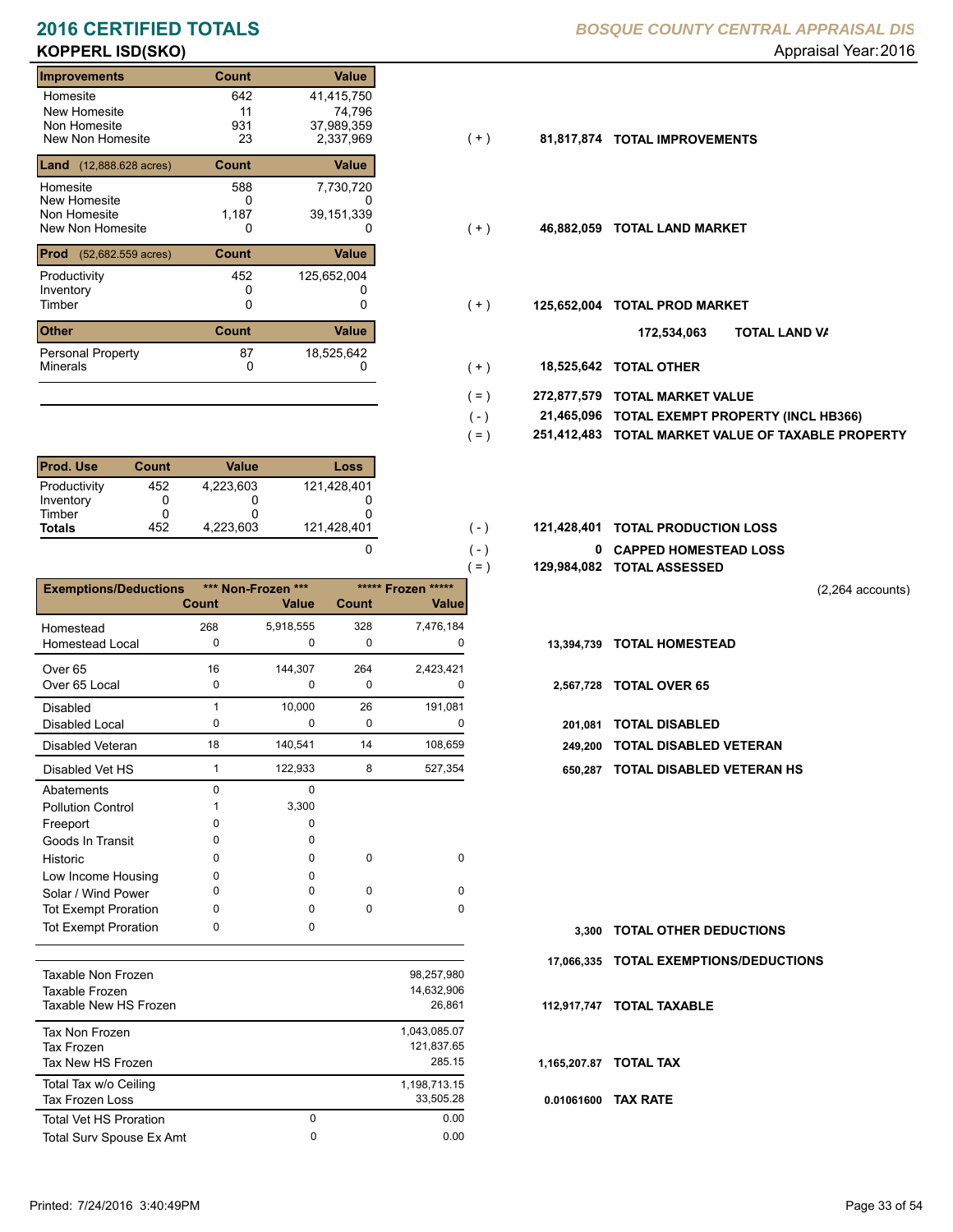| <b>KOPPERL ISD(SKO)</b>          |              |               |                  |             |             |             |             | Appraisal Year: 2016 |               |
|----------------------------------|--------------|---------------|------------------|-------------|-------------|-------------|-------------|----------------------|---------------|
|                                  | Count        | <b>Market</b> | Land             | Prod        | Improvement | New Hs      | Personal    | <b>Mineral</b>       | Exempt        |
| A1 - REAL, RES, SINGLE FAMILY    | 490          | 31,550,279    | 6,518,341        | $\mathbf 0$ | 25,031,938  | 2,712       | 0           | $\mathbf 0$          | 24,686        |
| A2 - REAL, RES, MOBILE HOME      | 141          | 4,006,125     | 1,721,393        | $\mathbf 0$ | 2,284,732   | 21,459      | $\mathbf 0$ | $\Omega$             | 0             |
| A3 - MISC IMPR ON C CODED LOTS   | 125          | 681,980       | 30,835           | 0           | 651,145     | 0           | 0           | 0                    | 0             |
| <b>TOTAL</b>                     | 756          | 36,238,384    | 8,270,569        | $\mathbf 0$ | 27,967,815  | 24,171      | $\mathbf 0$ | $\mathbf 0$          | 24,686        |
| C                                | Count        | <b>Market</b> | Land             | Prod        | Improvement | New Hs      | Personal    | <b>Mineral</b>       | Exempt        |
| C1 - VACANT URBAN RES LTS/TRA(   | 3            | 25,197        | 25,197           | $\mathbf 0$ | 0           | 0           | $\mathbf 0$ | $\mathbf 0$          | 0             |
| C3 - VACANT RURAL LOT/TR IN LAK  | 293          | 2,646,662     | 2,638,495        | 0           | 8,167       | $\mathbf 0$ | 0           | 0                    | 0             |
| C4 - VACANT RURAL TRACTS/LOTS    | 83           | 939,149       | 939,149          | 0           | 0           | 0           | $\mathbf 0$ | $\mathbf 0$          | 0             |
| <b>TOTAL</b>                     | 379          | 3,611,008     | 3,602,841        | $\mathbf 0$ | 8,167       | $\mathbf 0$ | $\mathbf 0$ | $\mathbf 0$          | $\mathbf 0$   |
| D                                | Count        | <b>Market</b> | Land             | Prod        | Improvement | New Hs      | Personal    | <b>Mineral</b>       | Exempt        |
| D1 - QUALIFIED AG LAND           | 452          | 125,615,391   | 125,615,391      | 4,222,816   | $\mathbf 0$ | 0           | $\mathbf 0$ | $\mathbf 0$          | $\mathbf 0$   |
| D2 - FARM/RANCH IMPR ON QUAL /   | 62           | 950,429       | 0                | 0           | 950,429     | 0           | 0           | 0                    | 0             |
| <b>TOTAL</b>                     | 514          | 126,565,820   | 125,615,391      | 4,222,816   | 950.429     | $\mathbf 0$ | $\mathbf 0$ | $\mathbf 0$          | $\Omega$      |
| Е                                | Count        | Market        | Land             | Prod        | Improvement | New Hs      | Personal    | <b>Mineral</b>       | <b>Exempt</b> |
| E1 - RES IMPR ON ACREAGE         | 331          | 47,940,515    | 6,112,108        | $\mathbf 0$ | 41,828,407  | 38,019      | 0           | $\mathbf 0$          | $\mathbf 0$   |
| E2 - MOBILE HOME ON ACREAGE      | 56           | 2,074,371     | 636,109          | 0           | 1,438,262   | 8,448       | 0           | 0                    | 0             |
| E3 - OTHER/MISC IMPR ON ACREA    | 51           | 2,229,970     | 0                | $\mathbf 0$ | 2,229,970   | 4,158       | 0           | $\Omega$             | 0             |
| E4 - NON-QUALIFIED AG LAND       | 213          | 8,878,997     | 8,624,371        | 787         | 254,626     | 0           | $\mathbf 0$ | 0                    | 0             |
| <b>TOTAL</b>                     | 651          | 61,123,853    | 15,372,588       | 787         | 45,751,265  | 50,625      | $\mathbf 0$ | $\mathbf 0$          | $\mathbf 0$   |
| F                                | Count        | <b>Market</b> | Land             | Prod        | Improvement | New Hs      | Personal    | <b>Mineral</b>       | Exempt        |
| F1 - REAL, COMM/RETAIL & SVC BU  | 28           | 2,493,643     | 828,226          | $\mathbf 0$ | 1,665,417   | 0           | 0           | $\mathbf 0$          | 4,890         |
| F2 - REAL, IND MFG & PROC BUS PI | 4            | 324,659       | 324,659          | 0           | 0           | 0           | 0           | $\mathbf 0$          | 0             |
| <b>TOTAL</b>                     | 32           | 2,818,302     | 1,152,885        | $\mathbf 0$ | 1,665,417   | $\mathbf 0$ | $\mathbf 0$ | $\mathbf 0$          | 4,890         |
|                                  | Count        | <b>Market</b> | Land             | Prod        | Improvement | New Hs      | Personal    | <b>Mineral</b>       | Exempt        |
| J1 - WATER SYSTEMS, REAL & PP    | 5            | 181,351       | 28,347           | $\mathbf 0$ | 5,004       | $\mathbf 0$ | 148.000     | $\mathbf 0$          | 0             |
| J3 - ELECTRIC CO, REAL & PP      | 6            | 3,506,630     | 15,010           | $\Omega$    | 0           | 0           | 3,491,620   | 0                    | 0             |
| J4 - TELEPHONE CO, REAL & PP     | 6            | 1,533,536     | 4,590            | 0           | 29,436      | 0           | 1,499,510   | 0                    | 0             |
| J5 - RAILROADS, REAL & PP        | $\mathbf{2}$ | 5,168,395     | 63,265           | 0           | 0           | 0           | 5,105,130   | 0                    | 0             |
| J6 - PIPELINES, REAL & PP        |              | 1,316,777     | 5,429            | 0           | 2,178       |             | 1,309,170   |                      |               |
| J7 - CABLE TV, REAL & PP         | $\mathbf{2}$ | 17,280        | 0                | 0           | 0           | 0           | 17,280      | 0                    | 0             |
| <b>TOTAL</b>                     | 27           | 11,723,969    | 116,641          | 0           | 36,618      | 0           | 11,570,710  | $\mathbf 0$          | 0             |
| L                                | Count        | Market        | Land             | Prod        | Improvement | New Hs      | Personal    | <b>Mineral</b>       | <b>Exempt</b> |
| L1 - PERSONAL, COMM/RETAIL BUS   | 56           | 2,545,866     | 0                | $\pmb{0}$   | 0           | 0           | 2,545,866   | $\mathbf 0$          | 0             |
| L2 - PERSONAL, IND/MFG BUS PRC   | $\mathbf{2}$ | 4,306,900     | 0                | 0           | 0           | 0           | 4,306,900   | 0                    | 0             |
| <b>TOTAL</b>                     | 58           | 6,852,766     | $\mathsf 0$      | $\pmb{0}$   | 0           | $\mathbf 0$ | 6,852,766   | $\mathbf 0$          | $\mathbf 0$   |
| M                                | Count        | <b>Market</b> | Land             | Prod        | Improvement | New Hs      | Personal    | <b>Mineral</b>       | Exempt        |
| M1 - MOBILE HOME (ON NON-OWN     | 163          | 2,455,357     | 0                | $\pmb{0}$   | 2,455,357   | 0           | $\mathbf 0$ | 0                    | 0             |
| <b>TOTAL</b>                     | 163          | 2,455,357     | 0                | 0           | 2,455,357   | $\mathbf 0$ | 0           | 0                    | 0             |
| $\pmb{\mathsf{x}}$               | Count        | <b>Market</b> | Land             | Prod        | Improvement | New Hs      | Personal    | <b>Mineral</b>       | Exempt        |
| XB - BPP UNDER \$500 [11.145]    | 10           | 2,166         | $\boldsymbol{0}$ | $\pmb{0}$   | $\pmb{0}$   | 0           | 2,166       | 0                    | 2,166         |
| XR - NONPROFIT WATER [11.30]     | 7            | 208,417       | 41,740           | 0           | 66,677      | 0           | 100,000     | 0                    | 208,417       |
| XV - OTHER EXEMPTIONS            | 68           | 21,224,937    | 18,308,808       | 0           | 2,916,129   | 0           | 0           | 0                    | 21,224,937    |
| <b>TOTAL</b>                     | 85           | 21,435,520    | 18,350,548       | 0           | 2,982,806   | 0           | 102,166     | 0                    | 21,435,520    |
| <b>ALL PTD TOTAL</b>             | 2,264        | 272,877,579   | 172,534,063      | 4,223,603   | 81,817,874  | 74,796      | 18,525,642  | $\mathbf{0}$         | 21,465,096    |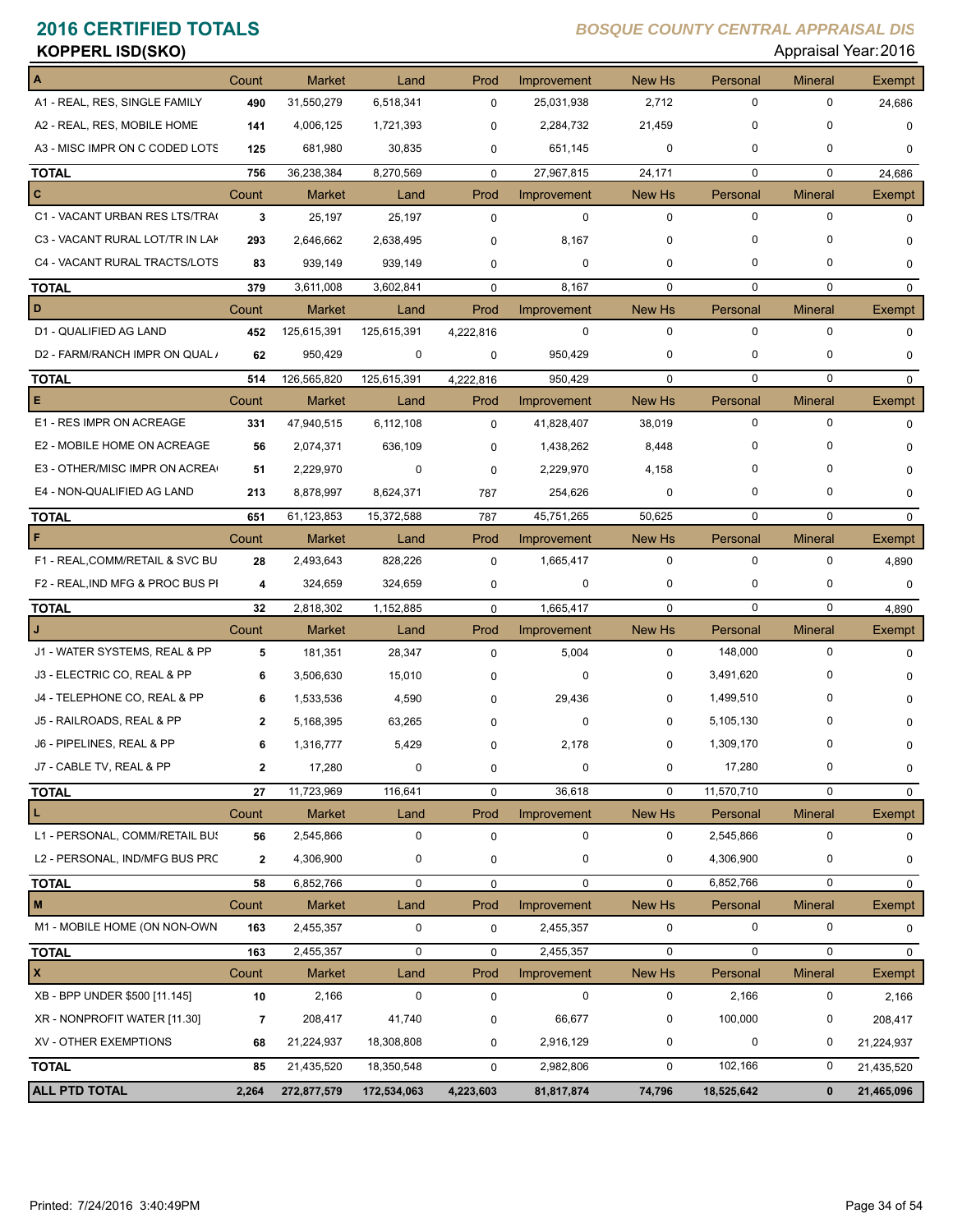# **MERIDIAN CITY(CME)** Appraisal Year: 2016

| <b>Improvements</b>               | Count        | Value        |       |            |                           |
|-----------------------------------|--------------|--------------|-------|------------|---------------------------|
| Homesite                          | 277          | 17,398,444   |       |            |                           |
| New Homesite                      | 2            | 5,418        |       |            |                           |
| Non Homesite                      | 393          | 31,921,424   |       |            |                           |
| New Non Homesite                  | 6            | 127,371      | $(+)$ | 49,452,657 | <b>TOTAL IMPROVEMENTS</b> |
| <b>Land</b> (314.719 acres)       | <b>Count</b> | Value        |       |            |                           |
| Homesite                          | 272          | 2,319,350    |       |            |                           |
| New Homesite                      | 0            | 0            |       |            |                           |
| Non Homesite                      | 487          | 5,667,372    |       |            |                           |
| New Non Homesite                  | 0            | O            | (+)   | 7,986,722  | <b>TOTAL LAND MARKET</b>  |
| Prod<br>$(529.038 \text{ acres})$ | <b>Count</b> | <b>Value</b> |       |            |                           |
| Productivity                      | 20           | 1,707,886    |       |            |                           |
| Inventory                         | 0            |              |       |            |                           |
| Timber                            | 0            | 0            | $(+)$ | 1,707,886  | <b>TOTAL PROD MARKET</b>  |
| <b>Other</b>                      | <b>Count</b> | Value        |       |            | 9,694,608                 |
| <b>Personal Property</b>          | 150          | 11,077,860   |       |            |                           |
| <b>Minerals</b>                   | 0            | 0            | $(+)$ | 11,077,860 | <b>TOTAL OTHER</b>        |

| <b>Prod. Use</b> | <b>Count</b> | <b>Value</b> | Loss      |
|------------------|--------------|--------------|-----------|
| Productivity     | 20           | 47.175       | 1,660,711 |
| Inventory        |              |              |           |
| Timber           |              |              |           |
| <b>Totals</b>    | 20           | 47,175       | 1,660,711 |

|                              |                |                    |             |                    | 53,757,707<br>$( = )$ |
|------------------------------|----------------|--------------------|-------------|--------------------|-----------------------|
| <b>Exemptions/Deductions</b> |                | *** Non-Frozen *** |             | ***** Frozen ***** |                       |
|                              | <b>Count</b>   | <b>Value</b>       | Count       | <b>Value</b>       |                       |
| Homestead                    | $\mathbf 0$    | $\Omega$           | $\mathbf 0$ | 0                  |                       |
| Homestead Local              | 0              | 0                  | $\mathbf 0$ | 0                  | 0                     |
| Over <sub>65</sub>           | 0              | $\Omega$           | $\mathbf 0$ | $\Omega$           |                       |
| Over 65 Local                | 0              | $\mathbf 0$        | $\mathbf 0$ | 0                  | 0                     |
| <b>Disabled</b>              | 0              | $\Omega$           | $\mathbf 0$ | $\Omega$           |                       |
| <b>Disabled Local</b>        | 0              | 0                  | $\mathbf 0$ | 0                  | 0                     |
| Disabled Veteran             | 6              | 39,493             | 5           | 59,507             | 99,000                |
| Disabled Vet HS              | $\overline{2}$ | 181,843            | $\mathbf 0$ | 0                  | 181,843               |
| Abatements                   | 0              | $\mathbf 0$        |             |                    |                       |
| <b>Pollution Control</b>     | 0              | 0                  |             |                    |                       |
| Freeport                     | 0              | 0                  |             |                    |                       |
| Goods In Transit             | 0              | <sup>0</sup>       |             |                    |                       |
| Historic                     | 0              | 0                  | $\mathbf 0$ | $\mathbf 0$        |                       |
| Low Income Housing           | 0              | 0                  |             |                    |                       |
| Solar / Wind Power           | 0              | <sup>0</sup>       | 0           | 0                  |                       |
| <b>Tot Exempt Proration</b>  | 0              | $\Omega$           | 0           | $\Omega$           |                       |
| <b>Tot Exempt Proration</b>  | 0              | $\Omega$           |             |                    | 0                     |
|                              |                |                    |             |                    | 280,843               |
| Taxable Non Frozen           |                |                    |             | 45,185,569         |                       |
| Taxable Frozen               |                |                    |             | 8,288,042          |                       |
| Taxable New HS Frozen        |                |                    |             | 3,253              | 53,476,864            |
| <b>Tax Non Frozen</b>        |                |                    |             | 251,824.27         |                       |
| <b>Tax Frozen</b>            |                |                    |             | 39,546.33          |                       |
| Tax New HS Frozen            |                |                    |             | 18.14              | 291,388.74            |

Total Tax w/o Ceiling 298,056.55

Tax Frozen Loss 6,667.81

Total Surv Spouse Ex Amt 0.00

0

Total Vet HS Proration

## **2016 CERTIFIED TOTALS** *BOSQUE COUNTY CENTRAL APPRAISAL DIS*

- $( + )$
- $(+)$
- $(+)$ 
	- **TOTAL LAND VA 9,694,608**
- 0 0 **11,077,860 TOTAL OTHER**  $(+)$

 $( - )$ 

 $( - )$  $( - )$ 

1

0 0.00

- **70,225,125 TOTAL MARKET VALUE**  $( = )$ 
	- **TOTAL EXEMPT PROPERTY (INCL HB366) 14,803,521**
- **55,421,604 TOTAL MARKET VALUE OF TAXABLE PROPERTY**  $( = )$
- 1,660,711 (-) **1,660,711 TOTAL PRODUCTION LOSS** 
	- **3,186 CAPPED HOMESTEAD LOSS**
	- **53,757,707 TOTAL ASSESSED**
- (940 accounts)
- **TOTAL HOMESTEAD**
- 0 TOTAL OVER 65
- 0 TOTAL DISABLED
- Disabled Veteran **TOTAL DISABLED VETERAN**
- 2 0 181,843 0 **181,843 TOTAL DISABLED VETERAN HS**

- **TOTAL OTHER DEDUCTIONS 0**
- **280,843 TOTAL EXEMPTIONS/DEDUCTIONS**
- **53,476,864 TOTAL TAXABLE**
- **291,388.74 TOTAL TAX**
- **0.00557600 TAX RATE**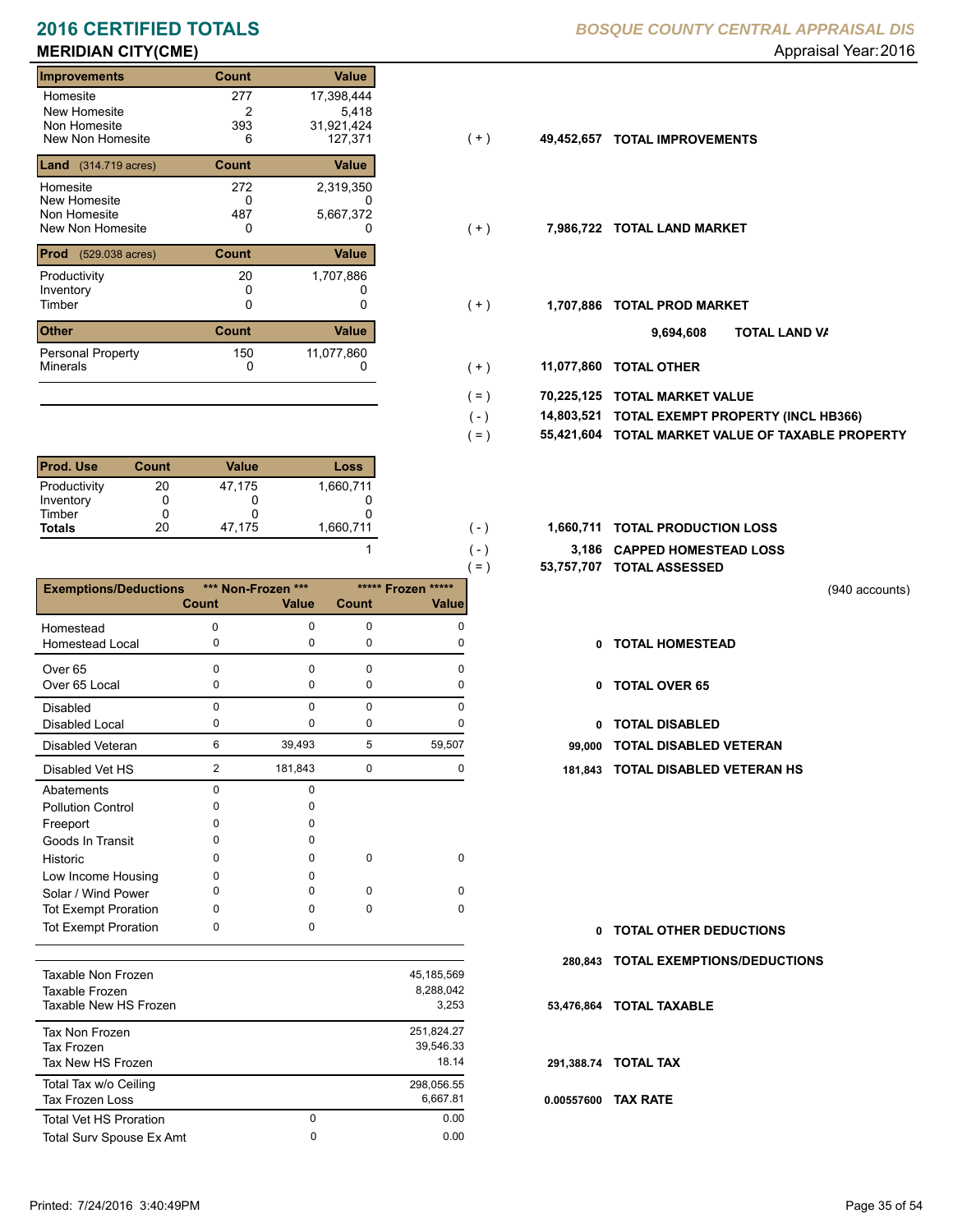| <b>MERIDIAN CITY(CME)</b>        |                |               |           |             |             |               |             | Appraisal Year: 2016          |               |
|----------------------------------|----------------|---------------|-----------|-------------|-------------|---------------|-------------|-------------------------------|---------------|
|                                  | Count          | <b>Market</b> | Land      | Prod        | Improvement | <b>New Hs</b> | Personal    | <b>Mineral</b>                | Exempt        |
| A1 - REAL, RES, SINGLE FAMILY    | 440            | 27,866,581    | 3,678,309 | 0           | 24,188,272  | 5,418         | 0           | 0                             | 43,911        |
| A2 - REAL, RES, MOBILE HOME      | 12             | 250,292       | 85,450    | 0           | 164,842     | $\mathbf 0$   | 0           | $\Omega$                      | 0             |
| A3 - MISC IMPR ON C CODED LOTS   | 25             | 89,897        | 14,635    | 0           | 75,262      | 0             | 0           | 0                             | 0             |
| <b>TOTAL</b>                     | 477            | 28,206,770    | 3,778,394 | $\mathbf 0$ | 24,428,376  | 5,418         | 0           | $\mathbf 0$                   | 43,911        |
| в                                | Count          | <b>Market</b> | Land      | Prod        | Improvement | New Hs        | Personal    | <b>Mineral</b>                | <b>Exempt</b> |
| B1 - REAL, MULTI FAMILY RES, APT | 1              | 133,475       | 0         | $\mathbf 0$ | 133,475     | $\mathbf 0$   | 0           | $\mathbf 0$                   | 0             |
| <b>B2 - DUPLEX</b>               | 5              | 468,320       | 30,064    | 0           | 438,256     | 0             | 0           | C                             | 0             |
| <b>B3 - TRIPLEX</b>              | 1              | 72,928        | 4,950     | 0           | 67,978      | 0             | 0           | 0                             | 0             |
| <b>TOTAL</b>                     | $\overline{7}$ | 674,723       | 35,014    | $\mathbf 0$ | 639,709     | $\mathbf 0$   | 0           | $\mathbf 0$                   | $\mathbf 0$   |
| c                                | Count          | <b>Market</b> | Land      | Prod        | Improvement | New Hs        | Personal    | <b>Mineral</b>                | <b>Exempt</b> |
| C1 - VACANT URBAN RES LTS/TRA(   | 105            | 745,513       | 745,513   | $\mathbf 0$ | 0           | $\mathbf 0$   | 0           | $\mathbf 0$                   | 10,065        |
| C2 - VACANT COMM LTS/TRS/PARC    | 9              | 116,754       | 116,754   | 0           | 0           | 0             | 0           | 0                             | 0             |
| C4 - VACANT RURAL TRACTS/LOTS    | 1              | 9,000         | 9,000     | 0           | 0           | 0             | 0           | 0                             | 0             |
| <b>TOTAL</b>                     | 115            | 871,267       | 871,267   | $\mathbf 0$ | 0           | $\mathbf 0$   | $\mathbf 0$ | $\mathbf 0$                   | 10,065        |
| D                                | Count          | <b>Market</b> | Land      | Prod        | Improvement | New Hs        | Personal    | <b>Mineral</b>                | <b>Exempt</b> |
| D1 - QUALIFIED AG LAND           | 20             | 1,707,886     | 1,707,886 | 47,175      | $\mathbf 0$ | $\mathbf 0$   | 0           | $\mathbf 0$                   | $\mathbf 0$   |
| D2 - FARM/RANCH IMPR ON QUAL /   |                |               |           |             |             |               | 0           | 0                             |               |
|                                  | 6              | 56,437        | 0         | 0           | 56,437      | 0             |             |                               | 0             |
| <b>TOTAL</b><br>Е                | 26             | 1,764,323     | 1,707,886 | 47,175      | 56,437      | $\mathbf 0$   | $\mathbf 0$ | $\mathbf 0$                   | $\mathbf 0$   |
|                                  | Count          | <b>Market</b> | Land      | Prod        | Improvement | New Hs        | Personal    | <b>Mineral</b><br>$\mathbf 0$ | <b>Exempt</b> |
| E1 - RES IMPR ON ACREAGE         | 10             | 948,435       | 143,142   | $\mathbf 0$ | 805,293     | $\mathbf 0$   | 0           |                               | 0             |
| E2 - MOBILE HOME ON ACREAGE      | 1              | 83,249        | 67,207    | ŋ           | 16,042      | 0             | 0           | 0                             |               |
| E3 - OTHER/MISC IMPR ON ACREA    | 1              | 3,413         | 0         | $\Omega$    | 3,413       | 0             | 0           | $\Omega$                      | 0             |
| E4 - NON-QUALIFIED AG LAND       | 8              | 229,628       | 229,628   | 0           | 0           | 0             | 0           | 0                             | 9,862         |
| <b>TOTAL</b>                     | 20             | 1,264,725     | 439,977   | $\mathbf 0$ | 824,748     | $\mathbf 0$   | 0           | 0                             | 9,862         |
| F                                | Count          | <b>Market</b> | Land      | Prod        | Improvement | New Hs        | Personal    | <b>Mineral</b>                | Exempt        |
| F1 - REAL, COMM/RETAIL & SVC BU  | 79             | 8,981,098     | 1,337,853 | $\mathbf 0$ | 7,643,245   | $\mathbf 0$   | 0           | 0                             | 26,473        |
| F2 - REAL, IND MFG & PROC BUS PI | 6              | 2,296,484     | 247,969   | 0           | 2,048,515   | 0             | 0           | 0                             | 0             |
| <b>TOTAL</b>                     | 85             | 11,277,582    | 1,585,822 | $\mathbf 0$ | 9,691,760   | $\mathbf 0$   | $\mathbf 0$ | 0                             | 26,473        |
|                                  | Count          | Market        | Land      | Prod        | Improvement | New Hs        | Personal    | Mineral                       | Exempt        |
| J2 - GAS DIST SYSTEM, REAL & PP  | 1              | 519,470       | 0         | $\mathbf 0$ | $\mathbf 0$ | $\mathbf 0$   | 519,470     | $\mathbf 0$                   | 0             |
| J3 - ELECTRIC CO, REAL & PP      | 6              | 1,491,099     | 45,166    | 0           | 87,403      | 0             | 1,358,530   | 0                             | 0             |
| J4 - TELEPHONE CO, REAL & PP     | 3              | 329,787       | 4,225     | ŋ           | 32,312      | 0             | 293,250     | 0                             | 0             |
| J5 - RAILROADS, REAL & PP        | $\mathbf{2}$   | 1,004,152     | 47,107    | ŋ           | 295         | 0             | 956,750     | 0                             | 0             |
| J6 - PIPELINES, REAL & PP        | $\mathbf{2}$   | 290,760       | 0         | 0           | 0           | 0             | 290,760     | 0                             | 0             |
| J7 - CABLE TV, REAL & PP         | 3              | 63,740        | 0         | 0           | 0           | 0             | 63,740      | 0                             | 0             |
| TOTAL                            | 17             | 3,699,008     | 96,498    | $\mathbf 0$ | 120,010     | $\mathbf 0$   | 3,482,500   | 0                             | 0             |
| L                                | Count          | <b>Market</b> | Land      | Prod        | Improvement | New Hs        | Personal    | <b>Mineral</b>                | Exempt        |
| L1 - PERSONAL, COMM/RETAIL BUS   | 116            | 3,545,352     | 0         | $\pmb{0}$   | 0           | 0             | 3,545,352   | 0                             | 0             |
| L2 - PERSONAL, IND/MFG BUS PRC   | 4              | 4,023,320     | 0         | $\pmb{0}$   | 0           | 0             | 4,023,320   | 0                             | 0             |
| <b>TOTAL</b>                     | 120            | 7,568,672     | 0         | $\mathbf 0$ | 0           | 0             | 7,568,672   | 0                             | 0             |
| M                                | Count          | <b>Market</b> | Land      | Prod        | Improvement | New Hs        | Personal    | <b>Mineral</b>                | Exempt        |
| M1 - MOBILE HOME (ON NON-OWN     | 20             | 162,186       | 0         | $\mathbf 0$ | 162,186     | 0             | 0           | 0                             | 0             |
| <b>TOTAL</b>                     | 20             | 162,186       | 0         | $\mathbf 0$ | 162,186     | 0             | 0           | 0                             | $\mathbf 0$   |
| s                                | Count          | <b>Market</b> | Land      | Prod        | Improvement | New Hs        | Personal    | <b>Mineral</b>                | Exempt        |
| S - SPECIAL INVENTORY            | 1              | 22,659        | 0         | $\pmb{0}$   | 0           | 0             | 22,659      | 0                             | 0             |
| TOTAL                            | $\mathbf{1}$   | 22,659        | 0         | $\mathbf 0$ | 0           | $\mathbf 0$   | 22,659      | 0                             | $\mathbf 0$   |
| x                                | Count          | Market        | Land      | Prod        | Improvement | New Hs        | Personal    | <b>Mineral</b>                | Exempt        |
| XB - BPP UNDER \$500 [11.145]    | 17             | 4,029         | 0         | $\pmb{0}$   | 0           | 0             | 4,029       | 0                             | 4,029         |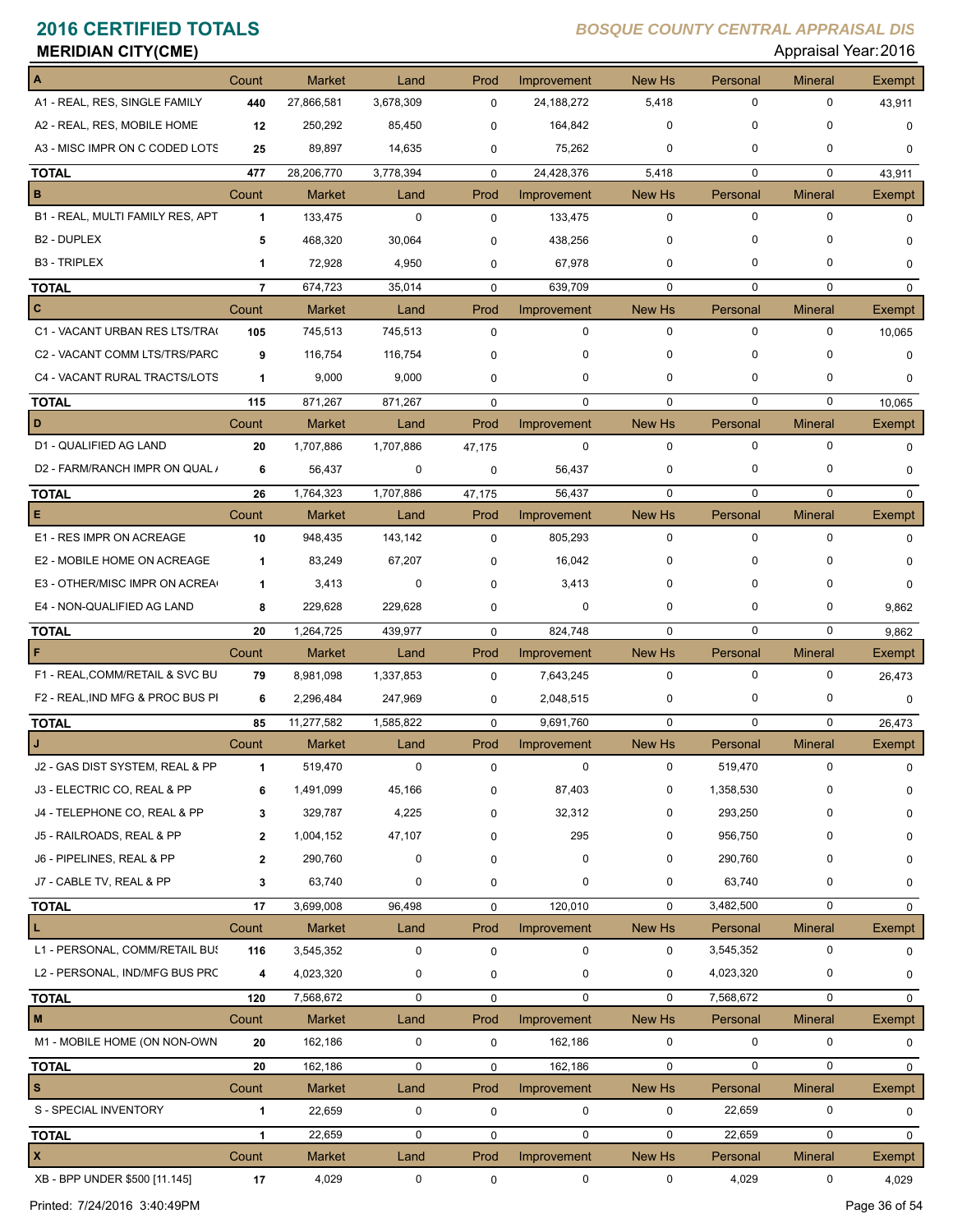| <b>MERIDIAN CITY(CME)</b>       |     |            |           |        |            |       |            |   | Appraisal Year: 2016 |
|---------------------------------|-----|------------|-----------|--------|------------|-------|------------|---|----------------------|
| XE - CHAR HOUS DVLP ORG [11.18. |     | 1.377.871  | 96.182    |        | 1.281.689  | 0     | 0          | 0 | 1.377.871            |
| XV - OTHER EXEMPTIONS           | 61  | 13,331,310 | 1.083.568 |        | 12.247.742 | 0     | 0          | 0 | 13,331,310           |
| <b>TOTAL</b>                    | 86  | 14.713.210 | 1.179.750 |        | 13.529.431 | 0     | 4,029      | 0 | 14.713.210           |
| <b>ALL PTD TOTAL</b>            | 940 | 70,225,125 | 9,694,608 | 47,175 | 49,452,657 | 5,418 | 11,077,860 | 0 | 14,803,521           |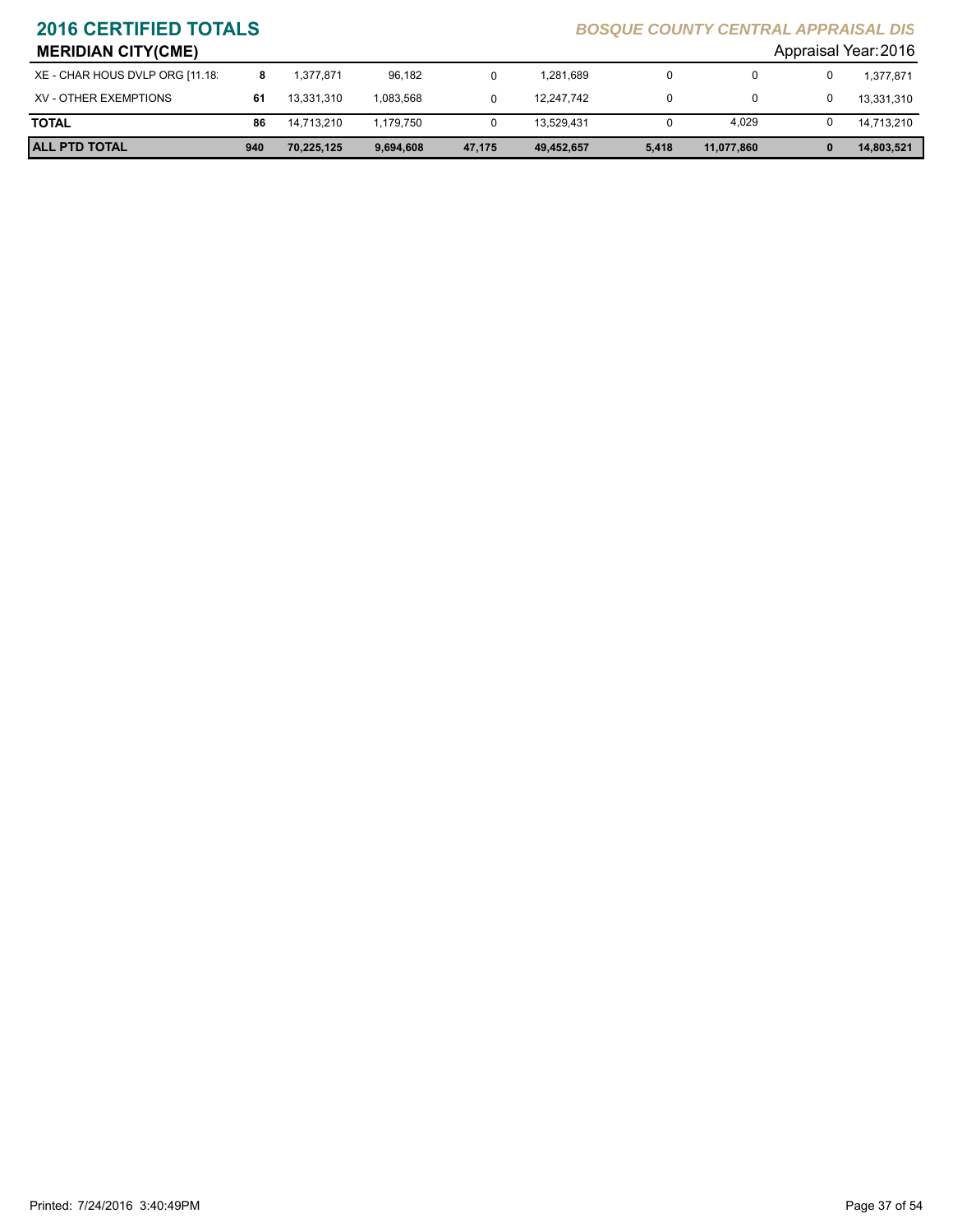# **MERIDIAN ISD(SME)** Appraisal Year: 2016

### **Improvements Count Value** Homesite New Homesite Non Homesite<br>New Non Homesite New Non Homesite 29 1,817,382 (+) **136,798,336 TOTAL IMPROVEMENTS** 663 57,268,240 14<br>1187 0 187 76,903,922<br>29 1,817,382 **Land** (4,751.615 acres) **Count Value** Homesite New Homesite Non Homesite<br>New Non Homesite New Non Homesite **TOTAL LAND MARKET** 0 0 **31,259,617** 638 7,301,310 0 808,792 1,277 23,958,307 **Prod** (85,963.607 acres) **Count Value** Productivity 211,180,804 Inventory<br>Timber 0 0 0 Timber 0 **TOTAL PROD MARKET 211,180,804 Other Count** Count Value Minerals Personal Property 944 237 34,180,007

| <b>Prod. Use</b> | Count | Value     | Loss        |
|------------------|-------|-----------|-------------|
| Productivity     | 944   | 6.690.109 | 204.490.695 |
| Inventory        |       |           |             |
| Timber           |       |           |             |
| <b>Totals</b>    | 944   | 6,690,109 | 204,490,695 |

|                              |                |                    |                |                        | $=$ )       | 187,114,881 TOTAL ASSESSED    |
|------------------------------|----------------|--------------------|----------------|------------------------|-------------|-------------------------------|
| <b>Exemptions/Deductions</b> |                | *** Non-Frozen *** |                | ***** Frozen<br>$****$ |             |                               |
|                              | <b>Count</b>   | <b>Value</b>       | <b>Count</b>   | Value                  |             |                               |
| Homestead                    | 271            | 6,695,645          | 323            | 7,859,024              |             |                               |
| <b>Homestead Local</b>       | 0              | 0                  | 0              | 0                      | 14,554,669  | <b>TOTAL HOMESTEAD</b>        |
| Over <sub>65</sub>           | 21             | 210,000            | 294            | 2,850,500              |             |                               |
| Over 65 Local                | 0              | 0                  | 0              | 0                      | 3,060,500   | <b>TOTAL OVER 65</b>          |
| <b>Disabled</b>              | $\overline{2}$ | 20,000             | 14             | 121,052                |             |                               |
| Disabled Local               | 0              | $\Omega$           | 0              | 0                      | 141.052     | <b>TOTAL DISABLED</b>         |
| <b>Disabled Veteran</b>      | 17             | 111,029            | 14             | 155,378                | 266.407     | <b>TOTAL DISABLED VETERAN</b> |
| Disabled Vet HS              | 5              | 254,991            | $\overline{7}$ | 486,476                | 741,467     | <b>TOTAL DISABLED VETERAN</b> |
| Abatements                   | 0              | $\Omega$           |                |                        |             |                               |
| <b>Pollution Control</b>     | 0              | 0                  |                |                        |             |                               |
| Freeport                     | 0              | 0                  |                |                        |             |                               |
| Goods In Transit             | 0              | 0                  |                |                        |             |                               |
| Historic                     | 0              | 0                  | 0              | 0                      |             |                               |
| Low Income Housing           | 0              | 0                  |                |                        |             |                               |
| Solar / Wind Power           | 0              | <sup>0</sup>       | $\Omega$       | $\Omega$               |             |                               |
| <b>Tot Exempt Proration</b>  | 0              | $\Omega$           | $\Omega$       | $\Omega$               |             |                               |
| <b>Tot Exempt Proration</b>  | 0              | $\Omega$           |                |                        | 0           | <b>TOTAL OTHER DEDUCTIONS</b> |
|                              |                |                    |                |                        | 18,764,095  | <b>TOTAL EXEMPTIONS/DEDUC</b> |
| Taxable Non Frozen           |                |                    |                | 145,944,165            |             |                               |
| Taxable Frozen               |                |                    |                | 22,368,516             |             |                               |
| Taxable New HS Frozen        |                |                    |                | 38,105                 | 168,350,786 | <b>TOTAL TAXABLE</b>          |

| Tax Non Frozen                |   | 1,999,078.36 |
|-------------------------------|---|--------------|
| Tax Frozen                    |   | 218.793.46   |
| Tax New HS Frozen             |   | 522.04       |
| Total Tax w/o Ceiling         |   | 2,306,049.11 |
| <b>Tax Frozen Loss</b>        |   | 87.655.25    |
| <b>Total Vet HS Proration</b> | 0 | 0.00         |
| Total Surv Spouse Ex Amt      | 0 | 0.00         |
|                               |   |              |

## **2016 CERTIFIED TOTALS** *BOSQUE COUNTY CENTRAL APPRAISAL DIS*

- $(+)$
- $(+)$
- $(+)$ 
	- **TOTAL LAND VA 242,440,421**
- 0 0 **34,180,007 TOTAL OTHER**  $(+)$

 $( - )$  $( - )$ 

2

- **413,418,764 TOTAL MARKET VALUE**  $( = )$
- **TOTAL EXEMPT PROPERTY (INCL HB366) 21,755,400**  $( - )$
- **391,663,364 TOTAL MARKET VALUE OF TAXABLE PROPERTY**  $( = )$
- **TOTAL PRODUCTION LOSS** 204,490,695 **204,490,695**
	- **57,788 CAPPED HOMESTEAD LOSS**
	- **187,114,881 TOTAL ASSESSED**
- (3,112 accounts)
- 
- -
- 
- 5 7 254,991 486,476 **741,467 TOTAL DISABLED VETERAN HS**

**TOTAL OTHER DEDUCTIONS 0 18,764,095 TOTAL EXEMPTIONS/DEDUCTIONS 0.01370000 TAX RATE 168,350,786 TOTAL TAXABLE 2,218,393.86 TOTAL TAX**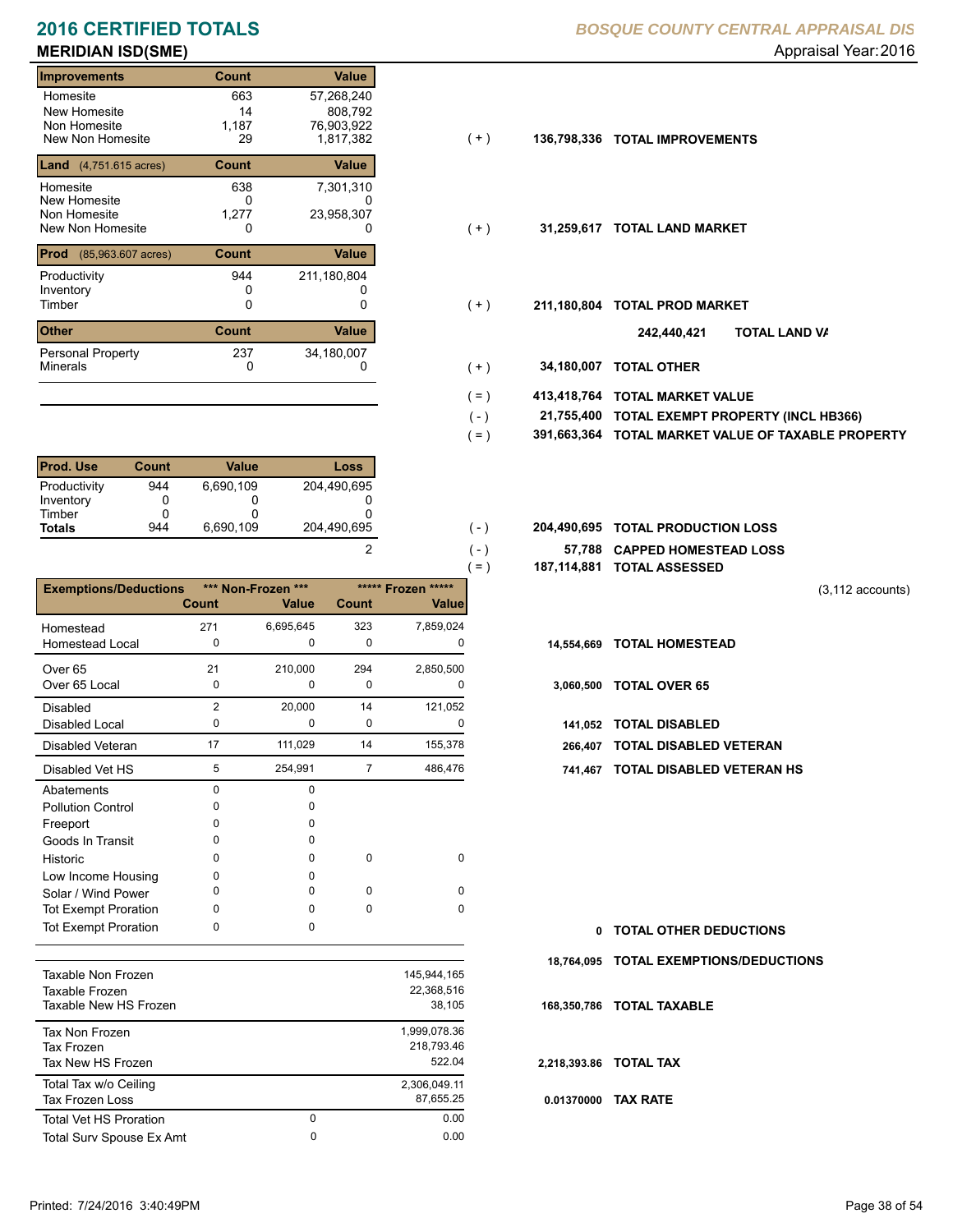| <b>MERIDIAN ISD(SME)</b>         |              |               |             |             |             |             |              | Appraisal Year: 2016 |               |
|----------------------------------|--------------|---------------|-------------|-------------|-------------|-------------|--------------|----------------------|---------------|
|                                  | Count        | <b>Market</b> | Land        | Prod        | Improvement | New Hs      | Personal     | <b>Mineral</b>       | <b>Exempt</b> |
| A1 - REAL, RES, SINGLE FAMILY    | 700          | 56,858,148    | 9,913,187   | $\mathbf 0$ | 46,944,961  | 38,049      | 0            | 0                    | 43,911        |
| A2 - REAL, RES, MOBILE HOME      | 30           | 783,229       | 254,288     | 0           | 528,941     | 0           | 0            | 0                    | 0             |
| A3 - MISC IMPR ON C CODED LOTS   | 49           | 226,411       | 18,788      | 0           | 207,623     | 0           | 0            | 0                    | $\mathbf 0$   |
| TOTAL                            | 779          | 57,867,788    | 10,186,263  | $\mathbf 0$ | 47,681,525  | 38,049      | $\mathbf 0$  | 0                    | 43,911        |
| в                                | Count        | Market        | Land        | Prod        | Improvement | New Hs      | Personal     | <b>Mineral</b>       | Exempt        |
| B1 - REAL, MULTI FAMILY RES, APT | $\mathbf{1}$ | 133,475       | $\mathbf 0$ | $\mathbf 0$ | 133,475     | $\mathbf 0$ | 0            | $\mathbf 0$          | $\mathbf 0$   |
| B <sub>2</sub> - DUPLEX          | 7            | 646,227       | 41,797      | 0           | 604,430     | $\mathbf 0$ | 0            | 0                    | 0             |
| <b>B3 - TRIPLEX</b>              | $\mathbf 1$  | 72,928        | 4,950       | 0           | 67,978      | 0           | 0            | 0                    | $\mathbf 0$   |
| <b>TOTAL</b>                     | 9            | 852,630       | 46,747      | $\mathbf 0$ | 805,883     | $\mathbf 0$ | $\mathbf 0$  | $\mathbf 0$          | $\mathbf{0}$  |
| C                                | Count        | <b>Market</b> | Land        | Prod        | Improvement | New Hs      | Personal     | <b>Mineral</b>       | Exempt        |
| C1 - VACANT URBAN RES LTS/TRA(   | 109          | 794,635       | 794,635     | 0           | 0           | $\mathbf 0$ | 0            | 0                    | 10,065        |
| C2 - VACANT COMM LTS/TRS/PARC    | 12           | 166,960       | 166,960     | 0           | 0           | $\mathbf 0$ | 0            | 0                    | 0             |
| C3 - VACANT RURAL LOT/TR IN LAP  | 159          | 1,884,191     | 1,884,191   | 0           | 0           | $\mathbf 0$ | 0            | 0                    | 7,230         |
| C4 - VACANT RURAL TRACTS/LOTS    | 31           | 514,774       | 339,611     | 0           | 175,163     | 72,914      | 0            | 0                    | $\mathbf 0$   |
| TOTAL                            | 311          | 3,360,560     | 3,185,397   | $\mathbf 0$ | 175,163     | 72,914      | 0            | 0                    | 17,295        |
| D                                | Count        | <b>Market</b> | Land        | Prod        | Improvement | New Hs      | Personal     | <b>Mineral</b>       | Exempt        |
| D1 - QUALIFIED AG LAND           | 949          | 212,002,224   | 211,448,532 | 6,689,749   | 553,692     | 311,697     | 0            | 0                    | $\mathbf 0$   |
| D2 - FARM/RANCH IMPR ON QUAL /   | 273          | 4,227,518     | 26,500      | 360         | 4,201,018   | 0           | 0            | 0                    | $\mathbf 0$   |
| TOTAL                            | 1,222        | 216,229,742   | 211,475,032 | 6,690,109   | 4,754,710   | 311,697     | $\mathbf 0$  | $\mathbf 0$          | 0             |
| Е                                | Count        | <b>Market</b> | Land        | Prod        | Improvement | New Hs      | Personal     | <b>Mineral</b>       | Exempt        |
| E1 - RES IMPR ON ACREAGE         | 424          | 57,919,282    | 3,464,085   | $\mathbf 0$ | 54,455,197  | 383,657     | 0            | $\mathbf 0$          | $\mathbf 0$   |
| E2 - MOBILE HOME ON ACREAGE      | 39           | 1,516,734     | 620,212     | 0           | 896,522     | 2,475       | 0            | 0                    | $\Omega$      |
| E3 - OTHER/MISC IMPR ON ACREA    | 40           | 582,001       | 3,156       | 0           | 578,845     | $\mathbf 0$ | 0            | 0                    | 194,089       |
| E4 - NON-QUALIFIED AG LAND       | 139          | 4,812,113     | 4,811,068   | 0           | 1,045       | 0           | 0            | 0                    | 22,830        |
| <b>TOTAL</b>                     | 642          | 64,830,130    | 8,898,521   | $\mathbf 0$ | 55,931,609  | 386,132     | $\mathbf 0$  | $\mathbf 0$          | 216,919       |
| F                                | Count        | <b>Market</b> | Land        | Prod        | Improvement | New Hs      | Personal     | <b>Mineral</b>       | Exempt        |
| F1 - REAL, COMM/RETAIL & SVC BU  | 103          | 10,887,078    | 1,729,960   | 0           | 9,157,118   | $\mathbf 0$ | $\mathbf 0$  | 0                    | 26,473        |
| F2 - REAL, IND MFG & PROC BUS PI | 12           | 2,815,366     | 340,759     | 0           | 2,474,607   | 0           | 0            | 0                    | 0             |
| TOTAL                            | 115          | 13,702,444    | 2,070,719   | 0           | 11,631,725  | $\pmb{0}$   | 0            | 0                    | 26,473        |
| J                                | Count        | Market        | Land        | Prod        | Improvement | New Hs      | Personal     | <b>Mineral</b>       | Exempt        |
| J1 - WATER SYSTEMS, REAL & PP    | 6            | 210,877       | 13,200      | 0           | 3,677       | $\mathbf 0$ | 194,000      | 0                    | $\mathbf 0$   |
| J2 - GAS DIST SYSTEM, REAL & PP  | 3            | 542,625       | 2,325       | 0           | 3,430       | 0           | 536,870      | 0                    | 0             |
| J3 - ELECTRIC CO, REAL & PP      | 13           | 14,346,964    | 55,410      | 0           | 104,204     | 0           | 14, 187, 350 | 0                    | 0             |
| J4 - TELEPHONE CO, REAL & PP     | 9            | 969,209       | 35,766      | 0           | 42,103      | 0           | 891,340      | 0                    | 200           |
| J5 - RAILROADS, REAL & PP        | 3            | 6,586,272     | 47,107      | 0           | 295         | 0           | 6,538,870    | 0                    | 0             |
| J6 - PIPELINES, REAL & PP        | 4            | 1,550,420     | 0           | 0           | 0           | 0           | 1,550,420    | 0                    | 0             |
| J7 - CABLE TV, REAL & PP         | 3            | 63,740        | 0           | 0           | 0           | 0           | 63,740       | 0                    | 0             |
| TOTAL                            | 41           | 24,270,107    | 153,808     | 0           | 153,709     | 0           | 23,962,590   | 0                    | 200           |
| L                                | Count        | <b>Market</b> | Land        | Prod        | Improvement | New Hs      | Personal     | <b>Mineral</b>       | Exempt        |
| L1 - PERSONAL, COMM/RETAIL BUS   | 177          | 4,559,563     | $\pmb{0}$   | $\pmb{0}$   | 0           | 0           | 4,559,563    | 0                    | 0             |
| L2 - PERSONAL, IND/MFG BUS PRC   | 9            | 5,543,310     | 0           | 0           | 0           | 0           | 5,543,310    | 0                    | 0             |
| TOTAL                            | 186          | 10,102,873    | 0           | $\mathbf 0$ | 0           | $\mathbf 0$ | 10,102,873   | 0                    | $\mathbf 0$   |
| M                                | Count        | <b>Market</b> | Land        | Prod        | Improvement | New Hs      | Personal     | <b>Mineral</b>       | Exempt        |
| M1 - MOBILE HOME (ON NON-OWN     | 61           | 719,608       | 0           | 0           | 719,608     | 0           | 0            | 0                    | 0             |
| <b>TOTAL</b>                     | 61           | 719,608       | 0           | 0           | 719,608     | 0           | 0            | 0                    | 0             |
| s                                | Count        | Market        | Land        | Prod        | Improvement | New Hs      | Personal     | <b>Mineral</b>       | Exempt        |
| S - SPECIAL INVENTORY            | 1            | 22,659        | 0           | 0           | 0           | 0           | 22,659       | 0                    | $\mathbf 0$   |
| TOTAL                            | 1            | 22,659        | $\mathbf 0$ | 0           | 0           | 0           | 22,659       | 0                    | $\mathbf 0$   |

Printed: 7/24/2016 3:40:49PM Page 39 of 54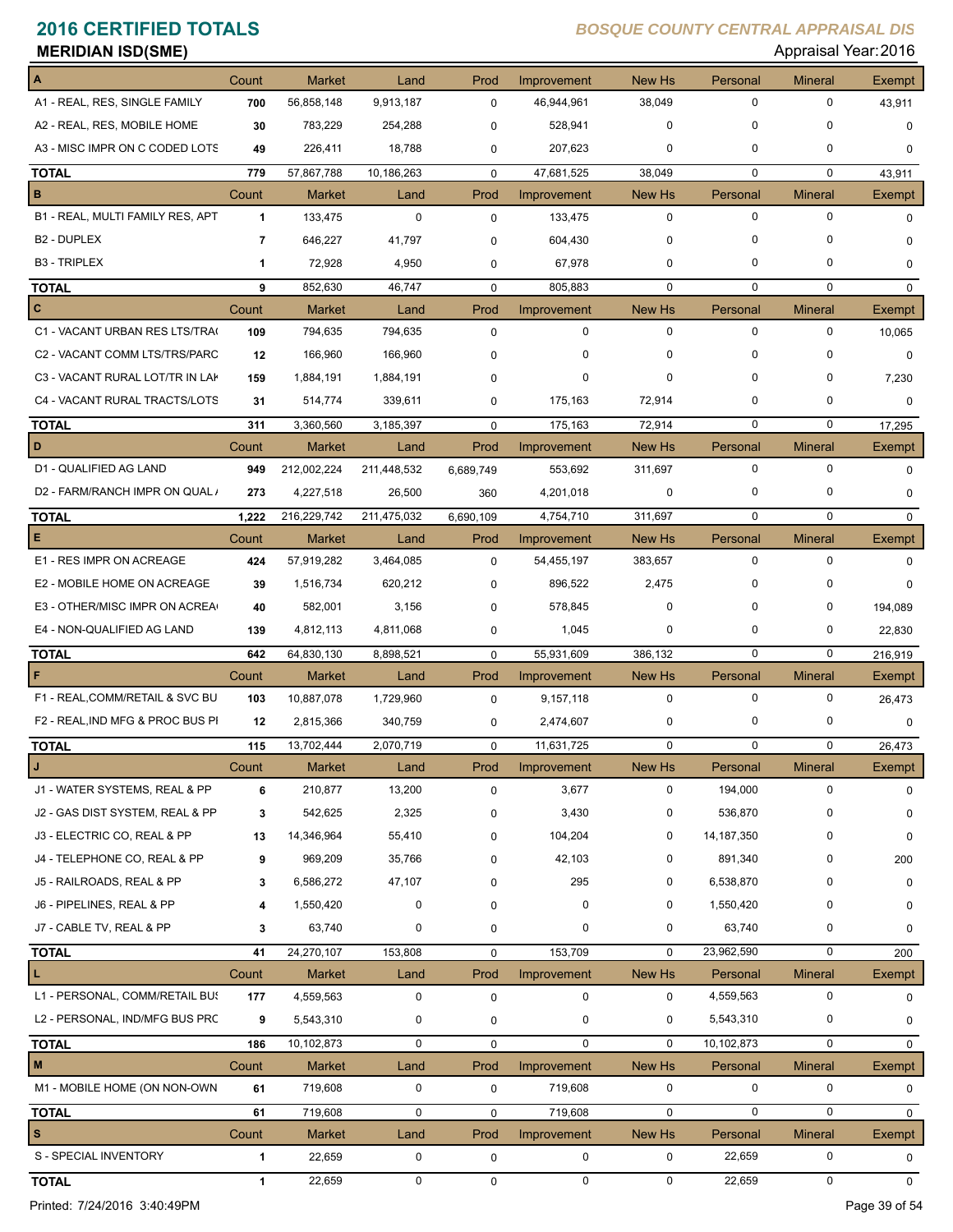# **MERIDIAN ISD(SME)** Appraisal Year: 2016

|                                 |       |               |             |             |             |          |            | . .            |            |
|---------------------------------|-------|---------------|-------------|-------------|-------------|----------|------------|----------------|------------|
| X                               | Count | <b>Market</b> | Land        | Prod        | Improvement | New Hs   | Personal   | <b>Mineral</b> | Exempt     |
| XB - BPP UNDER \$500 [11.145]   | 20    | 4.885         | 0           | $\mathbf 0$ | 0           | 0        | 4,885      | 0              | 4,384      |
| XE - CHAR HOUS DVLP ORG [11.18. | 8     | .377.871      | 96,182      | $\Omega$    | 1.281.689   | 0        | 0          | 0              | 1.377.871  |
| XL - ECONOMIC DEVELOPMENT [11   |       | 138.173       | 138.173     | $\Omega$    | 0           | 0        | 0          | 0              | 138.173    |
| XR - NONPROFIT WATER [11.30]    | 6     | 152.716       | 28,450      | $\Omega$    | 37,266      | $\Omega$ | 87.000     | 0              | 152.716    |
| XV - OTHER EXEMPTIONS           | 95    | 19.777.458    | 6.152.009   | $\Omega$    | 13.625.449  | 0        | 0          | 0              | 19,777,458 |
| <b>TOTAL</b>                    | 130   | 21.451.103    | 6.414.814   | $\Omega$    | 14.944.404  | $\Omega$ | 91,885     | 0              | 21,450,602 |
| <b>ALL PTD TOTAL</b>            | 3.112 | 413.418.764   | 242.440.421 | 6.690.109   | 136.798.336 | 808.792  | 34,180,007 | $\bf{0}$       | 21,755,400 |
|                                 |       |               |             |             |             |          |            |                |            |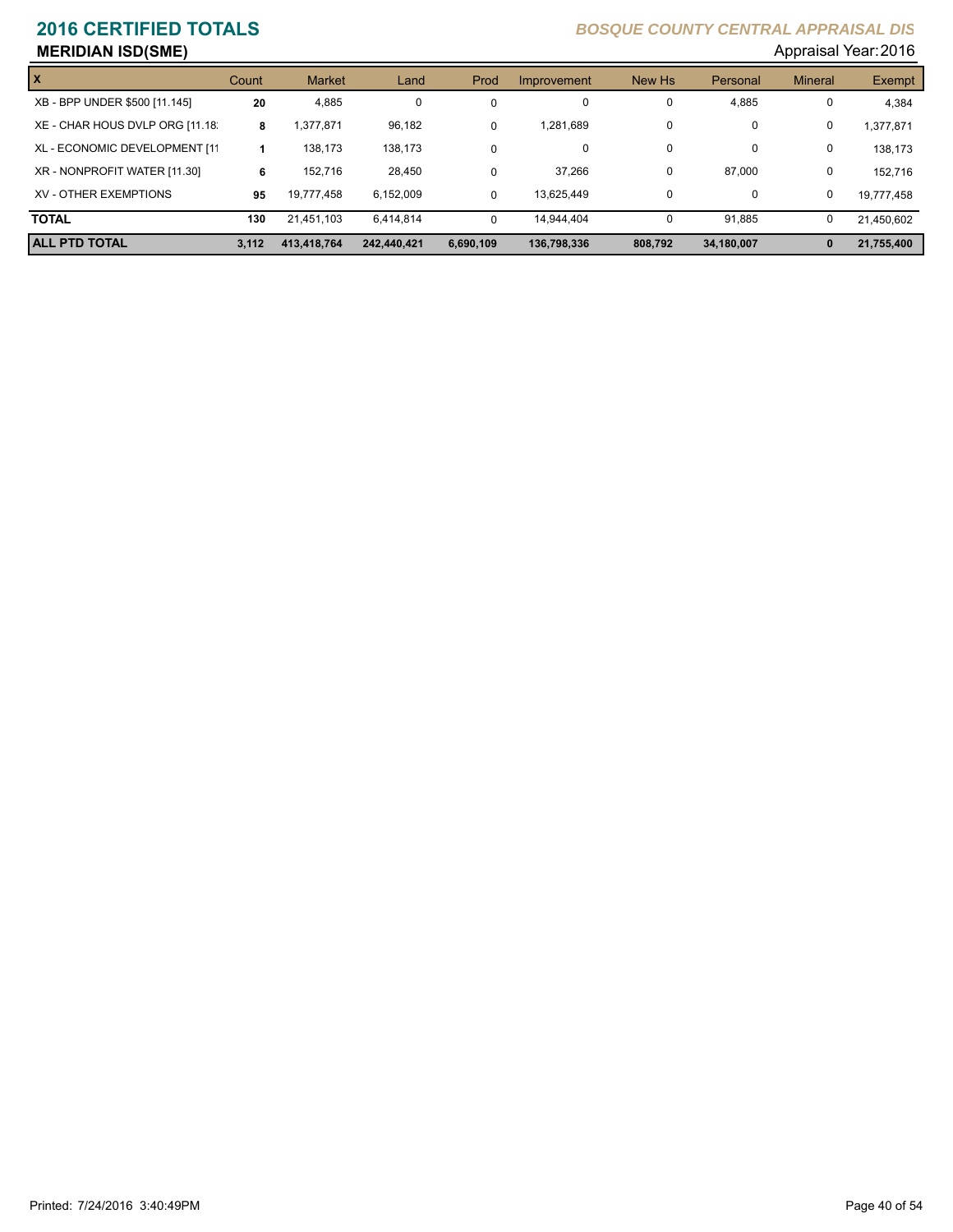# **MORGAN CITY(CMO) MORGAN CITY(CMO) Appraisal Year: 2016**

### **Improvements Count Value** Homesite New Homesite Non Homesite<br>New Non Homesite New Non Homesite **TOTAL IMPROVEMENTS** 3 44,578 **7,572,642** 82 2,769,594 1<br>175 0 1746,429<br>3 44,578 **Land** (62.391 acres) **Count Count Value** Homesite New Homesite Non Homesite<br>New Non Homesite New Non Homesite **TOTAL LAND MARKET** 0 0 **2,083,866** 78 489,910  $\begin{array}{c} 0 \\ 295 \end{array}$ 12,041 1,593,956 **Prod** (156.568 acres) **Count Value** Productivity 13 456,320 Inventory<br>Timber 0 0 0  $\begin{array}{ccc} {\sf Time} & 0 & 0 & 0 \end{array}$  (+)  ${\sf 456,320}$  TOTAL PROD MARKET **Other Count** Count Value Minerals Personal Property 13 30 1,130,651

| <b>Prod. Use</b> | Count | Value  | Loss    |
|------------------|-------|--------|---------|
| Productivity     | 13    | 16.463 | 439.857 |
| Inventory        |       |        |         |
| Timber           |       |        |         |
| <b>Totals</b>    | 13    | 16,463 | 439.857 |

|                              |              |                    |          | $=$ )              | 8,364,974 |
|------------------------------|--------------|--------------------|----------|--------------------|-----------|
| <b>Exemptions/Deductions</b> |              | *** Non-Frozen *** |          | ***** Frozen ***** |           |
|                              | <b>Count</b> | <b>Value</b>       | Count    | <b>Value</b>       |           |
| Homestead                    | $\Omega$     | $\Omega$           | $\Omega$ | $\Omega$           |           |
| <b>Homestead Local</b>       | 0            | 0                  | 0        | 0                  | 0         |
| Over <sub>65</sub>           | 0            | $\Omega$           | 0        | $\Omega$           |           |
| Over 65 Local                | 0            | 0                  | 0        | 0                  | 0         |
| <b>Disabled</b>              | $\mathbf 0$  | $\mathbf{0}$       | 0        | $\Omega$           |           |
| <b>Disabled Local</b>        | 0            | 0                  | 0        | 0                  | 0         |
| <b>Disabled Veteran</b>      | $\mathbf 0$  | $\mathbf{0}$       | 0        | $\mathbf 0$        | n         |
| Disabled Vet HS              | 4            | 160,917            | 0        | 0                  | 160,917   |
| Abatements                   | $\Omega$     | $\Omega$           |          |                    |           |
| <b>Pollution Control</b>     | 0            | U                  |          |                    |           |
| Freeport                     | O            | O                  |          |                    |           |
| Goods In Transit             | 0            | O                  |          |                    |           |
| Historic                     | <sup>0</sup> | 0                  | 0        | $\mathbf 0$        |           |
| Low Income Housing           | 0            | o                  |          |                    |           |
| Solar / Wind Power           | 0            | O                  | $\Omega$ | $\Omega$           |           |
| <b>Tot Exempt Proration</b>  | 0            | 0                  | 0        | $\Omega$           |           |
| <b>Tot Exempt Proration</b>  | 0            | 0                  |          |                    | 0         |
|                              |              |                    |          |                    |           |
| Taxable Non Frozen           |              |                    |          | 8,204,057          | 160,917   |
| Taxable Frozen               |              |                    |          | 0                  |           |
| Taxable New HS Frozen        |              |                    |          | 0                  | 8,204,057 |

| iaxable iyon Frozen           |   | 0, 204, 001 |
|-------------------------------|---|-------------|
| Taxable Frozen                |   | 0           |
| Taxable New HS Frozen         |   | 0           |
| <b>Tax Non Frozen</b>         |   | 19,903.74   |
| Tax Frozen                    |   | 0.00        |
| Tax New HS Frozen             |   | 0.00        |
| Total Tax w/o Ceiling         |   | 19,903.74   |
| <b>Tax Frozen Loss</b>        |   | 0.00        |
| <b>Total Vet HS Proration</b> | 0 | 0.00        |
| Total Surv Spouse Ex Amt      | 0 | 0.00        |
|                               |   |             |

### **2016 CERTIFIED TOTALS** *BOSQUE COUNTY CENTRAL APPRAISAL DIS*

- $(+)$
- $(+)$
- $(+)$ 
	- **TOTAL LAND VA 2,540,186**
- 0 0 **1,130,651 TOTAL OTHER**  $( + )$

 $( - )$  $( = )$ 

 $( - )$  $( - )$ 

0

- **11,243,479 TOTAL MARKET VALUE**  $( = )$ 
	- **TOTAL EXEMPT PROPERTY (INCL HB366) 2,438,648**
	- **8,804,831 TOTAL MARKET VALUE OF TAXABLE PROPERTY**
- **TOTAL PRODUCTION LOSS** 439,857 **439,857**
	- **0 CAPPED HOMESTEAD LOSS**
	- **8,364,974 TOTAL ASSESSED**
- (449 accounts)
- **TOTAL HOMESTEAD**
- 0 TOTAL OVER 65
- 0 TOTAL DISABLED
- Disabled Veteran **TOTAL DISABLED VETERAN**
- 4 0 160,917 0 **160,917 TOTAL DISABLED VETERAN HS**

**TOTAL OTHER DEDUCTIONS 0**

- **160,917 TOTAL EXEMPTIONS/DEDUCTIONS**
- **8,204,057 TOTAL TAXABLE**
- **19,903.74 TOTAL TAX**
- **0.00242800 TAX RATE**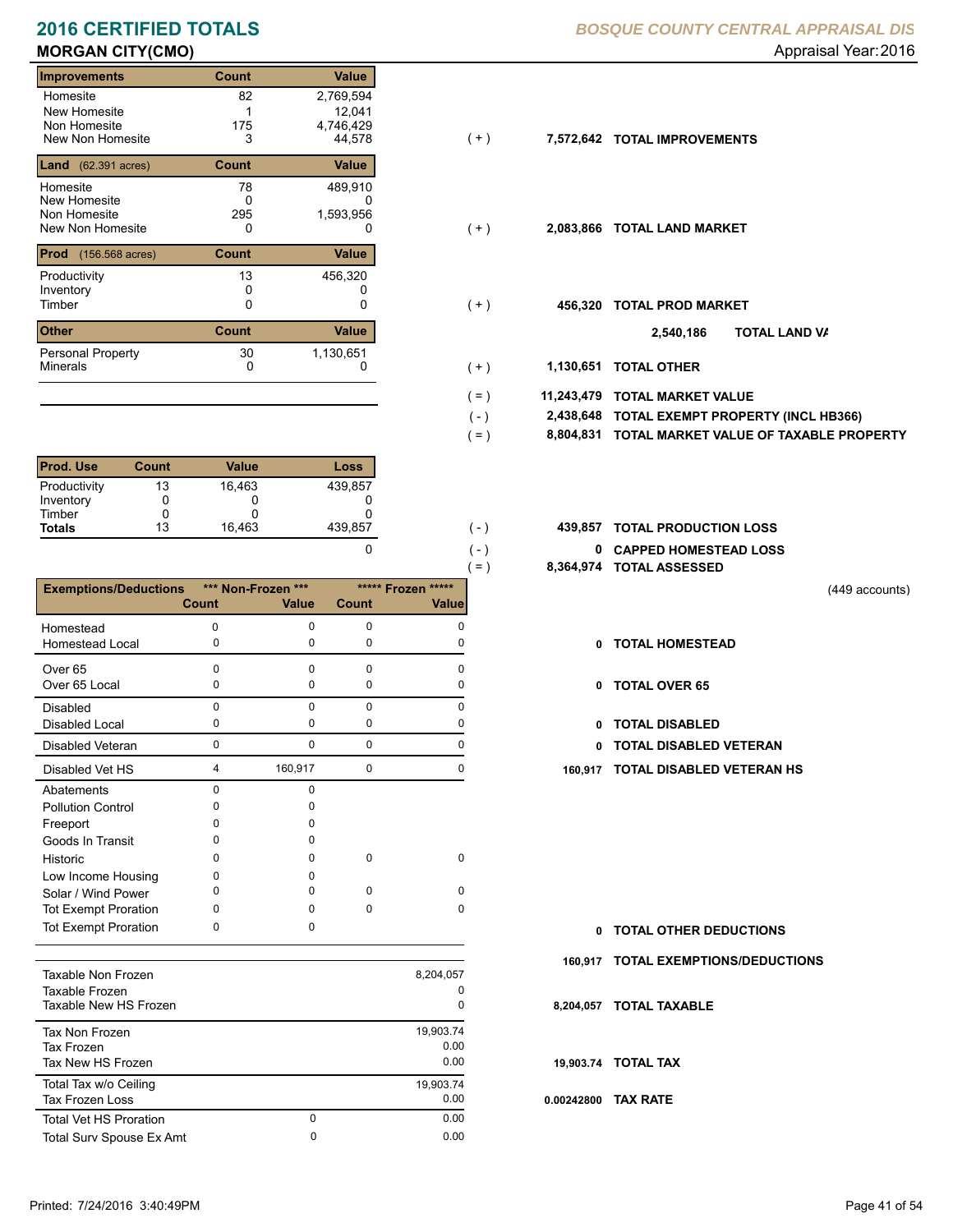| <b>MORGAN CITY(CMO)</b>         |              |               |                  |             |                  |               |             | Appraisal Year: 2016 |               |
|---------------------------------|--------------|---------------|------------------|-------------|------------------|---------------|-------------|----------------------|---------------|
| A                               | Count        | <b>Market</b> | Land             | Prod        | Improvement      | New Hs        | Personal    | <b>Mineral</b>       | Exempt        |
| A1 - REAL, RES, SINGLE FAMILY   | 119          | 4,073,335     | 696,281          | $\mathbf 0$ | 3,376,554        | 12,041        | 500         | 0                    | $\mathbf 0$   |
| A2 - REAL, RES, MOBILE HOME     | 31           | 488,003       | 151,161          | $\Omega$    | 336,842          | $\mathbf 0$   | $\mathbf 0$ | 0                    | $\mathbf 0$   |
| A3 - MISC IMPR ON C CODED LOTS  | 28           | 116,965       | $\mathbf 0$      | $\mathbf 0$ | 116,965          | $\mathbf 0$   | 0           | 0                    | $\mathbf 0$   |
| <b>TOTAL</b>                    | 178          | 4,678,303     | 847,442          | $\mathbf 0$ | 3,830,361        | 12,041        | 500         | $\mathbf 0$          | $\mathbf 0$   |
| B                               | Count        | <b>Market</b> | Land             | Prod        | Improvement      | New Hs        | Personal    | <b>Mineral</b>       | <b>Exempt</b> |
| <b>B2 - DUPLEX</b>              | 1            | 60,830        | 1,750            | $\mathbf 0$ | 59,080           | $\mathbf 0$   | $\mathbf 0$ | 0                    | $\mathbf 0$   |
| <b>B4 - FOURPLEX</b>            | $\mathbf{2}$ | 163,636       | 3,500            | 0           | 160,136          | $\mathbf 0$   | $\mathbf 0$ | 0                    | 0             |
| <b>TOTAL</b>                    | 3            | 224,466       | 5,250            | $\mathbf 0$ | 219,216          | $\mathbf 0$   | $\mathbf 0$ | 0                    | $\mathbf 0$   |
| C                               | Count        | <b>Market</b> | Land             | Prod        | Improvement      | New Hs        | Personal    | <b>Mineral</b>       | Exempt        |
| C1 - VACANT URBAN RES LTS/TRA(  | 150          | 688,946       | 688,946          | $\mathbf 0$ | $\mathbf 0$      | $\mathbf 0$   | $\mathbf 0$ | 0                    | $\mathbf 0$   |
| C2 - VACANT COMM LTS/TRS/PARC   | 3            | 11,165        | 11,165           | $\Omega$    | 0                | $\mathbf 0$   | $\Omega$    | $\Omega$             | $\mathbf 0$   |
| C3 - VACANT RURAL LOT/TR IN LAK | $\mathbf{1}$ | 3,500         | 3,500            | 0           | $\mathbf 0$      | $\mathbf 0$   | 0           | 0                    | 0             |
| <b>TOTAL</b>                    | 154          | 703,611       | 703,611          | $\mathbf 0$ | $\mathbf 0$      | $\mathbf 0$   | 0           | 0                    | $\mathbf{0}$  |
| D                               | Count        | <b>Market</b> | Land             | Prod        | Improvement      | <b>New Hs</b> | Personal    | <b>Mineral</b>       | <b>Exempt</b> |
| D1 - QUALIFIED AG LAND          | 13           | 456,320       | 456,320          | 16,463      | 0                | $\mathbf 0$   | $\mathbf 0$ | $\mathbf 0$          | $\Omega$      |
| <b>TOTAL</b>                    | 13           | 456,320       | 456,320          | 16,463      | $\mathbf 0$      | $\Omega$      | $\Omega$    | 0                    | $\Omega$      |
| E                               | Count        | <b>Market</b> | Land             | Prod        | Improvement      | <b>New Hs</b> | Personal    | <b>Mineral</b>       | Exempt        |
| E1 - RES IMPR ON ACREAGE        | 3            | 331,738       | 36,773           | $\mathbf 0$ | 294,965          | $\mathbf 0$   | $\mathbf 0$ | $\mathbf 0$          | $\Omega$      |
| E2 - MOBILE HOME ON ACREAGE     | $\mathbf 1$  | 20,775        | 0                | $\Omega$    | 20,775           | 0             | 0           | 0                    | 20,775        |
| E3 - OTHER/MISC IMPR ON ACREA   | $\mathbf{2}$ | 16,899        | 0                | $\Omega$    | 16,899           | 0             | 0           | $\Omega$             | $\mathbf 0$   |
| E4 - NON-QUALIFIED AG LAND      | 4            | 87,959        | 87,959           | 0           | 0                | $\mathbf 0$   | 0           | 0                    | $\mathbf 0$   |
| <b>TOTAL</b>                    | 10           | 457,371       | 124,732          | $\Omega$    | 332,639          | $\Omega$      | $\Omega$    | $\Omega$             | 20,775        |
| F                               | Count        | <b>Market</b> | Land             | Prod        | Improvement      | New Hs        | Personal    | <b>Mineral</b>       | Exempt        |
| F1 - REAL, COMM/RETAIL & SVC BU | 9            | 775,059       | 74,138           | $\mathbf 0$ | 700,921          | $\mathbf 0$   | 0           | 0                    | $\Omega$      |
| <b>TOTAL</b>                    | 9            | 775,059       | 74,138           | $\mathbf 0$ | 700,921          | $\mathbf 0$   | $\mathbf 0$ | 0                    | $\mathbf 0$   |
| J                               | Count        | <b>Market</b> | Land             | Prod        | Improvement      | New Hs        | Personal    | <b>Mineral</b>       | Exempt        |
| J2 - GAS DIST SYSTEM, REAL & PP | 1            | 75,760        | $\mathbf 0$      | $\mathbf 0$ | 0                | 0             | 75,760      | 0                    | $\mathbf 0$   |
| J3 - ELECTRIC CO, REAL & PP     | 1            | 376,680       | 0                | 0           | 0                | 0             | 376,680     | 0                    | 0             |
| J4 - TELEPHONE CO, REAL & PP    | 4            | 52,108        | 5,500            | 0           | 9,918            | 0             | 36,690      | 0                    | 0             |
| J5 - RAILROADS, REAL & PP       | 4            | 501,231       | 39,401           | 0           | 0                | 0             | 461,830     | 0                    | $\mathbf 0$   |
| J7 - CABLE TV, REAL & PP        | 3            | 34,680        | $\pmb{0}$        | 0           | 0                | 0             | 34,680      | 0                    | 0             |
| <b>TOTAL</b>                    | 13           | 1,040,459     | 44,901           | $\mathbf 0$ | 9,918            | $\pmb{0}$     | 985,640     | 0                    | 0             |
| L.                              | Count        | <b>Market</b> | Land             | Prod        | Improvement      | New Hs        | Personal    | <b>Mineral</b>       | Exempt        |
| L1 - PERSONAL, COMM/RETAIL BUS  | 13           | 141,881       | $\boldsymbol{0}$ | $\mathsf 0$ | $\boldsymbol{0}$ | $\pmb{0}$     | 141,881     | 0                    | 0             |
| L2 - PERSONAL, IND/MFG BUS PRC  | 1            | 1,530         | $\pmb{0}$        | 0           | 0                | 0             | 1,530       | 0                    | 0             |
| <b>TOTAL</b>                    | 14           | 143,411       | $\boldsymbol{0}$ | $\pmb{0}$   | 0                | $\pmb{0}$     | 143,411     | 0                    | 0             |
| M                               | Count        | Market        | Land             | Prod        | Improvement      | New Hs        | Personal    | <b>Mineral</b>       | Exempt        |
| M1 - MOBILE HOME (ON NON-OWN    | 40           | 346,606       | $\pmb{0}$        | $\mathbf 0$ | 346,606          | $\pmb{0}$     | $\pmb{0}$   | 0                    | 0             |
| <b>TOTAL</b>                    | 40           | 346,606       | $\pmb{0}$        | $\mathbf 0$ | 346,606          | 0             | 0           | 0                    | $\mathbf 0$   |
| X                               | Count        | Market        | Land             | Prod        | Improvement      | New Hs        | Personal    | <b>Mineral</b>       | Exempt        |
| X2 - RELIGIOUS ORGANIZATION     | $\mathbf{1}$ | 39,409        | $\pmb{0}$        | $\mathbf 0$ | 39,409           | 0             | $\pmb{0}$   | 0                    | 43,784        |
| XB - BPP UNDER \$500 [11.145]   | 6            | 1,100         | $\pmb{0}$        | $\mathbf 0$ | $\pmb{0}$        | 0             | 1,100       | 0                    | 1,100         |
| XV - OTHER EXEMPTIONS           | 42           | 2,377,364     | 283,792          | 0           | 2,093,572        | 0             | 0           | 0                    | 2,372,989     |
| <b>TOTAL</b>                    | 49           | 2,417,873     | 283,792          | $\pmb{0}$   | 2,132,981        | $\pmb{0}$     | 1,100       | 0                    | 2,417,873     |
| <b>ALL PTD TOTAL</b>            | 449          | 11,243,479    | 2,540,186        | 16,463      | 7,572,642        | 12,041        | 1,130,651   | $\mathbf{0}$         | 2,438,648     |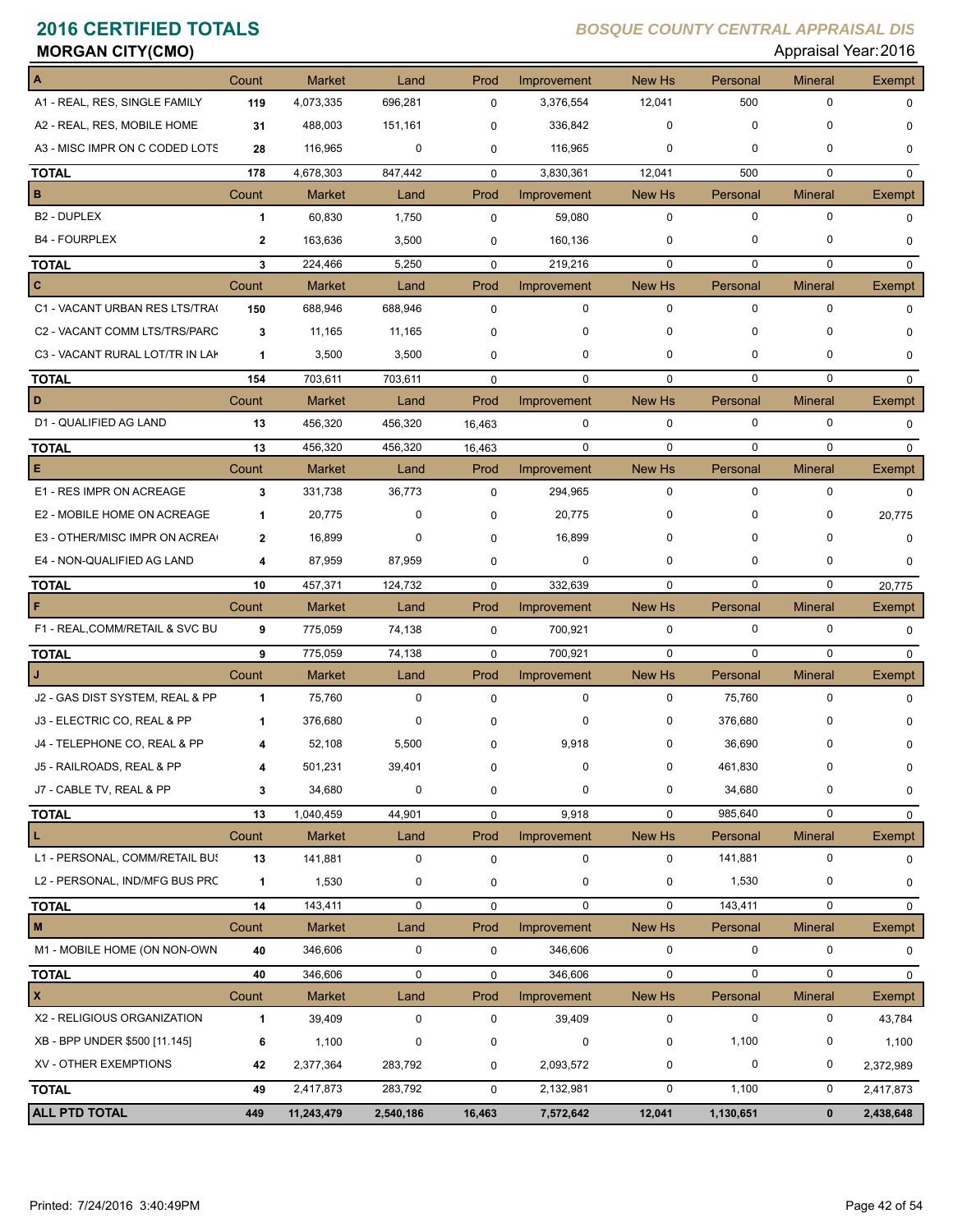# **MORGAN ISD(SMO)** Appraisal Year: 2016

### **Improvements Count Value** Homesite New Homesite Non Homesite<br>New Non Homesite New Non Homesite **TOTAL IMPROVEMENTS** 6 101,772 **45,864,300** 253 18,291,004  $\frac{3}{515}$ 0 515 27,418,833 **Land** (7,517.372 acres) **Count Value** Homesite New Homesite Non Homesite<br>New Non Homesite New Non Homesite **TOTAL LAND MARKET** 0 0 **29,212,207** 240 3,030,679  $0$ <br>962 52,691 26,181,528 **Prod** (34,585.992 acres) **Count Value** Productivity 296 81,165,031 Inventory<br>Timber 0 0 0 Timber 0 **TOTAL PROD MARKET 81,165,031 Other Count** Count Value Minerals Personal Property 296 58 7,366,564

| <b>Prod. Use</b> | Count | Value     | Loss       |
|------------------|-------|-----------|------------|
| Productivity     | 296   | 2.689.860 | 78,475,171 |
| Inventory        |       |           |            |
| Timber           |       |           |            |
| <b>Totals</b>    | 296   | 2,689,860 | 78,475,171 |

|                              |          |                    |              |                    | $=$ )  | 65,918,363 TOTAL ASSESSED  |
|------------------------------|----------|--------------------|--------------|--------------------|--------|----------------------------|
| <b>Exemptions/Deductions</b> |          | *** Non-Frozen *** |              | ***** Frozen ***** |        |                            |
|                              | Count    | <b>Value</b>       | <b>Count</b> | <b>Value</b>       |        |                            |
| Homestead                    | 101      | 2,404,070          | 127          | 2,945,638          |        |                            |
| <b>Homestead Local</b>       | 0        | $\Omega$           | $\mathbf 0$  | 0                  |        | 5,349,708 TOTAL HOMESTEAD  |
| Over <sub>65</sub>           | 11       | 91,100             | 105          | 987,252            |        |                            |
| Over 65 Local                | 0        | 0                  | 0            | 0                  |        | 1,078,352 TOTAL OVER 65    |
| <b>Disabled</b>              | 1        | 8,403              | 4            | 35,000             |        |                            |
| Disabled Local               | 0        | $\mathbf 0$        | 0            | 0                  | 43.403 | <b>TOTAL DISABLED</b>      |
| Disabled Veteran             | 5        | 51,000             | $\mathbf{1}$ | 12,000             | 63.000 | <b>TOTAL DISABLED VI</b>   |
| Disabled Vet HS              | 3        | 100,558            | 4            | 83,416             |        | 183,974 TOTAL DISABLED VI  |
| Abatements                   | $\Omega$ | $\mathbf 0$        |              |                    |        |                            |
| <b>Pollution Control</b>     | 0        | 0                  |              |                    |        |                            |
| Freeport                     | O        | <sup>0</sup>       |              |                    |        |                            |
| Goods In Transit             | 0        | <sup>0</sup>       |              |                    |        |                            |
| Historic                     | O        | 0                  | $\Omega$     | $\Omega$           |        |                            |
| Low Income Housing           | 0        | 0                  |              |                    |        |                            |
| Solar / Wind Power           | 0        | <sup>0</sup>       | $\Omega$     | $\Omega$           |        |                            |
| <b>Tot Exempt Proration</b>  | O        | <sup>0</sup>       | 0            | $\Omega$           |        |                            |
| <b>Tot Exempt Proration</b>  | 0        | 0                  |              |                    | 0      | <b>TOTAL OTHER DEDL</b>    |
|                              |          |                    |              |                    |        | 6,718,437 TOTAL EXEMPTIONS |
| <b>Taxable Non Frozen</b>    |          |                    |              | 51,929,095         |        |                            |
| Taxable Frozen               |          |                    |              | 7,230,181          |        |                            |
| Taxable New HS Frozen        |          |                    |              | 40,650             |        | 59,199,926 TOTAL TAXABLE   |
| Tau Mar Freeze               |          |                    |              | <b>E20 112 00</b>  |        |                            |

| Tax Non Frozen<br>Tax Frozen<br>Tax New HS Frozen |   | 539.113.08<br>56.153.86<br>422.08 |
|---------------------------------------------------|---|-----------------------------------|
| Total Tax w/o Ceiling<br>Tax Frozen Loss          |   | 614.729.70<br>19.040.68           |
| <b>Total Vet HS Proration</b>                     | 0 | 0.00                              |
| Total Surv Spouse Ex Amt                          | 0 | 0.00                              |

### **2016 CERTIFIED TOTALS** *BOSQUE COUNTY CENTRAL APPRAISAL DIS*

- $(+)$
- $(+)$
- $(+)$ 
	- **TOTAL LAND VA 110,377,238**
- 0 0 **7,366,564 TOTAL OTHER**  $(+)$

 $( - )$  $( - )$ 

2

- **163,608,102 TOTAL MARKET VALUE**  $( = )$
- **TOTAL EXEMPT PROPERTY (INCL HB366) 19,189,458**  $( - )$
- **144,418,644 TOTAL MARKET VALUE OF TAXABLE PROPERTY**  $( = )$
- **TOTAL PRODUCTION LOSS** 78,475,171 **78,475,171**
	- **25,110 CAPPED HOMESTEAD LOSS**
	- **65,918,363 TOTAL ASSESSED**

(1,489 accounts)

- 
- - 43,403 TOTAL DISABLED
	- Disabled Veteran **TOTAL DISABLED VETERAN**
- 183,974 TOTAL DISABLED VETERAN HS

**TOTAL OTHER DEDUCTIONS 0 6,718,437 TOTAL EXEMPTIONS/DEDUCTIONS 0.01040000 TAX RATE 59,199,926 TOTAL TAXABLE 595,689.02 TOTAL TAX**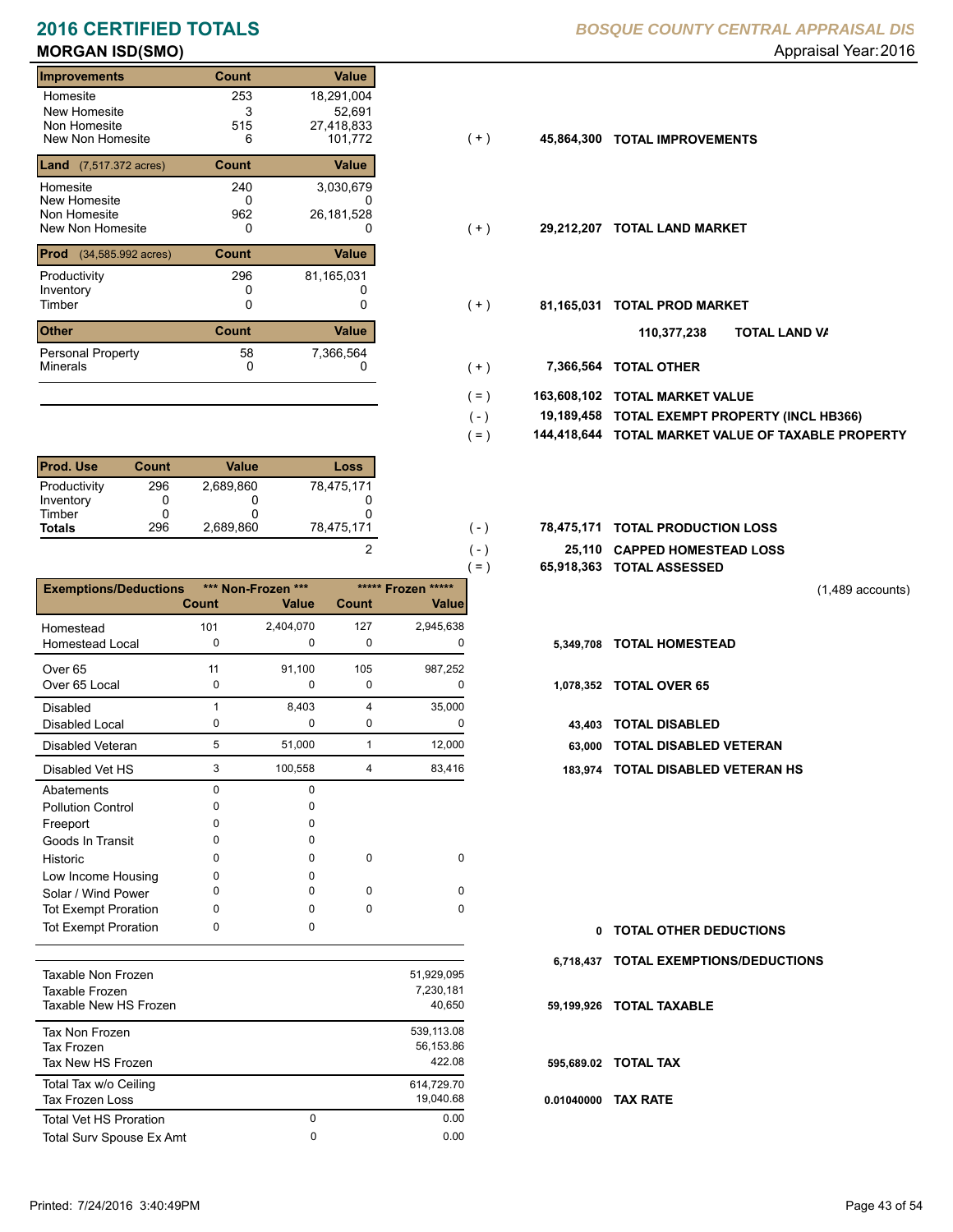| <b>MORGAN ISD(SMO)</b>          |              |               |            |             |             |             |             | Appraisal Year: 2016 |               |
|---------------------------------|--------------|---------------|------------|-------------|-------------|-------------|-------------|----------------------|---------------|
|                                 | Count        | <b>Market</b> | Land       | Prod        | Improvement | New Hs      | Personal    | <b>Mineral</b>       | Exempt        |
| A1 - REAL, RES, SINGLE FAMILY   | 323          | 26,603,943    | 5,675,441  | $\mathbf 0$ | 20,928,002  | 52,267      | 500         | 0                    | 0             |
| A2 - REAL, RES, MOBILE HOME     | 36           | 726,028       | 258,999    | $\Omega$    | 467,029     | 0           | 0           | $\Omega$             | 0             |
| A3 - MISC IMPR ON C CODED LOTS  | 36           | 173,487       | 0          | 0           | 173,487     | 0           | 0           | $\mathbf 0$          | 0             |
| <b>TOTAL</b>                    | 395          | 27,503,458    | 5,934,440  | $\mathbf 0$ | 21,568,518  | 52,267      | 500         | $\mathbf 0$          | $\mathbf 0$   |
| В                               | Count        | <b>Market</b> | Land       | Prod        | Improvement | New Hs      | Personal    | <b>Mineral</b>       | Exempt        |
| B <sub>2</sub> - DUPLEX         | 1            | 60,830        | 1,750      | $\mathbf 0$ | 59,080      | 0           | 0           | $\mathbf 0$          | $\mathbf 0$   |
| <b>B4 - FOURPLEX</b>            | $\mathbf{2}$ | 163,636       | 3,500      | 0           | 160,136     | 0           | 0           | 0                    | 0             |
| <b>TOTAL</b>                    | 3            | 224,466       | 5,250      | $\mathbf 0$ | 219,216     | $\mathbf 0$ | $\mathbf 0$ | $\mathbf 0$          | $\mathbf 0$   |
| c                               | Count        | <b>Market</b> | Land       | Prod        | Improvement | New Hs      | Personal    | <b>Mineral</b>       | <b>Exempt</b> |
| C1 - VACANT URBAN RES LTS/TRA(  | 151          | 691,196       | 691,196    | $\mathbf 0$ | 0           | 0           | 0           | $\mathbf 0$          | 0             |
| C2 - VACANT COMM LTS/TRS/PARC   | 3            | 11,165        | 11,165     | 0           | 0           | 0           | 0           | 0                    | 0             |
| C3 - VACANT RURAL LOT/TR IN LAK | 209          | 2,035,011     | 2,035,011  | 0           | 0           | 0           | 0           | 0                    | 0             |
| C4 - VACANT RURAL TRACTS/LOTS   | $\mathbf{2}$ | 96,781        | 96,781     | 0           | 0           | 0           | 0           | 0                    | 0             |
| <b>TOTAL</b>                    | 365          | 2,834,153     | 2,834,153  | $\mathbf 0$ | 0           | $\mathbf 0$ | $\mathbf 0$ | $\mathbf 0$          | $\mathbf{0}$  |
| D                               | Count        | Market        | Land       | Prod        | Improvement | New Hs      | Personal    | <b>Mineral</b>       | Exempt        |
| D1 - QUALIFIED AG LAND          | 295          | 80,969,959    | 80,969,959 | 2,684,560   | $\mathbf 0$ | $\mathbf 0$ | 0           | $\mathbf 0$          | $\mathbf 0$   |
| D2 - FARM/RANCH IMPR ON QUAL /  | 34           | 536,813       | 195,072    | 5,300       | 341,741     | 0           | 0           | $\mathbf 0$          | 0             |
| <b>TOTAL</b>                    | 329          | 81,506,772    | 81,165,031 | 2,689,860   | 341,741     | $\mathbf 0$ | $\mathbf 0$ | $\mathbf 0$          | $\mathbf 0$   |
| Е                               | Count        | Market        | Land       | Prod        | Improvement | New Hs      | Personal    | <b>Mineral</b>       | Exempt        |
| E1 - RES IMPR ON ACREAGE        | 145          | 16,524,940    | 1,152,044  | $\mathbf 0$ | 15,372,896  | 424         | $\mathbf 0$ | $\mathbf 0$          | $\Omega$      |
| E2 - MOBILE HOME ON ACREAGE     | 23           | 895,861       | 326,794    | 0           | 569,067     | 0           | 0           | 0                    | 20,775        |
| E3 - OTHER/MISC IMPR ON ACREA   | 25           | 597,992       | 0          | 0           | 597,992     | 0           | $\Omega$    | $\Omega$             | 0             |
| E4 - NON-QUALIFIED AG LAND      | 85           | 3,796,518     | 3,796,518  | 0           | 0           | 0           | 0           | 0                    | 0             |
| <b>TOTAL</b>                    | 278          | 21,815,311    | 5,275,356  | $\mathbf 0$ | 16,539,955  | 424         | 0           | $\mathbf 0$          | 20,775        |
|                                 | Count        | Market        | Land       | Prod        | Improvement | New Hs      | Personal    | <b>Mineral</b>       | Exempt        |
| F1 - REAL, COMM/RETAIL & SVC BU | 12           | 948,764       | 118,810    | $\mathbf 0$ | 829,954     | 0           | 0           | $\mathbf 0$          | $\mathbf 0$   |
| <b>TOTAL</b>                    | 12           | 948,764       | 118,810    | $\mathbf 0$ | 829,954     | $\mathbf 0$ | $\mathbf 0$ | $\mathbf 0$          | $\mathbf{0}$  |
| J                               | Count        | <b>Market</b> | Land       | Prod        | Improvement | New Hs      | Personal    | <b>Mineral</b>       | Exempt        |
| J1 - WATER SYSTEMS, REAL & PP   |              |               |            |             |             |             |             |                      |               |
|                                 |              | 197,370       | 12,204     | 0           | 4,666       |             | 180,500     |                      |               |
| J2 - GAS DIST SYSTEM, REAL & PP | 3            | 81,213        | 3,263      | $\Omega$    | 0           | 0           | 77,950      | 0                    | 0             |
| J3 - ELECTRIC CO, REAL & PP     | 4            | 1,885,140     | $\pmb{0}$  | 0           | 0           | 0           | 1,885,140   | $\Omega$             | 0             |
| J4 - TELEPHONE CO, REAL & PP    | 11           | 398,797       | 5,929      | 0           | 9,918       | 0           | 382,950     | 0                    | 0             |
| J5 - RAILROADS, REAL & PP       | 6            | 3,785,643     | 58,673     | 0           | 0           | 0           | 3,726,970   | $\Omega$             | 0             |
| J6 - PIPELINES, REAL & PP       | 2            | 320,380       | 0          | 0           | 0           | 0           | 320,380     | 0                    | 0             |
| J7 - CABLE TV, REAL & PP        | 3            | 34,680        | 0          | 0           | 0           | 0           | 34,680      | 0                    | 0             |
|                                 | 31           | 6,703,223     | 80,069     | 0           | 14,584      | $\mathbf 0$ | 6,608,570   | $\mathbf 0$          | 0             |
| г                               | Count        | Market        | Land       | Prod        | Improvement | New Hs      | Personal    | <b>Mineral</b>       | Exempt        |
| L1 - PERSONAL, COMM/RETAIL BUS  | 26           | 609,764       | 0          | 0           | 0           | 0           | 609,764     | 0                    | 0             |
| L2 - PERSONAL, IND/MFG BUS PRC  | $\mathbf{2}$ | 146,630       | 0          | $\pmb{0}$   | 0           | 0           | 146,630     | 0                    | 0             |
| <b>TOTAL</b><br><b>TOTAL</b>    | 28           | 756,394       | 0          | 0           | 0           | 0           | 756,394     | 0                    | 0             |
| M                               | Count        | Market        | Land       | Prod        | Improvement | New Hs      | Personal    | <b>Mineral</b>       | Exempt        |
| M1 - MOBILE HOME (ON NON-OWN    | 61           | 644,762       | 0          | 0           | 644,762     | 0           | 0           | 0                    | 0             |
| <b>TOTAL</b>                    | 61           | 644,762       | 0          | $\mathbf 0$ | 644,762     | 0           | 0           | 0                    | 0             |
| $\circ$                         | Count        | Market        | Land       | Prod        | Improvement | New Hs      | Personal    | <b>Mineral</b>       | Exempt        |
| 01 - REAL, IMPRV SFR INVENTORY  | $\mathbf{1}$ | 13,810        | 13,426     | $\pmb{0}$   | 384         | 0           | 0           | 0                    | 0             |
| 03 - REAL, VACANT LOTS (INV FOR | 116          | 1,456,057     | 1,456,057  | 0           | 0           | 0           | 0           | 0                    | 0             |
| <b>TOTAL</b>                    | 117          | 1,469,867     | 1,469,483  | $\mathbf 0$ | 384         | $\pmb{0}$   | 0           | $\mathbf 0$          | 0             |

Printed: 7/24/2016 3:40:49PM Page 44 of 54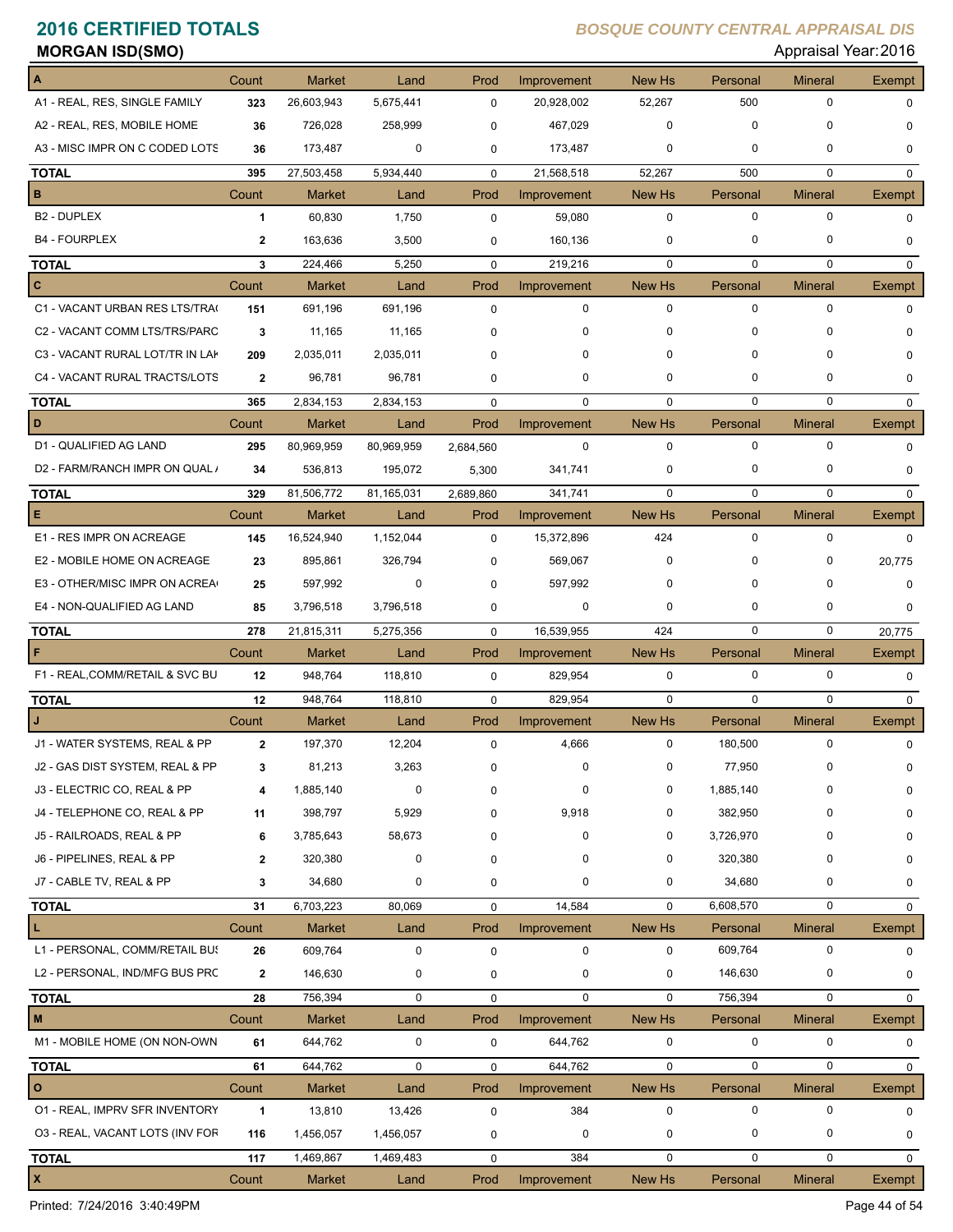| <b>MORGAN ISD(SMO)</b>         |       |             |             |              |            |        |           |              | Appraisal Year: 2016 |
|--------------------------------|-------|-------------|-------------|--------------|------------|--------|-----------|--------------|----------------------|
| X2 - RELIGIOUS ORGANIZATION    |       | 39.409      | 0           | 0            | 39.409     | 0      | 0         | 0            | 43,784               |
| XB - BPP UNDER \$500 [11.145]  | 6     | 1.100       | 0           | 0            | 0          | 0      | 1,100     |              | 1.100                |
| XI - YOUTH DEVELOPMENT [11.19] |       | 3.740.741   | 449.199     | 0            | 3,291,542  | 0      | 0         | 0            | 3,740,741            |
| XV - OTHER EXEMPTIONS          | 59    | 15.387.433  | 13.013.198  | 0            | 2.374.235  | 0      | 0         | 0            | 15.383.058           |
| <b>TOTAL</b>                   | 68    | 19,168,683  | 13.462.397  | $\mathbf{0}$ | 5.705.186  |        | 1,100     |              | 19,168,683           |
| <b>ALL PTD TOTAL</b>           | 1.489 | 163,608,102 | 110,377,238 | 2,689,860    | 45,864,300 | 52,691 | 7,366,564 | $\mathbf{0}$ | 19,189,458           |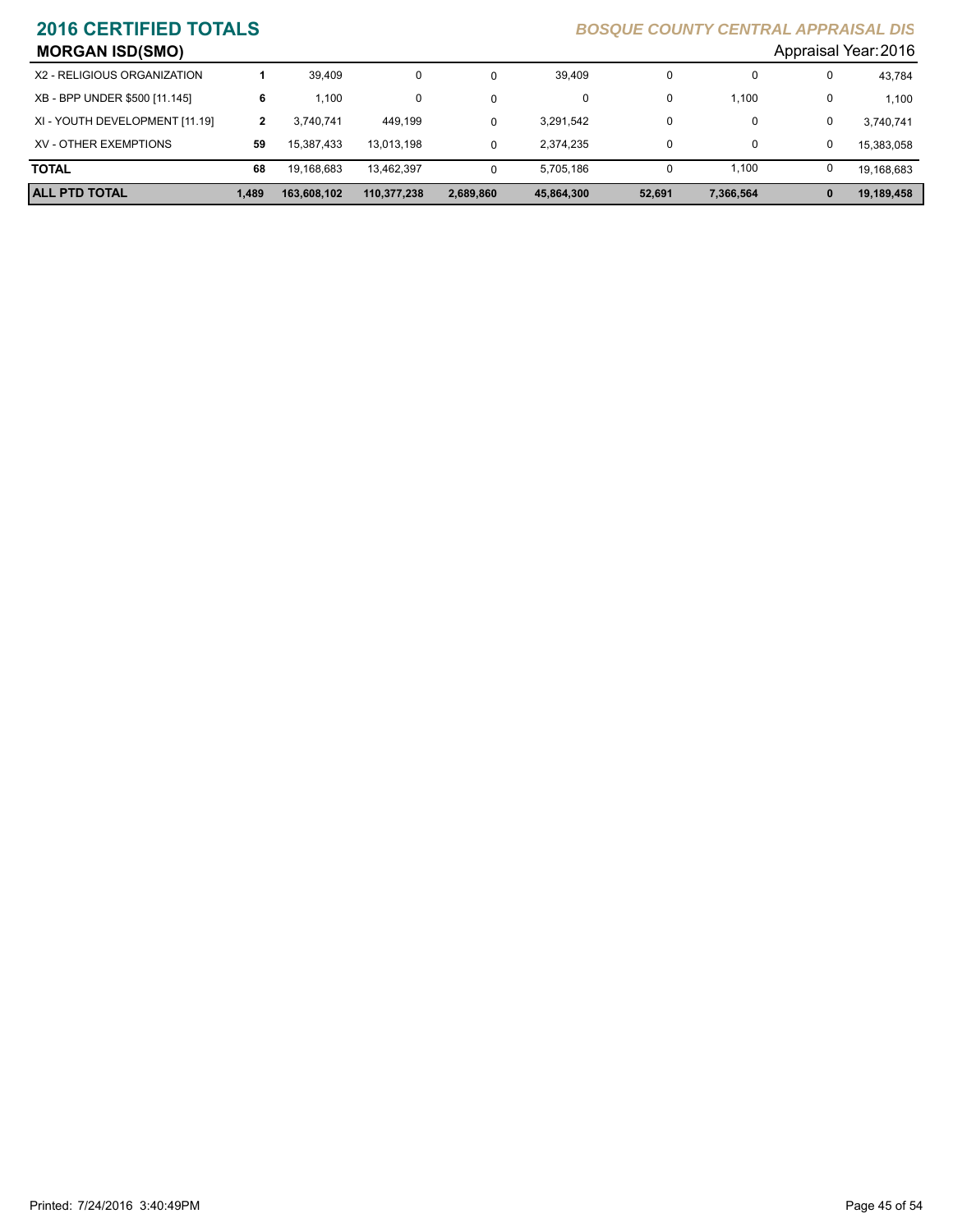### **VALLEY MILLS CITY(CVM)** and the control of the control of the control of the control of the control of the control of the control of the control of the control of the control of the control of the control of the control o **2016 CERTIFIED TOTALS** *B*

| <b>Improvements</b>                     | <b>Count</b> | Value      |                   |                             |
|-----------------------------------------|--------------|------------|-------------------|-----------------------------|
| Homesite                                | 288          | 19,828,922 |                   |                             |
| New Homesite                            | 31           | 114,246    |                   |                             |
| Non Homesite                            | 292          | 14,785,558 |                   |                             |
| New Non Homesite                        | 22           | 138,499    | (+)<br>34,867,225 | <b>TOTAL IMPROVEMENTS</b>   |
| <b>Land</b> (121.961 acres)             | Count        | Value      |                   |                             |
| Homesite                                | 281          | 2,852,633  |                   |                             |
| New Homesite                            | 0            | 0          |                   |                             |
| Non Homesite                            | 321          | 3,552,521  |                   |                             |
| New Non Homesite                        | 0            | 0          | $(+)$             | 6,405,154 TOTAL LAND MARKET |
| <b>Prod</b><br>$(61.000 \text{ acres})$ | Count        | Value      |                   |                             |
| Productivity                            | 6            | 187,560    |                   |                             |
| Inventory                               |              |            |                   |                             |
| Timber                                  | 0            | 0          | 187,560<br>$(+)$  | <b>TOTAL PROD MARKET</b>    |
| <b>Other</b>                            | Count        | Value      |                   | 6,592,714                   |
| <b>Personal Property</b>                | 99           | 6,035,072  |                   |                             |
| <b>Minerals</b>                         | 0            | 0          | 6,035,072<br>(+)  | <b>TOTAL OTHER</b>          |

| <b>Prod. Use</b> | Count | Value | Loss    |
|------------------|-------|-------|---------|
| Productivity     |       | 6.347 | 181,213 |
| Inventory        |       |       |         |
| Timber           |       |       |         |
| <b>Totals</b>    |       | 6.347 | 181,213 |

|                                 |              |                    |              | $( = )$               |              | 43,292,224 TOTAL ASSESSI |
|---------------------------------|--------------|--------------------|--------------|-----------------------|--------------|--------------------------|
| <b>Exemptions/Deductions</b>    |              | *** Non-Frozen *** |              | *****<br>***** Frozen |              |                          |
|                                 | <b>Count</b> | Value              | Count        | <b>Value</b>          |              |                          |
| Homestead                       | $\Omega$     | $\Omega$           | 0            | 0                     |              |                          |
| <b>Homestead Local</b>          | 0            | $\Omega$           | 0            | $\Omega$              | $\mathbf{0}$ | <b>TOTAL HOMEST</b>      |
| Over <sub>65</sub>              | 9            | 27,000             | 101          | 297,750               |              |                          |
| Over 65 Local                   | 0            | 0                  | 0            | 0                     | 324,750      | <b>TOTAL OVER 65</b>     |
| <b>Disabled</b>                 | $\Omega$     | $\Omega$           | $\Omega$     | $\Omega$              |              |                          |
| Disabled Local                  | 0            | $\Omega$           | 0            | $\Omega$              | $\mathbf{0}$ | <b>TOTAL DISABLE</b>     |
| Disabled Veteran                | $\mathbf{1}$ | 5,000              | 3            | 29,000                | 34,000       | <b>TOTAL DISABLE</b>     |
| Disabled Vet HS                 | $\mathbf 0$  | $\mathbf 0$        | $\mathbf{1}$ | 82,472                |              | 82,472 TOTAL DISABLE     |
| Abatements                      | $\mathbf 0$  | $\Omega$           |              |                       |              |                          |
| <b>Pollution Control</b>        | 0            | $\Omega$           |              |                       |              |                          |
| Freeport                        | 0            | 0                  |              |                       |              |                          |
| Goods In Transit                | 0            | 0                  |              |                       |              |                          |
| Historic                        | $\Omega$     | 0                  | 0            | 0                     |              |                          |
| Low Income Housing              | 0            | <sup>0</sup>       |              |                       |              |                          |
| Solar / Wind Power              | 0            | 0                  | $\Omega$     | $\Omega$              |              |                          |
| <b>Tot Exempt Proration</b>     | 0            | $\Omega$           | $\Omega$     | $\Omega$              |              |                          |
| <b>Tot Exempt Proration</b>     | 0            | 0                  |              |                       | $\mathbf{0}$ | <b>TOTAL OTHER D</b>     |
|                                 |              |                    |              |                       |              | 441,222 TOTAL EXEMPT     |
| Taxable Non Frozen              |              |                    |              | 34,675,173            |              |                          |
| Taxable Frozen                  |              |                    |              | 8,164,639             |              |                          |
| Taxable New HS Frozen           |              |                    |              | 11,190                |              | 42,851,002 TOTAL TAXABLE |
| Tax Non Frozen                  |              |                    |              | 155, 171.37           |              |                          |
| <b>Tax Frozen</b>               |              |                    |              | 29,189.80             |              |                          |
| Tax New HS Frozen               |              |                    |              | 50.08                 |              | 184,411.25 TOTAL TAX     |
| Total Tax w/o Ceiling           |              |                    |              | 191,758.23            |              |                          |
| <b>Tax Frozen Loss</b>          |              |                    |              | 7,346.98              | 0.00447500   | <b>TAX RATE</b>          |
| <b>Total Vet HS Proration</b>   |              | $\Omega$           |              | 0.00                  |              |                          |
| <b>Total Surv Spouse Ex Amt</b> |              | $\mathbf 0$        |              | 0.00                  |              |                          |

|  |  |  | <b>BOSQUE COUNTY CENTRAL APPRAISAL DIS</b> |  |
|--|--|--|--------------------------------------------|--|
|--|--|--|--------------------------------------------|--|

- $(+)$
- $(+)$
- $(+)$ 
	- **TOTAL LAND VA 6,592,714**
- 0 0 **6,035,072 TOTAL OTHER** ( + )

 $( - )$  $( - )$ 

0

- **47,495,011 TOTAL MARKET VALUE**  $( = )$
- **TOTAL EXEMPT PROPERTY (INCL HB366) 4,021,574**  $( - )$
- **43,473,437 TOTAL MARKET VALUE OF TAXABLE PROPERTY**  $( = )$
- 181,213 (-) **181,213 TOTAL PRODUCTION LOSS** 
	- **0 CAPPED HOMESTEAD LOSS**
	- **43,292,224 TOTAL ASSESSED**
- (744 accounts)
- **TOTAL HOMESTEAD**
- - 0 TOTAL DISABLED
- Disabled Veteran **TOTAL DISABLED VETERAN**
- 0 1 0 82,472 **82,472 TOTAL DISABLED VETERAN HS**

| 0 TOTAL OTHER DEDUCTIONS            |
|-------------------------------------|
| 441,222 TOTAL EXEMPTIONS/DEDUCTIONS |
| 42.851.002 TOTAL TAXABLE            |
| 184,411.25 TOTAL TAX                |
| 0.00447500 TAX RATE                 |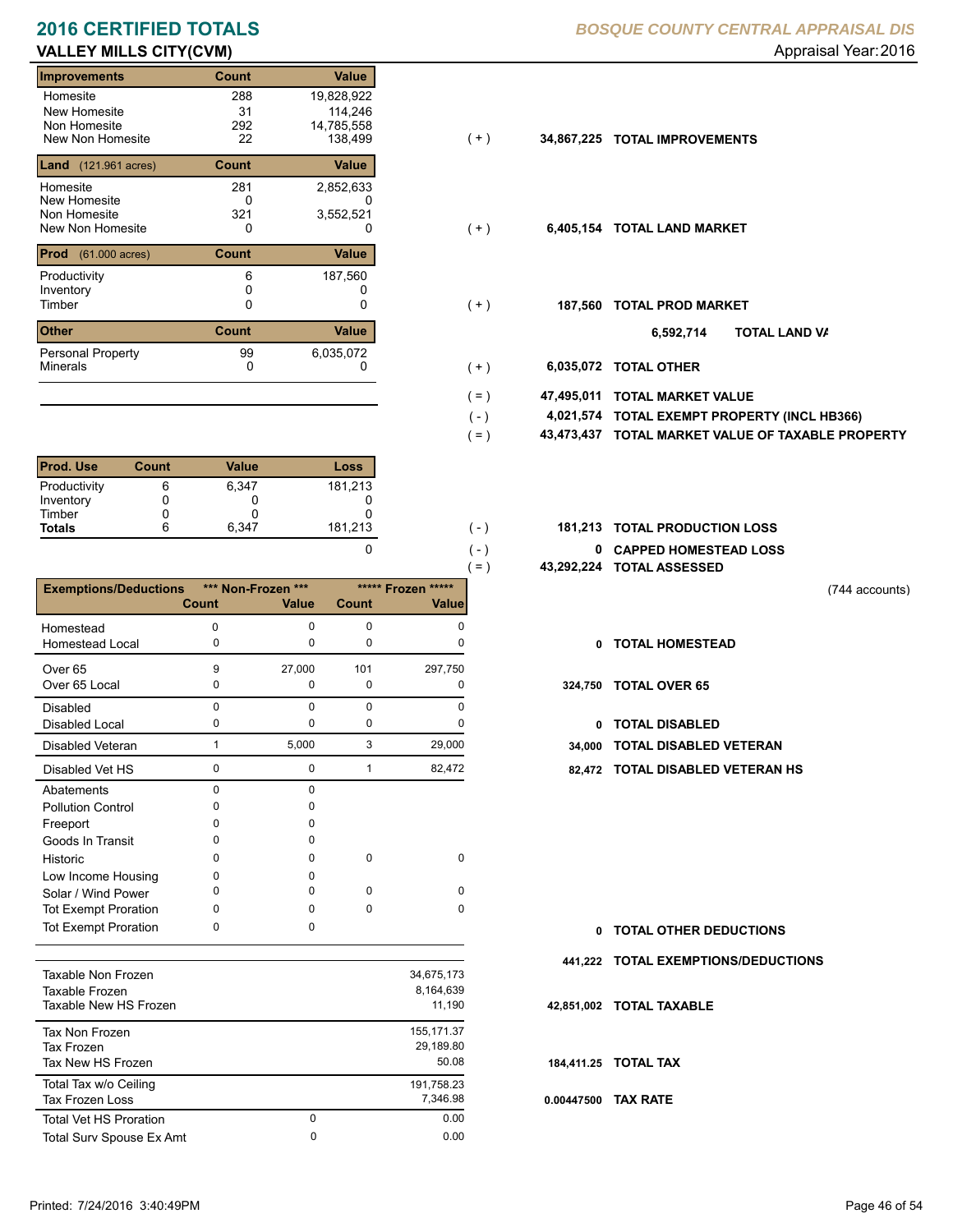| <b>VALLEY MILLS CITY(CVM)</b>    |                         |               |           |             |             |               |             | Appraisal Year: 2016 |              |
|----------------------------------|-------------------------|---------------|-----------|-------------|-------------|---------------|-------------|----------------------|--------------|
|                                  | Count                   | <b>Market</b> | Land      | Prod        | Improvement | <b>New Hs</b> | Personal    | <b>Mineral</b>       | Exempt       |
| A1 - REAL, RES, SINGLE FAMILY    | 422                     | 30,766,525    | 4,138,893 | 0           | 26,627,632  | 106,591       | 0           | $\mathbf 0$          | 143,235      |
| A2 - REAL, RES, MOBILE HOME      | 5                       | 82,532        | 31,074    | $\Omega$    | 51,458      | 3,457         | 0           | $\Omega$             | 0            |
| A3 - MISC IMPR ON C CODED LOTS   | 12                      | 24,933        | 0         | 0           | 24,933      | 0             | 0           | 0                    | 0            |
| <b>TOTAL</b>                     | 439                     | 30,873,990    | 4,169,967 | $\mathbf 0$ | 26,704,023  | 110,048       | $\mathbf 0$ | $\mathbf 0$          | 143,235      |
| в                                | Count                   | <b>Market</b> | Land      | Prod        | Improvement | New Hs        | Personal    | <b>Mineral</b>       | Exempt       |
| B1 - REAL, MULTI FAMILY RES, APT | $\overline{2}$          | 316,133       | 43,579    | $\mathbf 0$ | 272,554     | 0             | 0           | $\mathbf 0$          | 0            |
| <b>B2 - DUPLEX</b>               | 4                       | 230,114       | 44,547    | 0           | 185,567     | 0             | 0           | 0                    | 0            |
| <b>B4 - FOURPLEX</b>             | $\mathbf{2}$            | 253,264       | 38,155    | 0           | 215,109     | 0             | 0           | 0                    | 0            |
| <b>TOTAL</b>                     | 8                       | 799,511       | 126,281   | 0           | 673,230     | 0             | $\mathbf 0$ | $\mathbf 0$          | $\mathbf 0$  |
| c                                | Count                   | <b>Market</b> | Land      | Prod        | Improvement | New Hs        | Personal    | <b>Mineral</b>       | Exempt       |
| C1 - VACANT URBAN RES LTS/TRA(   | 65                      | 525,226       | 451,389   | $\mathbf 0$ | 73,837      | 3,762         | 0           | $\mathbf 0$          | $\mathbf 0$  |
| C2 - VACANT COMM LTS/TRS/PARC    | 9                       | 136,413       | 136,413   | 0           | 0           | $\mathbf 0$   | 0           | 0                    | 6,600        |
| <b>TOTAL</b>                     | 74                      | 661,639       | 587,802   | 0           | 73,837      | 3,762         | 0           | 0                    | 6,600        |
| D                                | Count                   | <b>Market</b> | Land      | Prod        | Improvement | New Hs        | Personal    | <b>Mineral</b>       | Exempt       |
| D1 - QUALIFIED AG LAND           | 6                       | 187,560       | 187,560   | 6,347       | 0           | 0             | 0           | 0                    | $\mathbf 0$  |
| <b>TOTAL</b>                     | 6                       | 187,560       | 187,560   | 6,347       | 0           | $\mathbf 0$   | $\mathbf 0$ | $\mathbf 0$          | $\mathbf{0}$ |
| Е                                | Count                   | <b>Market</b> | Land      | Prod        | Improvement | New Hs        | Personal    | <b>Mineral</b>       | Exempt       |
| E1 - RES IMPR ON ACREAGE         | $\overline{\mathbf{4}}$ | 346,764       | 46,886    | 0           | 299,878     | 0             | 0           | $\mathbf 0$          | 0            |
| E2 - MOBILE HOME ON ACREAGE      | 1                       | 14,766        | 0         | 0           | 14,766      | 0             | 0           | 0                    | 0            |
| <b>TOTAL</b>                     | 5                       | 361,530       | 46,886    | $\mathbf 0$ | 314,644     | $\mathbf 0$   | $\mathbf 0$ | $\mathbf 0$          | $\mathbf{0}$ |
| F                                | Count                   | <b>Market</b> | Land      | Prod        | Improvement | New Hs        | Personal    | <b>Mineral</b>       | Exempt       |
| F1 - REAL, COMM/RETAIL & SVC BU  | 55                      | 4,222,460     | 938,953   | $\mathbf 0$ | 3,283,507   | 0             | 0           | $\mathbf 0$          | 66,876       |
| <b>TOTAL</b>                     | 55                      | 4,222,460     | 938,953   | $\mathbf 0$ | 3,283,507   | $\mathbf 0$   | 0           | 0                    | 66,876       |
| J                                | Count                   | <b>Market</b> | Land      | Prod        | Improvement | New Hs        | Personal    | <b>Mineral</b>       | Exempt       |
| J2 - GAS DIST SYSTEM, REAL & PP  | $\mathbf 1$             | 186,940       | 0         | $\mathbf 0$ | 0           | 0             | 186,940     | $\mathbf 0$          | 0            |
| J3 - ELECTRIC CO, REAL & PP      | 4                       | 873,675       | 25,650    | 0           | 19,935      | 0             | 828,090     | 0                    | 0            |
| J4 - TELEPHONE CO, REAL & PP     | $\overline{7}$          | 2,062,624     | 31,450    | 0           | 73,114      | 0             | 1,958,060   | 0                    | 0            |
| J5 - RAILROADS, REAL & PP        | $\mathbf{2}$            | 719,840       | 3,100     | 0           | 0           | 0             | 716,740     | 0                    | 0            |
| J6 - PIPELINES, REAL & PP        |                         | 53,290        |           |             |             |               | 53,290      |                      |              |
| J7 - CABLE TV, REAL & PP         | 3                       | 64,190        | 0         | 0           | 0           | 0             | 64,190      | 0                    | 0            |
| <b>TOTAL</b>                     | 19                      | 3,960,559     | 60,200    | $\mathbf 0$ | 93,049      | 0             | 3,807,310   | 0                    | 0            |
| L                                | Count                   | <b>Market</b> | Land      | Prod        | Improvement | New Hs        | Personal    | <b>Mineral</b>       | Exempt       |
| L1 - PERSONAL, COMM/RETAIL BUS   | 74                      | 1,604,535     | 0         | 0           | 0           | 0             | 1,604,535   | 0                    | 127          |
| L2 - PERSONAL, IND/MFG BUS PRC   | 4                       | 620,170       | 0         | 0           | 0           | 0             | 620,170     | 0                    | 0            |
| <b>TOTAL</b>                     | 78                      | 2,224,705     | 0         | $\mathbf 0$ | 0           | 0             | 2,224,705   | 0                    | 127          |
| M                                | Count                   | Market        | Land      | Prod        | Improvement | New Hs        | Personal    | <b>Mineral</b>       | Exempt       |
| M1 - MOBILE HOME (ON NON-OWN     | 46                      | 397,749       | 0         | $\pmb{0}$   | 397,749     | 436           | 0           | 0                    | 0            |
| <b>TOTAL</b>                     | 46                      | 397,749       | 0         | $\mathbf 0$ | 397,749     | 436           | 0           | 0                    | 0            |
| X                                | Count                   | Market        | Land      | Prod        | Improvement | New Hs        | Personal    | <b>Mineral</b>       | Exempt       |
| XB - BPP UNDER \$500 [11.145]    | 9                       | 3,057         | $\pmb{0}$ | $\pmb{0}$   | 0           | 0             | 3,057       | 0                    | 2,485        |
| XV - OTHER EXEMPTIONS            | 22                      | 3,802,251     | 475,065   | 0           | 3,327,186   | 0             | 0           | 0                    | 3,802,251    |
| <b>TOTAL</b>                     | 31                      | 3,805,308     | 475,065   | 0           | 3,327,186   | 0             | 3,057       | 0                    | 3,804,736    |
| ALL PTD TOTAL                    | 744                     | 47,495,011    | 6,592,714 | 6,347       | 34,867,225  | 114,246       | 6,035,072   | $\mathbf 0$          | 4,021,574    |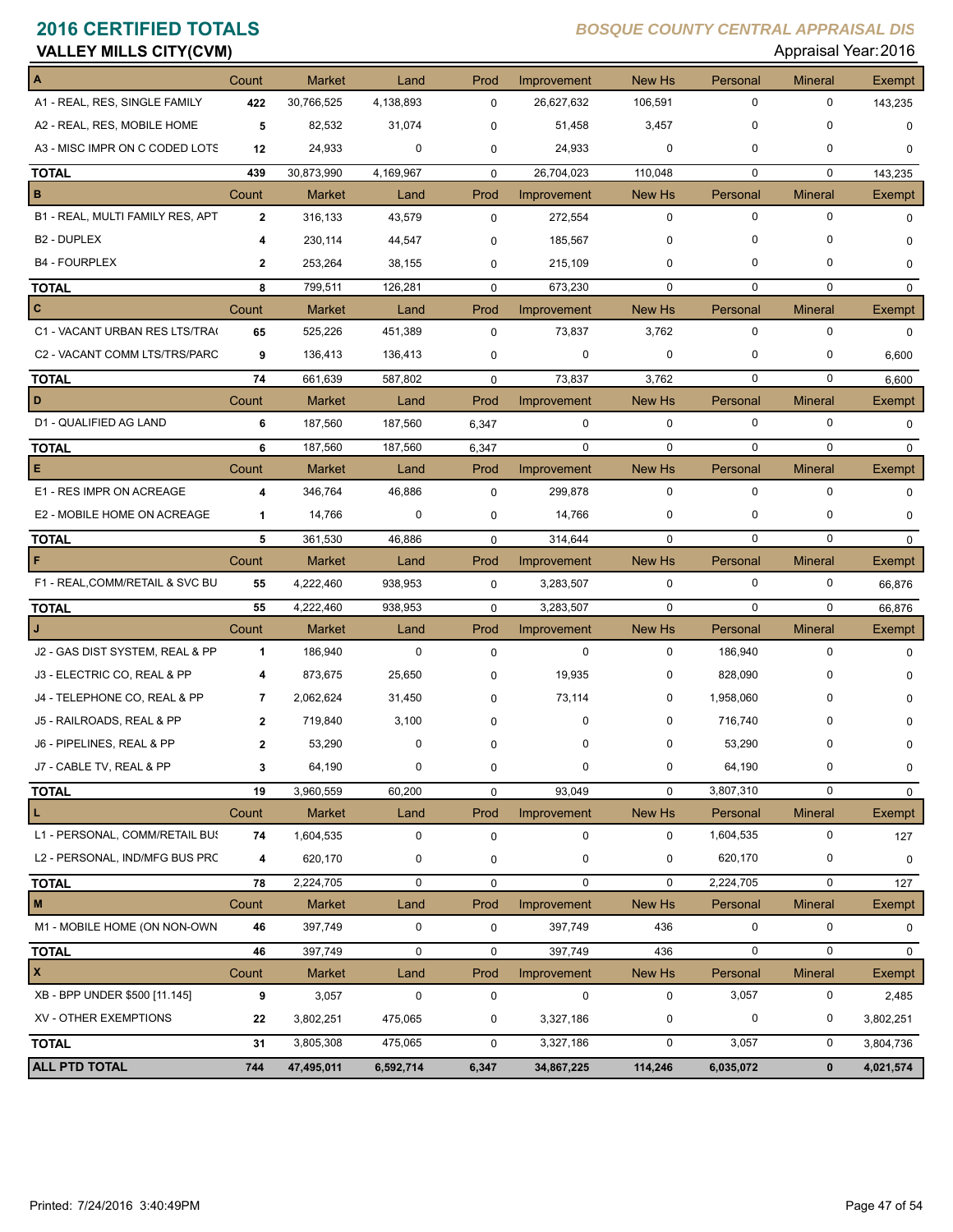# **VALLEY MILLS ISD(SVM) Appraisal Year: 2016 Appraisal Year: 2016**

### **Improvements Count Value** Homesite New Homesite Non Homesite<br>New Non Homesite New Non Homesite 110 1,547,562 (+ ) **101,854,473 TOTAL IMPROVEMENTS** 690 58,691,529 96<br>980 0 980 40,259,761<br>110 1,547,562 **Land** (5,097.841 acres) **Count Value** Homesite New Homesite Non Homesite<br>New Non Homesite New Non Homesite **TOTAL LAND MARKET** 0 0 **22,602,800** 656 7,231,994 0 1,355,621 923 15,370,806 **Prod** (79,860.121 acres) **Count Value** Productivity 165,339,703 Inventory<br>Timber 0 0 0 Timber 0 **TOTAL PROD MARKET 165,339,703 Other Count** Count Value Minerals Personal Property 945 180 60,350,451

| <b>Prod. Use</b> | Count | Value     | Loss        |
|------------------|-------|-----------|-------------|
| Productivity     | 945   | 6.451.833 | 158.887.870 |
| Inventory        |       |           |             |
| Timber           |       |           |             |
| <b>Totals</b>    | 945   | 6.451.833 | 158,887,870 |

|                              |              |                    |              |                    | $=$ )      | 185,005,324 TOTAL ASSESSED    |
|------------------------------|--------------|--------------------|--------------|--------------------|------------|-------------------------------|
| <b>Exemptions/Deductions</b> |              | *** Non-Frozen *** |              | ***** Frozen ***** |            |                               |
|                              | <b>Count</b> | <b>Value</b>       | <b>Count</b> | <b>Value</b>       |            |                               |
| Homestead                    | 340          | 8,275,654          | 267          | 6,321,651          |            |                               |
| <b>Homestead Local</b>       | 0            | 0                  | 0            | 0                  | 14,597,305 | <b>TOTAL HOMESTEAD</b>        |
| Over <sub>65</sub>           | 24           | 220,976            | 232          | 2,178,101          |            |                               |
| Over 65 Local                | 0            | 0                  | 0            | ŋ                  | 2,399,077  | <b>TOTAL OVER 65</b>          |
| Disabled                     | $\mathbf{1}$ | 10,000             | 15           | 140,000            |            |                               |
| Disabled Local               | 0            | 0                  | 0            | 0                  | 150,000    | <b>TOTAL DISABLED</b>         |
| Disabled Veteran             | 9            | 65,234             | 5            | 34,777             | 100,011    | <b>TOTAL DISABLED VETERAN</b> |
| Disabled Vet HS              | 2            | 235,048            | 5            | 425,362            | 660.410    | <b>TOTAL DISABLED VETERAN</b> |
| Abatements                   | 0            | $\Omega$           |              |                    |            |                               |
| <b>Pollution Control</b>     |              | 6,953,110          |              |                    |            |                               |
| Freeport                     | 0            | 0                  |              |                    |            |                               |
| Goods In Transit             | 0            | 0                  |              |                    |            |                               |
| Historic                     | 0            | 0                  | 0            | $\Omega$           |            |                               |
| Low Income Housing           | 0            | 0                  |              |                    |            |                               |
| Solar / Wind Power           | 0            | 0                  | $\Omega$     | $\Omega$           |            |                               |
| <b>Tot Exempt Proration</b>  | 0            | 0                  | 0            | 0                  |            |                               |
| <b>Tot Exempt Proration</b>  | 0            | 0                  |              |                    | 6.953.110  | <b>TOTAL OTHER DEDUCTIONS</b> |
|                              |              |                    |              |                    | 24.859.913 | <b>TOTAL EXEMPTIONS/DEDUC</b> |
| Taxable Non Frozen           |              |                    |              | 145,066,784        |            |                               |
| <b>Taxable Frozen</b>        |              |                    |              | 14,926,872         |            |                               |

| Taxable New HS Frozen                             |   | 151,755                                |
|---------------------------------------------------|---|----------------------------------------|
| Tax Non Frozen<br>Tax Frozen<br>Tax New HS Frozen |   | 1,906,177.61<br>137,493.11<br>1.415.06 |
| Total Tax w/o Ceiling<br><b>Tax Frozen Loss</b>   |   | 2,104,310.75<br>59.224.97              |
| Total Vet HS Proration                            | 0 | 0.00                                   |
| <b>Total Surv Spouse Ex Amt</b>                   | 0 | 0.00                                   |
|                                                   |   |                                        |

## **2016 CERTIFIED TOTALS** *BOSQUE COUNTY CENTRAL APPRAISAL DIS*

- $(+)$
- $(+)$
- $(+)$ 
	- **TOTAL LAND VA 187,942,503**
- 0 0 **60,350,451 TOTAL OTHER**  $( + )$

 $(-)$  $( - )$ 

2

- **350,147,427 TOTAL MARKET VALUE**  $( = )$
- **TOTAL EXEMPT PROPERTY (INCL HB366) 6,232,369**  $( - )$
- **343,915,058 TOTAL MARKET VALUE OF TAXABLE PROPERTY**  $( = )$
- **TOTAL PRODUCTION LOSS** 158,887,870 **158,887,870**
	- **21,864 CAPPED HOMESTEAD LOSS**
	- **185,005,324 TOTAL ASSESSED**

(2,797 accounts)

- 
- -
- 
- 2 5 235,048 425,362 **660,410 TOTAL DISABLED VETERAN HS**

- **TOTAL OTHER DEDUCTIONS 6,953,110**
- **24,859,913 TOTAL EXEMPTIONS/DEDUCTIONS**
- **160,145,411 TOTAL TAXABLE**
- **2,045,085.78 TOTAL TAX**
- **0.01314000 TAX RATE**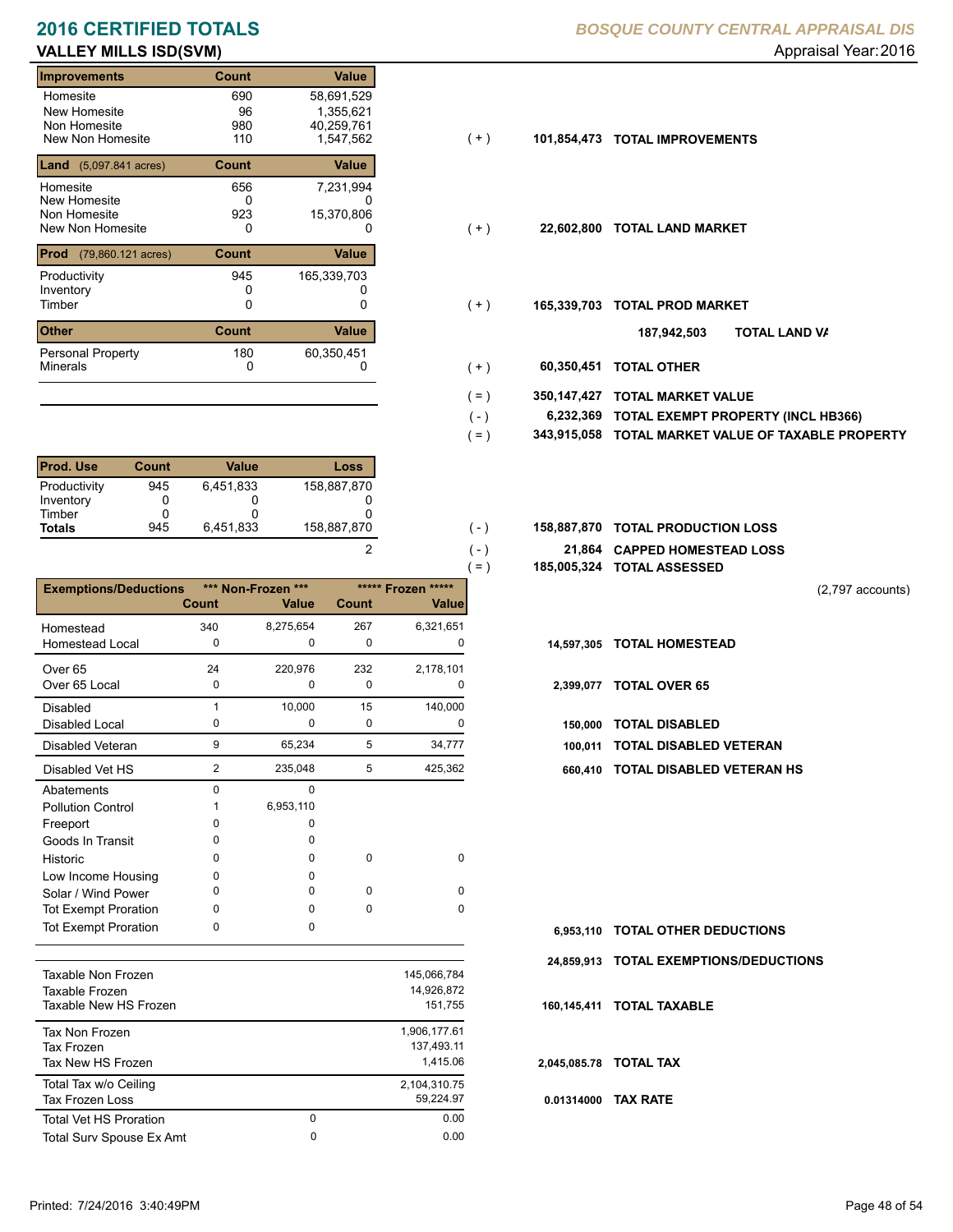| <b>VALLEY MILLS ISD(SVM)</b>     |              |               |             |             |             |               |             | Appraisal Year: 2016 |             |
|----------------------------------|--------------|---------------|-------------|-------------|-------------|---------------|-------------|----------------------|-------------|
|                                  | Count        | <b>Market</b> | Land        | Prod        | Improvement | <b>New Hs</b> | Personal    | <b>Mineral</b>       | Exempt      |
| A1 - REAL, RES, SINGLE FAMILY    | 479          | 36,797,177    | 5,367,910   | 0           | 31,429,267  | 119,754       | 0           | 0                    | 143,235     |
| A2 - REAL, RES, MOBILE HOME      | 88           | 4,024,098     | 1,710,342   | 0           | 2,313,756   | 22,617        | 0           | O                    | 0           |
| A3 - MISC IMPR ON C CODED LOTS   | 47           | 347,836       | 0           | 0           | 347,836     | 6,140         | 0           | 0                    | 0           |
| <b>TOTAL</b>                     | 614          | 41,169,111    | 7,078,252   | $\mathbf 0$ | 34,090,859  | 148,511       | $\mathbf 0$ | $\mathbf 0$          | 143,235     |
| в                                | Count        | <b>Market</b> | Land        | Prod        | Improvement | New Hs        | Personal    | <b>Mineral</b>       | Exempt      |
| B1 - REAL, MULTI FAMILY RES, APT | $\mathbf{2}$ | 316,133       | 43,579      | $\mathbf 0$ | 272,554     | 0             | 0           | $\mathbf 0$          | $\mathbf 0$ |
| <b>B2 - DUPLEX</b>               | 4            | 230,114       | 44,547      | 0           | 185,567     | 0             | 0           |                      | 0           |
| <b>B4 - FOURPLEX</b>             | $\mathbf{2}$ | 253,264       | 38,155      | 0           | 215,109     | 0             | 0           | 0                    | 0           |
| <b>TOTAL</b>                     | 8            | 799,511       | 126,281     | $\mathbf 0$ | 673,230     | $\mathbf 0$   | $\mathbf 0$ | $\mathbf 0$          | $\mathbf 0$ |
| c                                | Count        | <b>Market</b> | Land        | Prod        | Improvement | New Hs        | Personal    | <b>Mineral</b>       | Exempt      |
| C1 - VACANT URBAN RES LTS/TRA    | 67           | 530,891       | 457,054     | $\mathbf 0$ | 73,837      | 3,762         | 0           | 0                    | $\Omega$    |
| C2 - VACANT COMM LTS/TRS/PARC    | 10           | 142,741       | 142,741     | 0           | 0           | 0             | 0           | 0                    | 6,600       |
| C3 - VACANT RURAL LOT/TR IN LAK  | $\mathbf{1}$ | 38,880        | 38,880      | $\Omega$    | 0           | 0             | 0           | 0                    | 0           |
| C4 - VACANT RURAL TRACTS/LOTS    | 115          | 1,645,460     | 1,645,460   | 0           | 0           | 0             | 0           | 0                    | 0           |
| <b>TOTAL</b>                     | 193          | 2,357,972     | 2,284,135   | $\mathbf 0$ | 73,837      | 3,762         | $\mathbf 0$ | $\mathbf 0$          | 6,600       |
| D                                | Count        | <b>Market</b> | Land        | Prod        | Improvement | New Hs        | Personal    | <b>Mineral</b>       | Exempt      |
| D1 - QUALIFIED AG LAND           | 945          | 165,276,056   | 165,264,404 | 6,447,785   | 11,652      | $\mathbf 0$   | 0           | $\mathbf 0$          | $\mathbf 0$ |
| D2 - FARM/RANCH IMPR ON QUAL /   | 226          | 3,762,648     | 130,025     | 4,048       | 3,632,623   | 0             | 0           | 0                    | $\mathbf 0$ |
| <b>TOTAL</b>                     | 1,171        | 169,038,704   | 165,394,429 | 6,451,833   | 3,644,275   | $\mathbf 0$   | $\mathbf 0$ | $\mathbf 0$          | $\mathbf 0$ |
| Е                                | Count        | <b>Market</b> | Land        | Prod        | Improvement | New Hs        | Personal    | <b>Mineral</b>       | Exempt      |
| E1 - RES IMPR ON ACREAGE         | 433          | 51,745,705    | 3,214,455   | $\mathbf 0$ | 48,531,250  | 1,086,058     | 0           | 0                    | 545,469     |
| E2 - MOBILE HOME ON ACREAGE      | 63           | 1,992,793     | 784,140     | 0           | 1,208,653   | 8,728         | 0           | O                    | 0           |
| E3 - OTHER/MISC IMPR ON ACREA    | 43           | 566,607       | 58,235      | 0           | 508,372     | 78,673        | 0           | 0                    | 0           |
| E4 - NON-QUALIFIED AG LAND       | 163          | 4,783,737     | 4,753,703   | 0           | 30,034      | 0             | 0           | 0                    | 0           |
| <b>TOTAL</b>                     | 702          | 59,088,842    | 8,810,533   | $\mathbf 0$ | 50,278,309  | 1,173,459     | $\mathbf 0$ | 0                    | 545,469     |
| F                                | Count        | <b>Market</b> | Land        | Prod        | Improvement | New Hs        | Personal    | <b>Mineral</b>       | Exempt      |
| F1 - REAL, COMM/RETAIL & SVC BU  | 61           | 4,961,736     | 1,639,288   | $\mathbf 0$ | 3,322,448   | 0             | 0           | $\mathbf 0$          | 66,876      |
| F2 - REAL, IND MFG & PROC BUS PI | 6            | 4,039,652     | 1,344,219   | 0           | 2,695,433   | 0             | 0           | 0                    | 0           |
| <b>TOTAL</b>                     | 67           | 9,001,388     | 2,983,507   | 0           | 6,017,881   | 0             |             | 0                    | 66,876      |
| J                                | Count        | <b>Market</b> | Land        | Prod        | Improvement | New Hs        | Personal    | <b>Mineral</b>       | Exempt      |
| J1 - WATER SYSTEMS, REAL & PP    | 4            | 174,571       | 22,163      | 0           | 1,408       | 0             | 151,000     | 0                    | $\mathbf 0$ |
| J2 - GAS DIST SYSTEM, REAL & PP  | 3            | 199,436       | 6,436       | 0           | 2,380       | 0             | 190,620     |                      | 0           |
| J3 - ELECTRIC CO, REAL & PP      | 10           | 5,102,430     | 39,395      | 0           | 19,935      | 0             | 5,043,100   |                      | 0           |
| J4 - TELEPHONE CO, REAL & PP     | 12           | 2,577,534     | 33,340      | 0           | 73,114      | 0             | 2,471,080   | 0                    | 0           |
| J5 - RAILROADS, REAL & PP        | 3            | 3,821,020     | 3,100       | 0           | 0           | 0             | 3,817,920   |                      | 0           |
| J6 - PIPELINES, REAL & PP        | 6            | 710,348       | 14,109      | 0           | 6,839       | 0             | 689,400     | 0                    | 0           |
| J7 - CABLE TV, REAL & PP         | 3            | 64,190        | 0           | 0           | 0           | 0             | 64,190      | 0                    | 0           |
| <b>TOTAL</b>                     | 41           | 12,649,529    | 118,543     | $\mathbf 0$ | 103,676     | $\mathbf 0$   | 12,427,310  | 0                    | 0           |
| L                                | Count        | <b>Market</b> | Land        | Prod        | Improvement | New Hs        | Personal    | <b>Mineral</b>       | Exempt      |
| L1 - PERSONAL, COMM/RETAIL BUS   | 130          | 8,805,197     | 0           | $\mathbf 0$ | 0           | 0             | 8,805,197   | $\mathbf 0$          | $\mathbf 0$ |
| L2 - PERSONAL, IND/MFG BUS PRC   | 10           | 39,013,630    | 0           | 0           | 0           | 0             | 39,013,630  | 0                    | 0           |
| <b>TOTAL</b>                     | 140          | 47,818,827    | 0           | $\mathbf 0$ | 0           | 0             | 47,818,827  | 0                    | 0           |
| M                                | Count        | <b>Market</b> | Land        | Prod        | Improvement | New Hs        | Personal    | <b>Mineral</b>       | Exempt      |
| M1 - MOBILE HOME (ON NON-OWN     | 157          | 2,755,622     | 0           | 0           | 2,755,622   | 29,889        | 0           | $\mathbf 0$          | 4,686       |
| <b>TOTAL</b>                     | 157          | 2,755,622     | 0           | $\mathbf 0$ | 2,755,622   | 29,889        | 0           | $\mathbf 0$          | 4,686       |
| x                                | Count        | Market        | Land        | Prod        | Improvement | New Hs        | Personal    | <b>Mineral</b>       | Exempt      |
| XB - BPP UNDER \$500 [11.145]    | 12           | 4,314         | 0           | 0           | 0           | 0             | 4,314       | 0                    | 3,742       |
| XI - YOUTH DEVELOPMENT [11.19]   | $\mathbf{1}$ | 228,694       | 53,694      | $\mathbf 0$ | 175,000     | 0             | 0           | 0                    | 228,694     |

Printed: 7/24/2016 3:40:49PM Page 49 of 54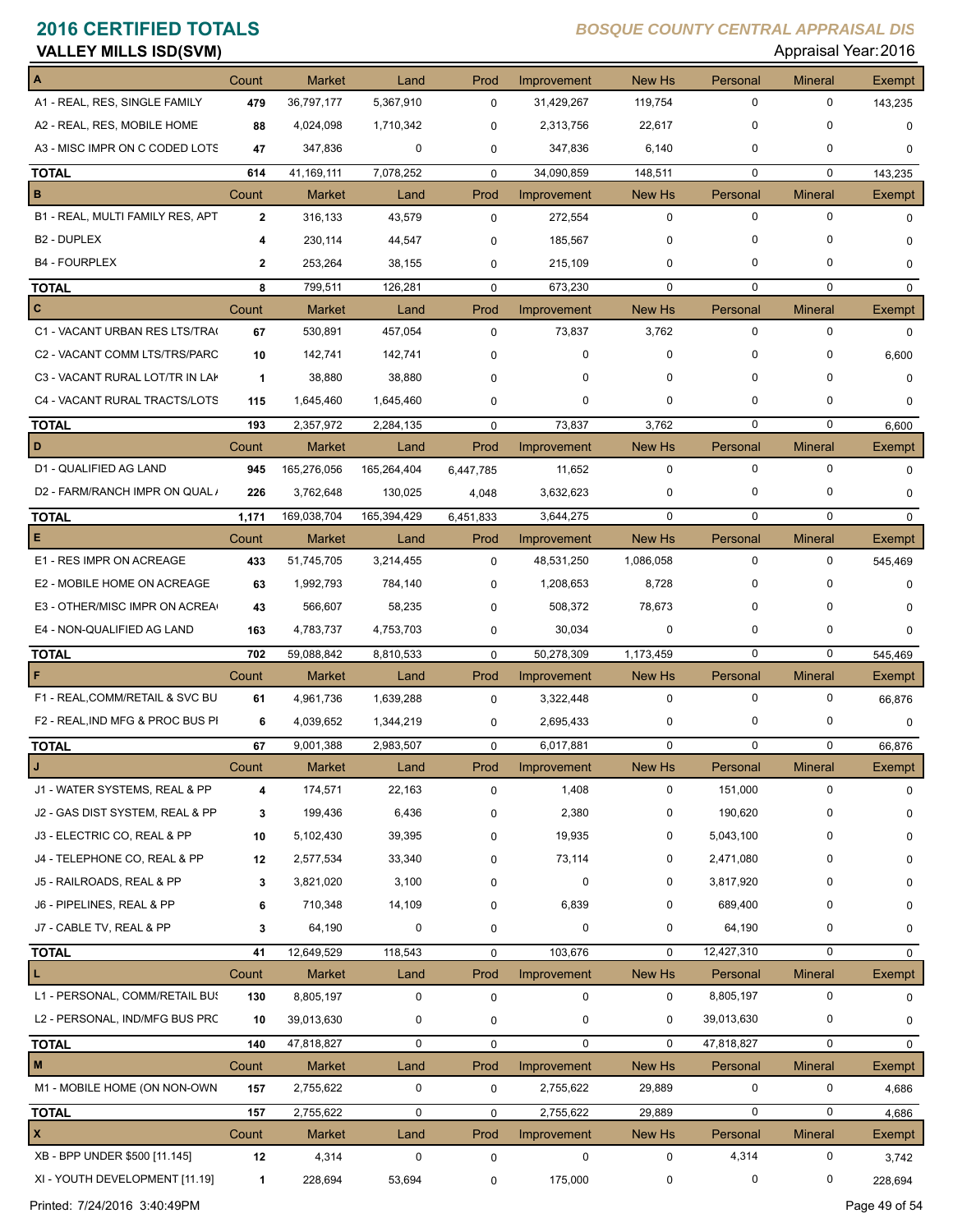| <b>VALLEY MILLS ISD(SVM)</b> |       |             |             |           |             |           |            | Appraisal Year: 2016 |
|------------------------------|-------|-------------|-------------|-----------|-------------|-----------|------------|----------------------|
| XR - NONPROFIT WATER [11.30] |       | 171.420     | 63.785      |           | 7.635       | 0         | 100,000    | 171.420              |
| XV - OTHER EXEMPTIONS        | 50    | 5.061.647   | 1.027.498   |           | 4.034.149   |           | 0          | 5,061,647            |
| <b>TOTAL</b>                 | 72    | 5.466.075   | 1.144.977   |           | 4.216.784   |           | 104,314    | 5,465,503            |
| <b>ALL PTD TOTAL</b>         | 2,797 | 350,147,427 | 187,942,503 | 6,451,833 | 101,854,473 | 1,355,621 | 60,350,451 | 6,232,369            |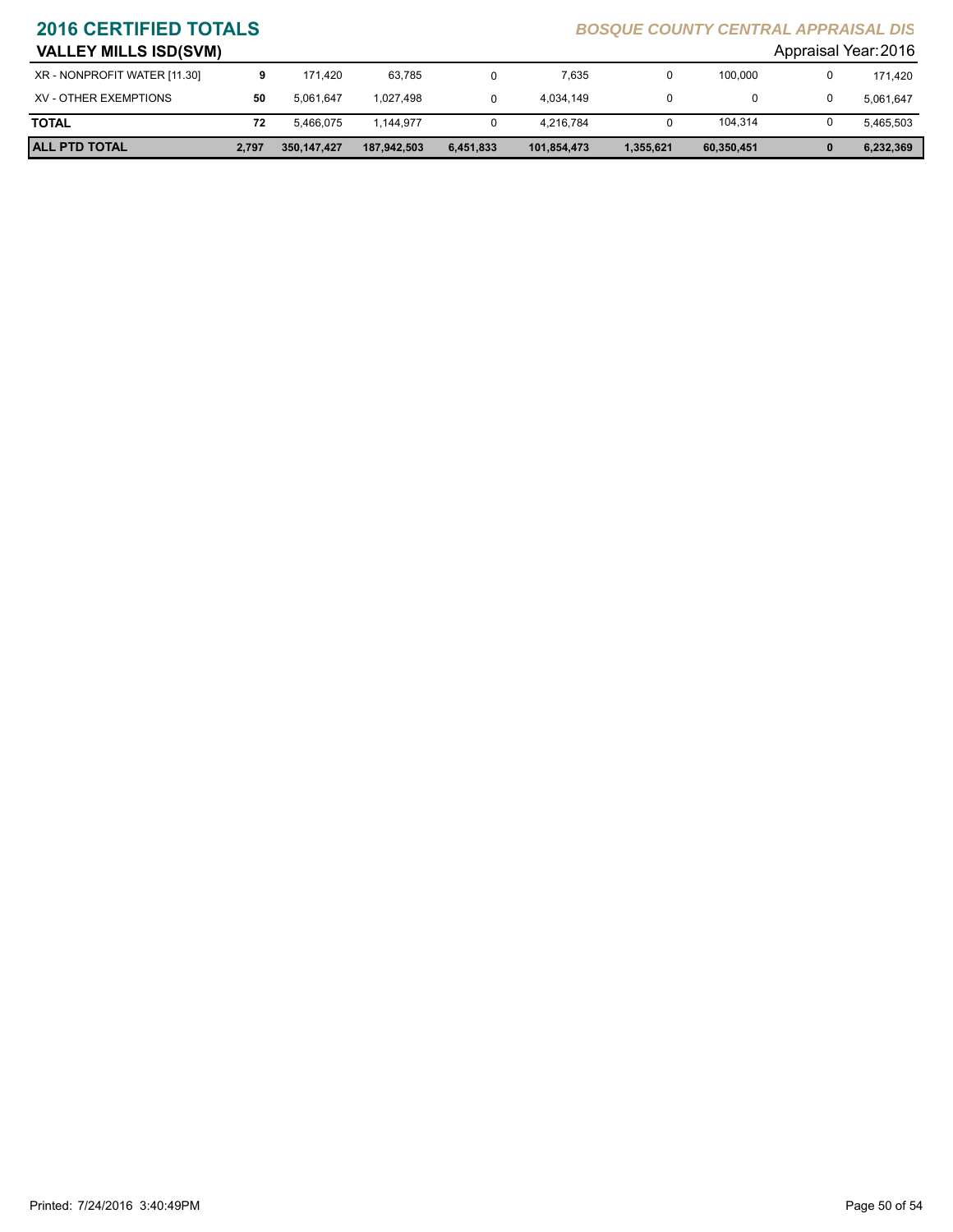# **WALNUT SPRINGS CITY(CWS) WALNUT SPRINGS CITY(CWS) Appraisal Year: 2016**

| <b>Improvements</b>                         | Count           | Value                            |       |            |                           |
|---------------------------------------------|-----------------|----------------------------------|-------|------------|---------------------------|
| Homesite<br>New Homesite<br>Non Homesite    | 138<br>4<br>271 | 6,977,512<br>41,306<br>9,249,181 |       |            |                           |
| New Non Homesite                            | 5               | 217,619                          | (+)   | 16,485,618 | <b>TOTAL IMPROVEMENTS</b> |
| <b>Land</b> $(173.034 \text{ acres})$       | <b>Count</b>    | Value                            |       |            |                           |
| Homesite<br>New Homesite<br>Non Homesite    | 129<br>0<br>381 | 853,534<br>0<br>2,391,064        |       |            |                           |
| New Non Homesite                            | 0               | 0                                | ( + ) | 3,244,598  | <b>TOTAL LAND MARKET</b>  |
| <b>Prod</b> (251.682 acres)                 | Count           | Value                            |       |            |                           |
| Productivity<br>Inventory                   | 34<br>0         | 896,708                          |       |            |                           |
| Timber                                      | 0               | 0                                | (+)   | 896,708    | <b>TOTAL PROD MARKET</b>  |
| <b>Other</b>                                | Count           | Value                            |       |            | וסד<br>4,141,306          |
| <b>Personal Property</b><br><b>Minerals</b> | 61<br>0         | 1,454,111<br>0                   | ( + ) | 1,454,111  | <b>TOTAL OTHER</b>        |

| <b>Prod. Use</b> | Count | Value  | Loss    |
|------------------|-------|--------|---------|
| Productivity     | 34    | 26,151 | 870,557 |
| Inventory        |       |        |         |
| Timber           |       | O      |         |
| <b>Totals</b>    | 34    | 26,151 | 870,557 |

|                              |                |              |              | $=$ )              | 17,538,520 |
|------------------------------|----------------|--------------|--------------|--------------------|------------|
| <b>Exemptions/Deductions</b> | *** Non-Frozen | $***$        |              | ***** Frozen ***** |            |
|                              | Count          | <b>Value</b> | <b>Count</b> | Value              |            |
| Homestead                    | 0              | 0            | $\mathbf 0$  | $\Omega$           |            |
| <b>Homestead Local</b>       | 0              | 0            | 0            | 0                  | 0          |
| Over <sub>65</sub>           | $\Omega$       | $\Omega$     | $\Omega$     | $\Omega$           |            |
| Over 65 Local                | 0              | 0            | 0            | 0                  | 0          |
| Disabled                     | 0              | $\Omega$     | 0            | 0                  |            |
| <b>Disabled Local</b>        | 0              | 0            | 0            | 0                  | 0          |
| <b>Disabled Veteran</b>      | 5              | 34,000       | $\mathbf 0$  | $\Omega$           | 34,000     |
| Disabled Vet HS              | 1              | 94,964       | $\mathbf 0$  | $\Omega$           | 94,964     |
| Abatements                   | 0              | $\Omega$     |              |                    |            |
| <b>Pollution Control</b>     | O              | U            |              |                    |            |
| Freeport                     | 0              | n            |              |                    |            |
| Goods In Transit             | o              | n            |              |                    |            |
| Historic                     | o              | 0            | 0            | 0                  |            |
| Low Income Housing           | 0              | o            |              |                    |            |
| Solar / Wind Power           | 0              | 0            | $\Omega$     | $\Omega$           |            |
| <b>Tot Exempt Proration</b>  | 0              | <sup>0</sup> | 0            | 0                  |            |
| <b>Tot Exempt Proration</b>  | 0              | 0            |              |                    | 0          |
|                              |                |              |              |                    | 128,964    |
| <b>Taxable Non Frozen</b>    |                |              |              | 17,409,556         |            |
| Taxable Frozen               |                |              |              | 0                  |            |
| Taxable New HS Frozen        |                |              |              | 0                  | 17,409,556 |

| Taxable New HS Frozen         |   |           |
|-------------------------------|---|-----------|
| Tax Non Frozen                |   | 72,447.82 |
| Tax Frozen                    |   | 0.00      |
| Tax New HS Frozen             |   | 0.00      |
| Total Tax w/o Ceiling         |   | 72.447.82 |
| <b>Tax Frozen Loss</b>        |   | 0.00      |
| <b>Total Vet HS Proration</b> | 0 | 0.00      |
| Total Surv Spouse Ex Amt      | 0 | 0.00      |
|                               |   |           |

### **2016 CERTIFIED TOTALS** *BOSQUE COUNTY CENTRAL APPRAISAL DIS*

- $(+)$
- $( + )$
- $(+)$ 
	- **TOTAL LAND VA 4,141,306**
- 0 0 **1,454,111 TOTAL OTHER**  $(+)$

 $( - )$ 

 $( - )$  $( - )$ 

0

- **22,081,035 TOTAL MARKET VALUE**  $( = )$ 
	- **TOTAL EXEMPT PROPERTY (INCL HB366) 3,671,958**
- **18,409,077 TOTAL MARKET VALUE OF TAXABLE PROPERTY**  $( = )$
- **TOTAL PRODUCTION LOSS** 870,557 **870,557**
	- **0 CAPPED HOMESTEAD LOSS**
	- **17,538,520 TOTAL ASSESSED**
- (638 accounts)
- **TOTAL HOMESTEAD**
- 0 TOTAL OVER 65
- 0 TOTAL DISABLED
- Disabled Veteran **TOTAL DISABLED VETERAN**
- 1 0 94,964 0 **94,964 TOTAL DISABLED VETERAN HS**

- **TOTAL OTHER DEDUCTIONS 0**
- **128,964 TOTAL EXEMPTIONS/DEDUCTIONS**
- **17,409,556 TOTAL TAXABLE**
- **72,447.82 TOTAL TAX**
- **0.00416200 TAX RATE**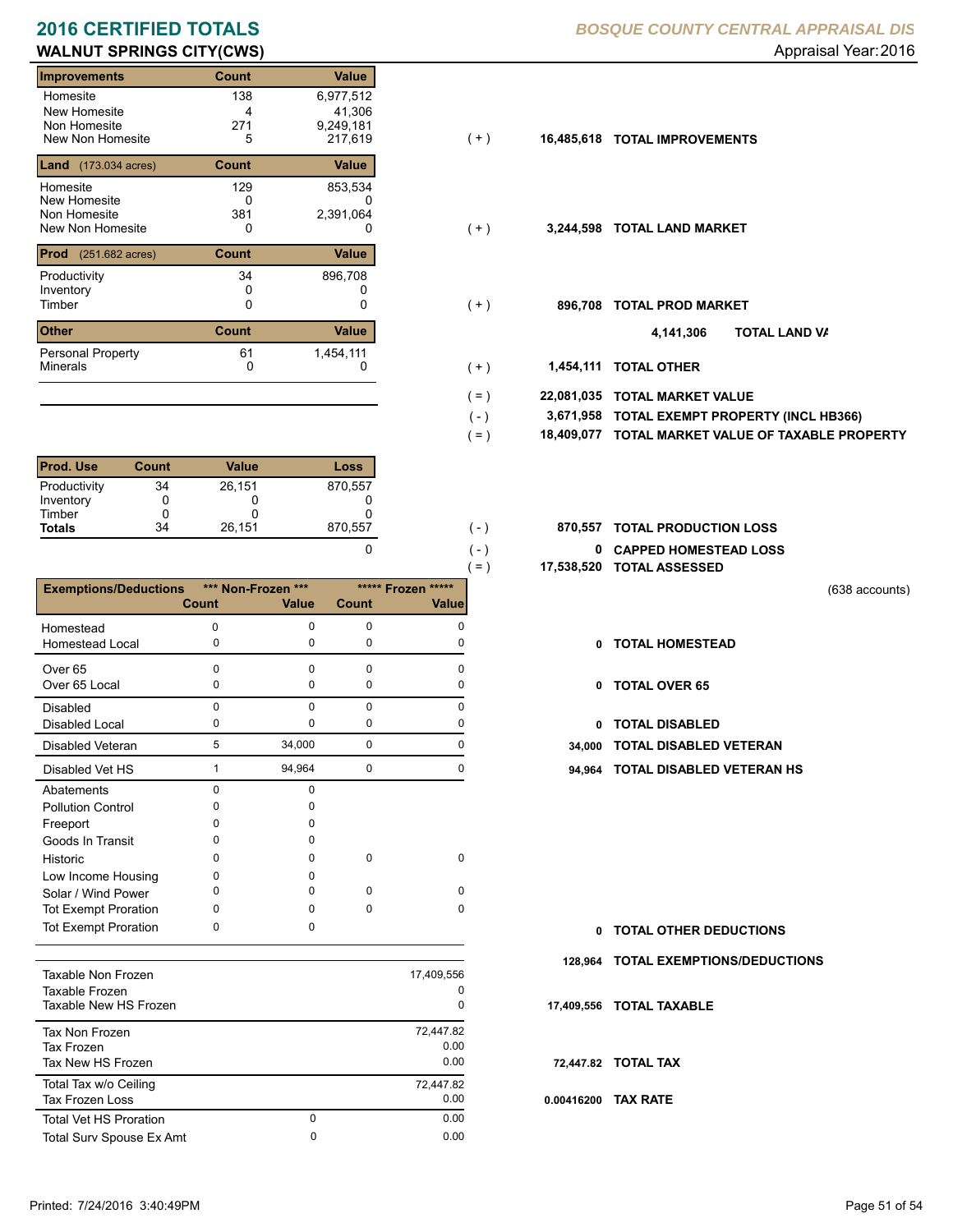| <b>WALNUT SPRINGS CITY(CWS)</b>  |                         |               |             |             |             |             |              |                | Appraisal Year: 2016 |
|----------------------------------|-------------------------|---------------|-------------|-------------|-------------|-------------|--------------|----------------|----------------------|
| A                                | Count                   | <b>Market</b> | Land        | Prod        | Improvement | New Hs      | Personal     | <b>Mineral</b> | Exempt               |
| A1 - REAL, RES, SINGLE FAMILY    | 221                     | 10,931,633    | 1,453,238   | $\mathbf 0$ | 9,478,395   | 37,232      | 0            | 0              | $\Omega$             |
| A2 - REAL, RES, MOBILE HOME      | 41                      | 1,006,291     | 229,243     | $\mathbf 0$ | 777,048     | 4,074       | $\Omega$     | $\mathbf 0$    | $\Omega$             |
| A3 - MISC IMPR ON C CODED LOTS   | 30                      | 234,142       | 2,625       | 0           | 231,517     | 0           | 0            | 0              | 53,138               |
| <b>TOTAL</b>                     | 292                     | 12,172,066    | 1,685,106   | $\mathbf 0$ | 10,486,960  | 41,306      | $\mathbf 0$  | $\mathbf 0$    | 53,138               |
| B                                | Count                   | <b>Market</b> | Land        | Prod        | Improvement | New Hs      | Personal     | <b>Mineral</b> | Exempt               |
| <b>B4 - FOURPLEX</b>             | 1                       | 197,595       | 8,825       | 0           | 188,770     | $\mathbf 0$ | 0            | $\mathbf 0$    | 0                    |
| <b>TOTAL</b>                     | $\mathbf{1}$            | 197,595       | 8,825       | $\mathbf 0$ | 188,770     | $\mathbf 0$ | $\mathbf 0$  | $\mathbf 0$    | $\mathbf 0$          |
| c                                | Count                   | <b>Market</b> | Land        | Prod        | Improvement | New Hs      | Personal     | <b>Mineral</b> | Exempt               |
| C1 - VACANT URBAN RES LTS/TRA(   | 149                     | 746,502       | 746,502     | $\mathbf 0$ | $\mathbf 0$ | $\mathbf 0$ | $\mathbf 0$  | $\mathbf 0$    | 22,330               |
| C2 - VACANT COMM LTS/TRS/PARC    | $\overline{\mathbf{2}}$ | 14,991        | 14,991      | 0           | 0           | 0           | $\mathbf 0$  | $\mathbf 0$    | 0                    |
| C3 - VACANT RURAL LOT/TR IN LAK  | $\overline{\mathbf{2}}$ | 17,500        | 17,500      | 0           | 0           | 0           | <sup>0</sup> | 0              | $\Omega$             |
| C4 - VACANT RURAL TRACTS/LOTS    | 3                       | 51,360        | 51,360      | 0           | 0           | 0           | 0            | 0              | $\Omega$             |
| <b>TOTAL</b>                     | 156                     | 830,353       | 830,353     | $\mathbf 0$ | $\mathbf 0$ | $\mathbf 0$ | 0            | $\mathbf 0$    | 22,330               |
| D                                | Count                   | Market        | Land        | Prod        | Improvement | New Hs      | Personal     | <b>Mineral</b> | Exempt               |
| D1 - QUALIFIED AG LAND           | 35                      | 908,547       | 908,547     | 26,151      | 0           | $\mathbf 0$ | 0            | $\mathbf 0$    | $\Omega$             |
| D2 - FARM/RANCH IMPR ON QUAL /   | 3                       | 6,615         | 0           | $\mathbf 0$ | 6,615       | 0           | $\mathbf 0$  | $\mathbf 0$    | 0                    |
| <b>TOTAL</b>                     | 38                      | 915,162       | 908,547     | 26,151      | 6,615       | $\mathbf 0$ | $\Omega$     | $\mathbf 0$    | $\mathbf 0$          |
| E                                | Count                   | Market        | Land        | Prod        | Improvement | New Hs      | Personal     | <b>Mineral</b> | <b>Exempt</b>        |
| E1 - RES IMPR ON ACREAGE         | $\overline{\mathbf{r}}$ | 622,085       | 31,963      | $\mathbf 0$ | 590,122     | $\mathbf 0$ | $\mathbf 0$  | $\mathbf 0$    | $\Omega$             |
| E2 - MOBILE HOME ON ACREAGE      | 3                       | 86,731        | 8,706       | $\Omega$    | 78,025      | 0           | $\Omega$     | 0              |                      |
| E3 - OTHER/MISC IMPR ON ACREA    | 1                       | 3,117         | 0           | $\Omega$    | 3,117       | 0           | $\Omega$     | 0              | O                    |
| E4 - NON-QUALIFIED AG LAND       | 6                       | 147,890       | 147,890     | 0           | 0           | 0           | 0            | 0              | $\Omega$             |
| <b>TOTAL</b>                     | 17                      | 859,823       | 188,559     | $\mathbf 0$ | 671,264     | $\mathbf 0$ | $\mathbf 0$  | $\mathbf 0$    | 0                    |
| F                                | Count                   | <b>Market</b> | Land        | Prod        | Improvement | New Hs      | Personal     | <b>Mineral</b> | <b>Exempt</b>        |
| F1 - REAL, COMM/RETAIL & SVC BU  | 32                      | 1,142,881     | 172,941     | $\Omega$    | 969,940     | $\mathbf 0$ | $\mathbf 0$  | $\mathbf 0$    | 28,272               |
| F2 - REAL, IND MFG & PROC BUS PI | $\mathbf{1}$            | 1,513         | 1,513       | $\mathbf 0$ | 0           | 0           | 0            | 0              | 0                    |
| <b>TOTAL</b>                     | 33                      | 1,144,394     | 174,454     | $\mathbf 0$ | 969,940     | $\mathbf 0$ | $\mathbf 0$  | $\mathbf 0$    | 28,272               |
| $\mathsf{L}$                     | Count                   | <b>Market</b> | Land        | Prod        | Improvement | New Hs      | Personal     | <b>Mineral</b> | Exempt               |
| J2 - GAS DIST SYSTEM, REAL & PP  |                         | 388,931       |             |             | 317,311     | 0           | 71,620       | 0              | 0                    |
| J3 - ELECTRIC CO, REAL & PP      | 1                       | 558,330       | 0           | $\Omega$    | 0           | 0           | 558,330      | 0              | 0                    |
| J4 - TELEPHONE CO, REAL & PP     | 3                       | 121,131       | 1,750       | $\mathbf 0$ | 11,551      | 0           | 107,830      | 0              | 0                    |
| J7 - CABLE TV, REAL & PP         | 3                       | 22,200        | $\mathbf 0$ | $\mathbf 0$ | 0           | 0           | 22,200       | 0              | 0                    |
| <b>TOTAL</b>                     | 9                       | 1,090,592     | 1,750       | 0           | 328,862     | $\mathbf 0$ | 759,980      | 0              | 0                    |
| L                                | Count                   | Market        | Land        | Prod        | Improvement | New Hs      | Personal     | <b>Mineral</b> | Exempt               |
| L1 - PERSONAL, COMM/RETAIL BUS   | 46                      | 691,175       | $\pmb{0}$   | $\pmb{0}$   | $\pmb{0}$   | $\pmb{0}$   | 691,175      | $\pmb{0}$      | 0                    |
| L2 - PERSONAL, IND/MFG BUS PRC   | $\mathbf{1}$            | 1,530         | 0           | 0           | 0           | 0           | 1,530        | 0              | 0                    |
| <b>TOTAL</b>                     | 47                      | 692,705       | $\pmb{0}$   | $\mathbf 0$ | 0           | $\mathbf 0$ | 692,705      | $\mathbf 0$    | $\mathbf 0$          |
| $\blacksquare$                   | Count                   | Market        | Land        | Prod        | Improvement | New Hs      | Personal     | <b>Mineral</b> | Exempt               |
| M1 - MOBILE HOME (ON NON-OWN     | 46                      | 610,127       | 0           | $\pmb{0}$   | 610,127     | $\pmb{0}$   | 0            | $\pmb{0}$      | 0                    |
| <b>TOTAL</b>                     | 46                      | 610,127       | 0           | $\mathbf 0$ | 610,127     | $\pmb{0}$   | $\mathbf 0$  | 0              | 0                    |
| $\vert x \vert$                  | Count                   | <b>Market</b> | Land        | Prod        | Improvement | New Hs      | Personal     | <b>Mineral</b> | Exempt               |
| XB - BPP UNDER \$500 [11.145]    | $\overline{7}$          | 1,426         | 0           | 0           | $\mathbf 0$ | $\pmb{0}$   | 1,426        | 0              | 1,426                |
| XV - OTHER EXEMPTIONS            | 35                      | 3,566,792     | 343,712     | 0           | 3,223,080   | 0           | $\pmb{0}$    | 0              | 3,566,792            |
| <b>TOTAL</b>                     | 42                      | 3,568,218     | 343,712     | $\mathbf 0$ | 3,223,080   | $\mathbf 0$ | 1,426        | 0              | 3,568,218            |
| <b>ALL PTD TOTAL</b>             | 638                     | 22,081,035    | 4,141,306   | 26,151      | 16,485,618  | 41,306      | 1,454,111    | $\mathbf 0$    | 3,671,958            |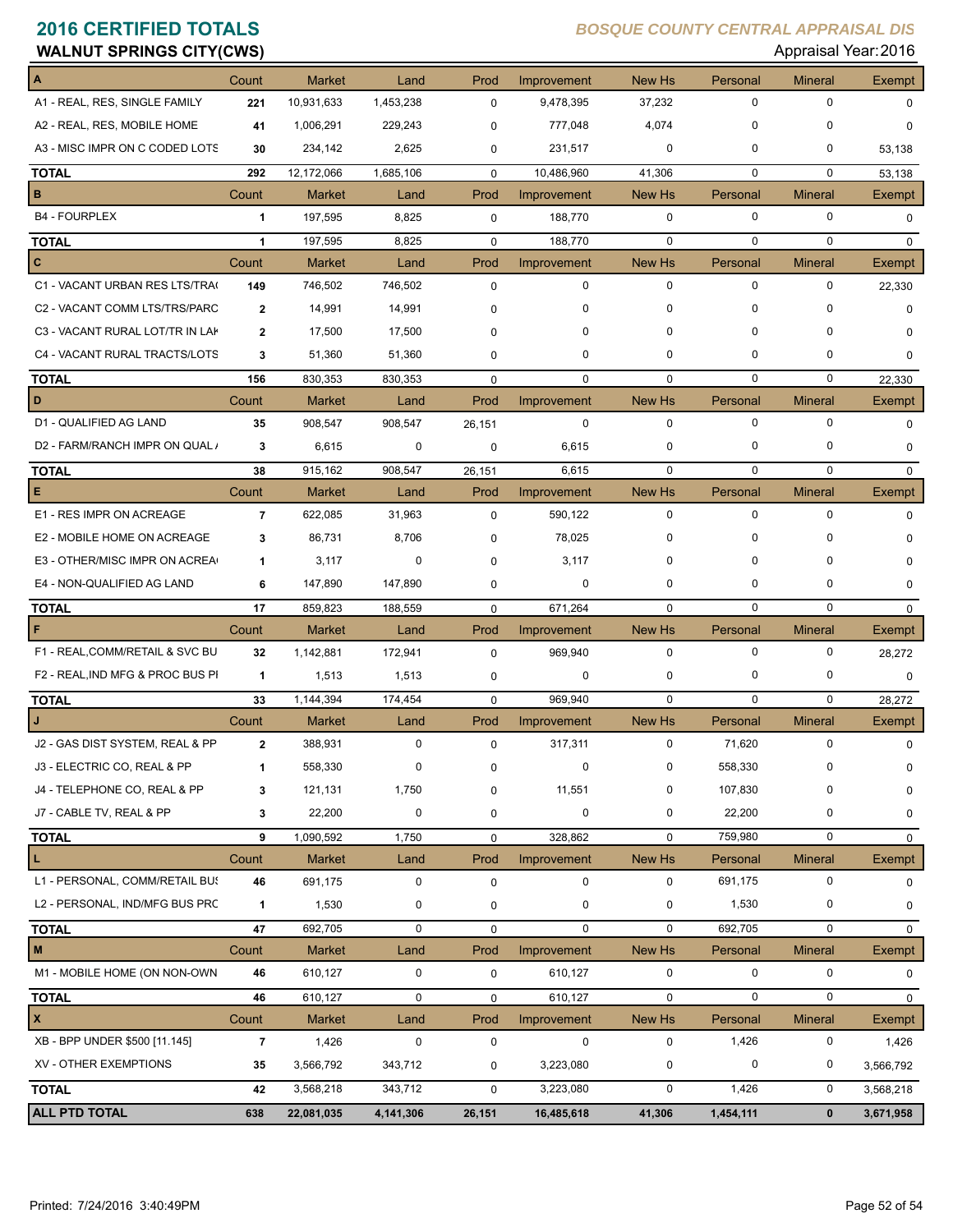# **WALNUT SPRINGS ISD(SWS) WALNUT SPRINGS ISD(SWS) Appraisal Year: 2016**

| <b>Improvements</b>                         | Count | <b>Value</b> |       |             |                           |
|---------------------------------------------|-------|--------------|-------|-------------|---------------------------|
| Homesite                                    | 251   | 23,031,759   |       |             |                           |
| New Homesite                                | 6     | 45,270       |       |             |                           |
| Non Homesite                                | 558   | 32,437,020   |       |             |                           |
| New Non Homesite                            | 10    | 495,471      | (+)   | 56,009,520  | <b>TOTAL IMPROVEMENTS</b> |
| <b>Land</b> $(2,043.621 \text{ acres})$     | Count | Value        |       |             |                           |
| Homesite                                    | 233   | 1,828,384    |       |             |                           |
| New Homesite                                | 0     | U            |       |             |                           |
| Non Homesite                                | 624   | 8,373,094    |       |             |                           |
| New Non Homesite                            | 0     | 0            | $(+)$ | 10,201,478  | <b>TOTAL LAND MARKET</b>  |
| <b>Prod</b><br>$(62,718.108 \text{ acres})$ | Count | Value        |       |             |                           |
| Productivity                                | 426   | 150,525,300  |       |             |                           |
| Inventory                                   | 0     |              |       |             |                           |
| Timber                                      | 0     | 0            | $(+)$ | 150,525,300 | <b>TOTAL PROD MARKET</b>  |
| <b>Other</b>                                | Count | Value        |       |             | 160,726,778<br>וסד        |
| <b>Personal Property</b>                    | 104   | 16,216,562   |       |             |                           |
| <b>Minerals</b>                             | 0     | 0            | $+ )$ | 16,216,562  | <b>TOTAL OTHER</b>        |

| <b>Prod. Use</b> | Count | Value     | Loss        |
|------------------|-------|-----------|-------------|
| Productivity     | 426   | 4.836.649 | 145.688.651 |
| Inventory        |       |           |             |
| Timber           |       |           |             |
| <b>Totals</b>    | 426   | 4,836,649 | 145,688,651 |

|                                             |              |                    |              |                         | $=$ )     | 83,366,239 TOTAL ASSESSED |
|---------------------------------------------|--------------|--------------------|--------------|-------------------------|-----------|---------------------------|
| <b>Exemptions/Deductions</b>                |              | *** Non-Frozen *** |              | ***** Frozen *****      |           |                           |
|                                             | <b>Count</b> | <b>Value</b>       | <b>Count</b> | <b>Value</b>            |           |                           |
| Homestead                                   | 97           | 2,298,556          | 127          | 2,981,259               |           |                           |
| <b>Homestead Local</b>                      | 0            | 0                  | 0            | 0                       |           | 5,279,815 TOTAL HOMESTEAD |
| Over <sub>65</sub>                          | 6            | 54,774             | 104          | 960,200                 |           |                           |
| Over 65 Local                               | 0            | 0                  | 0            | 0                       |           | 1,014,974 TOTAL OVER 65   |
| Disabled                                    | 1            | 10,000             | 11           | 93,804                  |           |                           |
| Disabled Local                              | 0            | $\mathbf 0$        | 0            | 0                       | 103,804   | <b>TOTAL DISABLED</b>     |
| Disabled Veteran                            | 4            | 22,246             |              | 12,000                  | 34,246    | <b>TOTAL DISABLED VI</b>  |
| Disabled Vet HS                             | 0            | $\mathbf 0$        | 1            | 59,964                  | 59.964    | <b>TOTAL DISABLED VI</b>  |
| Abatements                                  | $\Omega$     | $\Omega$           |              |                         |           |                           |
| <b>Pollution Control</b>                    | o            | $\Omega$           |              |                         |           |                           |
| Freeport                                    | n            | <sup>0</sup>       |              |                         |           |                           |
| Goods In Transit                            | n            | 0                  |              |                         |           |                           |
| Historic                                    | o            | 0                  | 0            | 0                       |           |                           |
| Low Income Housing                          | n            | $\Omega$           |              |                         |           |                           |
| Solar / Wind Power                          | O            | $\Omega$           | $\Omega$     | <sup>n</sup>            |           |                           |
| <b>Tot Exempt Proration</b>                 | O            | $\Omega$           | $\Omega$     | $\Omega$                |           |                           |
| <b>Tot Exempt Proration</b>                 | 0            | 0                  |              |                         | 0         | <b>TOTAL OTHER DEDL</b>   |
|                                             |              |                    |              |                         | 6,492,803 | <b>TOTAL EXEMPTIONS</b>   |
| <b>Taxable Non Frozen</b><br>Tavahla Erozan |              |                    |              | 70,619,084<br>6 254 352 |           |                           |

| Taxable Non Frozen<br>Taxable Frozen<br>Taxable New HS Frozen |   | 70.019.004<br>6,254,352<br>0    |
|---------------------------------------------------------------|---|---------------------------------|
| Tax Non Frozen<br>Tax Frozen<br>Tax New HS Frozen             |   | 663,724.45<br>42,954.01<br>0.00 |
| Total Tax w/o Ceiling<br>Tax Frozen Loss                      |   | 722,509.13<br>15,830.67         |
| <b>Total Vet HS Proration</b>                                 | 0 | 0.00                            |
| Total Surv Spouse Ex Amt                                      | 0 | 0.00                            |
|                                                               |   |                                 |

### **2016 CERTIFIED TOTALS** *BOSQUE COUNTY CENTRAL APPRAISAL DIS*

- $(+)$
- $( + )$
- $(+)$ 
	- **TOTAL LAND VA 160,726,778**
- 0 0 **16,216,562 TOTAL OTHER**  $(+)$

 $( - )$  $( - )$ 

0

- **232,952,860 TOTAL MARKET VALUE**  $( = )$
- **TOTAL EXEMPT PROPERTY (INCL HB366) 3,897,970**  $( - )$
- **229,054,890 TOTAL MARKET VALUE OF TAXABLE PROPERTY**  $( = )$
- **TOTAL PRODUCTION LOSS** 145,688,651 **145,688,651**
	- **0 CAPPED HOMESTEAD LOSS**
	- **83,366,239 TOTAL ASSESSED**

(1,368 accounts)

- 
- -
	- 34,246 TOTAL DISABLED VETERAN
	- 0 1 0 59,964 **59,964 TOTAL DISABLED VETERAN HS**

**TOTAL OTHER DEDUCTIONS 0 6,492,803 TOTAL EXEMPTIONS/DEDUCTIONS 0.00939900 TAX RATE 76,873,436 TOTAL TAXABLE 706,678.46 TOTAL TAX**